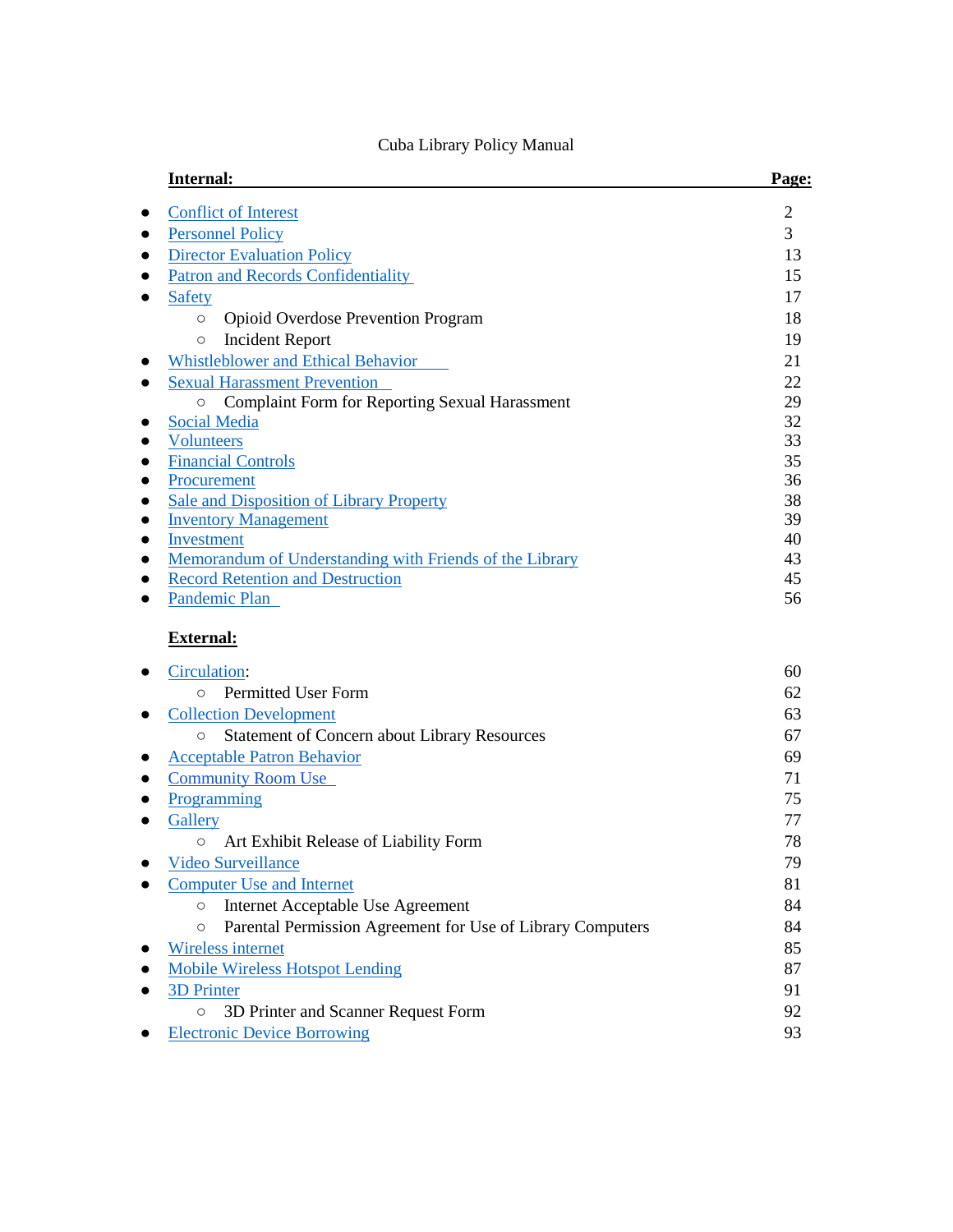### **CONFLICT OF INTEREST POLICY**

<span id="page-1-0"></span>**PURPOSE:** The purpose of a conflict of interest policy is to protect the interests of the Cuba Circulating Library when contemplating entering into a transaction or arrangement that might benefit the private interest of a trustee or employee of the library. This policy is intended to supplement any applicable state or federal laws governing conflict of interest applicable to nonprofit organizations.

**POLICY:** Occasionally certain activities of the Cuba Circulating Library may pose a conflict of interest between a trustee or employee's business or personal affiliations and his/her participation in library affairs. Such activities include but are not limited to financial interest, hiring of library employees, selection of recipients of awards, or choice of vendor services. When such an activity becomes relevant to any subject requiring action by the Board of Trustees, the trustee or employee having the conflict shall state briefly the nature of the conflict and will not vote on the specific subject. The minutes of the meeting will show that a disclosure was made and that the individual stating the conflict of interest was not present during discussion and abstained from voting.

No trustee, administrator or any member of their respective families or households shall accept gifts, gratuities or favors of any kind from any person, firm or corporation doing business with, or seeking to do business with the Cuba Circulating Library which could reasonably be expected to influence his or her actions affecting the Cuba Circulating Library.

A signed copy of the Conflict of Interest Policy will be kept on file for every trustee and library employee.

Name:

Title:

Date:

App: September 10, 2007 Rev: March 8, 2010; Dec. 14, 2020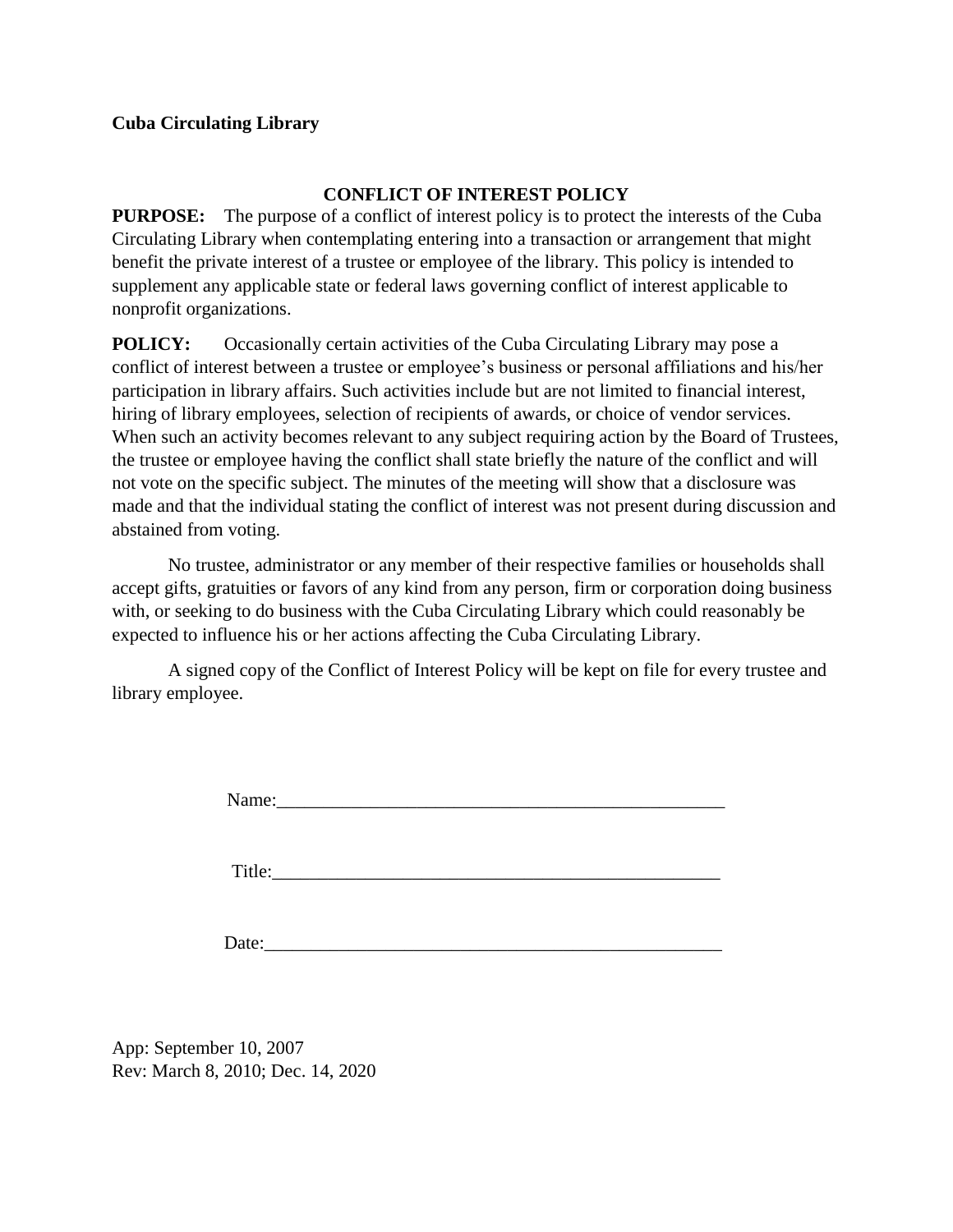# **PERSONNEL POLICY**

<span id="page-2-0"></span>**The Cuba Circulating Library Association ("library") is an Equal Opportunity Employer. No person shall be denied a volunteer or paid position in the library on the basis of any legally prohibited discrimination involving but not limited to: race, religion, color, political beliefs, national or ethnic origin, sex, sexual orientation, age, marital or family status, veteran status or disability.**

**The library complies with the Americans with Disabilities Act ("ADA") by providing an equal opportunity to all qualified persons with disabilities. The library also provides a reasonable accommodation to applicants and employees with disabilities.**

**The library strives to adhere to the highest standards of honesty, good faith and fair dealings. No employee shall accept gifts, gratuities, or favors which could influence his or her actions affecting the library. No employee shall have a position of influence or a material financial influence in another entity which could pose a conflict of interest for decisions made affecting the library. If a possible conflict of interest exists for a contract or arrangement for goods or services between an employee of the library and an outside entity, it must be disclosed to the Library Director or President of the Board of Trustees in writing.**

# **I. RECRUITMENT AND HIRING**

# A. Positions

1. The Library Director and Youth Services Coordinator are hourly professional positions. The Library Director will work at least thirty-five (35) hours a week. The Youth Services Coordinator will work at least twenty-five (25) hours a week. Other staff, such as Library Assistants, Senior Library Assistants, a Financial Secretary and a page, are paid hourly. The library contracts other positions as needed.

2. The Library Director supervises all staff. The Board of Trustees supervises the Director.

# B. Recruitment

1. Open positions are first made known to current staff who have priority, if qualified for the position. Open positions for Library Director and Youth Services Coordinator will be advertised in newspapers, appropriate online venues, and with agencies appropriate for announcing said library positions. Other open positions will be advertised locally or regionally as deemed necessary for recruitment.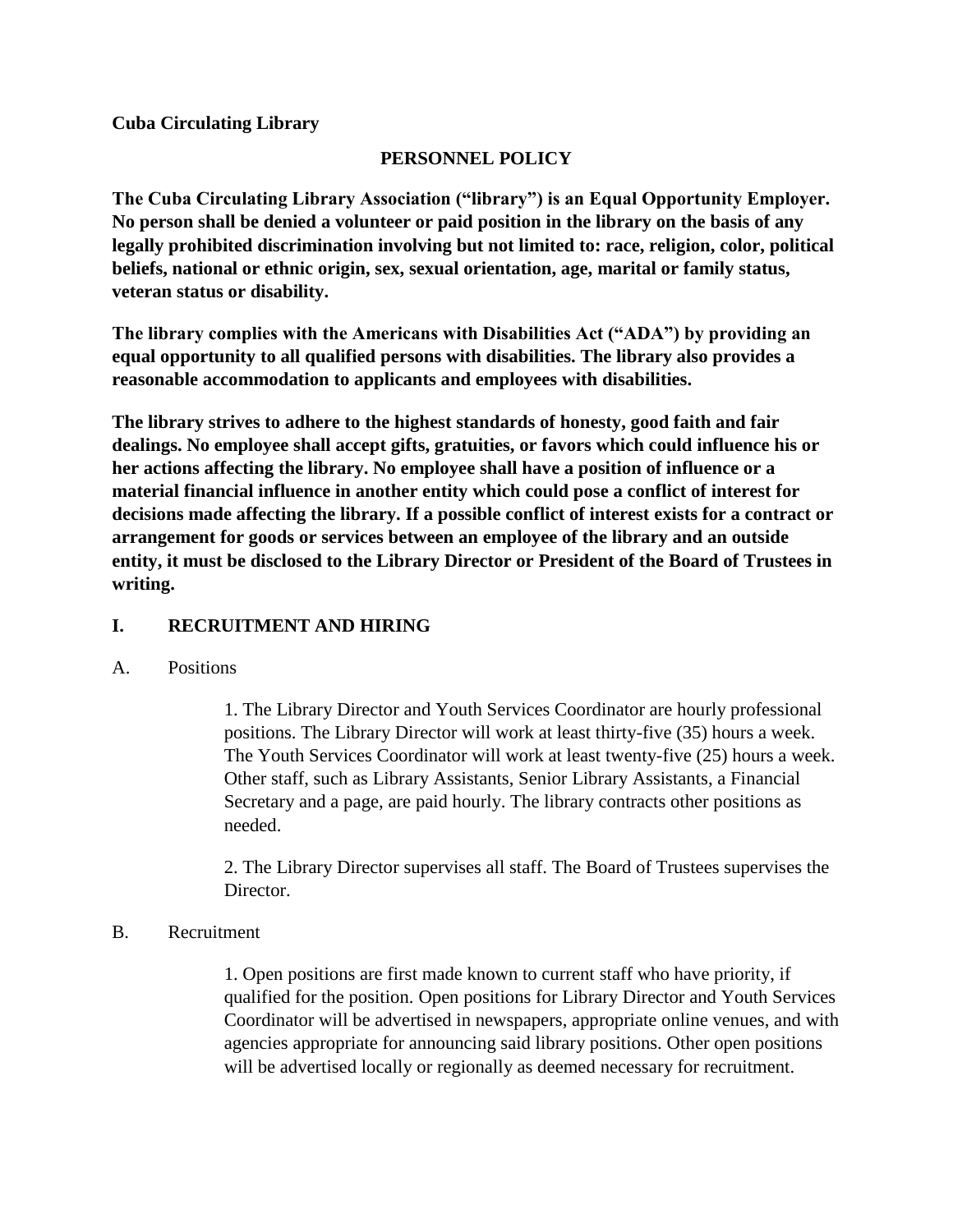#### C. Hiring

1. Structured interviews with a committee of Board members will be held for the Library Director and Youth Services Coordinator. The current Library Director may be part of the interview team for any position. The current Youth Services Coordinator may be part of the interview team for Library Director and the Youth Services Coordinator.

2. Structured interviews with the Library Director and one other staff will be held for Library Assistant positions.

3. Other positions will be filled by the Library Director, with or without structured interview, but always on the basis of merit and qualifications.

4. Prior to being hired, a candidate will have his/her name checked against the New York State Sexual Offenders Registry. Anyone with such a criminal conviction will be ineligible to be hired.

### D. Resignation

1. The Director and Youth Services Coordinator shall give six (6) weeks' notice of resignation. Other staff shall give two (2) weeks' notice of resignation.

# **II. SALARY/WAGES**

A. The Board of Trustees will determine salaries/wages for all staff.

# B. Payroll procedure

1. Payroll period will consist of fourteen (14) consecutive days beginning on a Monday and ending on a Sunday.

2. Payroll checks will be distributed on the first Wednesday following the end of the payroll period.

3.Employee compensation will be a bi-weekly hourly rate determined by the Board of Trustees.

4. Bi-weekly compensation for hourly employees will be determined by the number of hours worked in the payroll period times the rate of pay.

5. Employees eligible for the Paid Family Leave will have deductions taken from their paychecks as prescribed by New York State Law.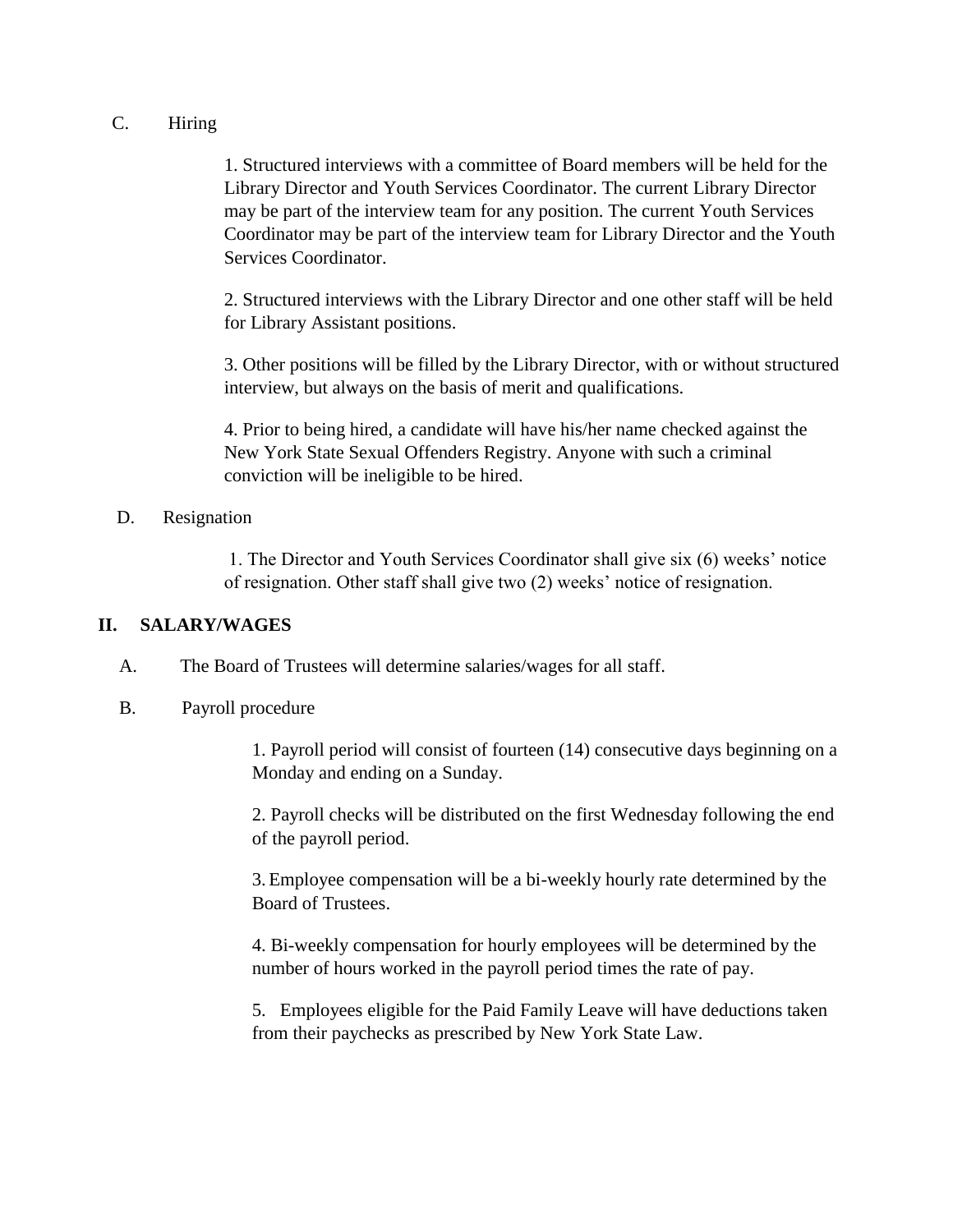#### C. IRA contribution

The Library will match up to three percent (3%) of an employee's gross annual wages/salary, if the employee wishes to participate in an IRA Retirement plan. This will be done by payroll deduction. An employee is eligible to retain the amount matched by the employer after one year of employment.

# **III. INSURANCE**

New York State requires most employers to maintain Disability, Worker's Compensation and Paid Family Leave benefits. The library provides such insurance coverages as required by law for the long-term wellness and financial protection of all employees. Each benefit is unique and is administered as described below.

### A. Disability

Disability benefits coverage is provided to all employees for an off-the-job injury or illness. These benefits provide temporary weekly cash benefits to replace, in part, wages lost due to injuries or illnesses that do not arise out of or in the course of employment. Disability benefits are also paid to an unemployed worker to replace unemployment insurance benefits lost because of illness or injury.

The library obtains this coverage through a disability benefits insurance carrier who is authorized by New York State's Works Compensation Board. This coverage is paid for entirely by the employer. Employees who seek disability benefits shall notify the Director, who shall notify the President of the Board of Trustees, in a timely manner, to file a claim. Employees will be asked to complete and submit a Notice and Proof of Claim for Disability Benefits form. The Worker's Compensation Board is responsible for the review and approval of claims.

#### B. Worker's Compensation

Worker's Compensation coverage is insurance that provides cash benefits and/or medical care for workers who are injured or become ill as a direct result of their job. This coverage is paid for entirely by the library, and is obtained through a disability benefits insurance carrier who is authorized by New York State's Worker's Compensation Board.

Employees who are injured or become ill on the job shall seek medical attention immediately. The employee shall also notify the Director of the accident and how it occurred. The Director is responsible for completing an Accident Form immediately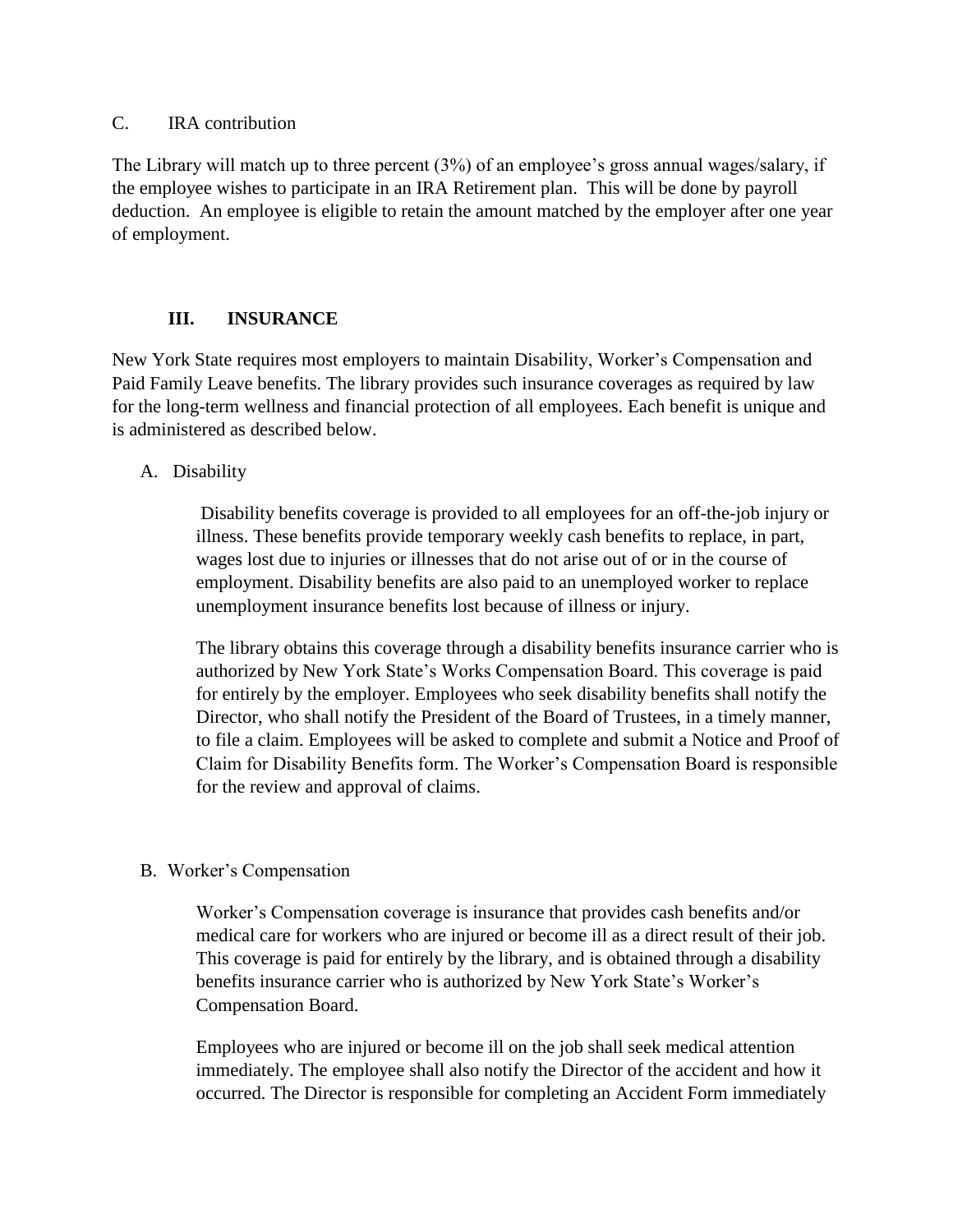following the accident and notifying the President of the Board of Trustees. The Director will file the accident form with the insurance provider.

Employees approved for benefits shall follow the required claims process. Partial use of sick time is allowed to bring compensation up to full normal pay. Employees do not usually accrue credit in the NYS Retirement System unless sick time is used. In that case, credit in the NYS Retirement System would be pro-rated. In any event, such credits are subject to the rules of the Retirement System. The Worker's Compensation Board is responsible for the review and approval of claims.

#### C. Paid Family Leave

Paid Family Leave coverage provides employees with job protected, paid leave to bond with a new child, care for a loved one with a serious health condition or to help relieve family pressures when someone is called to active military service abroad. This coverage is paid for entirely by the employee through biweekly payroll deductions. Deductions are based on a percentage of the employees' weekly wage set by New York State. The library obtains coverage on behalf of the employee through a benefits insurance carrier who is authorized by New York State's Worker's Compensation Board.

Employees who wish to apply for Paid Family Leave shall notify the Director, who shall notify the President of the Board of Trustees, at least thirty (30) days before leave will start. The employee must complete a Request for Paid Family Leave and submit it to the Director, who will notify the President of the Board of Trustees. The Director will complete the employer section of the form and return to the employee within three (3) business days. The employee is responsible for submitting the form and all necessary documentation to the library's Paid Family Leave Insurance carrier. The insurance carrier is responsible for the review and approval of claims.

The Director will administer all claims, unless involved in a claim him/herself, in that case, the President of the Board of Trustees will administer that claim.

# D. Health Insurance

The library will pay fifty percent (50%) of the cost of a single BCBS POS 250d health insurance plan or equivalent, available through the Cuba Chamber of Commerce, for the positions of the Director and the Youth Services Coordinator. The eligible employee is responsible for the remaining premium. In lieu of medical coverage, \$250 will be paid to the eligible employee at the completion of each employment year.

# **IV. EARNED LEAVE**

A. Holiday Leave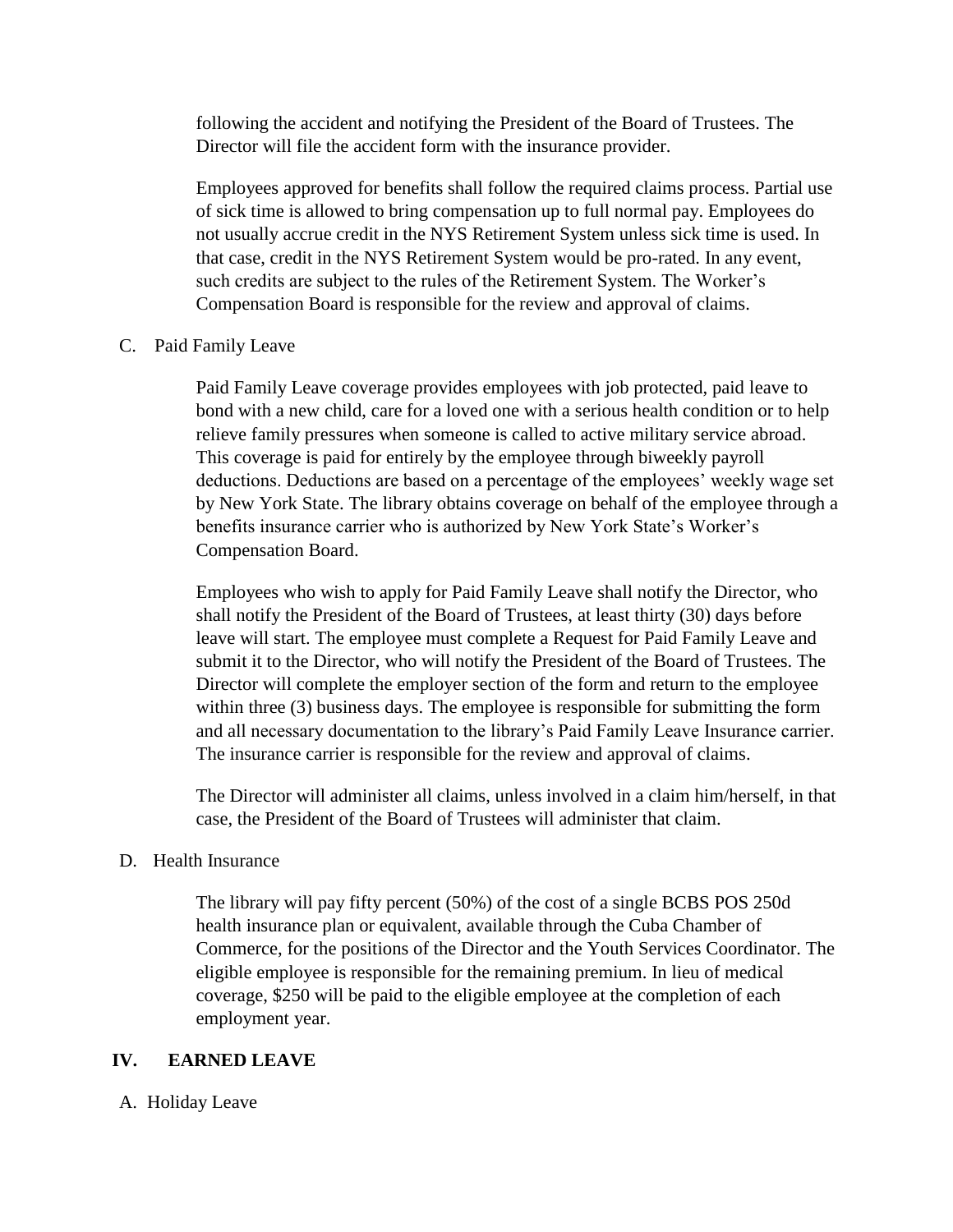The Library Director and Youth Services Coordinator are paid for holidays that the library is closed.

### B. Vacations

1. Beginning after six (6) months of employment, the Library Director shall receive two (2) weeks of paid vacation a year. Beginning after six (6) months of employment, the Youth Services Coordinator shall receive two (2) weeks of paid vacation equal to normal work week hours. After four (4) years of employment, the Library Director and Youth Services Coordinator shall receive three (3) weeks of vacation equal to normal work week hours. Vacation must be used in the year in which it was earned, unless granted an exception by the Board.

2. Beginning after six (6) months of employment, hourly staff receives one (1) week (of their average regular work week) of vacation a year. Hourly employees earn an additional four (4) hours vacation for every additional year of employment, up to two (2) full weeks of vacation a year. Vacation must be used in the year in which it was earned, unless granted an exception by the Board.

### C. Sick Days

Each employee will have ten (10) days of sick leave pay available at the beginning of each calendar year, except that new employees will receive pro-rated sick leave pay, accrued at a rate of one hour per every 30 hours worked, beginning at the commencement of employment until December 31 of the that calendar year of employment. Beginning January 1 of the first calendar year after employment, the new employee will be eligible for ten (10) days of sick leave. An employee's unused sick leave shall be carried over to the following calendar year, for a maximum accrual of six (6) weeks of sick leave. All sick leave will be taken pursuant to the provisions of New York Labor Law Section 196-b. An employee will not be paid for unused sick leave upon such employee's termination, resignation, retirement, or other separation for employment.

# D. Bereavement Leave

Four (4) days of paid mourning leave is granted, equal to the number of hours an employee usually works in a week, per year. Bereavement leave is used for the death of a spouse, child, sibling, parent, grandparent or in-law of the employee.

# E. Jury Duty

If called to jury duty, employees will be paid equal to the number of hours that employee usually works for up to one (1) week's jury duty.

#### F. Weather and Other Emergency Closings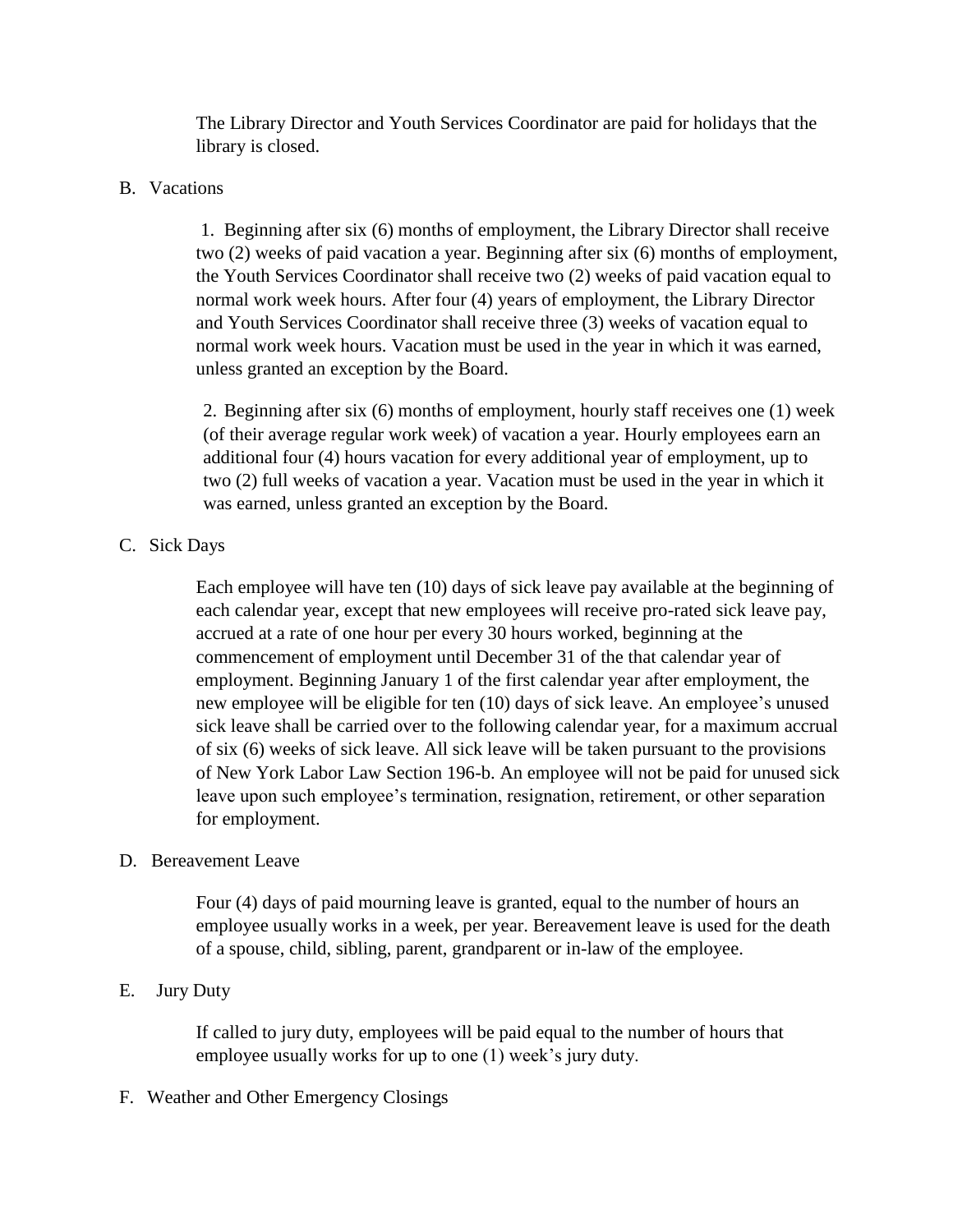The library will close due to weather at the discretion of the Library Director. If the library closes because of extreme weather conditions or emergency conditions, employees scheduled to work will be credited with time as if worked.

To be eligible for compensation during a time of emergency closure or reduced hours, employees must be ready, willing and able to work remotely on projects identified by library leadership during their regularly scheduled working hours, and must complete such duties as assigned. When performing tasks remotely, employees should note the time worked and submit their time to the Library Director via email.

### **V. CONDITIONS OF EMPLOYMENT**

#### A. Job Descriptions

1. The Director and Board of Trustees establish employee classification and job descriptions according to prevailing library practices and the needs of the library. All job descriptions are available to all current employees as well as to applicants.

2. It is the Library Director's responsibility to keep these descriptions current.

#### B. Probationary Period

The probationary period is the first three (3) months of an hourly staffer's employment, during which time the employee may work closely with another staff member. The probationary period for the Library Director is six (6) months. At the end of the probationary period, the employee will receive a written evaluation of work. An unsatisfactory evaluation may result in termination.

#### C. Hours of Work

1. Evening and Saturday work is a condition of employment in the library and is a part of the customary and usual work week.

#### D. Work Environment

1. Employees are expected to be prompt. Employees are expected to find their own replacement if possible if they are unable to work. If a replacement cannot be found, the Director is to be notified. There should be at least two (2) employees on duty in the evening. There should be enough employees to handle the work flow at all other times, ensuring that customer service is prompt.

2. The conduct of personal business while at work, including phone calls, is discouraged.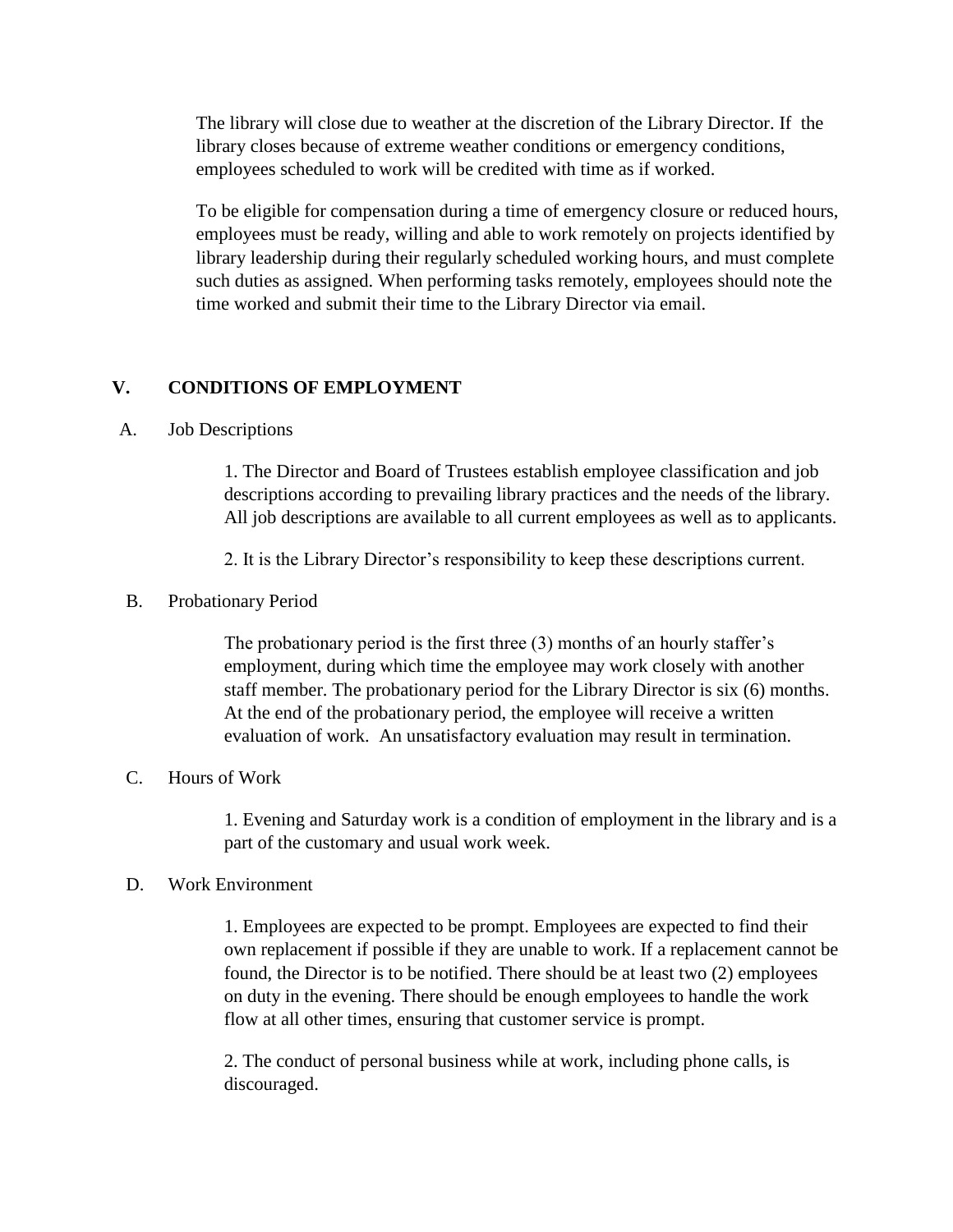3. Staff should not park on the streets near the library. There is parking available in the lot across the street from the library.

4. The library building is a non-smoking environment. Smoking is not permitted any place in the building or within fifteen (15) feet of the main entrance of the library in accordance with New York State Law.

#### E. Personal Appearance

Employees are expected to dress in a professional manner which reflects their position. Appropriate work attire is required for those positions requiring contact with the public at the circulation desk.

### F. Social Media

Library staff is welcome to interact with the library's social media outlets using their personal social media accounts, including but not limited to commenting, reposting, etc. original library posts. However, library staff may not use social media to violate the library and/or patron's privacy and may not use any social media outlets to speak for the library (ie, preface any posts dealing with the library but not promoting specific events or programs with a statement like 'The following doesn't represent the library or library board's opinions').

# G. Breaks

An Employee receives a paid fifteen (15) minute break for each complete four (4) hours worked. If an employee is at work more than six (6) hours a day, that employee receives up to one (1) hour of unpaid meal time, with the stipulation that the circulation desk be covered at all times.

# **VI. TRAINING**

# A. Staff Development

Staff is expected to attend pertinent training and meetings, including monthly staff meetings. With the approval of the Library Director, workshop fees are paid by the library. Mileage to meetings and training is paid at the prevailing Internal Revenue Service rate.

# **VII. EVALUATIONS**

Evaluations of all staff will be done annually. Prior to the meeting the employee will be given a copy of the evaluation form on which to note special accomplishments of the year. Thus the employee and Director work together on the evaluation and also work together on the goals for the coming year. The form is signed by both the Director and the employee. The Director is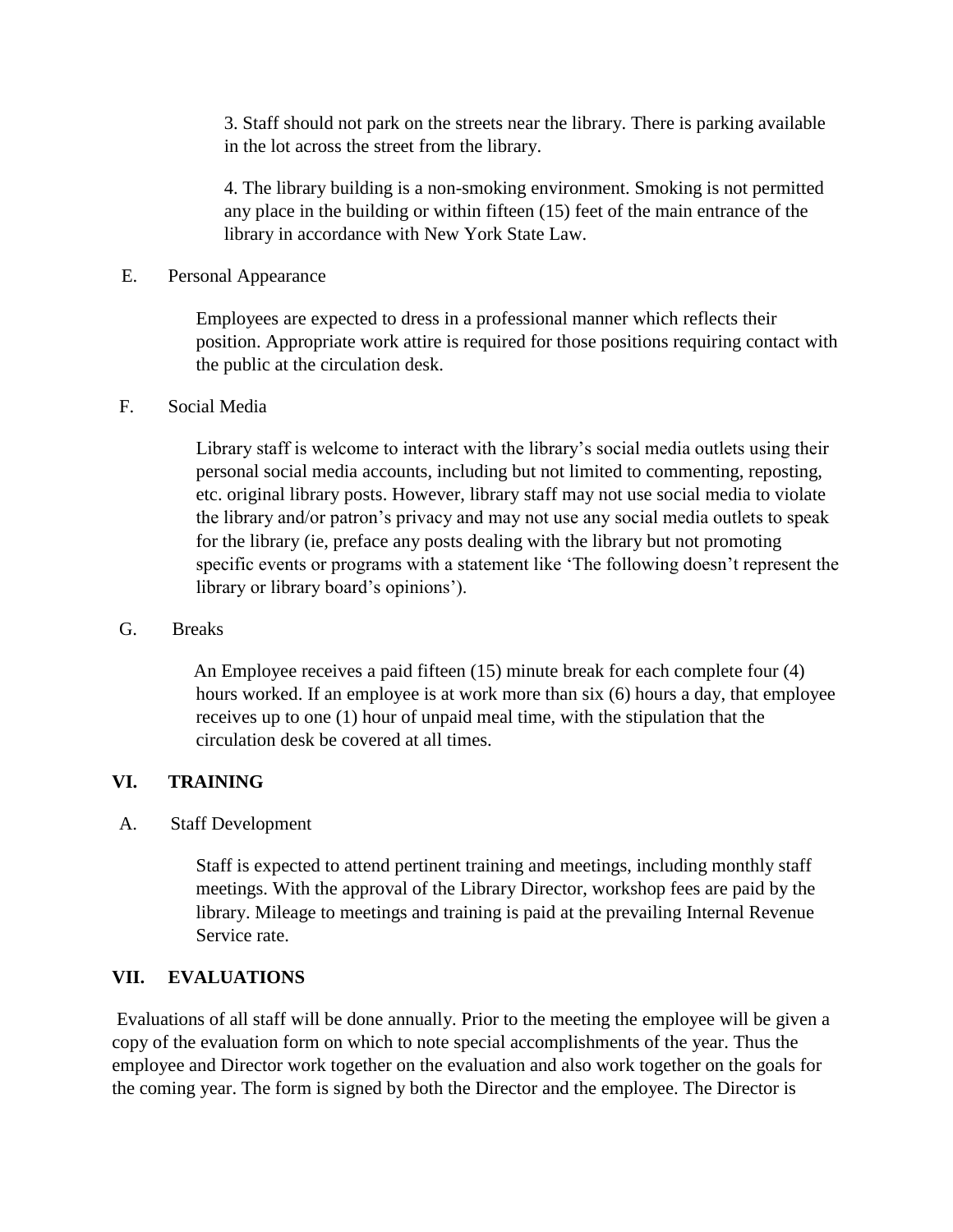evaluated in the same manner annually by the Board of Trustees in accordance with his/her hire date

# **VIII. HARASSMENT/DISCRIMINATION**

A. Employee Grievance

1. An employee with a grievance will define that problem in writing and submit it to the Director and/or the Chair of the Personnel Committee. If the problem is not resolved to the satisfaction of the employee within fifteen (15) working days, a written complaint with details should be submitted to the Board of Trustees by the employee. After hearing from the employee and the Director, the final decision of the Board of Trustees will be rendered in writing within thirty (30) days of the receipt of the complaint. If the complaint is not resolved to the satisfaction of the employee, any further action is the sole responsibility of the employee.

2. [Whistleblowers Policy\\*](#page-20-0) See Attached Cuba Circulating Library Association Whistleblower/Ethical Behavior Policy for further details.

# **IX. CUSTOMER SERVICE**

The first duty of all employees is to serve the customer. Courtesy and a spirit of excellence in customer service are the first requisites of a staff member. All customers are served in a first come, first served basis, and business like and cordial conduct is presupposed at all times. Personal conversations should be kept to a minimum and should never take precedence over customer service. Maintaining confidentiality of customer records and customer behavior is a requisite of the job.

# **X. EMPLOYEE CONSIDERATIONS**

Library employees are also able to make copies at half the public's cost.

# **XI. DISCIPLINARY ACTION**

Cuba Library employees are required to follow library policies and procedures and to meet acceptable standards of conduct normally expected in an office environment.

Any employee who exhibits unacceptable behavioral problems or violates library policy will be subject to discipline, which may range from verbal warnings to termination of employment.

Following is the normal sequence of steps that should be followed while recognizing concern for the rights and interests of each employee and the library: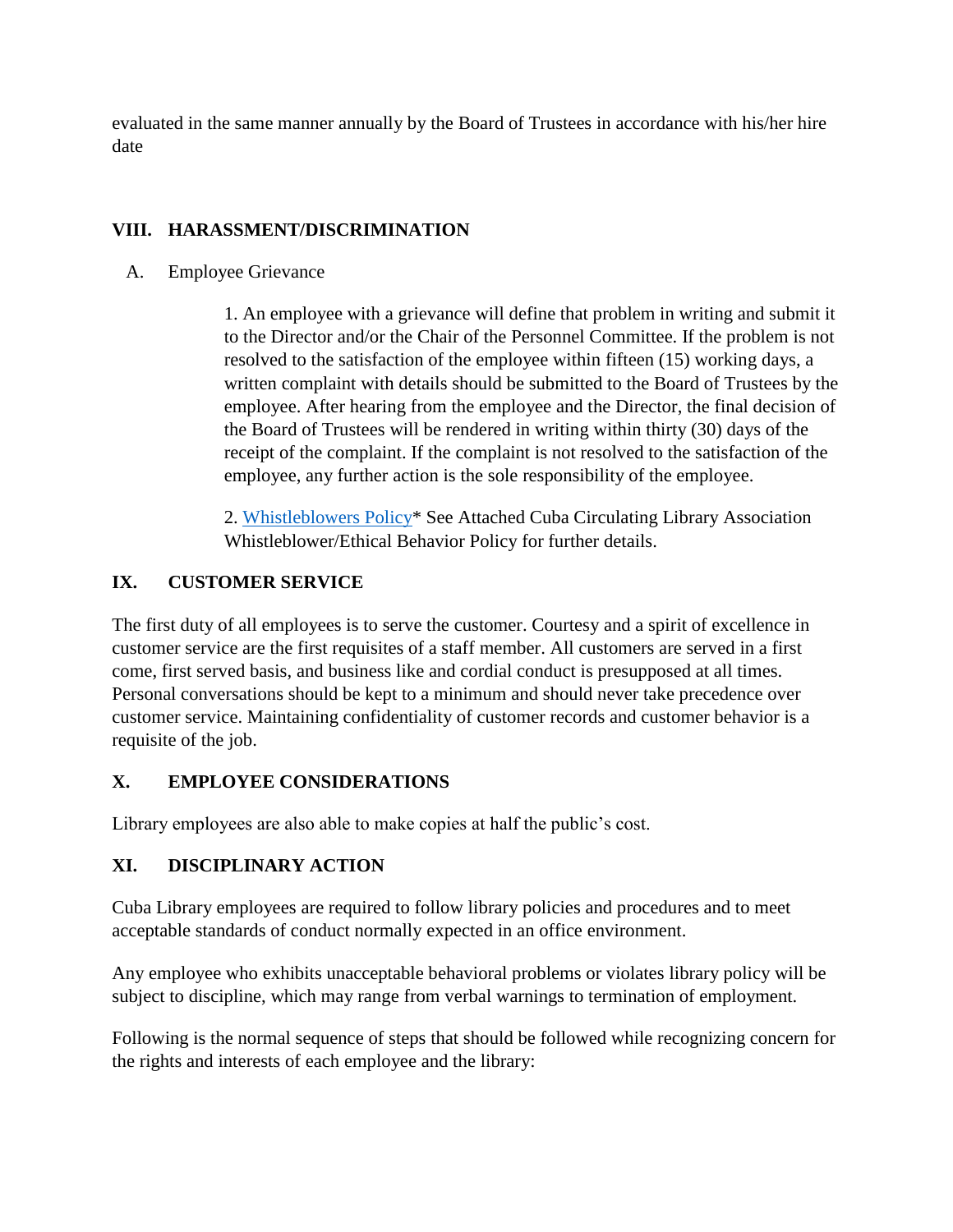- Step 1 Verbal warning by supervisor to employee
- Step 2 Written warning by supervisor to employee

Step 3 – Probation and/or suspension

Step 4 – Termination

Depending on the seriousness of the infraction, and at the discretion of the supervisor, steps 1  $\&$ 2 may be repeated or skipped. Each case is considered on an individual basis by the library director.

Verbal Warning: The first step in resolving work-related behavioral problems is usually for the library director to inform the employee of the infraction and request the employee to respond to the allegation or complaint. It provides the employee and the director with an opportunity to verbally discuss problems and to determine when and how these problems can be corrected. A memo of the warning will be placed into the employee's personnel file.

Written Warning: In documenting the infraction, the following outline should normally be followed:

- A. The specific nature of the violation or undesirable behavior, and the date of occurrence
- B. Previous discussion or discussions of this issue
- C. Previous disciplinary actions taken, if any
- D. Method or methods of discipline, if any
- E. Course of action to be taken in the future if the behavior is repeated

F. Description of what constitutes improved behavior or conformance to policy and appropriate deadline.

The employee must review the memorandum and acknowledge, in writing, that he/she has read it. The memorandum is to be placed in an employee's personnel file immediately after review and discussion with employee. The employee is to receive a copy as well.

Probation and/or suspension: The length of the probation or suspension period is at the discretion of the Director, as is salary compensation provided to the employee during this period.

A serious breach of conduct may result in immediate probation, suspension, or termination.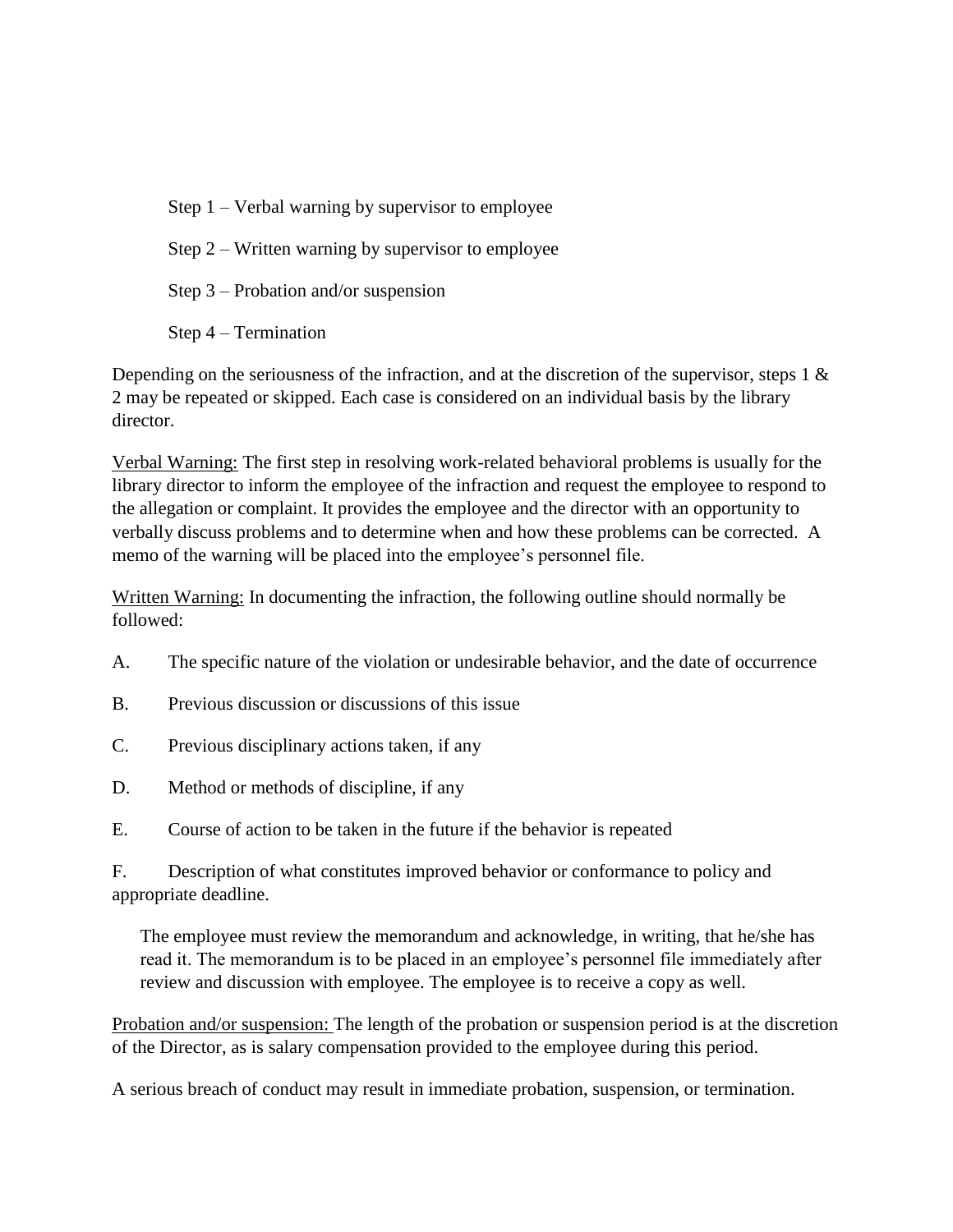# **EMPLOYEE ACKNOWLEDGEMENT**

I have received my copy of the Personnel Policies of the Cuba Circulating Library and I understand that it is my responsibility to read and comply with these policies.

\_\_\_\_\_\_\_\_\_\_\_\_\_\_\_\_\_\_\_\_\_\_\_\_\_\_\_\_\_\_\_\_\_\_\_\_\_ \_\_\_\_\_\_\_\_\_\_\_\_\_\_\_\_\_\_\_\_\_\_\_\_\_

Employee Signature Date

Rev: August 2018

Rev: 04/08/2019, 05/15/2019, 03/30/2020, 12/14/2020, 02/08/2021, 04/13/2021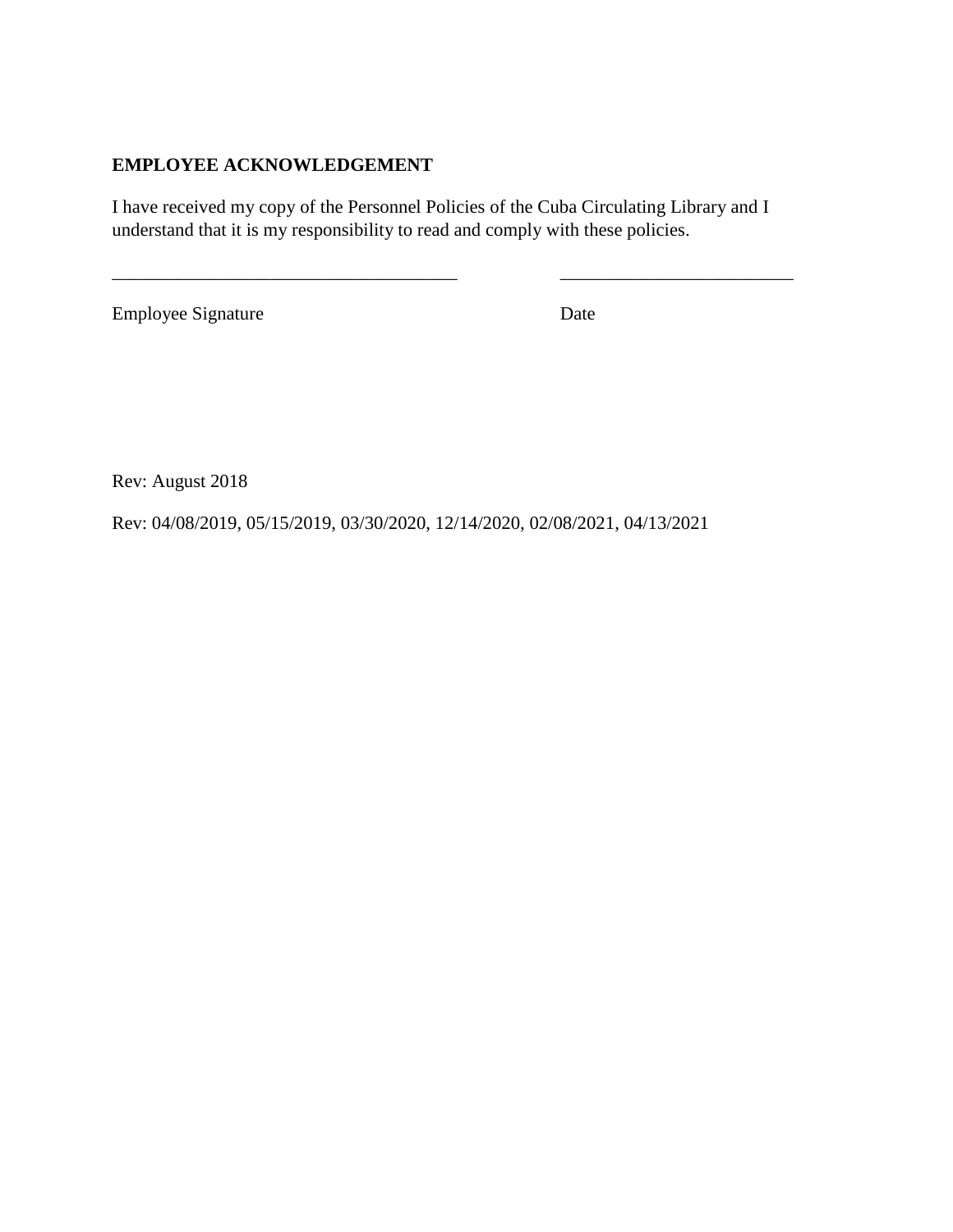# **CUBA CIRCULATING LIBRARY**

# **Director Evaluation Policy**

# <span id="page-12-0"></span>**Working Together – Board & Director Responsibilities**

The Cuba Circulating Library Board of Trustees is responsible for selecting, hiring and regularly evaluating a qualified Library Director.

In addition to this responsibility, the Library Board is charged with working in partnership with the Library Director to:

- 1. create and develop the mission of the library
- 2. plan and evaluate the library's service program based on community needs
- 3. secure adequate funding
- 4. exercise fiduciary responsibility
- 5. adopt policies regarding library governance
- 6. maintain facility needs
- 7. promote the library to the community
- 8. conduct library business in a legal, ethical and transparent manner
- 9. incorporate practices of diversity, equity and inclusion to promote a just library

In return, the Library Director is equally accountable for working with the Board of Trustees on all library matters that fall under Library Board responsibilities by developing a healthy institutional culture for staff, volunteers, patrons and community members to ensure successful public library services. Specific responsibilities are highlighted within the Library Director's Job Description.

# **Process**

The Library Director of the Cuba Circulating Library shall have their performance and salary evaluated annually in accordance with the anniversary date of the Library Director's hiring by the Board of Trustees.

The performance evaluation will be developed by the Board of Trustees based on the following:

- Goals and objectives as mutually established by the Board and Director.
- Execution of duties and responsibilities as described in the Director's Job Description
- Accomplishment of the library's goals as described in the Strategic Plan.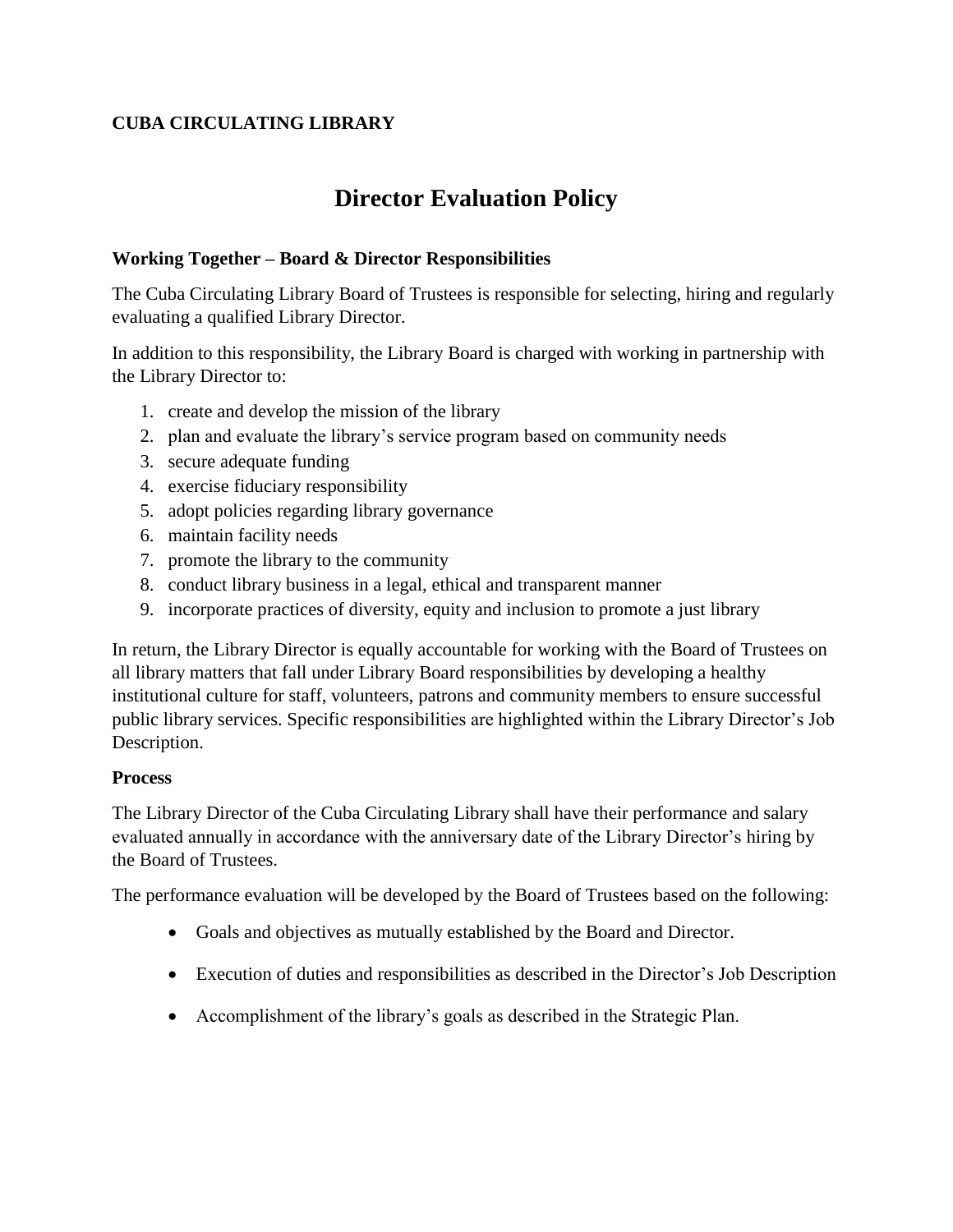Assessment for the performance evaluation may utilize the following means:

- Survey of the Library's Board of Trustees
- Analysis of library performance
- Director's self-evaluation and list of accomplishments

Upon completion of assessment, the Personnel Committee shall present the written performance evaluation along with any supporting data to the Board for approval. The Personnel Committee may make a recommendation for salary change to the Board of Trustees to be effective in January of the next fiscal year.

Considerations for determining salary change may include:

- Overall results of assessment as summarized in written performance evaluation
- A comparison to other Library Director wages

In the case of a newly hired Library Director, a six-month progress report shall be conducted based on realistic objectives established by the Board of Trustees and the Library Director at time of hire. The new Library Director will also have a one-year anniversary evaluation to begin the annual evaluation process detailed in this policy. Objectives for one-year anniversary are similar to the objectives established at time of hire.

The Library Director may submit a written reply to the Library Board in the form of a letter that serves as supporting documentation to the review process. The letter can support or disagree with comments shared by the Library Board within the written review.

A written copy of all evaluations furnished by the Board, and signed by the Board President and Library Director, along with supporting documents shall be filed in the Library Director's personnel file, and made available to the Board of Trustees or Library Director upon request.

Adopted by the Cuba Circulating Library Board of Trustees 04/12/2021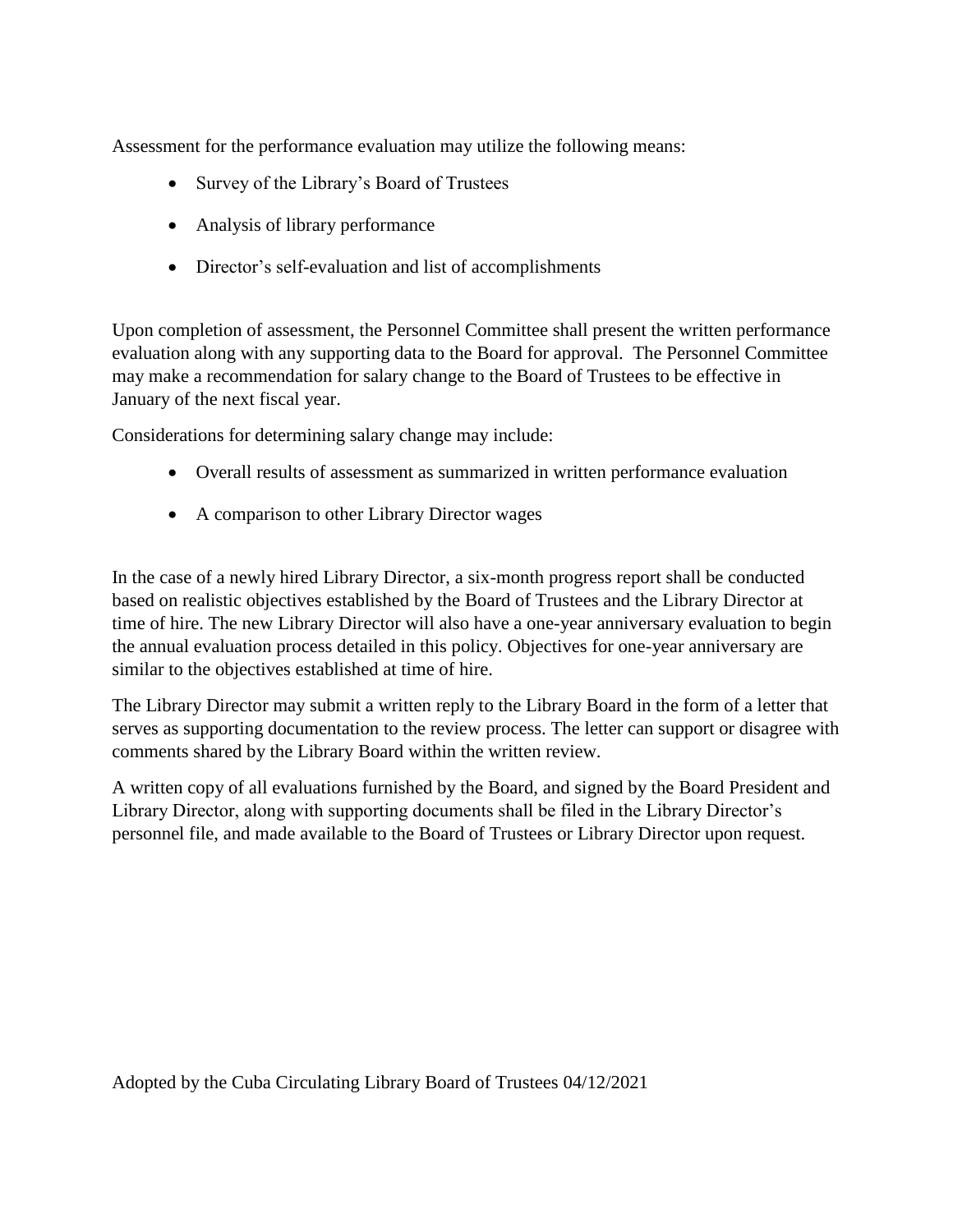# **PATRON AND RECORDS CONFIDENTIALITY POLICY**

**PURPOSE**: The Cuba Circulating Library is committed to patron confidentiality. The confidentiality of library records is a core part of library ethics and the Cuba Library follows the Code of Ethics of the American Library Association.

**POLICY:** Under New York State Civil Practice Law & Rules Section 4509: "Library records, which contain names or other personally identifying details regarding the users of public, free association, school, college and university libraries and library systems of this state, including but not limited to records related to the circulation of library materials, computer database searches, interlibrary loan transactions, reference queries, requests for photocopies of library materials, title reserve requests, or the use of audio-visual materials, films or records, shall be confidential and shall not be disclosed except that such records may be disclosed to the extent necessary for the proper operation of such library and shall be disclosed upon request or consent of the user or pursuant to subpoena, court order, or where otherwise required by statute."

Children have the same rights under this law as adults. Their records can only be accessed through the library card. Signing a minor's card only shows acceptance of fines and fees; it does not exempt parents or guardians from New York law. Patrons who do not want their children's records to remain private should check out their children's items on their own cards.

Circulation, registration information, and information retrieval records may not be disclosed except to:

1. The cardholder (with card or other proper identification). NOTE: This is regardless of age or relationship. For example, parents or caregivers cannot be told what materials a child has checked out without the child's consent.

2. Staff acting within the scope of their duties in the administration of the library system and in facilitating interlibrary loans.

3. Persons authorized by the cardholder to access the individual's records identified by a signed note of permission given by the cardholder.

4. Representatives of any local, state, or federal government, pursuant to subpoena or search warrant authorized under the authority of federal, state, or local law relating to civil, criminal, or investigative power. Upon receipt of any such subpoena or search warrant, the Library Director and President of the Board of Trustees, and such other individuals selected by the President of the Board of Trustees,will consult with legal counsel to determine what steps to take, if any.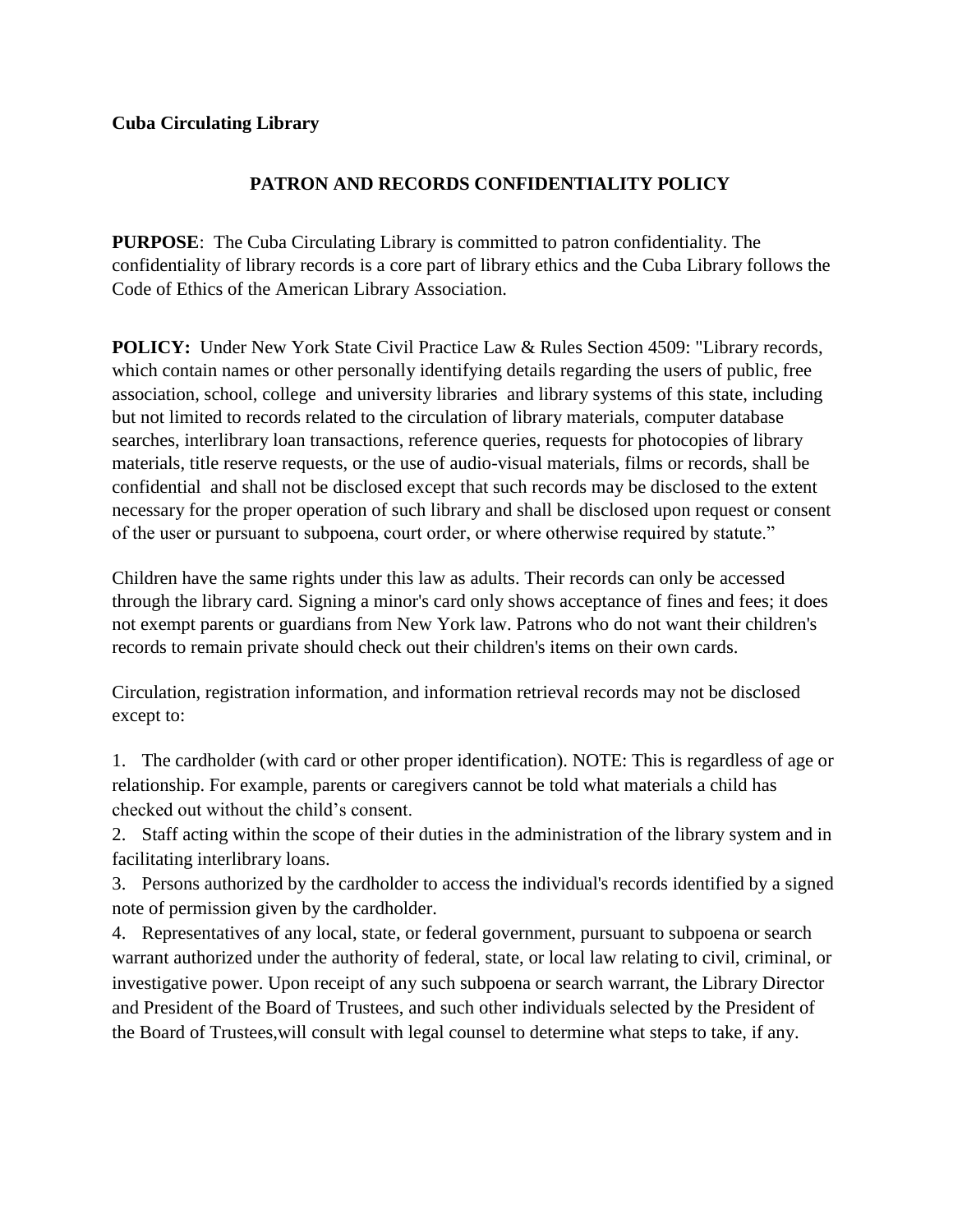The library occasionally conducts promotional campaigns to inform the community of our services. The library at those times uses patron email or postal address for the library's internal mailing lists.

The library does not sell, lease, or otherwise distribute or disclose patron name, email address, postal address, telephone number, or other personal information to outside parties.

# **Confidentiality and Our Website**

When patrons visit the Cubalibrary.org website, the library collects and stores only information to measure the number of visitors to different areas of the site to assist in making the site more useful. The information includes:

- 1. The address (IP) of the patron's computer or internet provider;
- 2. The date and time the patron accessed our site;
- 3· The pages that are accessed and how patrons navigate the site; and
- 4. The internet address of the web site that referred the patron to the library's site

Website data is separate from individual library account data. The library cannot look up patron library records to determine what websites were visited. The Cuba Library also offers a wireless network that allows patrons to connect to the internet. Please be aware that data accessed and sent over the library's wireless network is not encrypted.

If a patron initiates a reference inquiry, PIN form or subscribes to the library's newsletter on the BPL web site, this information is considered as part of the borrower account and protected as outlined above.

Online suggestions and other general email to the library which do not apply to borrowing or intellectual pursuits may be considered public records.

The Cubalibrary.org web site contains links to external websites not maintained by the library. The library cannot be responsible for user privacy when visiting outside web sites. Please consult the privacy policies of those websites should there be questions regarding their use.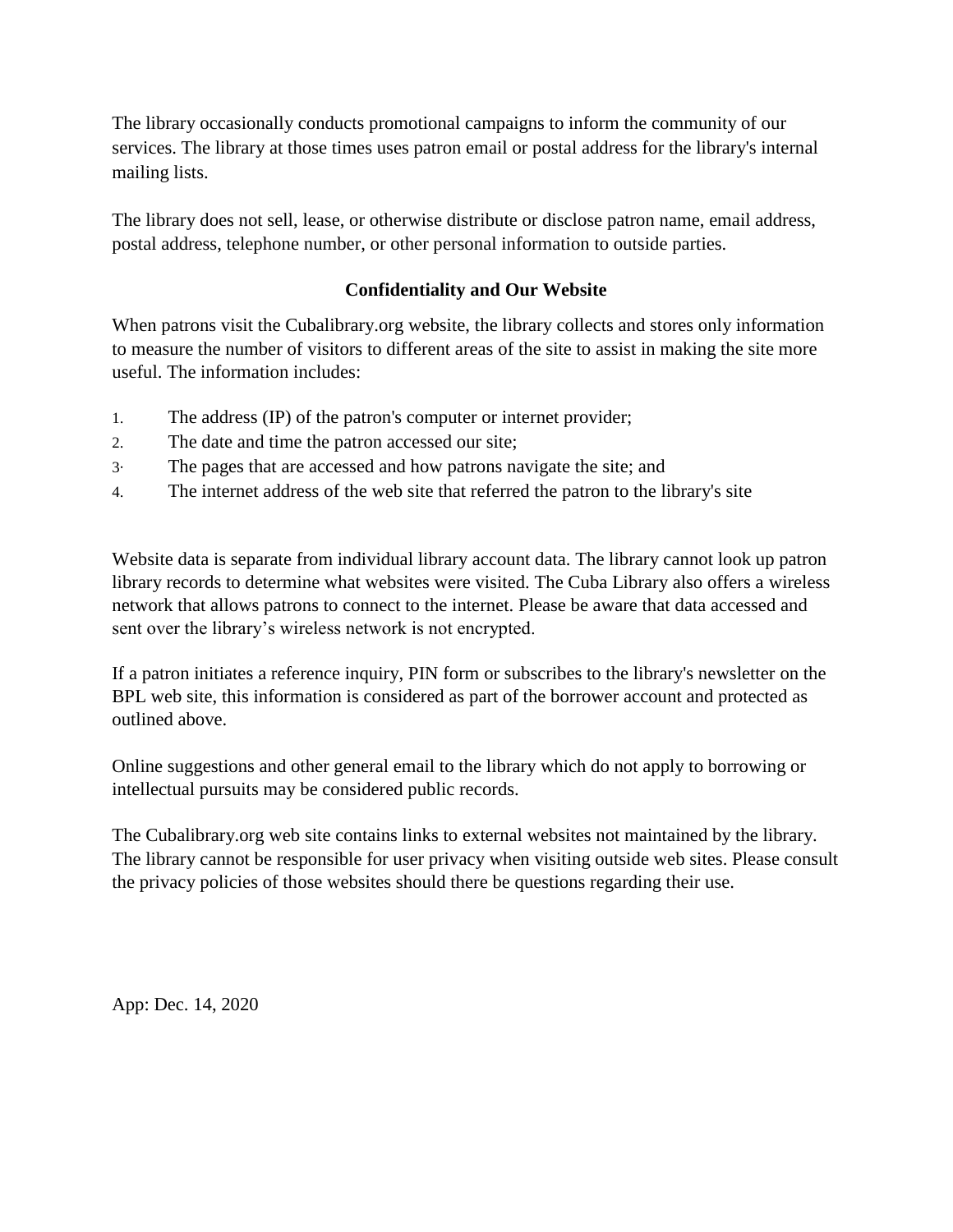# **SAFETY POLICY**

<span id="page-16-0"></span>**PURPOSE:** The Cuba Circulating Library is committed to providing a healthy and safe work environment for its employees and preventing occupational illness and injury. The Safety Policy of Cuba Circulating Library is designed to comply with the Standards of the Occupational Safety and Health Administration, and to endeavor to maintain a safe and injury/illness free workplace, as well as a safe place for patrons.

Compliance with the following Safety Policy and all items contained therein is mandatory for all employees of the library. The authorization and responsibility for enforcement has been given primarily to the Library Director. The Youth Services Coordinator shares in this responsibility as well.

**POLICY:** It is library policy that accident prevention be a prime concern of all employees. This includes the safety and well-being of our employees, and patrons, as well as the prevention of damage to property and equipment.

Firearms, alcoholic beverages, or illegal drugs are not allowed on library property at any time. The use or possession of illegal drugs or alcoholic beverages by employees on the jobsite will result in immediate termination.

This Safety Policy applies to all employees of the Cuba Circulating Library. The Safety Rules also apply to subcontractors and anyone who is on a library project site. Every employee is expected to comply with the Safety Policy, as well as OSHA Health and Safety Standards.

# **Reporting of Injuries**

All employees will be held accountable for filling out an Accident Report (see attached) immediately after an injury occurs, even if medical treatment is not required. Notice must be made at or near the time of the injury and on the same day of the injury. Employees must report the injury to the Library Director. A casual mention of the injury will not be sufficient. Failure to report an injury immediately is a violation of the Safety Policy and may lead to employee disciplinary action.

Contact information for witnesses shall be taken at the time of the incident. Photographs of the area where the incident occurred and any other relevant items are to be taken. The completed accident report form will be sent to the property insurance company and shared with the library Board of Trustees at the Director's discretion.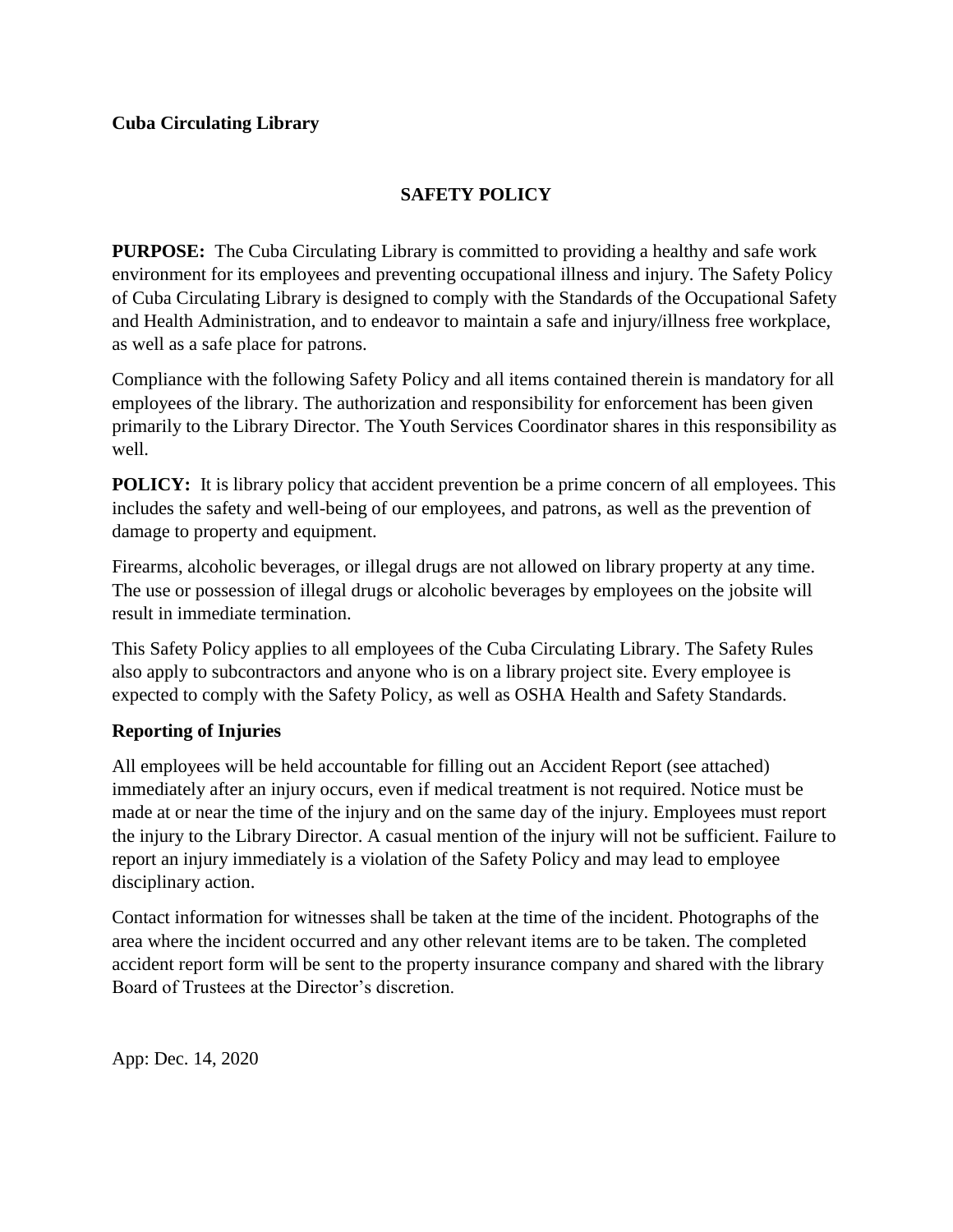### **OPIOID OVERDOSE PREVENTION PROGRAM**

**PURPOSE:** To combat the continuing rise in opioid related deaths in New York State and potentially save a life.

**POLICY:** The Cuba Circulating Library has instituted an Opioid Overdose Prevention Program Policy. The Cuba Circulating Library will partner with Southern Tier Health Care Systems, Inc., and will adhere to all requirements stipulated by the partner organization. To combat the continuing rise in opioid related deaths in New York State, laws were recently amended to allow New York State's Public Libraries to participate in opioid overdose prevention programs by partnering with a NYSDOH Registered Opioid Overdose Prevention Program operated by another organization. Public Libraries who choose to participate and act reasonably and in good faith, shall not be subject to criminal, civil or administrative liability solely by administering naloxone and may maintain IN naloxone on-site in adequate supplies. Choosing to participate permits employees who volunteer, and volunteer workers, to be trained in accordance with public health laws to administer IN naloxone without liability.

Applicable New York State Laws

- **[Education Law §922](https://www.nysenate.gov/legislation/laws/EDN/922) & [Commissioner's Regulations §136.8](https://govt.westlaw.com/nycrr/Document/Ic336d012400d11e5a8bf0000845b8d3e?viewType=FullText&originationContext=documenttoc&transitionType=CategoryPageItem&contextData=(sc.Default))**: permits schools districts, boards of education, charter schools, non-public schools, and public libraries to participate in opioid overdose prevention programs.
- **[Public Health Law §3309](https://www.nysenate.gov/legislation/laws/PBH/3309) and its implementing regulation [\(10NYCR §80.138\)](https://regs.health.ny.gov/content/section-80138-opioid-overdose-prevention-programs):** establishes opioid overdose prevention programs which allow trained individuals to administer naloxone. Under this law and regulations, administration of naloxone shall be considered first aid or emergency treatment for purposes of any statute relating to liability.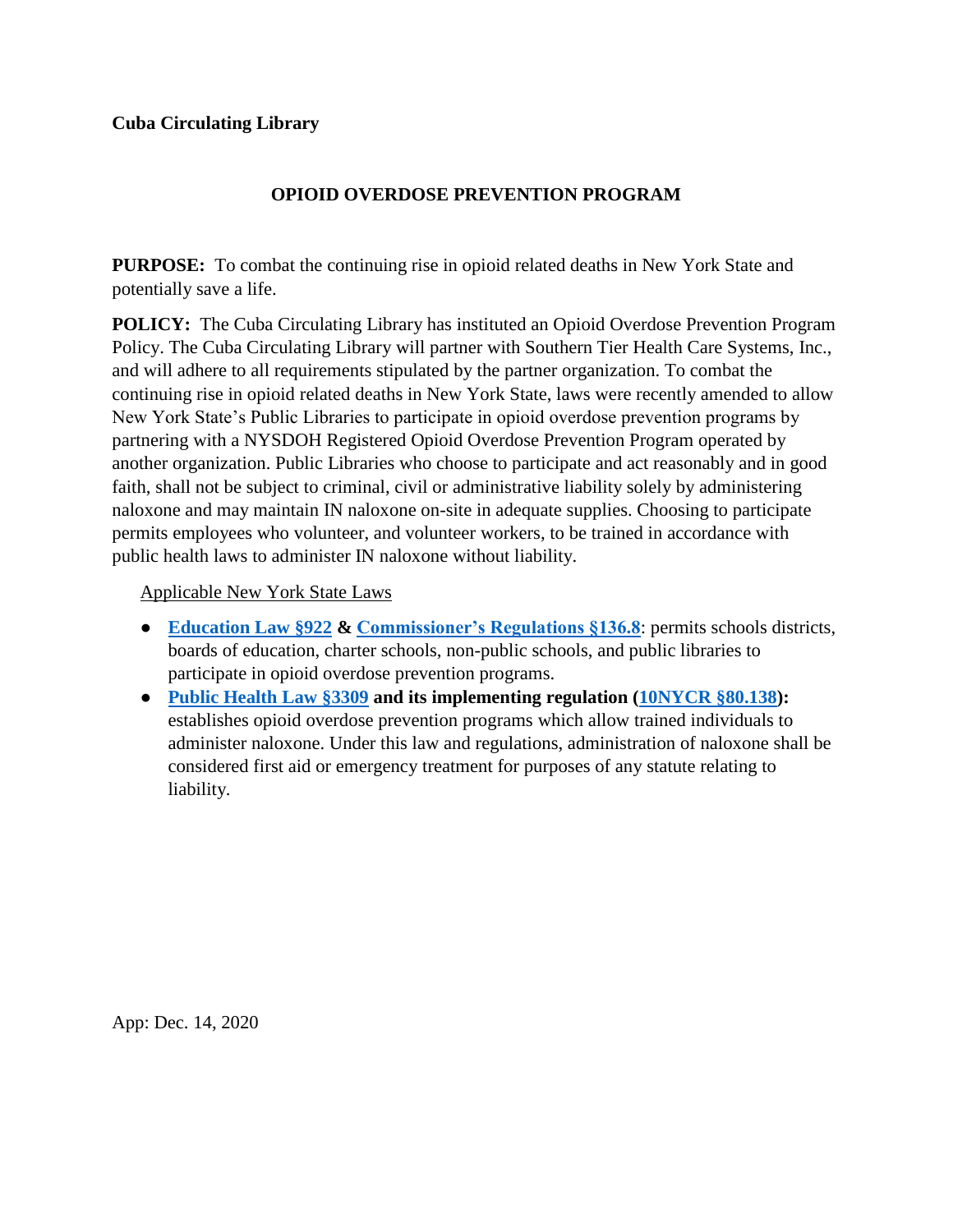# **CUBA CIRCULATING LIBRARY INCIDENT REPORT**

| Date:      |                                                                                                                                                                                                                               |  |  |  |
|------------|-------------------------------------------------------------------------------------------------------------------------------------------------------------------------------------------------------------------------------|--|--|--|
|            |                                                                                                                                                                                                                               |  |  |  |
|            |                                                                                                                                                                                                                               |  |  |  |
|            |                                                                                                                                                                                                                               |  |  |  |
|            |                                                                                                                                                                                                                               |  |  |  |
| Witnesses: |                                                                                                                                                                                                                               |  |  |  |
|            |                                                                                                                                                                                                                               |  |  |  |
|            |                                                                                                                                                                                                                               |  |  |  |
| Witnesses: | Name: Name: Name: Name: Name: Name: Name: Name: Name: Name: Name: Name: Name: Name: Name: Name: Name: Name: Name: Name: Name: Name: Name: Name: Name: Name: Name: Name: Name: Name: Name: Name: Name: Name: Name: Name: Name: |  |  |  |
|            | <u> 1989 - Jan James James James James James James James James James James James James James James James James J</u>                                                                                                          |  |  |  |
|            |                                                                                                                                                                                                                               |  |  |  |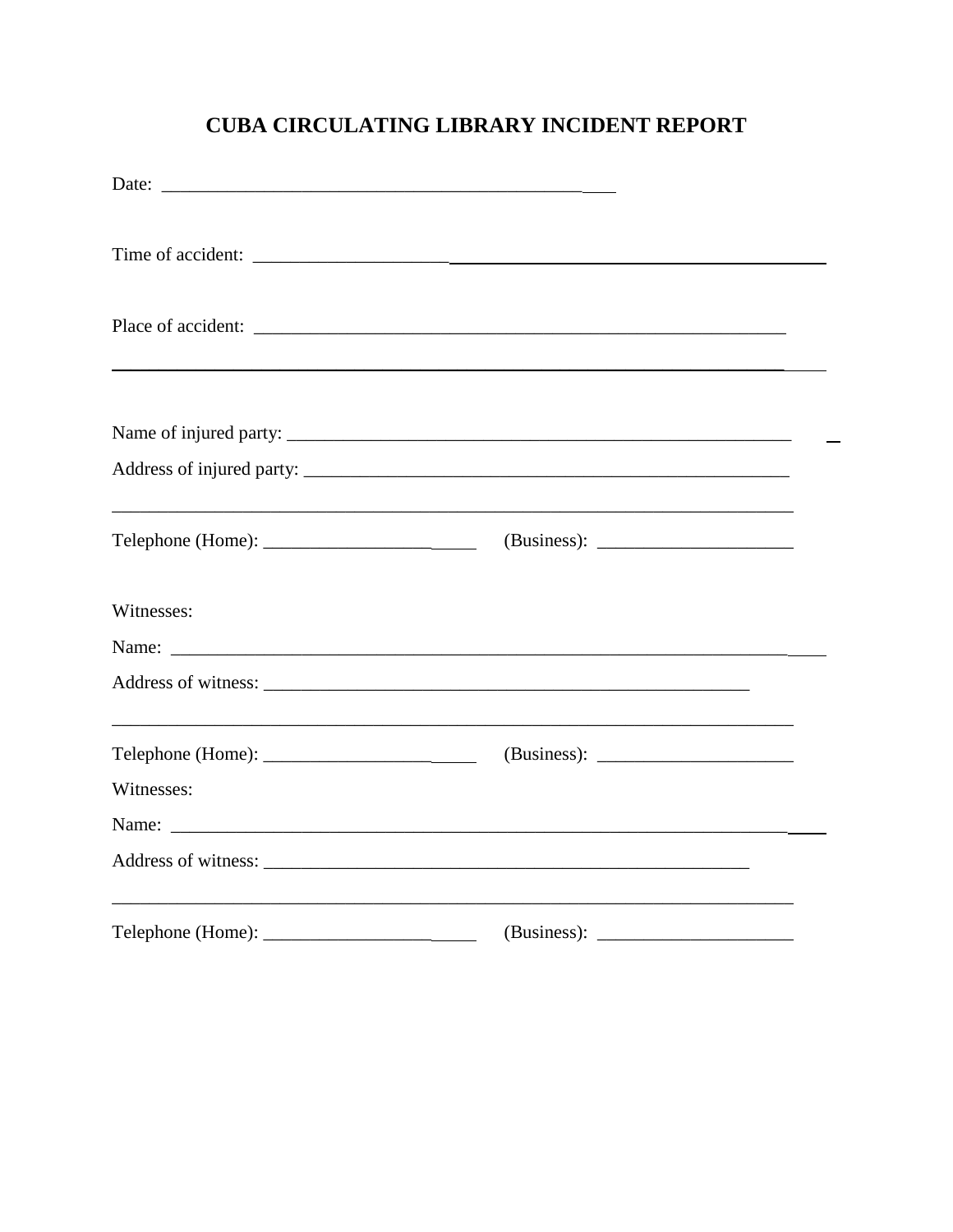| ,我们也不会有什么。""我们的人,我们也不会有什么?""我们的人,我们也不会有什么?""我们的人,我们也不会有什么?""我们的人,我们也不会有什么?""我们的人 |                                |  |
|----------------------------------------------------------------------------------|--------------------------------|--|
|                                                                                  |                                |  |
|                                                                                  |                                |  |
| ,我们也不会有什么。""我们的人,我们也不会有什么?""我们的人,我们也不会有什么?""我们的人,我们也不会有什么?""我们的人,我们也不会有什么?""我们的人 |                                |  |
|                                                                                  |                                |  |
|                                                                                  |                                |  |
|                                                                                  |                                |  |
|                                                                                  |                                |  |
|                                                                                  |                                |  |
|                                                                                  |                                |  |
|                                                                                  |                                |  |
|                                                                                  |                                |  |
|                                                                                  |                                |  |
|                                                                                  |                                |  |
|                                                                                  |                                |  |
|                                                                                  |                                |  |
|                                                                                  |                                |  |
|                                                                                  | (Signature of accident victim) |  |
|                                                                                  |                                |  |

*Keep one copy. Send second copy to insurance agent.*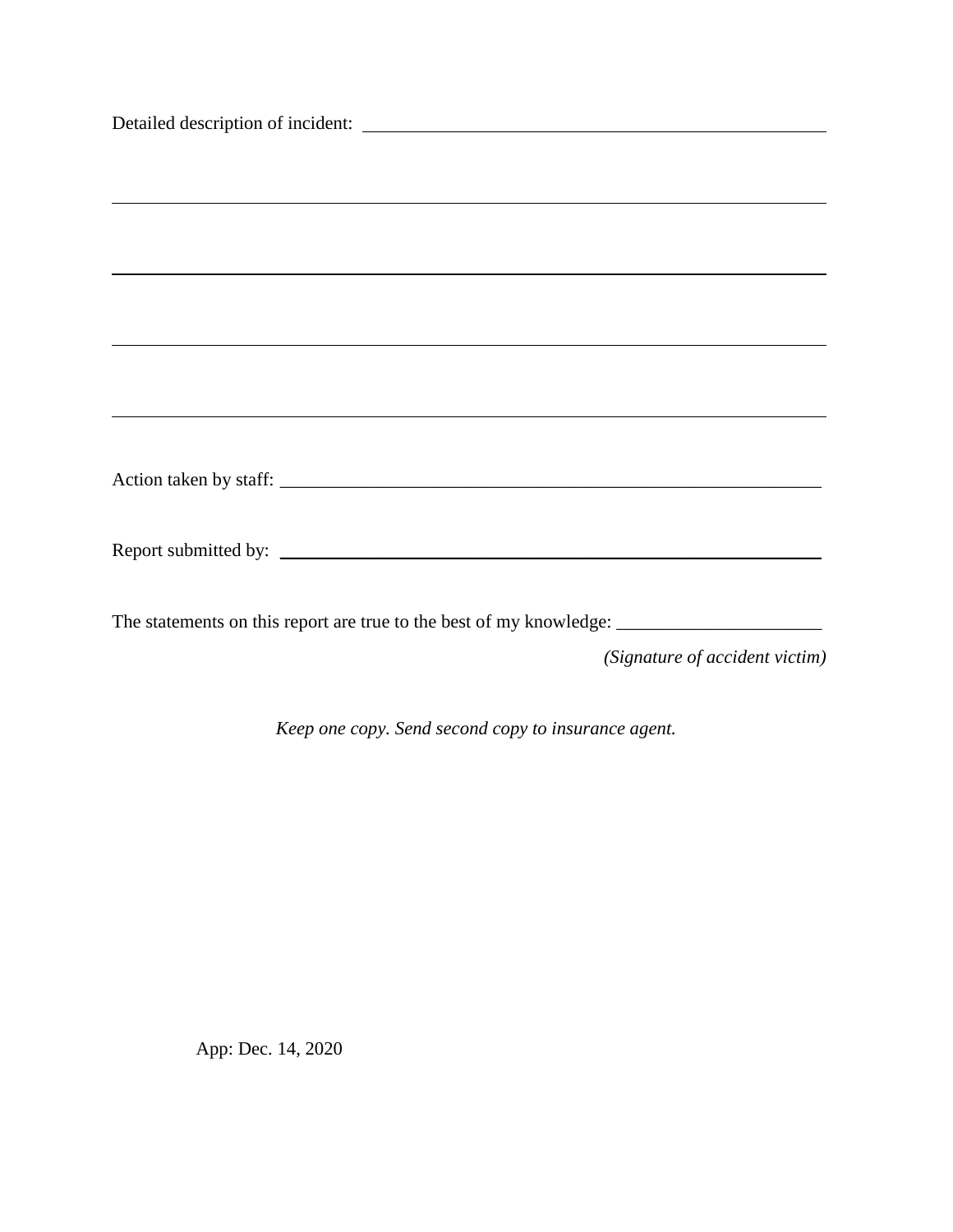### **WHISTLEBLOWER AND ETHICAL BEHAVIOR POLICY**

<span id="page-20-0"></span>**PURPOSE:** The Cuba Circulating Library Association requires Trustees, employees, and volunteers to observe high standards of business and personal ethics in the conduct of their duties and responsibilities. Representatives of this organization must practice honesty, fair dealings, and integrity while fulfilling their responsibilities and comply with all applicable laws and regulations.

**POLICY:** A Trustee, employee, or volunteer has a responsibility to report concerns of harassment, questionable accounting or auditing, and violation of policy set by this organization. Anyone reporting a concern must act in good faith and have reasonable grounds for their reporting.

A report by an employee, Trustee, or volunteer should be made to their immediate supervisor, if practicable, otherwise it is to be reported to any currently serving Trustee of the Board of Trustees, or any appropriate legal entity.

There will be an immediate investigation and necessary steps will be taken to resolve the reporter's concern. If it is decided that the concern is unwarranted or that no steps will be taken to resolve the concern, no further action is required. If the reporting Trustee, employee or volunteer feels the matter has not been resolved, the Director or President of the Board of Trustees has the responsibility of further investigation/action.

Reports of concern and their investigations shall be kept confidential to the extent possible.

This Whistleblower and Ethical Behavior Policy is intended to enable Trustees, employees, and volunteers within the Cuba Circulating Library Association to raise concerns for investigation and appropriate action. No Trustee, employee, or volunteer who in good faith, reports a concern shall be subject to retaliation or, in the case of an employee, adverse employment consequences. Moreover, a Trustee, employee, or volunteer who retaliates against someone who has reported a concern in good faith shall be subject to discipline.

App: 02/13/2017 Rev: 12/14/2020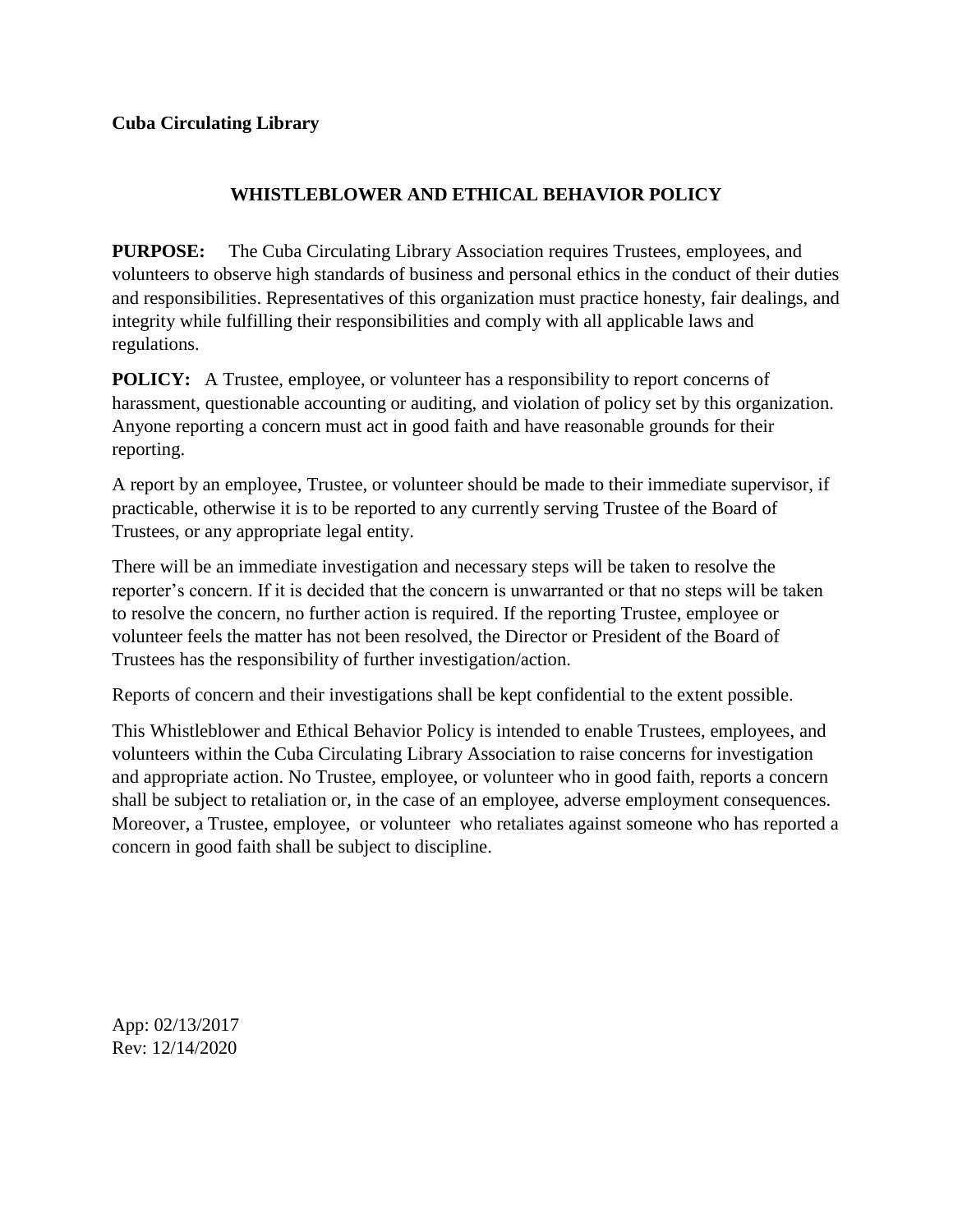# **SEXUAL HARASSMENT POLICY**

<span id="page-21-0"></span>**PURPOSE:** Cuba Circulating Library is committed to maintaining a workplace free from sexual harassment. Sexual harassment is a form of workplace discrimination. Cuba Circulating Library has a zero-tolerance policy for any form of sexual harassment, and all employees are required to work in a manner that prevents sexual harassment in the workplace. This Policy is one component of Cuba Circulating Library's commitment to a discrimination-free work environment.

Sexual harassment is against the law. All employees have a legal right to a workplace free from sexual harassment, and employees can enforce this right by filing a complaint internally with Cuba Circulating Library, or with a government agency or in court under federal, state or local antidiscrimination laws.

# **POLICY:**

 $\overline{a}$ 

1. Cuba Circulating Library Policy applies to all employees, applicants for employment, interns, whether paid or unpaid, contractors and persons conducting business with the library.

2. Sexual harassment will not be tolerated. Any employee or individual covered by this policy who engages in sexual harassment or retaliation will be subject to remedial and/or disciplinary action, up to and including termination.

3. Retaliation Prohibition: No person covered by this Policy shall be subject to adverse employment action including being discharged, disciplined, discriminated against, or otherwise subject to adverse employment action because the employee reports an incident of sexual harassment, provides information, or otherwise assists in any investigation of a sexual harassment complaint. The library has a zero-tolerance policy for such retaliation against anyone who, in good faith complains or provides information about suspected sexual harassment. Any employee of the library who retaliates against anyone involved in a sexual harassment investigation will be subjected to disciplinary action, up to and including termination. Any employee, paid or unpaid intern, or non-employee<sup>1</sup> working in the workplace who believes they have been subject to such retaliation should inform the Library Director or the Board of Trustees president. Any employee, paid or unpaid intern or non-employee who believes they have been a victim of such retaliation may also seek compensation in other available forums, as explained below in the section on Legal Protections.

<sup>&</sup>lt;sup>1</sup> A non-employee is someone who is (or is employed by) a contractor, subcontractor, vendor, consultant, or anyone providing services in the workplace. Protected non-employees include persons commonly referred to as independent contractors, "gig" workers and temporary workers. Also included are persons providing equipment repair, cleaning services or any other services provided pursuant to a contract with the employer.

*Adoption of this policy does not constitute a conclusive defense to charges of unlawful sexual harassment. Each claim of sexual harassment will be determined in accordance with existing legal standards, with due consideration of the particular facts and circumstances of the claim, including but not limited to the existence of an effective anti-harassment policy and procedure.*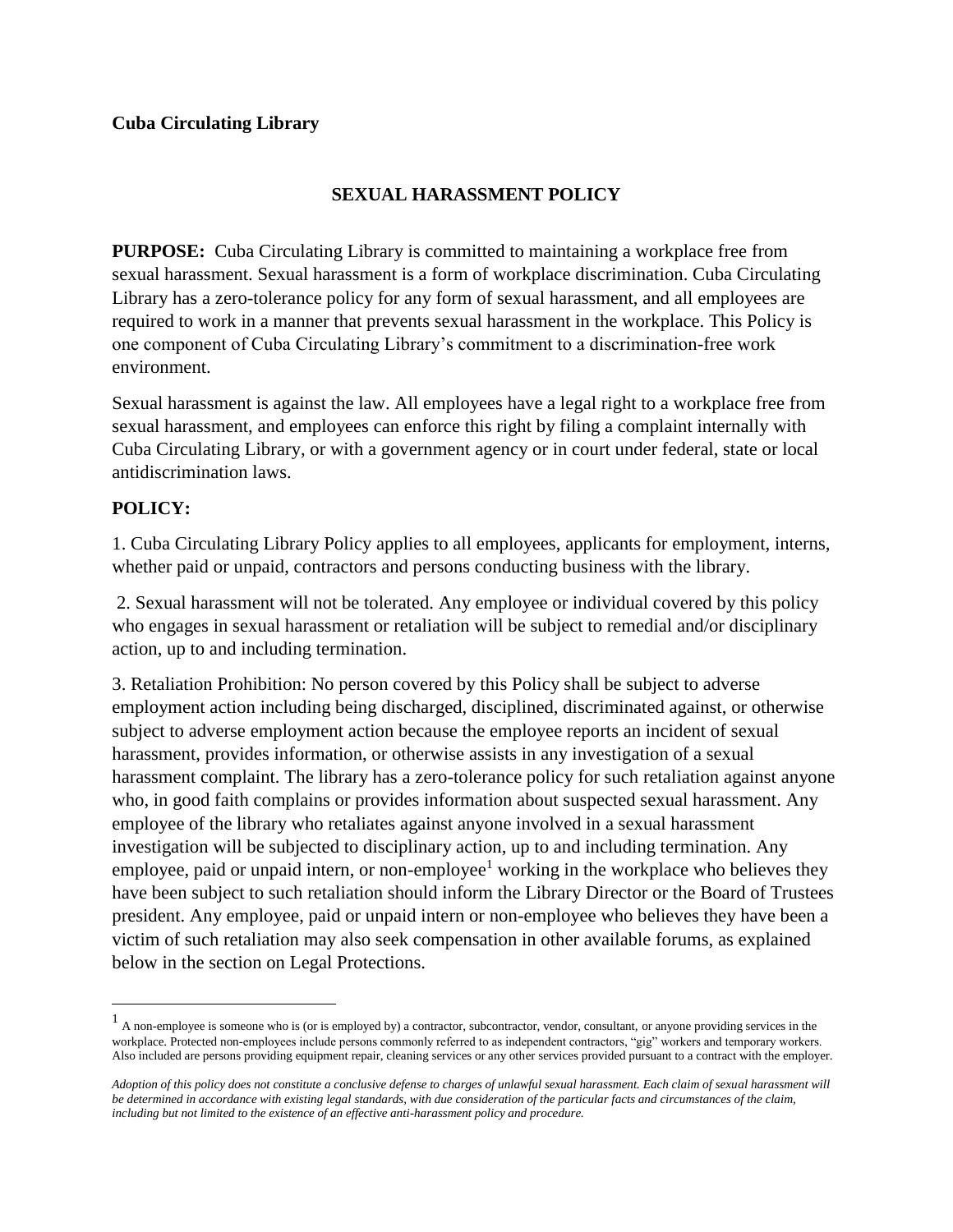4. Sexual harassment is offensive, is a violation of our policies, is unlawful, and subjects the library to liability for harm to victims of sexual harassment. Harassers may also be individually subject to liability. Employees of every level who engage in sexual harassment, including managers and supervisors who engage in sexual harassment or who knowingly allow such behavior to continue, will be penalized for such misconduct.

5. Cuba Circulating Library will conduct a prompt, thorough and confidential investigation that ensures due process for all parties, whenever management receives a complaint about sexual harassment, or otherwise knows of possible sexual harassment occurring. Effective corrective action will be taken whenever sexual harassment is found to have occurred. All employees, including managers and supervisors, are required to cooperate with any internal investigation of sexual harassment.

6. All employees are encouraged to report any harassment or behaviors that violate this policy. The library will provide all employees a complaint form for employees to report harassment and file complaints.

7. The Library Director is required to report any complaint that they receive, or any harassment that they observe to the Board of Trustees president.

8. This policy applies to all employees, paid or unpaid interns, and non-employees and all must follow and uphold this policy. This policy must be posted prominently in all work locations and be provided to employees upon hiring.

# **What Is "Sexual Harassment"?**

Sexual harassment is a form of sex discrimination and is unlawful under federal, state, and (where applicable) local law. Sexual harassment includes harassment on the basis of sex, sexual orientation, gender identity and the status of being transgender.

Sexual harassment includes unwelcome conduct which is either of a sexual nature, or which is directed at an individual because of that individual's sex when:

> ∙ Such conduct has the purpose or effect of unreasonably interfering with an individual's work performance or creating an intimidating, hostile or offensive work environment, even if the complaining individual is not the intended target of the sexual harassment;

∙ Such conduct is made either explicitly or implicitly a term or condition of employment; or

∙ Submission to or rejection of such conduct is used as the basis for employment decisions affecting an individual's employment.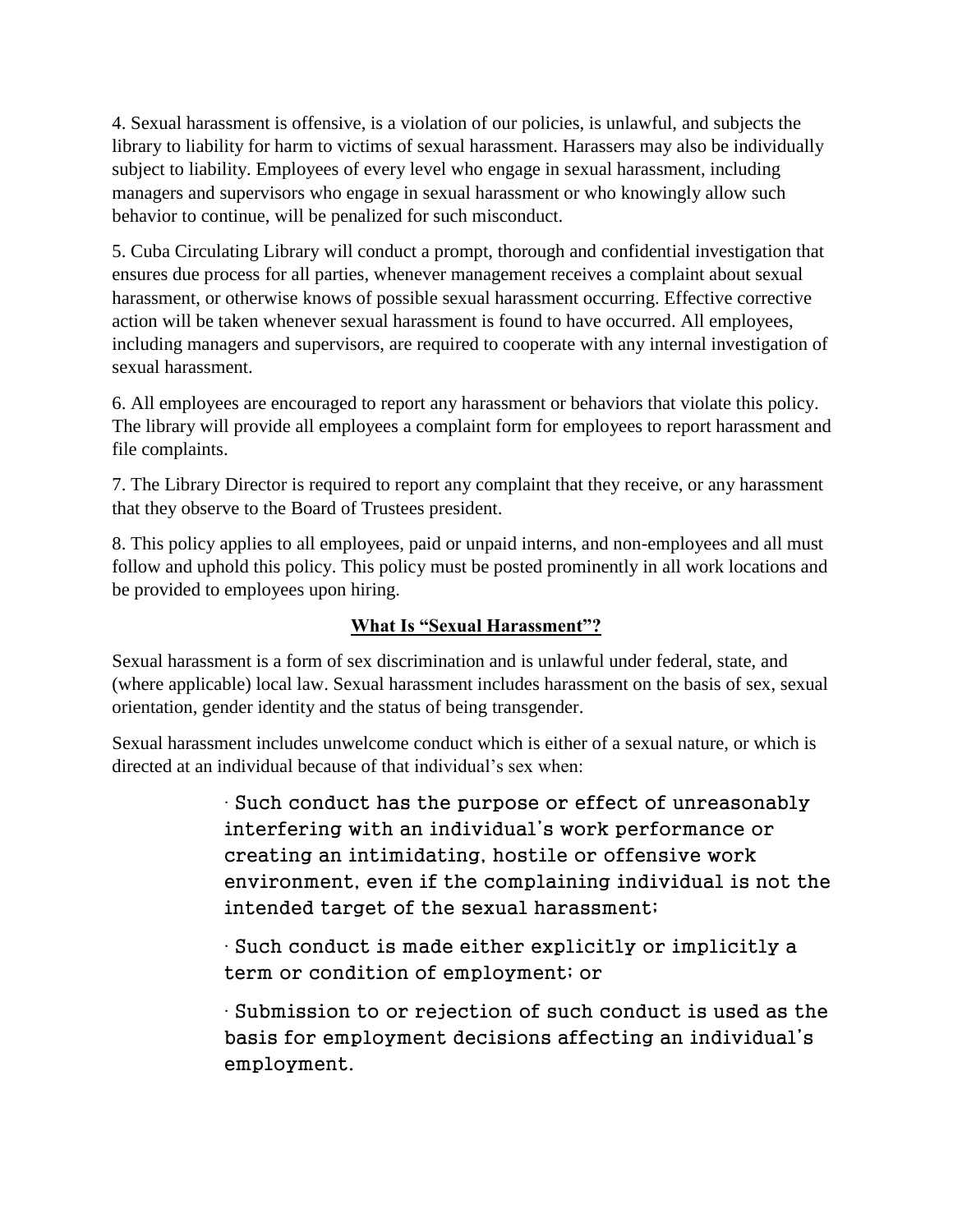A sexually harassing hostile work environment consists of words, signs, jokes, pranks, intimidation or physical violence which are of a sexual nature, or which are directed at an individual because of that individual's sex. Sexual harassment also consists of any unwanted verbal or physical advances, sexually explicit derogatory statements or sexually discriminatory remarks made by someone which are offensive or objectionable to the recipient, which cause the recipient discomfort or humiliation, which interfere with the recipient's job performance.

Sexual harassment also occurs when a person in authority tries to trade job benefits for sexual favors. This can include hiring, promotion, continued employment or any other terms, conditions or privileges of employment. This is also called "quid pro quo" harassment.

Any employee who feels harassed should complain so that any violation of this policy can be corrected promptly. Any harassing conduct, even a single incident, can be addressed under this policy.

# **Examples of sexual harassment**

The following describes some of the types of acts that may be unlawful sexual harassment and that are strictly prohibited:

- Physical assaults of a sexual nature, such as:
	- o Touching, pinching, patting, grabbing, brushing against another employee's body or poking another employees' body;
	- o Rape, sexual battery, molestation or attempts to commit these assaults.
- Unwanted sexual advances or propositions, such as:
	- o Requests for sexual favors accompanied by implied or overt threats concerning the victim's job performance evaluation, a promotion or other job benefits or detriments;
	- o Subtle or obvious pressure for unwelcome sexual activities.
- Sexually oriented gestures, noises, remarks, jokes or comments about a person's sexuality or sexual experience, which create a hostile work environment.
- Sexual or discriminatory displays or publications anywhere in the workplace, such as:
	- o Displaying pictures, posters, calendars, graffiti, objects, promotional material, reading materials or other materials that are sexually demeaning or pornographic. This includes such sexual displays on workplace computers or cell phones and sharing such displays while in the workplace.
- Hostile actions taken against an individual because of that individual's sex, sexual orientation, gender identity and the status of being transgender, such as:
	- o Interfering with, destroying or damaging a person's workstation, tools or equipment, or otherwise interfering with the individual's ability to perform the job;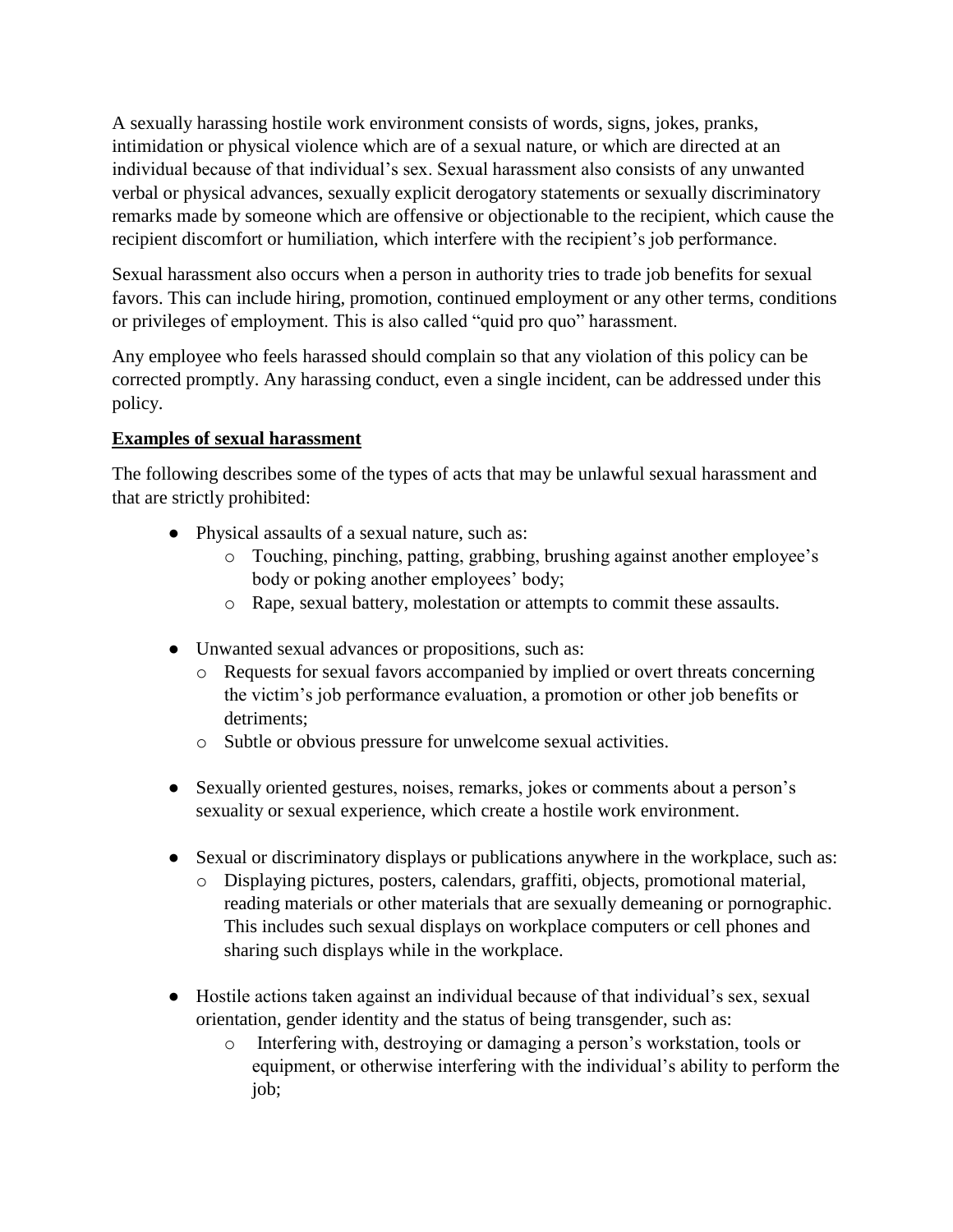- o Sabotaging an individual's work;
- o Bullying, yelling, name-calling.

# **Who can be a target of sexual harassment?**

Sexual harassment can occur between any individuals, regardless of their sex or gender. New York Law protects employees, paid or unpaid interns, and non-employees, including independent contractors, and those employed by companies contracting to provide services in the workplace. A perpetrator of sexual harassment can be a superior, a subordinate, a coworker or anyone in the workplace including an independent contractor, contract worker, vendor, client, customer or visitor.

# **Where can sexual harassment occur?**

Unlawful sexual harassment is not limited to the physical workplace itself. It can occur while employees are traveling for business or at employer sponsored events or parties. Calls, texts, emails, and social media usage by employees can constitute unlawful workplace harassment, even if they occur away from the workplace premises or not during work hours.

### **What is "Retaliation"?**

Unlawful retaliation can be any action that would keep a worker from coming forward to make or support a sexual harassment claim. Adverse action need not be job-related or occur in the workplace to constitute unlawful retaliation.

Such retaliation is unlawful under federal, state, and (where applicable) local law. The New York State Human Rights Law protects any individual who has engaged in "protected activity." Protected activity occurs when a person has:

- filed a complaint of sexual harassment, either internally or with any antidiscrimination agency;
- testified or assisted in a proceeding involving sexual harassment under the Human Rights Law or other anti-discrimination law;
- opposed sexual harassment by making a verbal or informal complaint to management, or by simply informing a supervisor or manager of harassment;
- complained that another employee has been sexually harassed; or
- encouraged a fellow employee to report harassment.

# **Reporting Sexual Harassment**

**Preventing sexual harassment is everyone's responsibility.** The Cuba Circulating Library cannot prevent or remedy sexual harassment unless it knows about it. Any employee, paid or unpaid intern or nonemployee who has been subjected to behavior that may constitute sexual harassment is encouraged to report such behavior to the Library Director or the Board of Trustees president. Anyone who witnesses or becomes aware of potential instances of sexual harassment should report such behavior to the library Board or the Board of Trustees president. Reports of sexual harassment may be made verbally or in writing. A form for submission of a written complaint is attached to this Policy, and all employees are encouraged to use this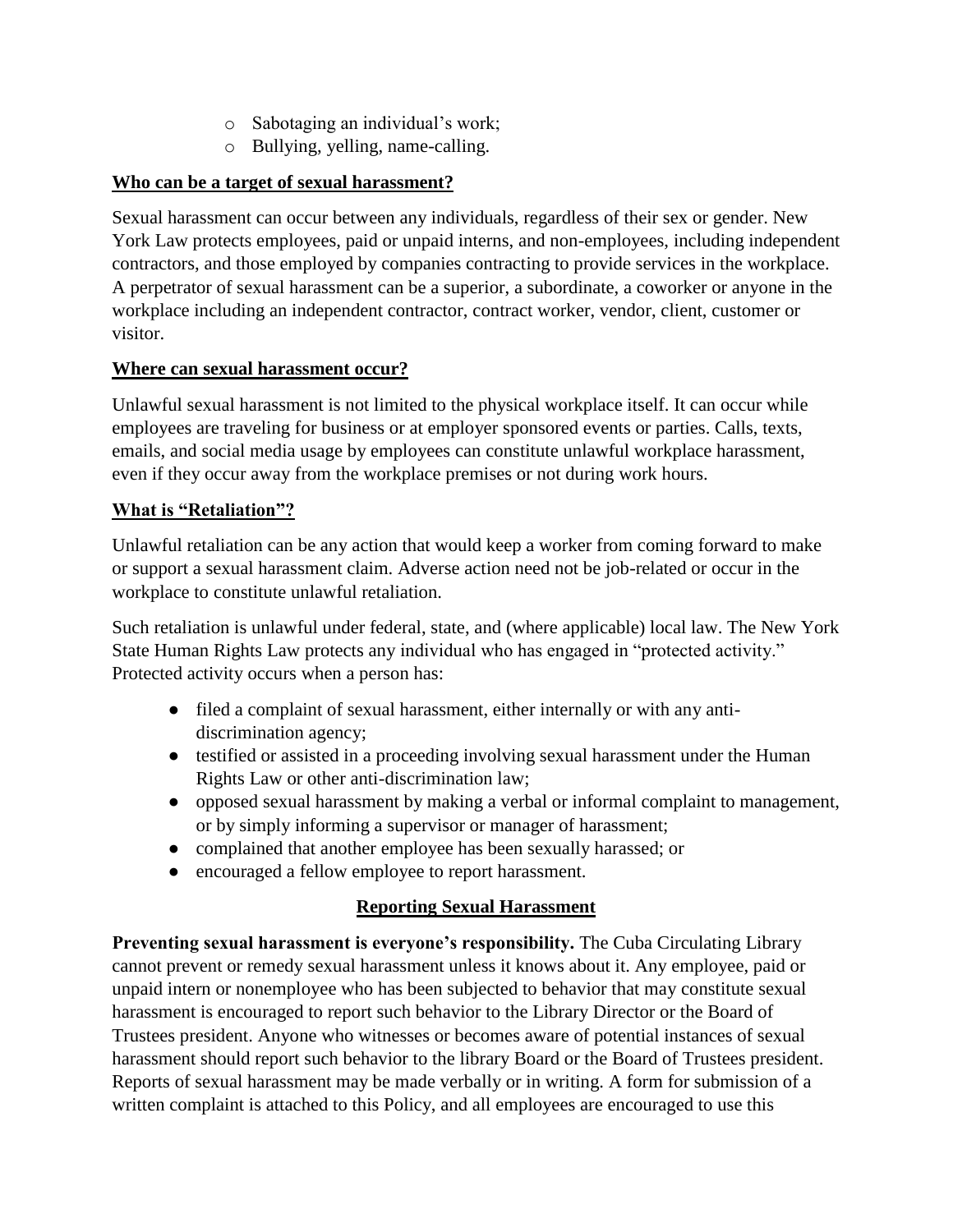complaint form. Employees who are reporting sexual harassment on behalf of other employees should use the complaint form and note that it is on another employee's behalf. Employees, paid or unpaid interns or non-employees who believe they have been a victim of sexual harassment may also seek assistance in other available forums, as explained below in the section on Legal Protections.

# **Supervisory Responsibilities**

If the Library Director receives a complaint or information about suspected sexual harassment, observes what may be sexually harassing behavior or for any reason suspects that sexual harassment is occurring, they are required to report such suspected sexual harassment to the Board of Trustees president.

In addition to being subject to discipline if they engaged in sexually harassing conduct themselves, supervisors and managers will be subject to discipline for failing to report suspected sexual harassment or otherwise knowingly allowing sexual harassment to continue.

Supervisors and managers will also be subject to discipline for engaging in any retaliation.

# **Complaint and Investigation of Sexual Harassment**

*All* complaints or information about suspected sexual harassment will be investigated, whether that information was reported in verbal or written form. Investigations will be conducted in a timely manner, and will be confidential to the extent possible.

An investigation of any complaint, information or knowledge of suspected sexual harassment will be prompt and thorough, and should be completed within 30 days. The investigation will be confidential to the extent possible. All persons involved, including complainants, witnesses and alleged perpetrators will be accorded due process to protect their rights to a fair and impartial investigation.

Any employee may be required to cooperate as needed in an investigation of suspected sexual harassment. Employees who participate in any investigation will not be retaliated against.

Investigations will be done in accordance with the following steps:

- Upon receipt of complaint, the Library Director will conduct an immediate review of the allegations, and take any interim actions, as appropriate. If complaint is oral, encourage the individual to complete the "Complaint Form" in writing. If he or she refuses, prepare a Complaint Form based on the oral reporting.
- If documents, emails or phone records are relevant to the allegations, take steps to obtain and preserve them.
- Request and review all relevant documents, including all electronic communications.
- Interview all parties involved, including any relevant witnesses;
- Create a written documentation of the investigation (such as a letter, memo or email), which contains the following:
	- A list of all documents reviewed, along with a detailed summary of relevant documents;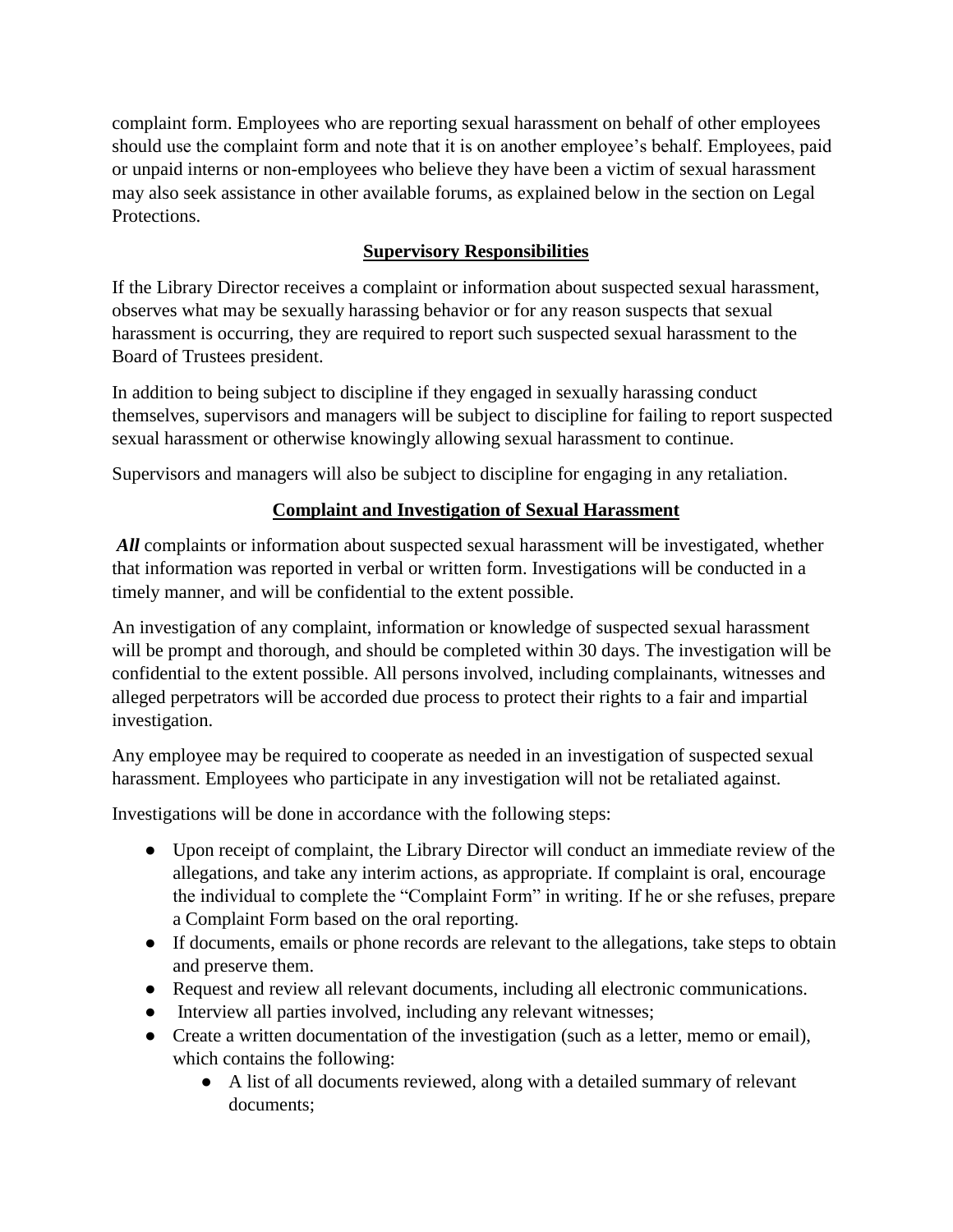- A list of names of those interviewed, along with a detailed summary of their statements;
- A timeline of events;
- A summary of prior relevant incidents, reported or unreported; and
- The final resolution of the complaint, together with any corrective actions action(s).
- Keep the written documentation and associated documents in the employer's records.
- Promptly notify the individual who complained and the individual(s) who responded of the final determination and implement any corrective actions identified in the written document.
- Inform the individual who complained of their right to file a complaint or charge externally as outlined below.

# **Legal Protections and External Remedies**

Sexual harassment is not only prohibited by Cuba Circulating Library but is also prohibited by state, federal, and, where applicable, local law.

Aside from the internal process at the library, employees may also choose to pursue legal remedies with the following governmental entities at any time. New York State Division of Human Rights (DHR) The Human Rights Law (HRL), codified as N.Y. Executive Law, art. 15, § 290 et seq., applies to employers in New York State with regard to sexual harassment, and protects employees, paid or unpaid interns and non-employees regardless of immigration status. A complaint alleging violation of the Human Rights Law may be filed either with DHR or in New York State Supreme Court.

Complaints with DHR may be filed any time within one year of the harassment. If an individual did not file at DHR, they can sue directly in state court under the HRL, within three years of the alleged discrimination. An individual may not file with DHR if they have already filed a HRL complaint in state court.

Complaining internally to the library does not extend your time to file with DHR or in court. The one year or three years is counted from date of the most recent incident of harassment.

You do not need an attorney to file a complaint with DHR, and there is no cost to file with DHR.

DHR will investigate your complaint and determine whether there is probable cause to believe that discrimination has occurred. Probable cause cases are forwarded to a public hearing before an administrative law judge. If discrimination is found after a hearing, DHR has the power to award relief, which varies but may include requiring your employer to take action to stop the harassment, or redress the damage caused, including paying monetary damages, attorney's fees and civil fines.

DHR's main office contact information is: NYS Division of Human Rights, One Fordham Plaza, Fourth Floor, Bronx, New York 10458, (718) 741-8400 [appropriate other contact info], [www.dhr.ny.gov](http://www.dhr.ny.gov/)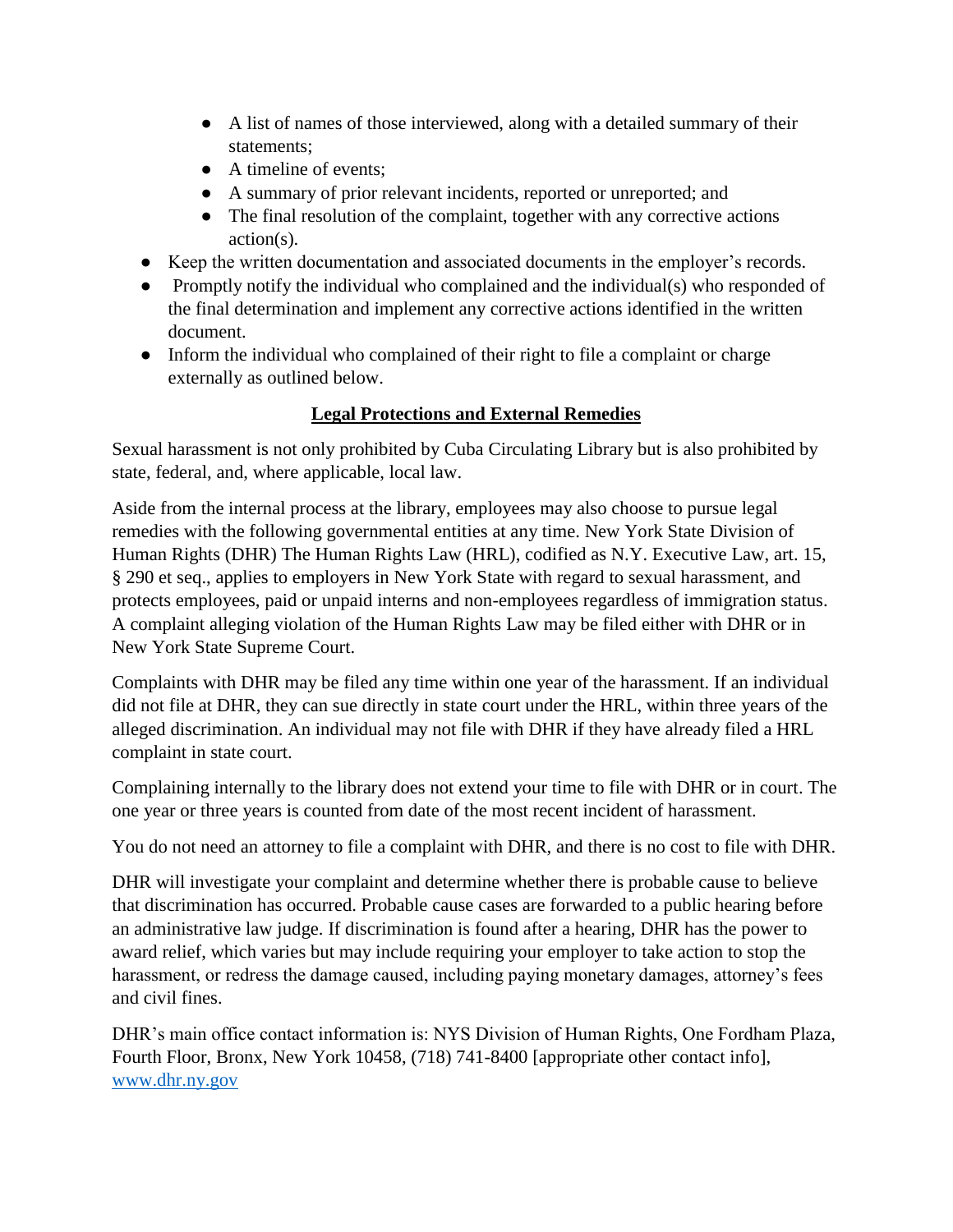Contact DHR at (888) 392-3644 or visit dhr.ny.gov/complaint for more information about filing a complaint. The website has a complaint form that can be downloaded, filled out, notarized and mailed to DHR. The website also contains contact information for DHR's regional offices across New York State.

# **United States Equal Employment Opportunity Commission (EEOC)**

The EEOC enforces federal anti-discrimination laws, including Title VII of the 1964 federal Civil Rights Act (codified as 42 U.S.C. § 2000e et seq.). An individual can file a complaint with the EEOC anytime within 300 days from the harassment. There is no cost to file a complaint with the EEOC. The EEOC will investigate the complaint, and determine whether there is reasonable cause to believe that discrimination has occurred, at which point the EEOC will issue a Right to Sue letter permitting the individual to file a complaint in federal court.

The EEOC does not hold hearings or award relief, but may take other action including pursuing cases in federal court on behalf of complaining parties. Federal courts may award remedies if discrimination is found to have occurred. If an employee believes that he/she has been discriminated against at work, he/she can file a "Charge of Discrimination." The EEOC has district, area, and field offices where complaints can be filed. Contact the EEOC by calling 1- 800-669-4000 (1-800-669-6820 (TTY)), visiting their website at www.eeoc.gov or via email at [info@eeoc.gov](mailto:info@eeoc.gov)

If an individual filed an administrative complaint with DHR, DHR will file the complaint with the EEOC to preserve the right to proceed in federal court.

# **Local Protections**

Many localities enforce laws protecting individuals from sexual harassment and discrimination. An individual should contact the county, city or town in which they live to find out if such a law exists. For example, employees who work in New York City may file complaints of sexual harassment with the New York City Commission on Human Rights. Contact their main office at Law Enforcement Bureau of the NYC Commission on Human Rights, 40 Rector Street, 10th Floor, New York, New York; call 311 or (212) 306-7450; or visit [www.nyc.gov/html/cchr/html/home/home.shtml](http://www.nyc.gov/html/cchr/html/home/home.shtml)

# **Contact the Local Police Department**

If the harassment involves physical touching, coerced physical confinement or coerced sex acts, the conduct may constitute a crime. Contact the local police department.

App: Oct. 11, 2018, Dec. 14, 2020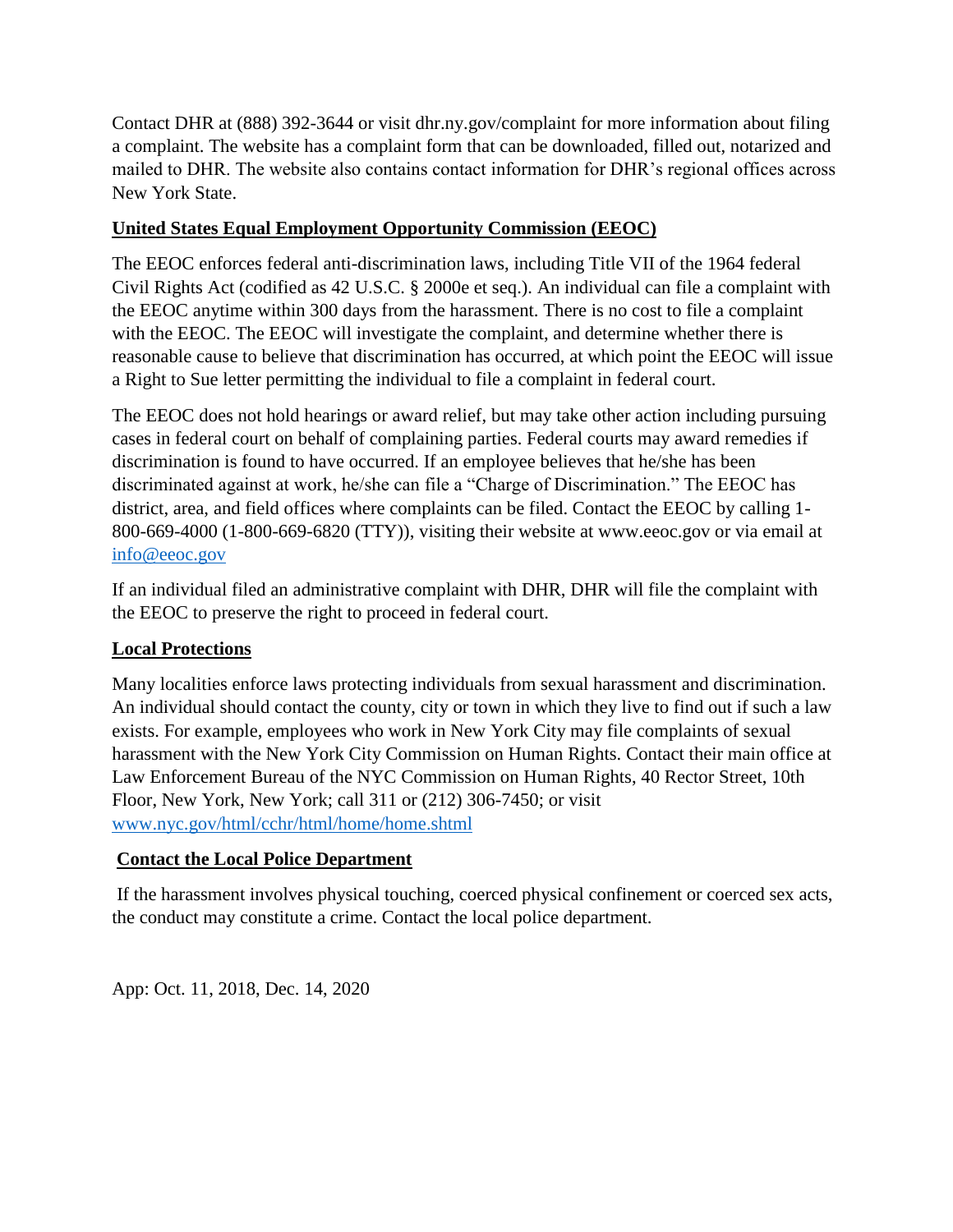# **Complaint Form for Reporting Sexual Harassment**

### **Cuba Circulating Library**

New York State Labor Law requires all employers to adopt a sexual harassment prevention policy that includes a complaint form for employees to report alleged incidents of sexual harassment.

If you believe that you have been subjected to sexual harassment, you are encouraged to complete this form and submit it to the Library Director or President of the Board of Trustees. Once you submit this form, your employer must follow its sexual harassment prevention policy and investigate any claims.

If you are more comfortable reporting verbally or in another manner, your employer is still required to follow its sexual harassment prevention policy by investigating the claims as outlined at the end of this form.

#### **For additional resources, visit: ny.gov/combatting-sexual-harassment**

# **COMPLAINANT INFORMATION**

**Name:**

**Home Address: Work Address:**

**Home Phone: Work phone:** 

**Job Title: Email:**

#### **Select Preferred Communication Method: (Please select one)**

In-person phone call email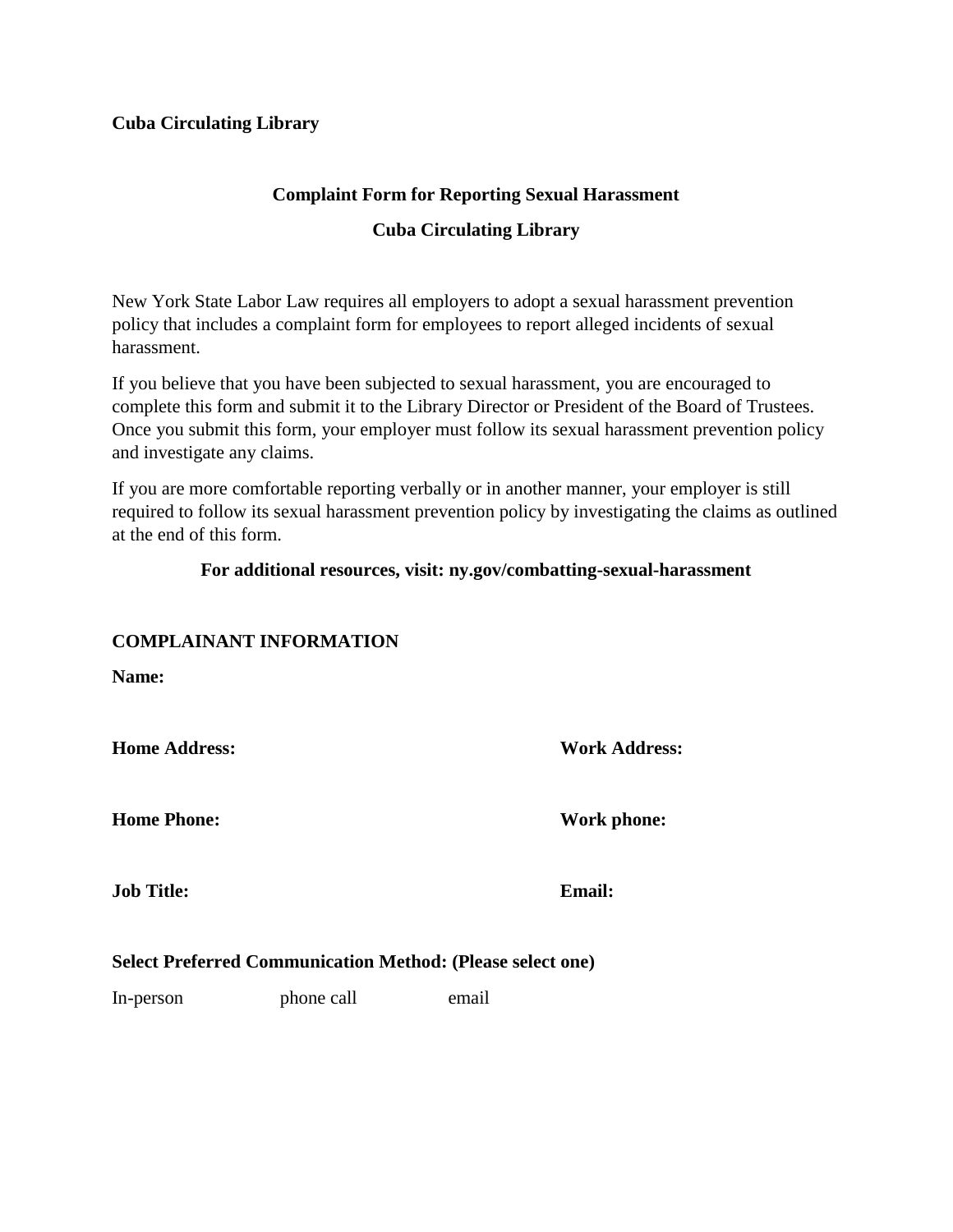#### **COMPLAINT INFORMATION**

1. Your complaint of Sexual Harassment is made against: Name: Title:

Address (work/home):

Phone (work/home):

Relationship to you: \_\_\_ Supervisor \_\_\_ Subordinate \_\_\_ Co-worker \_\_\_ Patron

- \_\_\_ Other
- 2. Please describe the conduct or incident(s) that is the basis of this complaint and your reasons for concluding that the conduct is sexual harassment. Please use additional sheets of paper if necessary and attach any relevant documents or evidence.

3. Date(s) sexual harassment occurred:

Is the sexual harassment continuing?

4. Please list the name and contact information of any witnesses or individuals that may have information related to your complaint: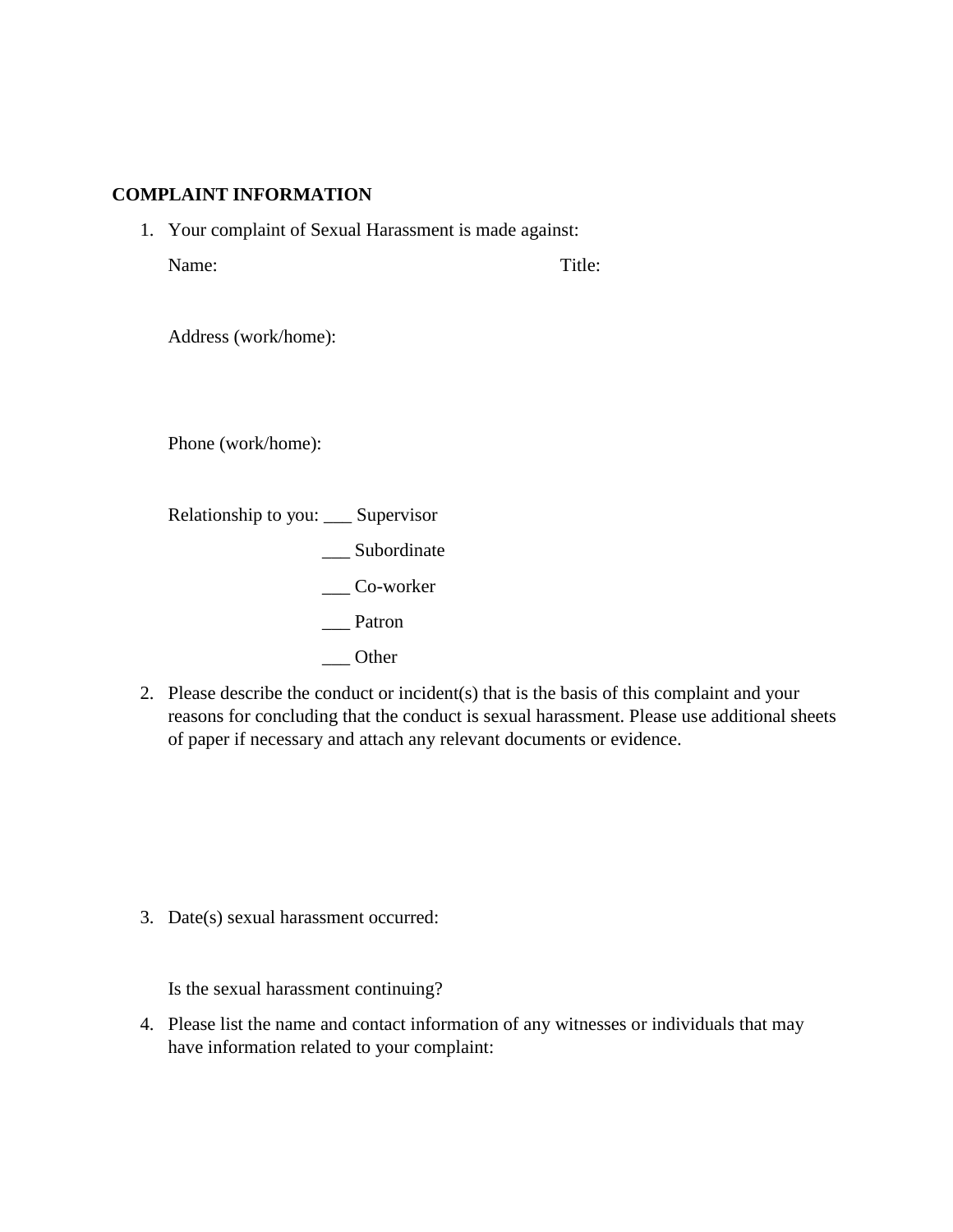*The last two questions are optional, but may help facilitate the investigation.*

5. Have you previously complained or provided information (verbal or written) about sexual harassment at the Cuba Circulating Library? If yes, when and to whom did you complain or provide information?

*Employees that file complaints with their employer might have the ability to get help or file claims with other entities including federal, state, or local government agencies in certain courts.*

6. Have you filed a claim regarding this complaint with a federal, state, or local government agency?

Have you instituted a legal suit or court action regarding this complaint?

Have you hired an attorney with respect to this complaint?

*I request that Cuba Circulating Library investigate this complaint of sexual harassment in a timely and confidential manner as outlined below, and advise me of the results of the investigation.*

Signature: \_\_\_\_\_\_\_\_\_\_\_\_\_\_\_\_\_\_\_\_\_\_\_\_\_\_\_\_\_\_\_\_\_\_\_\_\_ Date: \_\_\_\_\_\_\_\_\_\_\_\_\_\_\_\_\_\_\_\_\_\_\_\_

# **Instructions for Employers**

If you receive a complaint about alleged sexual harassment, you must follow your sexual harassment prevention policy by investigating the allegations through actions such as:

- Speaking with the employee
- Speaking with the alleged harasser
- Interviewing witnesses
- Collecting and reviewing any related documents

You should create a written document of the findings of the investigation, along with any corrective actions taken and notify the employee and the individual(s) against whom the complaint was made. This may be done via email.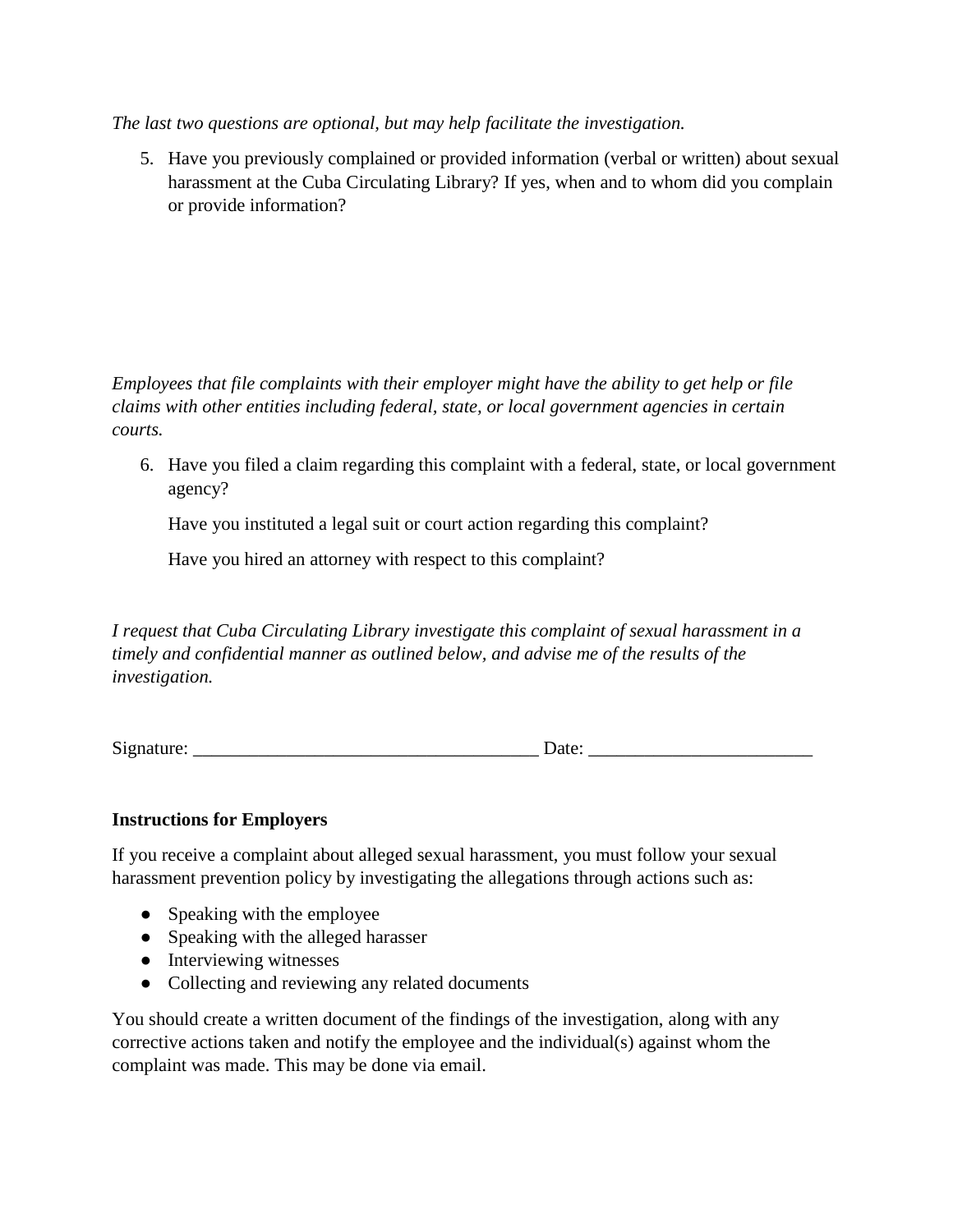# **SOCIAL MEDIA POLICY**

<span id="page-31-0"></span>**PURPOSE:** To ensure that social media is used to its fullest potential within the guidelines of the Cuba Circulating Library policies and to protect all those engaging with the library through social media.

**POLICY:** The Library Director and the Youth Services Coordinator, or staff designated by them, are solely responsible for posting materials on the library's social media outlets. These include, but are not limited to, Facebook, Instagram, Twitter, Pinterest and blogs. Materials posted and/or reposted should remain limited to promotion of local programs, events, library photos, and library materials as well as items regarding libraries, reading, books, publishing and education.

The library encourages patron interaction with its social media presence. However, we will monitor and review any public comments or posts, and we reserve the right to delete comments and/or block users.

App: July 11, 2016 Rev: Dec. 14, 2020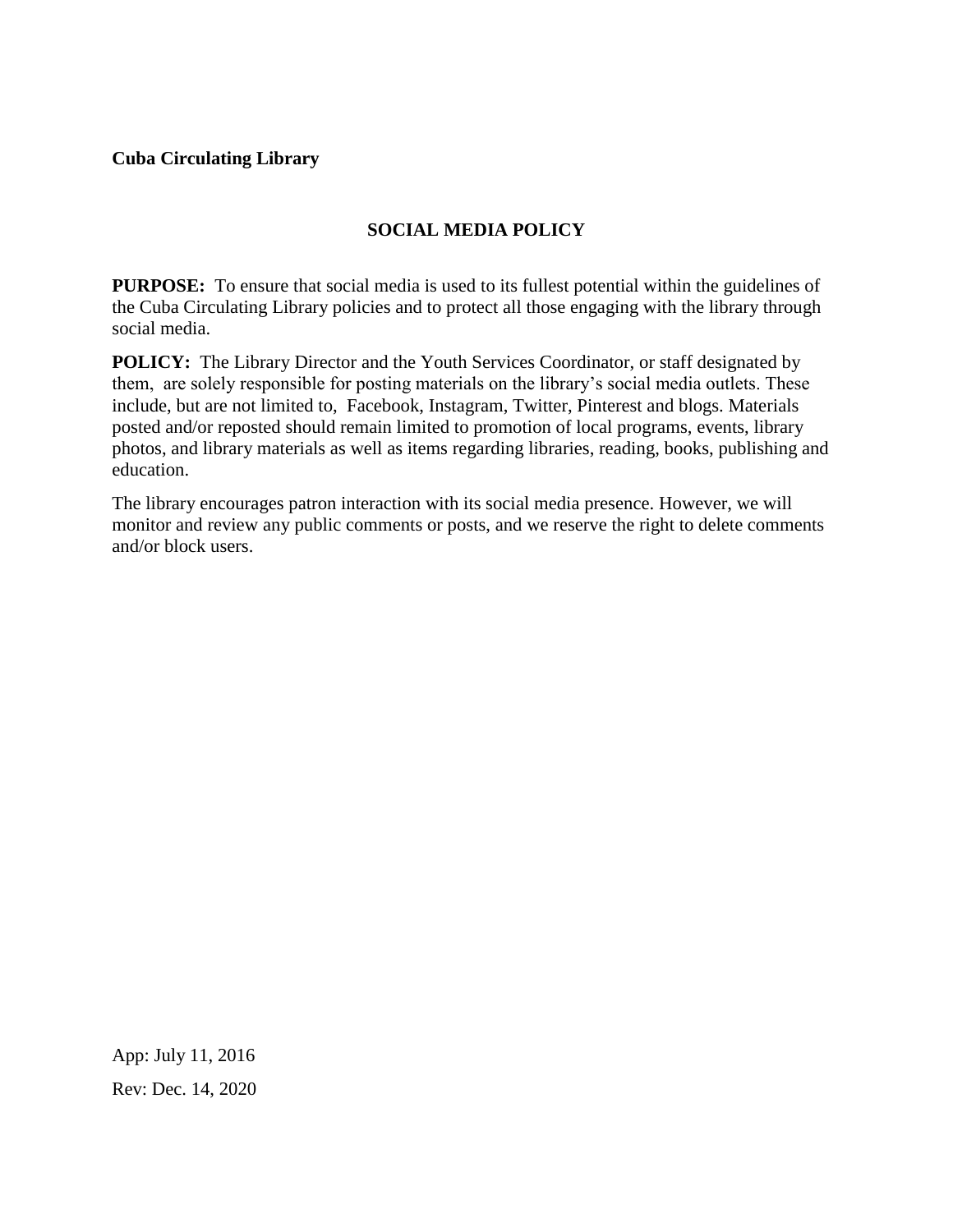# **VOLUNTEER POLICY**

<span id="page-32-0"></span>**PURPOSE:** The Volunteer Program of the Cuba Circulating Library creates opportunities for individuals to feel personal satisfaction while performing a valuable service for the community. The program serves as a method for encouraging area residents to become familiar with their library and its services, and supplements the efforts of paid library staff.

**POLICY:** A volunteer is a person who performs tasks for the Cuba Circulating Library without wages, benefits, or expectation of compensation of any kind. Volunteers do not replace paid staff but enhance and extend their services and are not considered employees of the library.

Selection of volunteers is based on the needs of the library at any given time, the qualifications, skills and interests of applicants, and the volunteer's ability to commit to a consistent and ongoing schedule of hours.

All volunteers must submit an application. The screening process includes an interview, background check, orientation, training, supervision, and follow-up. Volunteer applicants are submitted for background check to:

> Justice Criminal Services c/o Sexual Offenders Registry 4 Tower Place Albany, NY 12203-3764 By mail, or faxed to 518-485-5805.

Anyone with a sexual offense conviction is ineligible to volunteer. The minimum age requirement for adult volunteers is 18 years old. For teen volunteers, the minimum age is 13 years old.

Prior to being assigned to a volunteer position, volunteers will be interviewed to ascertain their suitability for, interest in, and ability to meet the requirements of the position, factors that will have a bearing on placement of volunteers..

Volunteers are accepted and enrolled by the library upon successful completion of the above screening process.

Applications will be kept on file for a period of one year. Applicants will be called if a project is identified that matches their interests and qualifications.

Library staff cannot volunteer at the library. The library cannot guarantee a position for each potential volunteer.

The library reserves the right to reject volunteer applications and to discontinue volunteer opportunities at any time at the discretion of the Library Director.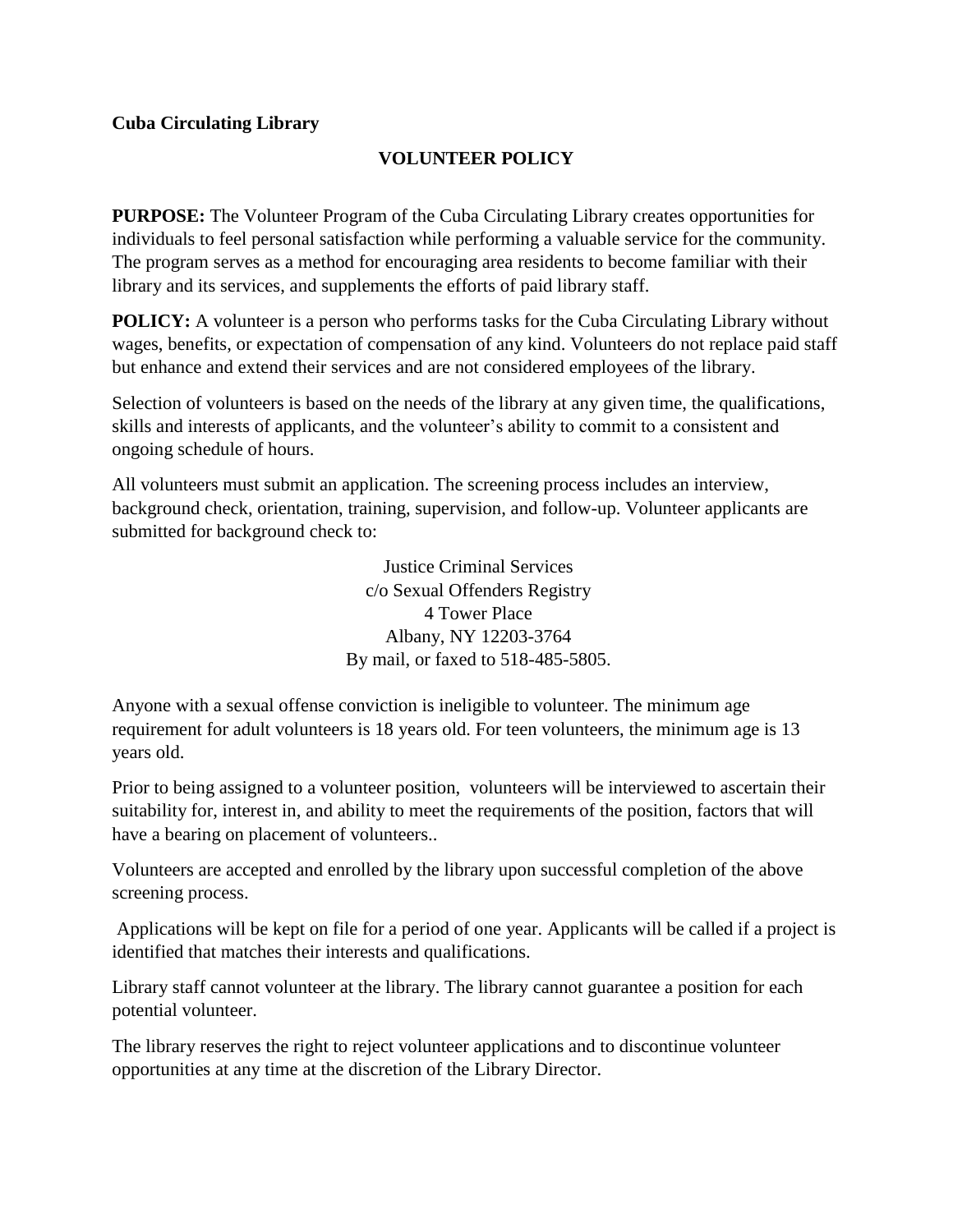Opportunities for volunteer placements are identified by library staff and Library Director. The library accepts the service of any volunteer with the understanding that such service does not constitute an obstruction to, or conflict with, the provision of services to patrons or others.

In the event of an opening for a paid position within the library, volunteers who apply for the position shall be treated and evaluated on the same basis as all other applicants.

All volunteers will receive an orientation to the organization and will be provided with necessary training for satisfactory volunteer performance.

Volunteer assignments will be made for specific time periods to enable the staff to plan their work.

Volunteers are expected to:

- arrive at the library in time to begin work as scheduled or call the library in advance if they will be absent. Each volunteer should ask staff members for guidance as needed to complete their tasks.
- present a good image to the community.
- act in accordance with library policies and reflect positive customer service attitudes to all library patrons.
- maintain the confidentiality of all proprietary or privileged information that they may be exposed to while serving as a volunteer, whether this information involves staff, volunteers, patrons, or other persons, or involves the overall business of the library. dress
- appropriately for the conditions and performance of their duties and in compliance with the library's Personnel Policy, which will be provided to the volunteer at orientation.

Volunteers who do not adhere to the policies and procedures of the library or who fail to satisfactorily meet the expectations of their volunteer assignments are subject to dismissal.

All personal volunteer information is collected for internal purposes only and is considered confidential.

Nothing in this policy shall be deemed to create a contract between the volunteer and the Cuba Circulating Library. The volunteer and the Cuba Circulating Library have the right to terminate the volunteer's association with the library at any time, for any reason, with or without cause.

App: Oct. 11, 2018

Rev: Dec. 14, 2020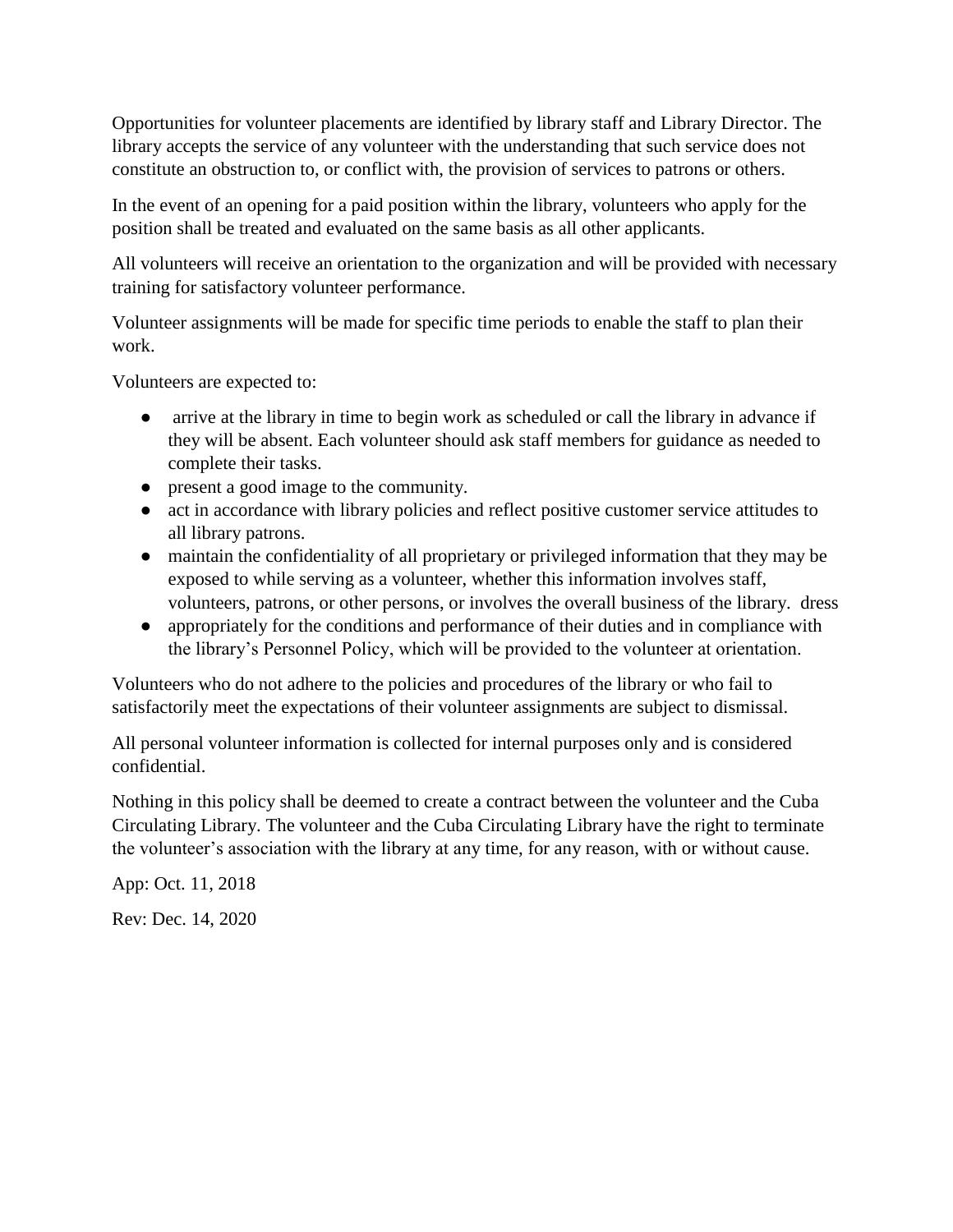# **FINANCIAL CONTROLS POLICY**

<span id="page-34-0"></span>**PURPOSE:** It is the purpose of this policy of the Cuba Circulating Library that no one person has sole access to or control of the monetary deposits and disbursements of the library.

POLICY:

### **Cash, Checks, Gifts and Memorials**

There are procedures that will be strictly adhered to regarding receiving and disbursing cash, checks, gifts and memorials. These procedures are on file with the Director.

### **Credit cards and check writing**

The Director, the Youth Services Coordinator, Board Treasurer, Board President, and the Bookkeeper have the authorization to sign checks. All checks over \$500 require two signatures.

The Director and the Youth Services Coordinator are authorized to use the library's charge cards, which are in their possession or locked in the Director's desk.

#### **Transfer of Funds**

The Treasurer of the Board of Trustees is authorized to transfer funds out of the library's Morgan Stanley accounts. The transaction request will be in writing with signature of President of the Board of Trustees and a Finance Committee member.

#### **Disposal of Financial Records**

Any financial records that are disposed of shall pursuant to the Policy of Retention of Documents.

#### **Audit and Financial Review**

A full audit will be performed once every seven years or upon the following circumstances: the request of the Board of Trustees, change over of director, or change over of bookkeeping services. A financial review will be done annually by a professional accounting firm.

App: April 14, 2008. Rev: April 12, 2010 Rev: February 8, 2015 Rev: October 14, 2019 Rev: December 14, 2020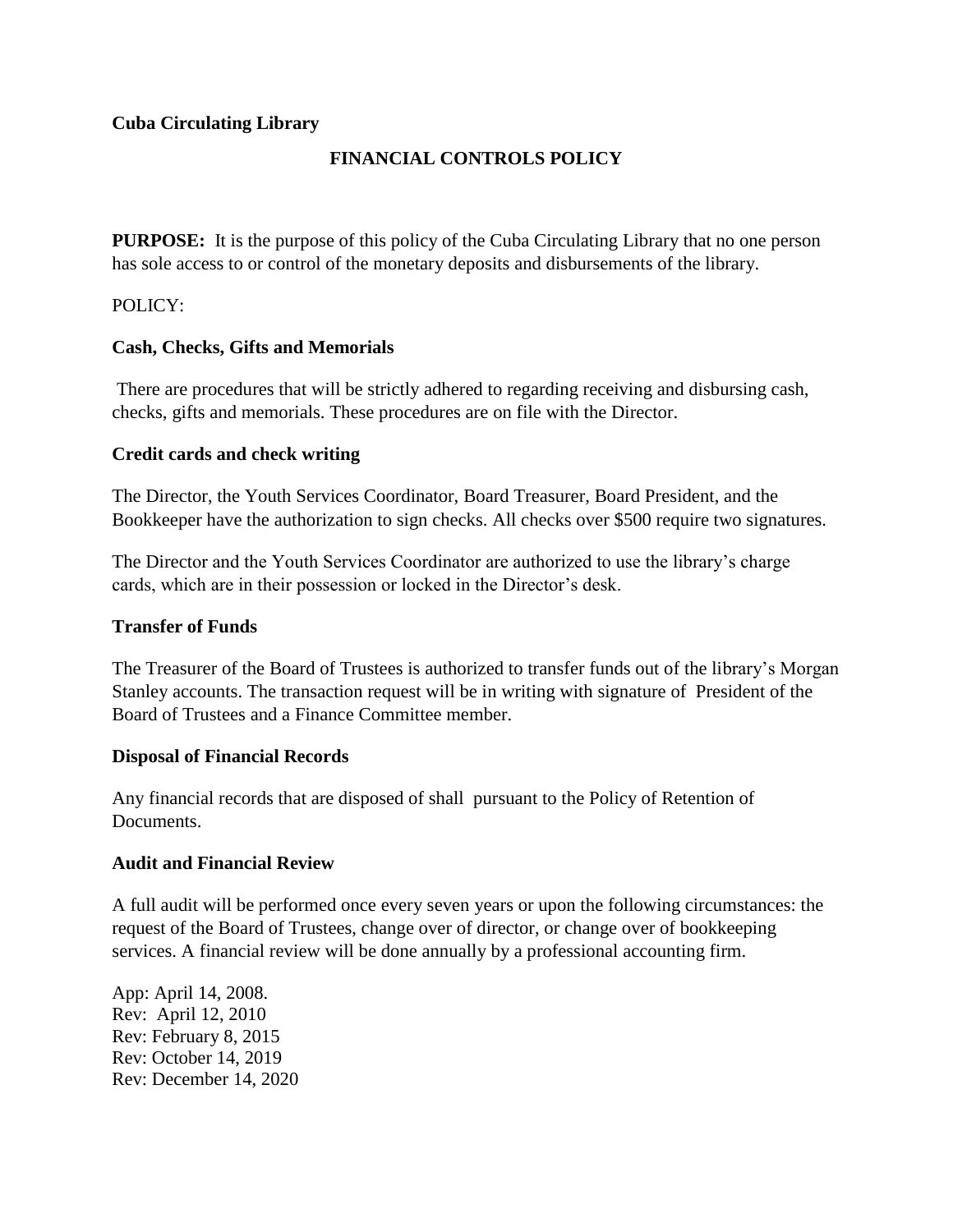# **PROCUREMENT POLICY**

<span id="page-35-0"></span>**PURPOSE:** Cuba Circulating Library shall follow the provisions of New York State law regarding public work and purchase contracts.

**POLICY:** All purchase contracts in excess of \$20,000 shall be subject to competitive bidding. Purchase contracts are defined as goods and services, including building and grounds projects. The Director is authorized to approve purchases that do not exceed \$10,000.

Under normal circumstances, contracts shall be awarded to the lowest responsible bidder. Circumstances under which the contract may not be awarded to the lowest responsible bidder may include, but are not limited to: (1) vendor cannot guarantee delivery of goods or services within the time frame or under the conditions established by the library; (2) vendor's terms of payment are disadvantageous to the library; (3) vendor cannot comply with the full specifications set forth in the bid; and (4) vendor's after-purchase support services are deemed inadequate.

For all materials and services not subject to competitive bidding, the library will solicit at least three competitive quotations for public works and purchase contracts. Such price quotes will be either written or verbal based on the following criteria:

Procedures for procurement of such purchase contracts not subject to competitive bidding:

| Dollar Limit       | Procedure                                                                    |
|--------------------|------------------------------------------------------------------------------|
| Under \$1,500      | Discretion of authorized staff                                               |
| $$1,500 - $4,000$  | Documented verbal from at least three separate<br>vendors (if available)     |
| $$4,001 - $20,000$ | Formal written quotes from at least three separate<br>vendors (if available) |

In emergencies, verbal quotes should be obtained, insofar as is practical under the circumstances.

Reasons to dispense with competitive bidding or quotations may include: true leases, professional services, sole source procurements, and federal, state, county, town, Southern Tier Library System contracts, articles manufactured in state correctional institutions or from agencies for the blind and severely disabled. The process of soliciting competitive quotations, as long as the procurements are below the bid thresholds, is not necessary if the procurement adds to an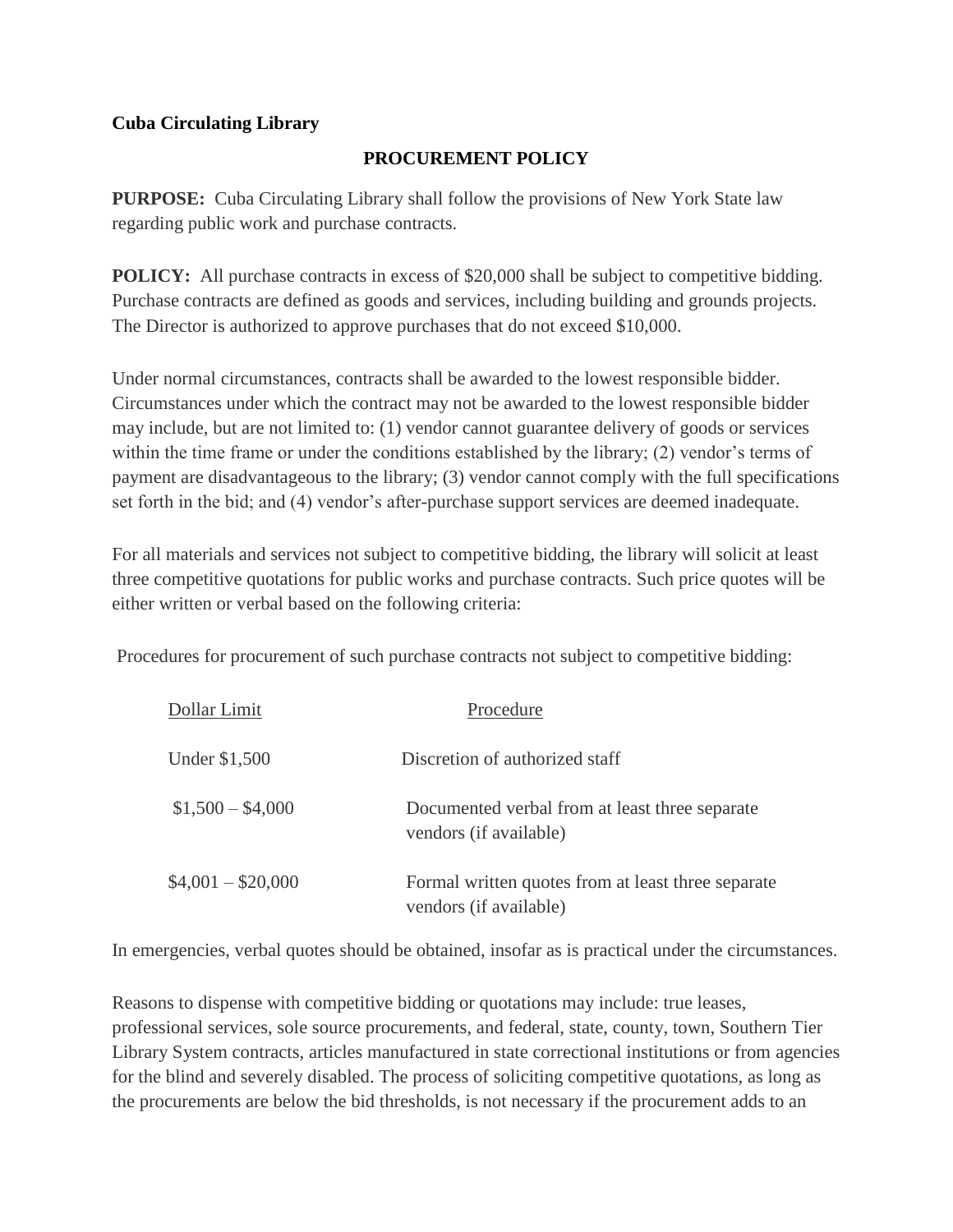existing system, and it is in the library's best interest to deal with one vendor for a particular system.

Documentation for leases of personal property will include written quotes, cost-benefit analysis of leasing versus purchasing, and other necessary considerations. The library will note that the contract is a true lease and not an installment purchase contract.

Documentation for insurance will include bid advertisements, specifications and the awarding resolution. Alternatively, written or verbal quotation forms will serve as documentation if formal bidding is not required. "Request for Proposals" (RFTPs), documented in the same manner, may also be used.

No individual may commit Cuba Library funds without proper authorization. The library Director has overall responsibility for implementing effective procedures that comply with the requirements of this policy and demonstrate effective internal controls.

App: Dec. 14, 2020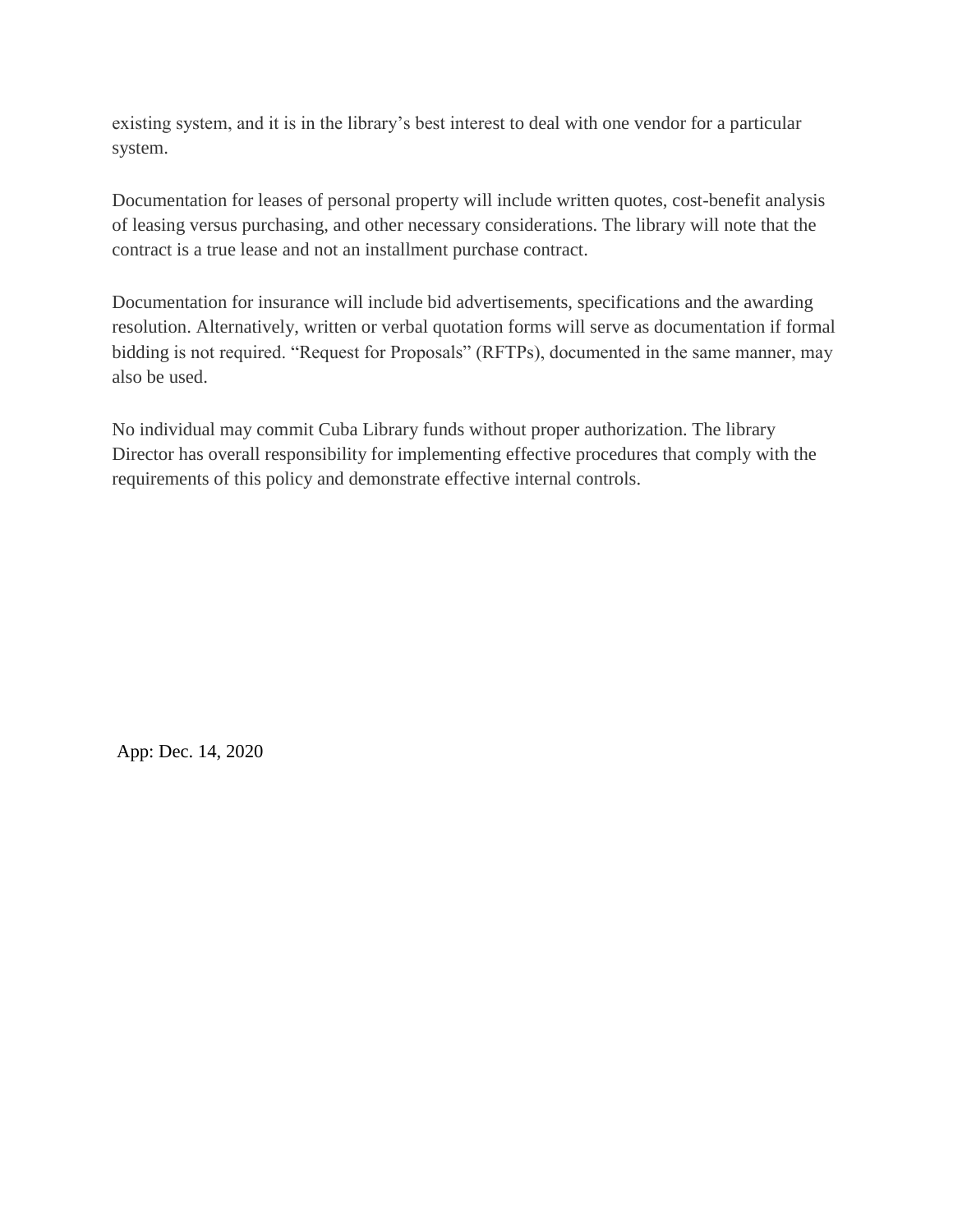## **Cuba Circulating Library**

## **SALE OR DISPOSAL OF SURPLUS LIBRARY PROPERTY**

**PURPOSE:** To rid the Cuba Circulating Library of any surplus library property, personal or fixed property, owned by the Cuba Circulating Library that is no longer needed for the provision of library services.

**POLICY:** Only property having a monetary value need be formally declared surplus.

The Director or their designee are authorized to declare as surplus library materials whose aggregate value is estimated to be less than \$1,000.

The Board of Trustees shall formally declare surplus of library materials and property with an estimated aggregate value of \$1,000 or more by resolution. The resolution shall include a listing of the property and its estimated value.

Property deemed to have no monetary value shall be disposed of by the most appropriate method to minimize costs to the library and inconvenience to library patrons, as determined by the Director or their designee and in accordance with disposal laws.

Surplus property, including but not limited to computer equipment, furniture, fixtures, and supplies no longer of use to the library and whose estimated aggregate value is less than \$1,000, may be donated or sold as determined by the Director or their designee.

Surplus library property whose estimated aggregate value is \$1,000 or more shall be disposed of at a public auction to the person submitting the highest bid, following publication of a notice of the auction in the Cuba Patriot and social media, or by advertisement for sale in the Cuba Patriot and social media. If no reasonable bids/offers are received, they may be disposed of as specified above.

The Director will bring to the attention of the Board of Trustees items that may have unusual, historic or artistic value; the Board may engage the services of a professional appraiser for determination of value.

The Director may dispose of donated items in any legal manner.

The sales of surplus library property should be reported to the Board of Trustees as a part of the monthly director's report.

App: Dec. 14, 2020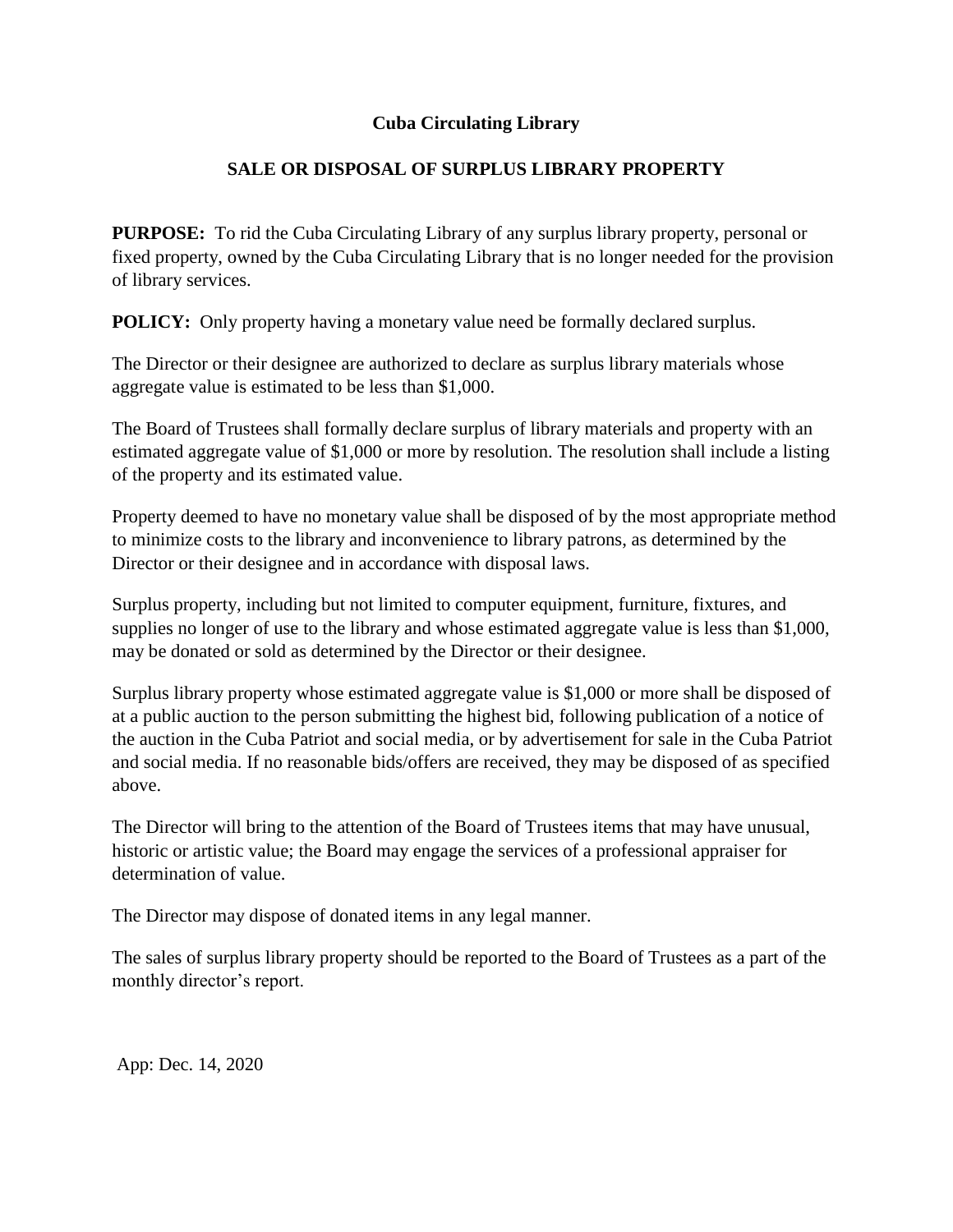## **INVENTORY MANAGEMENT POLICY**

**PURPOSE:** To provide accurate information for financial statement and insurance purposes while ensuring effective internal controls over library assets.

**POLICY**: Invoices for inventory items will be retained for the entire period an item has useful value.

An inventory label will be affixed to each item, where possible, stating "Property of Cuba Circulating Library" and will have a control number.

Inventory information will be maintained in an Excel spreadsheet file for financial statement, insurance and control purposes. This will be maintained by the Director. The following information will be entered into that file.

- Description of item purchased
- Purchase Date
- Amount of purchase
- Vendor purchase was made from
- Serial Number if applicable
- Assigned inventory control number
- Location of the Item

The following information will also be included in the file for physical inventory purposes.

- General condition of the item (Good, Fair, Poor)
- Date of last physical inventory
- Disposal Date

A physical inventory will take place annually, to be overseen by the Library Director and delegated to library staff and/or volunteers as needed.

App: June 11, 2007

Rev: Dec. 14, 2020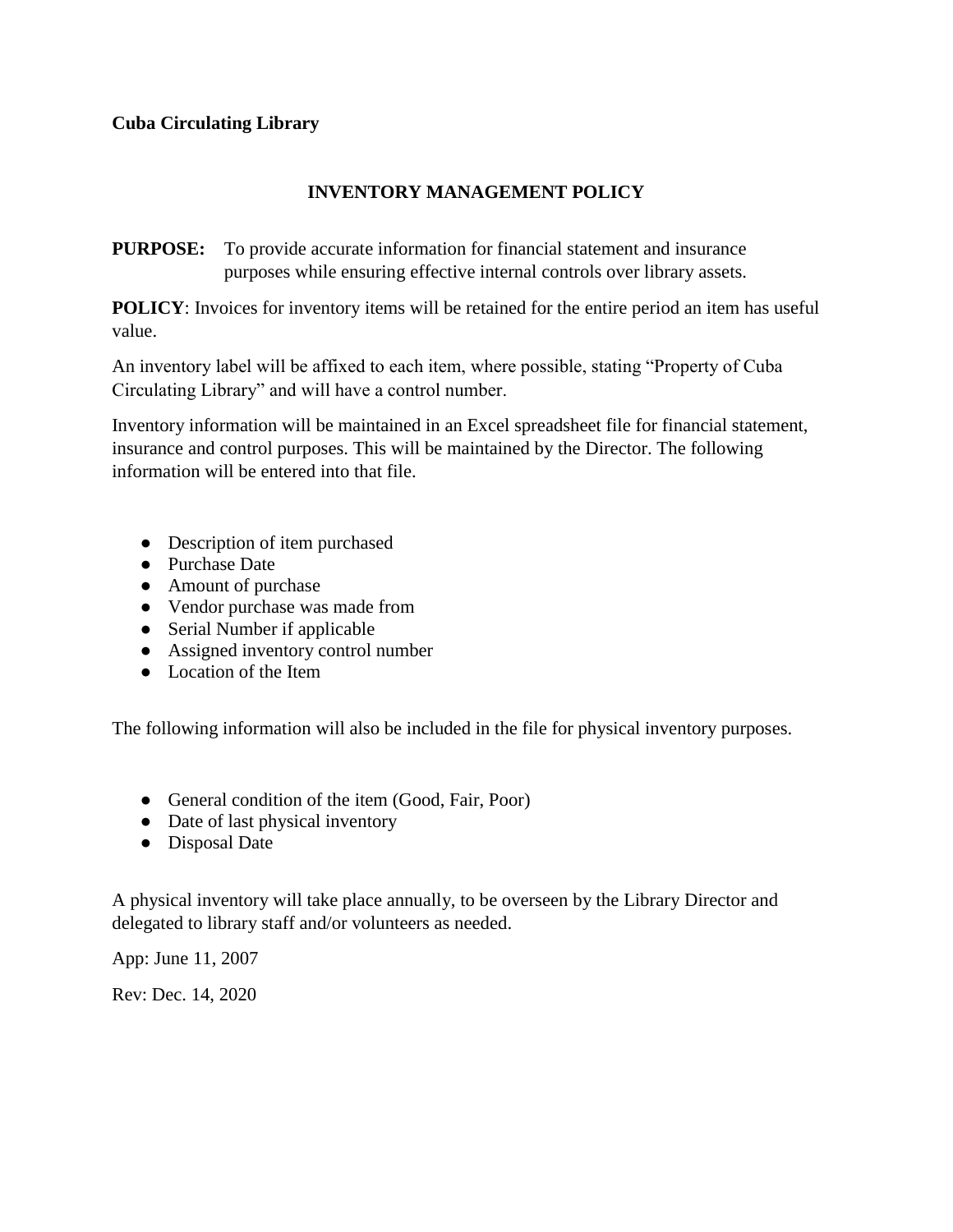## **Cuba Circulating Library**

## **INVESTMENT POLICY**

### **Purpose**

This investment policy describes the long-term investment objectives of the Nonprofit, establishes investment principles for the Nonprofit's assets and creates guidelines for evaluating investment decisions.

### **Statement of investment objectives**

The two primary investment objectives are:

1. To cause the total value of the assets to appreciate, over time, exclusive of growth derived from donations and

2. To provide a continuing and dependable cash payout that is stable — and preferably growing in real terms — after giving effect to inflation.

- Endowment Fund Account—This account should always be 100% invested until such time the use of this account changes from "accumulation" to "active use of Funds". At that time the Board of Trustees will determine the investment policy based on how much and how often funds need to be withdrawn.
- Anonymous Fund Account—This is a self-supporting account into which no new deposits will ever be made. Income from dividends and interest may be accessed as needed to aide in the operation expenses of the library. Principal may be used, if circumstances warrant.

Accessible income is defined as all dividends and interest that is credited to the account. This income will be recorded by the Treasurer (or a named person from the Financial Committee) and the figure made available to the Board each month. Because some dividends and interest may be reinvested into the investment vehicle itself, access to these amounts may necessitate redemption of shares to produce the cash needed.

• The Dustin and Florence Adams Memorial Book Fund—This fund, established in April 2008 by a bequest from Corrine Lee, will be self-supporting account into which no new deposits will ever be made. Capital funds that are earned will never be used but reinvest into the fund. Income from dividends and interest may be accessed after June of 2011 as needed to aide in purchasing books for the library at the discretion of the director and children's librarian.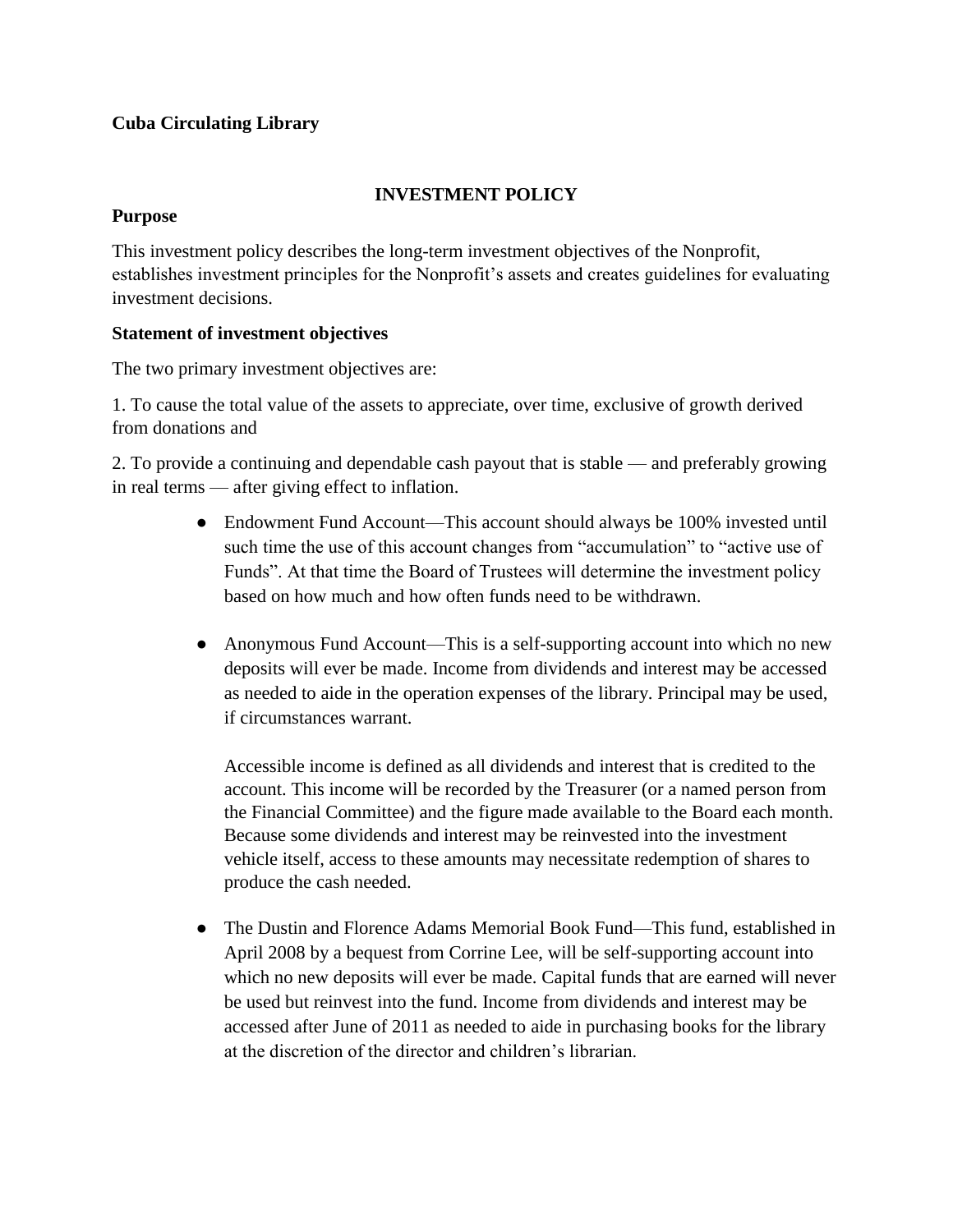To accomplish these goals, Nonprofit should maximize the return on its investments, consistent with the appropriate level of risk and subject to a generation of adequate current income.

Additionally, the assets should be diversified at all times to provide reasonable assurance that investment in a single security or class of securities will not have a significant impact on the assets. Specifically, Nonprofit should have diversified investment options that have materially different risk and return characteristics.

## **The prudent person rule**

In making investment decisions and in supervising and managing assets, a person with investment responsibility for Nonprofit should act with the care, skill, prudence, and diligence under the circumstances then prevailing that a prudent person acting in a like capacity and familiar with these matters would use in the conduct of an enterprise of like character and with like aims.

## **Investments**

In selecting investments, consideration will be given to the requirements for spending, liquidity, diversification, and safety of principal, yield, maturity, and the quality and capability of investment managers.

Nonprofit will be permitted to invest in the following categories of investments:

- Growth investments These investments seek to maximize value over time, but are the most volatile from day to day. They invest primarily in stocks of companies that have a strong potential for growth.
- Growth–and–income investments These investments seek to provide both growth and income. They generally aren't as volatile as growth investments due to a focus on dividend-paying stocks and some bond holdings as well.
- Equity–income investments These investments seek current income and long-term growth of capital, primarily through dividends paid by stocks and/or interest paid by bonds.
- Balanced investments These investments seek conservation of capital and current income, as well as long-term growth of both capital and income by investing in stocks, bonds and other fixed-income investments.
- Bond investments These investments seek to provide current income. Their primary investment vehicle is bonds.
- Cash–equivalent investments These investments are the most stable as they try to preserve the original investment but are limited in their ability to keep up with inflation.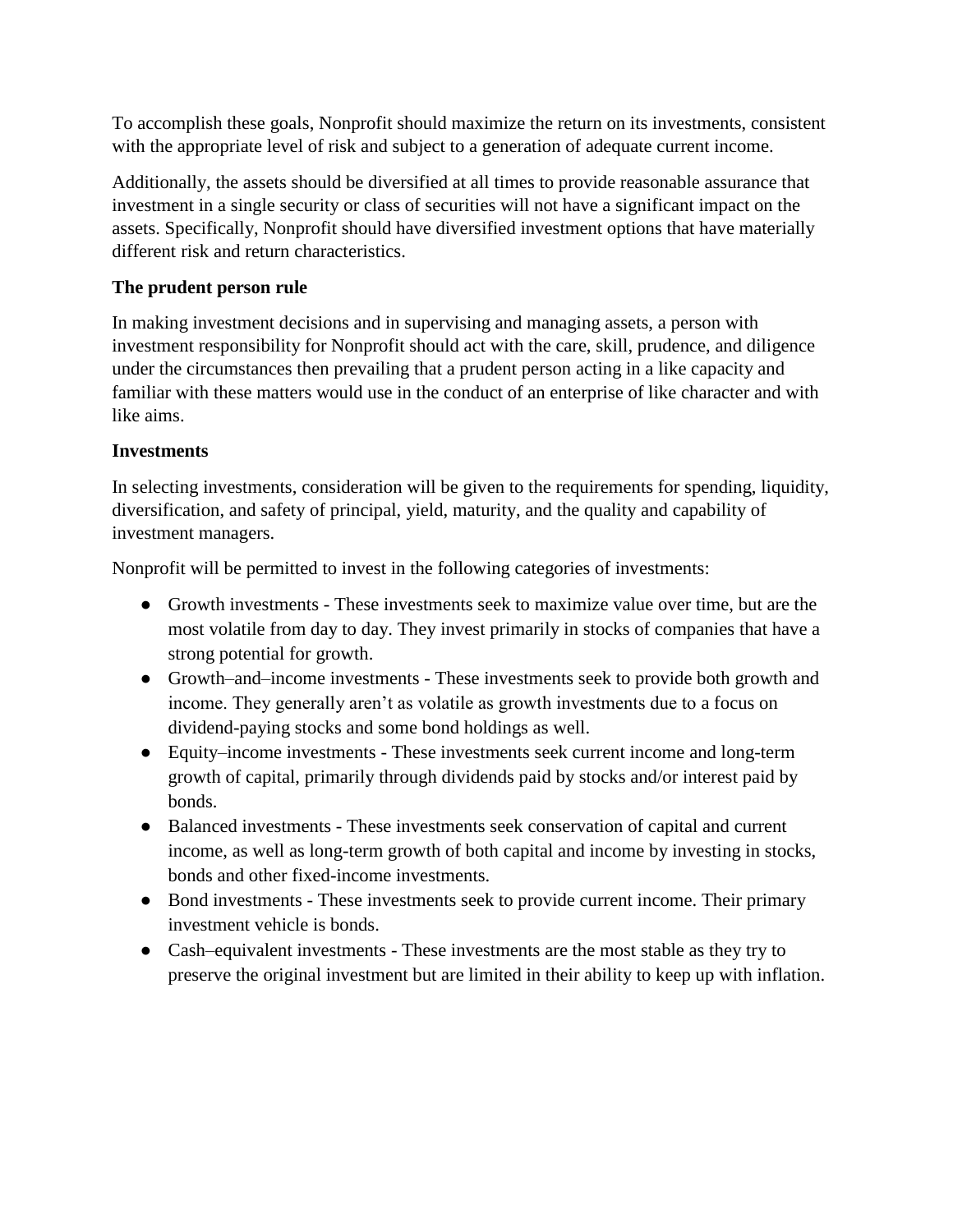## **Asset allocation and rebalancing**

Nonprofit's asset allocation guidelines will be consistent with its investment objectives and risk tolerance. These guidelines are designed to provide the highest probability of meeting or exceeding Nonprofit's return objectives with the lowest possible risk.

Nonprofit will rebalance its portfolio of investments periodically, within the required parameters and stipulations of each fund. Asset allocation objectives are shown below:

| <b>Category</b>          | Range      | Preference |
|--------------------------|------------|------------|
| Cash                     | 5% to 15%  | 10%        |
| US Equities (Stocks)     | 20% to 40% | 35%        |
| Non US Equities (Stocks) | 10% to 30% | 25%        |
| Fixed Income (Bonds)     | 15% to 35% | 25%        |
| Alternatives (Other)     | 0 to 10%   | 5%         |

### **Review and monitor investments**

Periodic reviews of the investments will be conducted by the Board of Trustees at least annually. Among other things, such reviews will evaluate:

- The general conditions and trends prevailing in the economy, securities market, and mutual fund industry.
- Whether each investment remains consistent with Nonprofit's overall investment objectives.
- Whether the investments are adequately diversified.
- A comparison of the investment results with established indexes or benchmarks over a series of different time horizons.
- The fee structure and expense ratio of selected investments as compared with other alternatives available in the marketplace.
- The experience and qualifications of the personnel providing the investment management services.
- The Board of Trustees may, at their discretion, vote to withdraw annually up to four percent (4%) of the trailing average of the last sixteen (16) quarters from the Endowment Fund and deposit the monies into the operating account.

App: Feb.10, 2014 Rev: Nov. 18, 2019 Rev: Dec. 14, 2020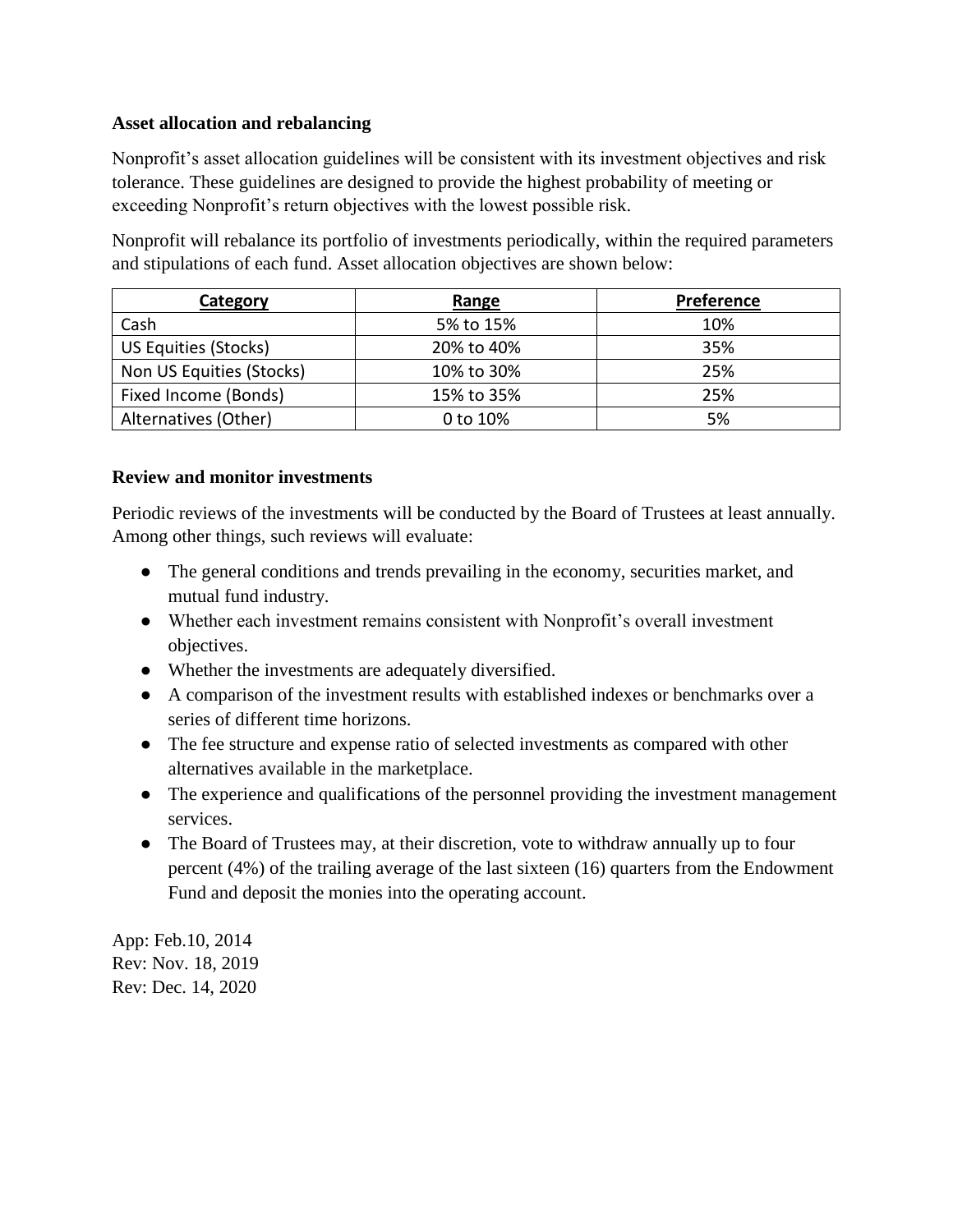#### Memorandum of Understanding

#### Between Friends of the Cuba Library, Inc. and the Cuba Circulating Library Association

The following will constitute an operating agreement between Friends of the Cuba Library,<br>Inc. (bersin known as Esimple) and the Cuba City in the constitution of the Cuba Library, Inc. (herein known as, Friends) and the Cuba Circulating Library Association (herein known as, Library). This memorandum of understanding will stand until and unless it is modified by mutual agreement of the Friends' Board of Directors and the Library administration.

Friends is a non-profit, 501c3 organization and as a legally distinct entity, is not a part of the Library.

The Library agrees to include Friends in the long-term planning process to ensure that Friends are aware of the goals and direction of the library.

The Library agrees to share with Friends the Library's strategic initiatives, by the last quarter of the calendar year, so that Friends may determine how their resources and support might help forward these initiatives.

The Library agrees to supply Friends with a "wish list" each year that indicates the anticipated needs of the Library.

The Library agrees to include a member of Friends at all Board of Trustees' meetings and to allow room on the agenda for a Friends' report.

The Library agrees to provide Friends with support to assist them with development of the newsletter, mass mailings, meeting coordination, and Friends' promotional materials.

The Library agrees to provide public space for Friends' membership brochures and promotional materials.

The Library agrees to provide Friends with space in the Library for meetings, office needs, book storage and sorting, and book sales.

The Friends agree to publicly support the Library and its policies.

The Friends agree to include the Library's Director and/or the Children's Coordinator as a non-voting presence at all Friends' meetings and to allow room on the agenda for a library report.

The Friends agree to include a member from the Library's Board of Trustees at all Friends' meetings and to allow room on the agenda for a Board of Trustees' report.

The Friends agree to provide financial support for Library programs and services, and other Library defined needs, especially those needs not normally covered in the Library's operating budget.

The Friends agree that the Library administration has the final say in accepting or declining any and all gifts made to the Library.

MOU Friends of the Cuba Library, Inc.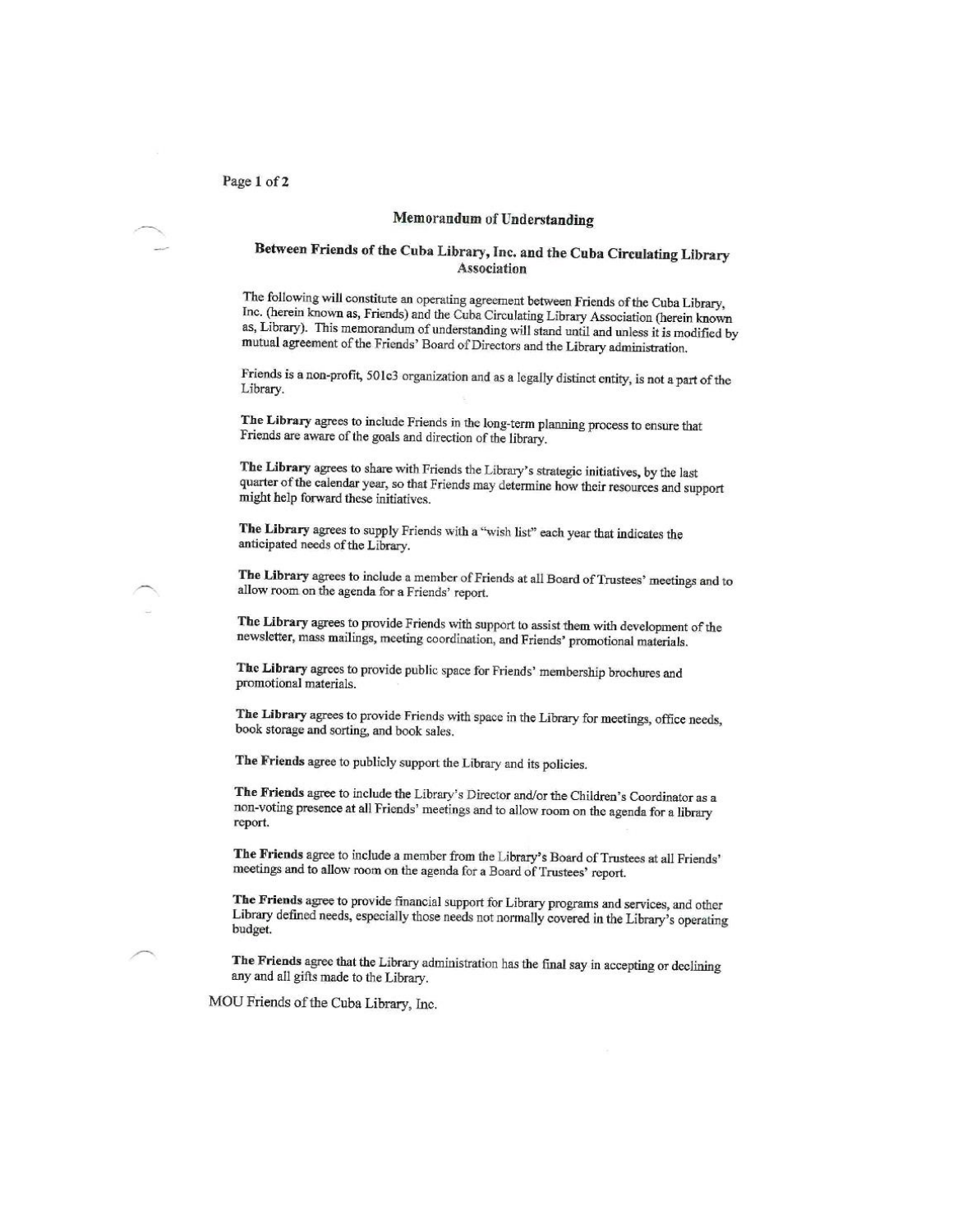Page 2 of 2

The Friends agree to engage in advocacy efforts on behalf of the Library.

The Friends agree to announce and hold all meetings in compliance with New York State Education Law Section 260-a.

The Friends agree that if they cease to be active, they will dissolve, allowing for a new Friends' group to be established in the future.

Urila Barr

Poh equillater

(President, Friends' Board of Directors)

(President, Library Board of Trustees)

 $1 - 9 - 17$ 

Date

Adapted from United for Libraries

MOU Friends of the Cuba Library, Inc.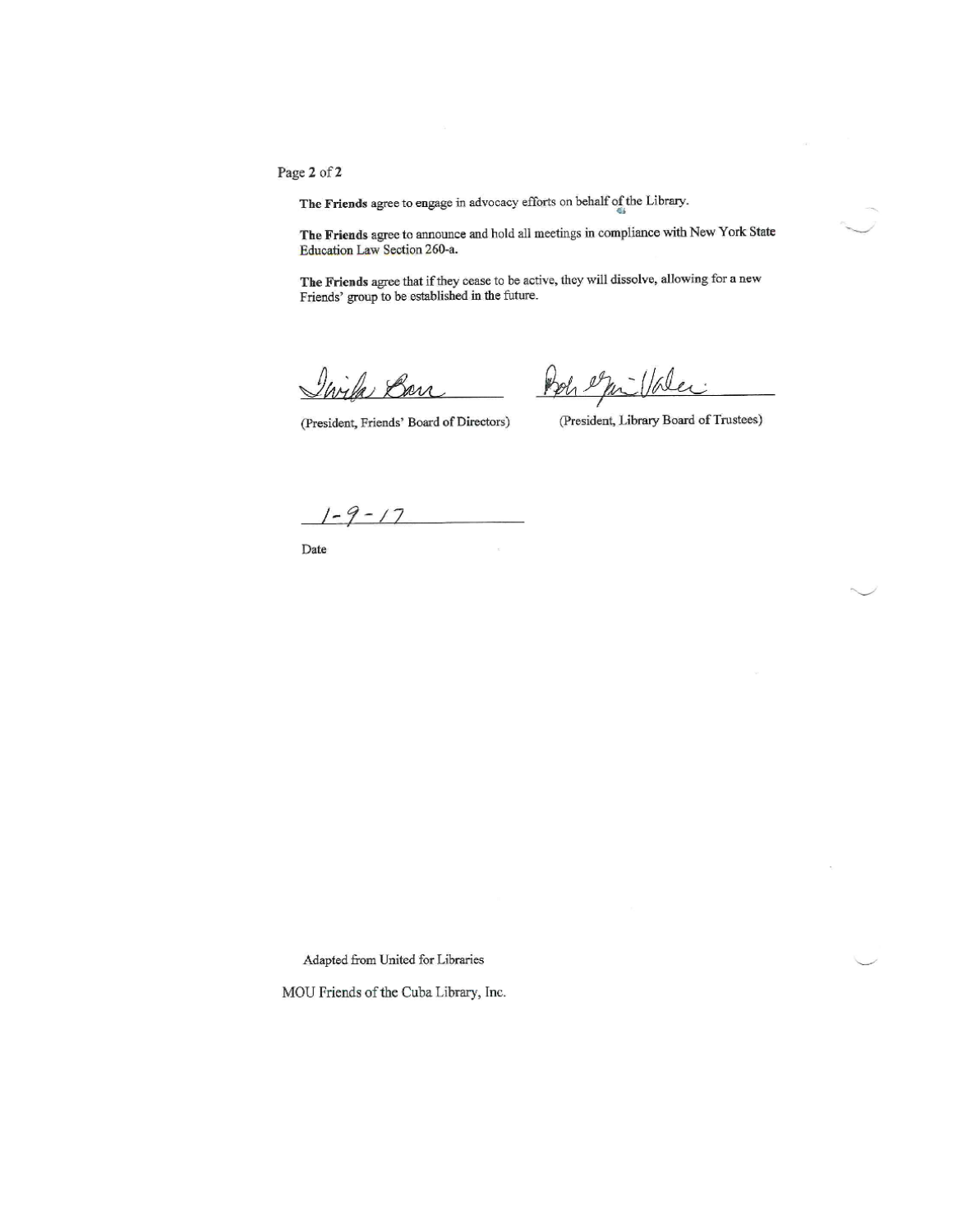#### **Cuba Circulating Library**

## **RECORD RETENTION AND DESTRUCTION POLICY**

#### **Purpose**

The purpose of this Policy is to ensure that necessary records and documents are adequately protected and maintained and to ensure that records that are no longer needed by Cuba Circulating Library or are of no value are discarded at the proper time. This Policy is also for the purpose of aiding employees of Cuba Circulating Library in understanding their obligations in retaining electronic documents - including e-mail, Web files, text files, sound and movie files, PDF documents, and all Microsoft Office or other formatted files.

#### **Policy**

This Policy represents the Cuba Circulating Library's policy regarding the retention and disposal of records and the retention and disposal of electronic documents.

Attached as Appendix A is a Record Retention Schedule that is approved as the initial maintenance, retention and disposal schedule for physical records of Cuba Circulating Library and the retention and disposal of electronic documents. The Library Director (the "Administrator") is the officer in charge of the administration of this Policy and the implementation of processes and procedures to ensure that the Record Retention Schedule is followed. The Administrator is also authorized to: make modifications to the Record Retention Schedule from time to time to ensure that it is in compliance with local, state and federal laws and includes the appropriate document and record categories for Cuba Circulating Library; monitor local, state and federal laws affecting record retention; annually review the record retention and disposal program; and monitor compliance with this Policy.

In the event Cuba Circulating Library is served with any subpoena or request for documents or any employee becomes aware of a governmental investigation or audit concerning Cuba Circulating Library or the commencement of any litigation against or concerning Cuba Circulating Library, such employee shall inform the Administrator and any further disposal of documents shall be suspended until shall time as the Administrator, with the advice of counsel, determines otherwise. The Administrator shall take such steps as is necessary to promptly inform all staff of any suspension in the further disposal of documents.

This Policy applies to all physical records generated in the course of Cuba Circulating Library's operation, including both original documents and reproductions. It also applies to the electronic documents described above.

App: Dec. 14, 2020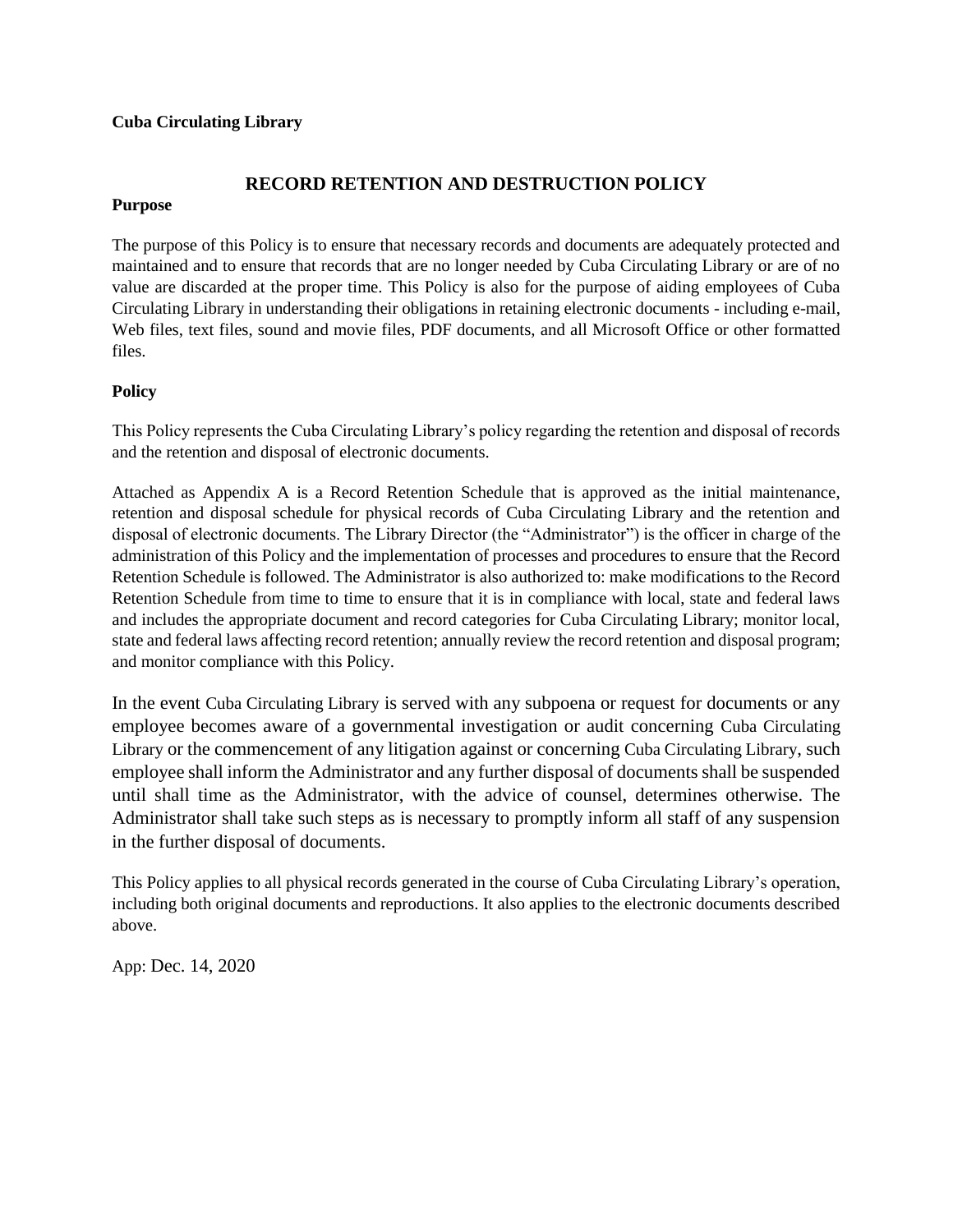#### **APPENDIX A - RECORD RETENTION SCHEDULE**

The Record Retention Schedule is organized as follows:

#### **SECTION TOPIC**

- A. Accounting and Finance
- B. Contracts
- C. Corporate Records
- D. Correspondence and Internal Memoranda
- E. Electronic Documents
- F. Grant Records
- G. Insurance Records
- H. Legal Files and Papers
- I. Miscellaneous
- J. Payroll Documents
- K. Pension Documents
- L. Personnel Records
- M. Property Records
- N. Tax Records
- O. Contribution Records
- P. Programs & Services Records
- Q. Fiscal Sponsor Project Records

#### **A. ACCOUNTING AND FINANCE**

| <b>Record Type</b>                                                                          | <b>Retention Period</b>           |
|---------------------------------------------------------------------------------------------|-----------------------------------|
| Accounts Payable ledgers and schedules                                                      | 7 years                           |
| Accounts Receivable ledgers and schedules                                                   | 7 years                           |
| Annual Audit Reports and Financial Statements                                               | Permanent                         |
| Annual Audit Records, including work papers and<br>other documents that relate to the audit | 7 years after completion of audit |
| <b>Annual Plans and Budgets</b>                                                             | 2 years                           |
| <b>Bank Statements and Canceled Checks</b>                                                  | 7 years                           |
| <b>Employee Expense Reports</b>                                                             | 7 years                           |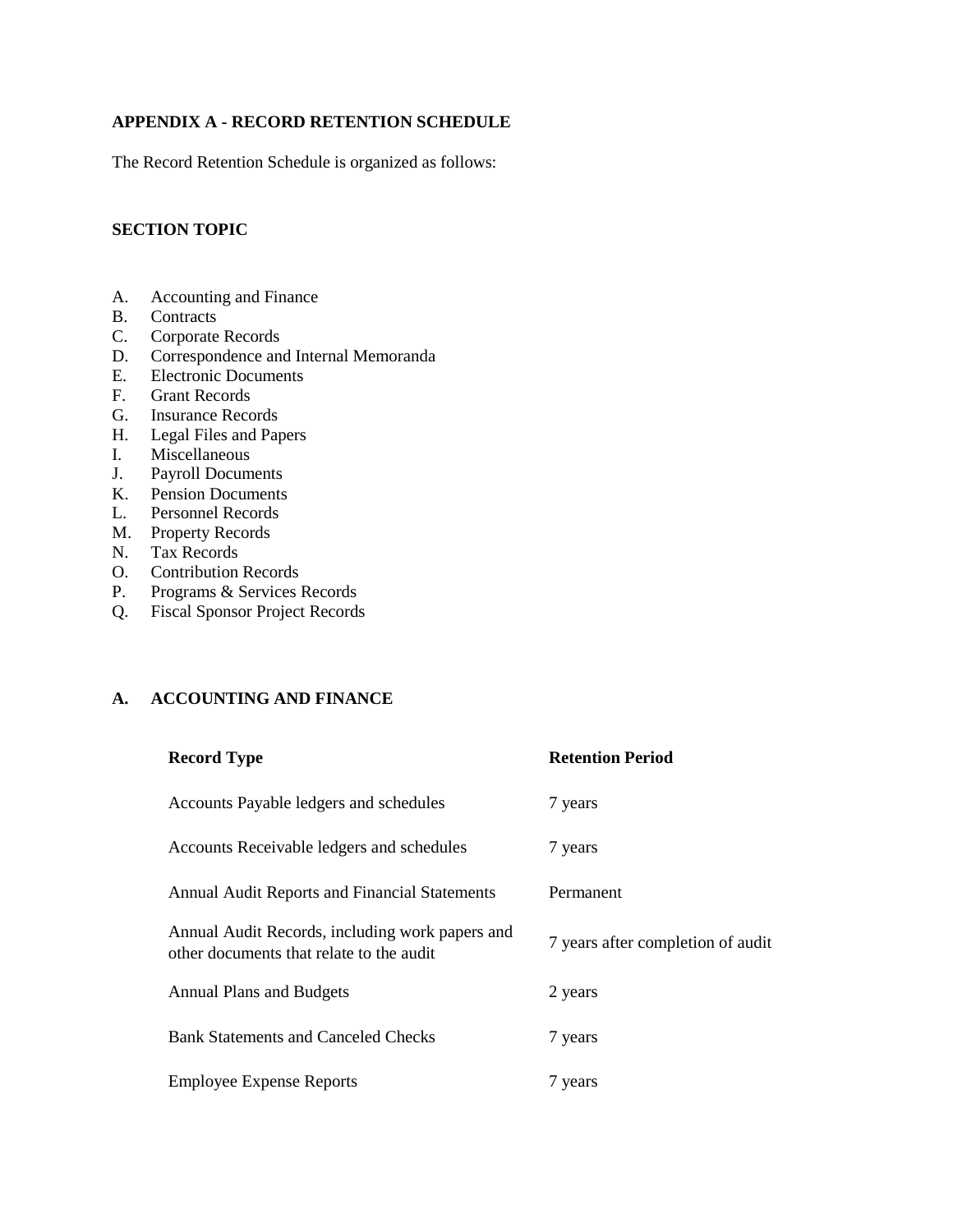| General Ledgers                                                        | Permanent                        |
|------------------------------------------------------------------------|----------------------------------|
| <b>Interim Financial Statements</b>                                    | 7 years                          |
| Notes Receivable ledgers and schedules                                 | 7 years                          |
| <b>Investment Records</b>                                              | 7 years after sale of investment |
| Credit card records (documents showing customer<br>credit card number) | 2 years                          |

## **B. CONTRACTS**

| <b>Record Type</b>                                                                                                        | <b>Retention Period</b>                 |
|---------------------------------------------------------------------------------------------------------------------------|-----------------------------------------|
| Contracts and Related Correspondence<br>(including any proposal that resulted in the<br>contract and all other supportive | 7 years after expiration or termination |
| documentation)                                                                                                            |                                         |

# **C. CORPORATE RECORDS**

| <b>Record Type</b>                                                                                                                                                      | <b>Retention Period</b> |
|-------------------------------------------------------------------------------------------------------------------------------------------------------------------------|-------------------------|
| Corporate Records (minute books, signed<br>minutes of the Board and all committees,<br>corporate seals, articles of incorporation,<br>bylaws, annual corporate reports) | Permanent               |
| Licenses and Permits                                                                                                                                                    | Permanent               |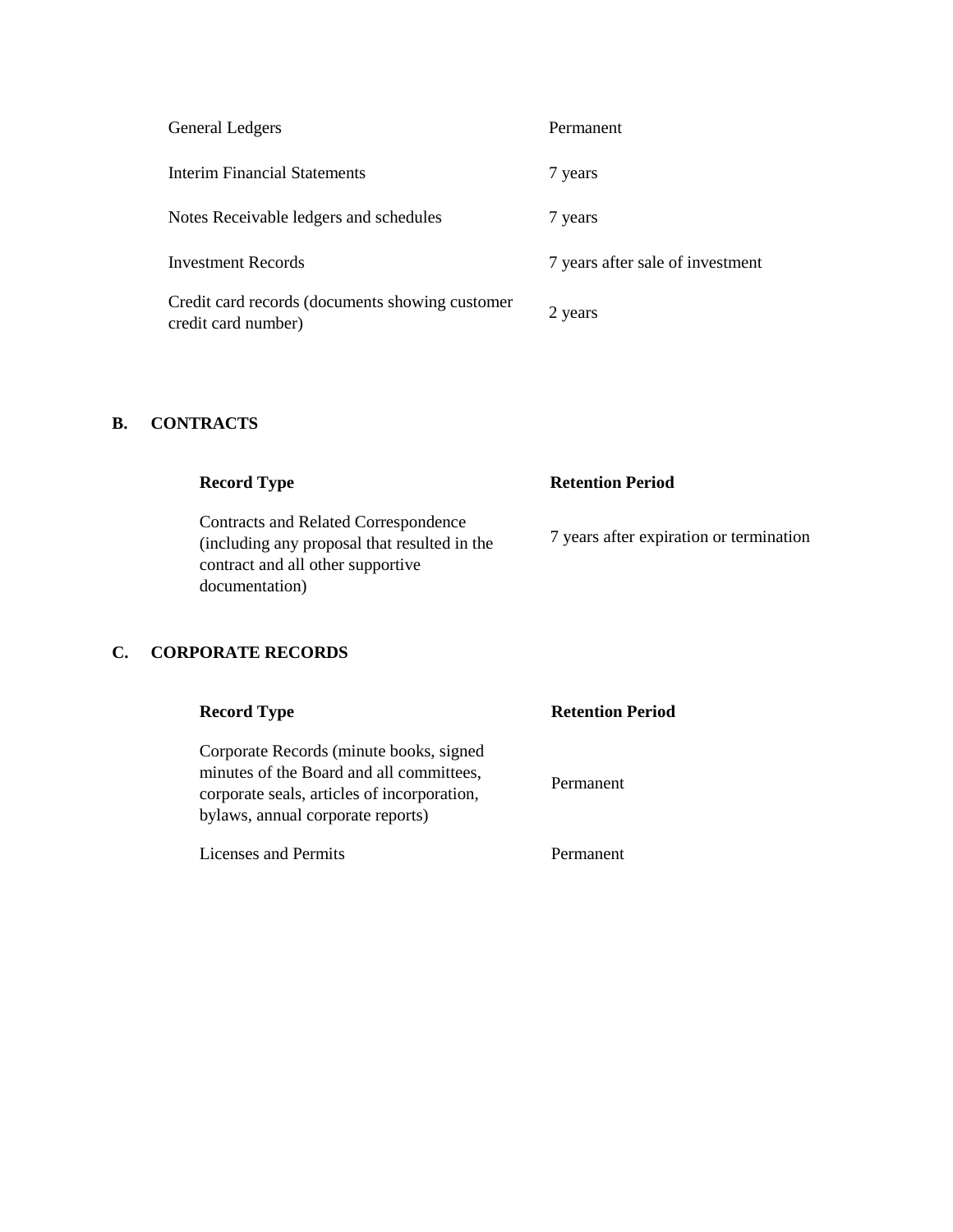#### **D. CORRESPONDENCE AND INTERNAL MEMORANDA**

**General Principle:** Most correspondence and internal memoranda should be retained for the same period as the document they pertain to or support. For instance, a letter pertaining to a particular contract would be retained as long as the contract (7 years after expiration). It is recommended that records that support a particular project be kept with the project and take on the retention time of that particular project file.

Correspondence or memoranda that do not pertain to documents having a prescribed retention period should generally be discarded sooner. These may be divided into two general categories:

- 1. Those pertaining to routine matters and having no significant, lasting consequences should be discarded *within two years.* Some examples include:
	- Routine letters and notes that require no acknowledgment or follow-up, such as notes of appreciation, congratulations, letters of transmittal, and plans for meetings.
	- Form letters that require no follow-up.
	- Letters of general inquiry and replies that complete a cycle of correspondence.
	- Letters or complaints requesting specific action that have no further value after changes are made or action taken (such as name or address change).
	- Other letters of inconsequential subject matter or that definitely close correspondence to which no further reference will be necessary.
	- Chronological correspondence files.

Please note that copies of interoffice correspondence and documents where a copy will be in the originating department file should be read and destroyed, unless that information provides reference to or direction to other documents and must be kept for project traceability.

2. Those pertaining to non-routine matters or having significant lasting consequences should generally be retained permanently.

#### **E. ELECTRONIC DOCUMENTS**

- 1. **Electronic Mail**: Not all email needs to be retained, depending on the subject matter.
	- All e-mail—from internal or external sources—is to be deleted after 12 months.
	- Staff will strive to keep all but an insignificant minority of their e-mail related to business issues.<br>• Staf
		- Staff will not store or transfer Cuba Circulating Library-related e-mail on non-workrelated computers except as necessary or appropriate for Cuba Circulating Library purposes.
		- Staff will take care not to send confidential/proprietary Cuba Circulating Library information to outside sources.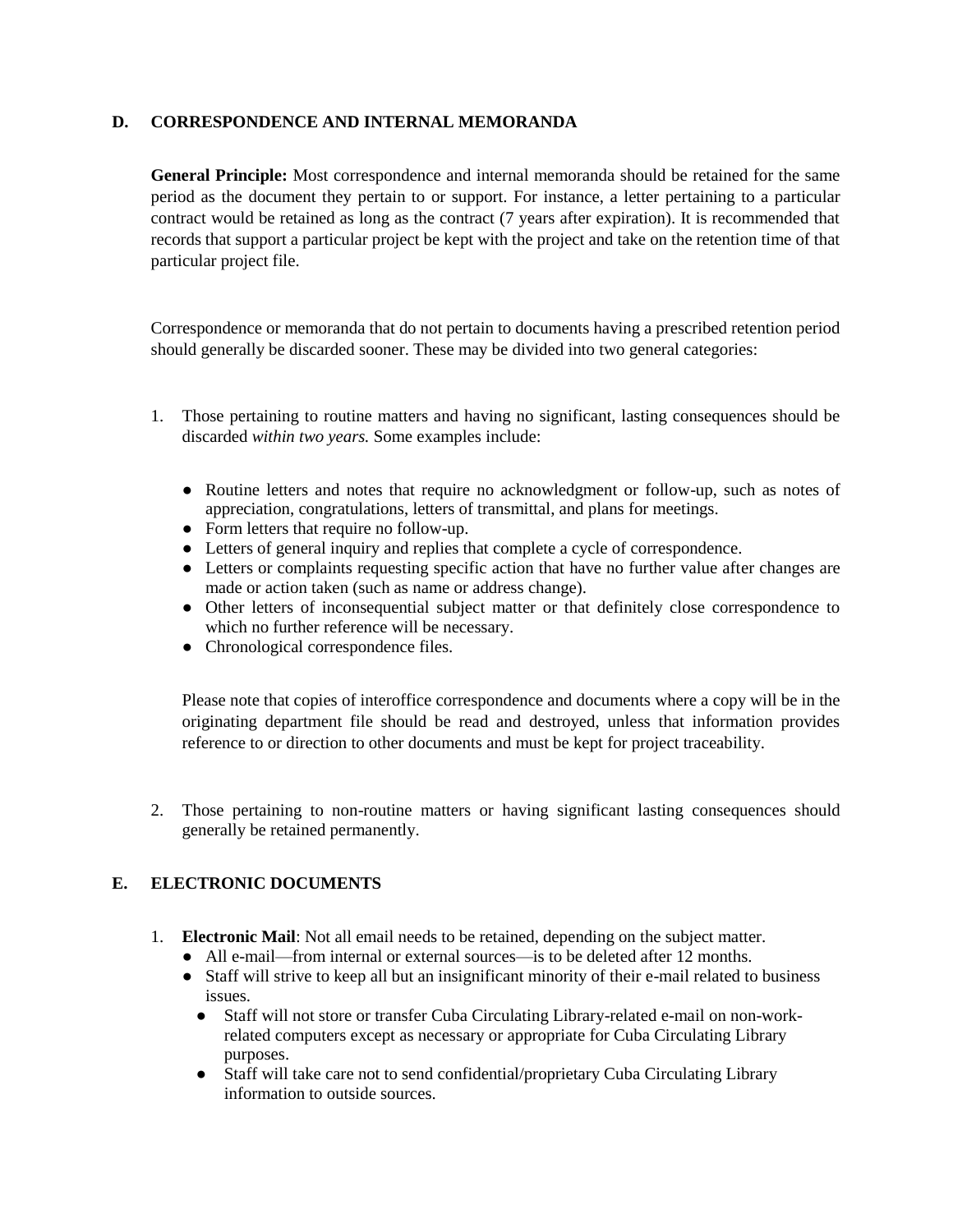## **F. GRANT RECORDS**

| <b>Record Type</b>                                                                                                                                              | <b>Retention Period</b>                  |
|-----------------------------------------------------------------------------------------------------------------------------------------------------------------|------------------------------------------|
| Original grant proposal                                                                                                                                         | 7 years after completion of grant period |
| Grant agreement and subsequent modifications,<br>if applicable                                                                                                  | 7 years after completion of grant period |
| All requested IRS/grantee correspondence<br>including determination letters and "no change"<br>in exempt status letters                                         | 7 years after completion of grant period |
| Final grantee reports, both financial and<br>narrative                                                                                                          | 7 years after completion of grant period |
| All evidence of returned grant funds                                                                                                                            | 7 years after completion of grant period |
| All pertinent formal correspondence including<br>opinion letters of counsel                                                                                     | 7 years after completion of grant period |
| Report assessment forms                                                                                                                                         | 7 years after completion of grant period |
| Documentation relating to grantee evidence of<br>invoices and matching or challenge grants that<br>would support grantee compliance with the<br>grant agreement | 7 years after completion of grant period |
| Pre-grant inquiry forms and other<br>documentation for expenditure responsibility<br>grants                                                                     | 7 years after completion of grant period |
| Grantee work product produced with the grant<br>funds                                                                                                           | 7 years after completion of grant period |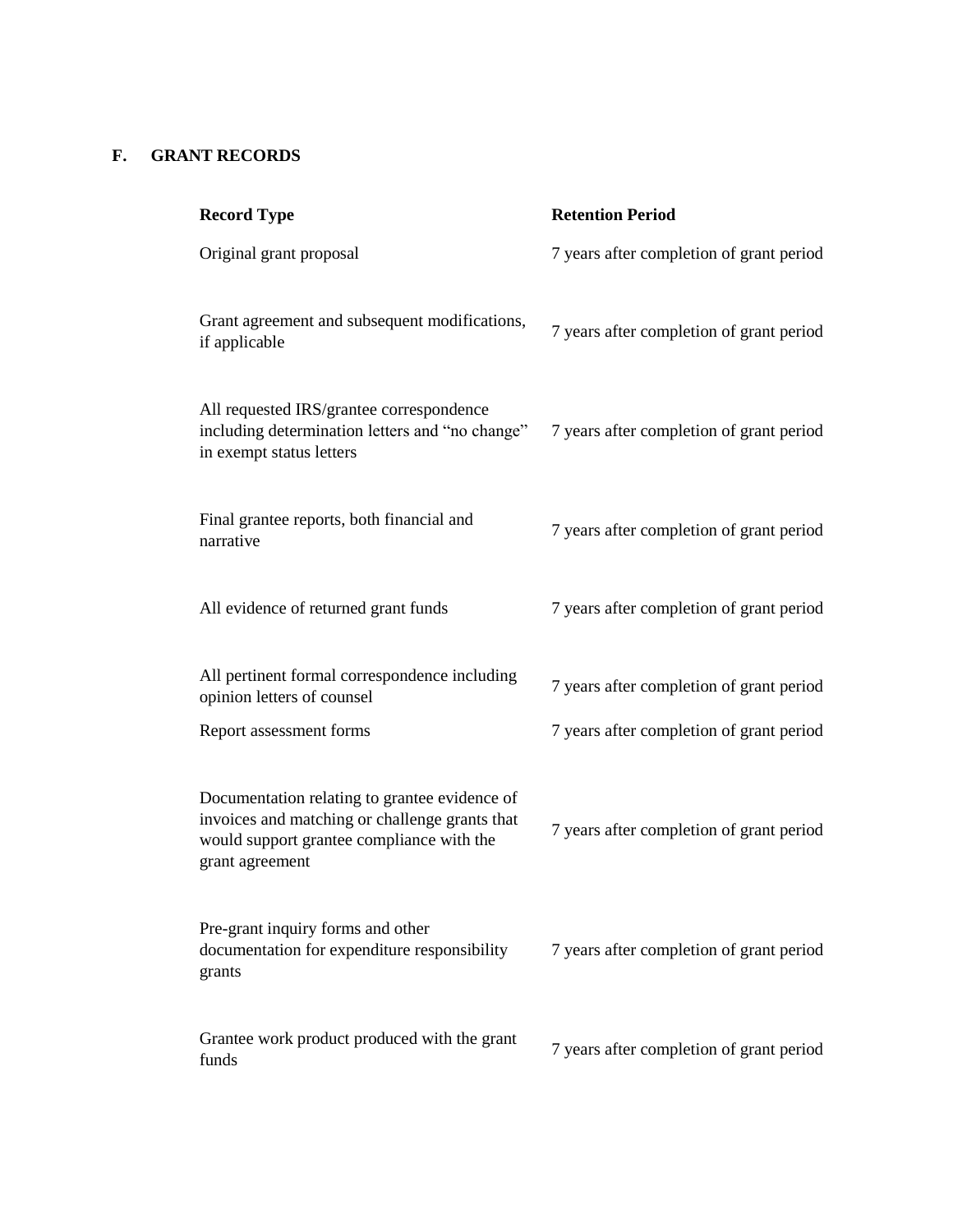#### **G. INSURANCE RECORDS**

| <b>Record Type</b>                                                                      | <b>Retention Period</b>                                                |
|-----------------------------------------------------------------------------------------|------------------------------------------------------------------------|
| <b>Annual Loss Summaries</b>                                                            | 10 years                                                               |
| <b>Audits and Adjustments</b>                                                           | 3 years after final adjustment                                         |
| Certificates Issued to Cuba Circulating Library                                         | Permanent                                                              |
| Claims Files (including correspondence, medical<br>records, injury documentation, etc.) | Permanent                                                              |
| Group Insurance Plans - Active Employees                                                | Until Plan is amended or terminated                                    |
| Group Insurance Plans - Retirees                                                        | Permanent or until 6 years after death of<br>last eligible participant |
| Inspections                                                                             | 3 years                                                                |
| Insurance Policies (including expired policies)                                         | Permanent                                                              |
| <b>Journal Entry Support Data</b>                                                       | 7 years                                                                |
| <b>Loss Runs</b>                                                                        | 10 years                                                               |
| <b>Releases and Settlements</b>                                                         | 25 years                                                               |

#### **H. LEGAL FILES AND PAPERS**

| <b>Record Type</b>                                                   | <b>Retention Period</b>                                          |
|----------------------------------------------------------------------|------------------------------------------------------------------|
| Legal Memoranda and Opinions (including all subject<br>matter files) | 7 years after close of matter                                    |
| <b>Litigation Files</b>                                              | 1 year after expiration of appeals or time for<br>filing appeals |
| Court Orders                                                         | Permanent                                                        |
| Requests for Departure from Records Retention Plan                   | 10 years                                                         |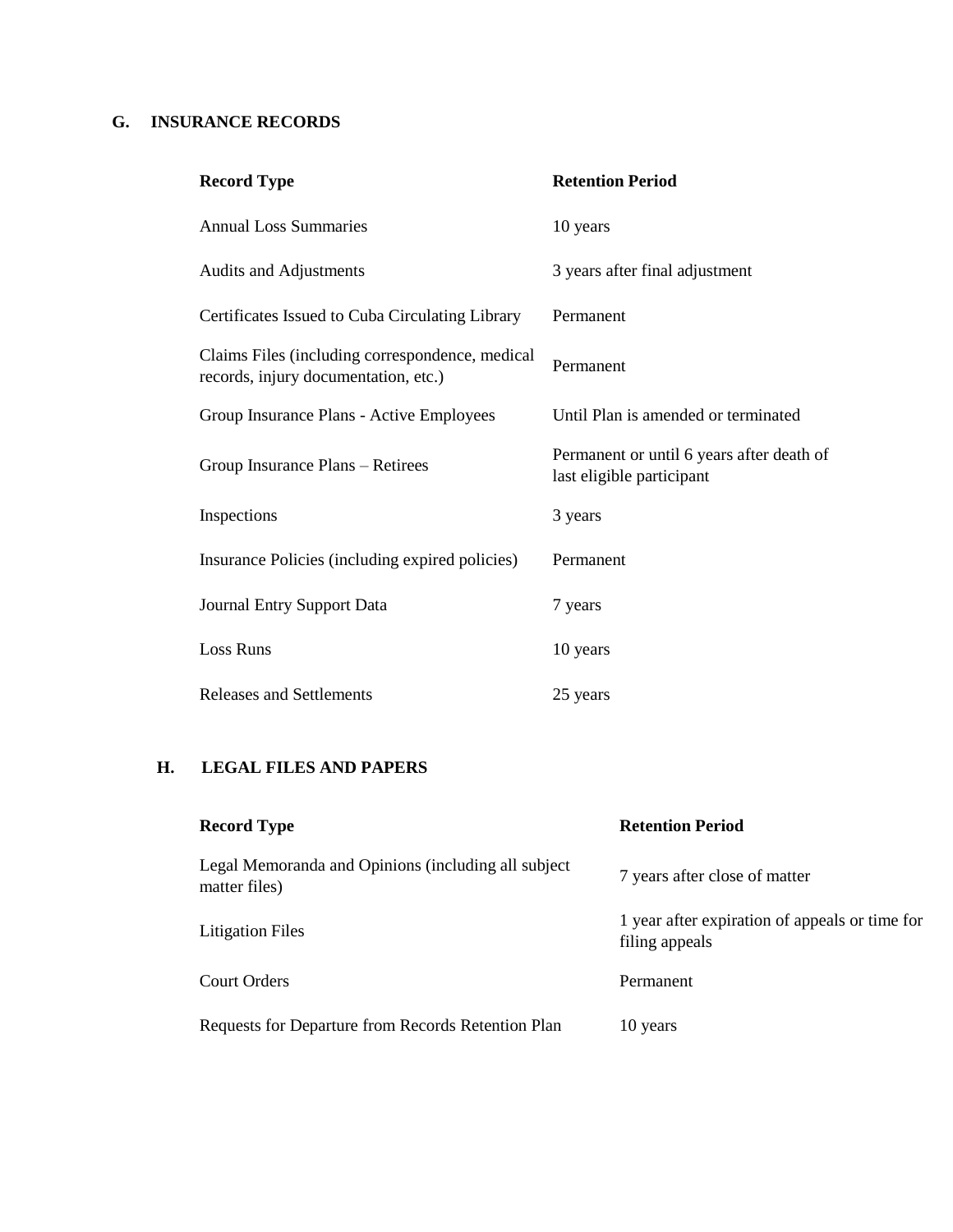#### **I. MISCELLANEOUS**

| <b>Record Type</b>                                                 | <b>Retention Period</b>               |
|--------------------------------------------------------------------|---------------------------------------|
| <b>Consultant's Reports</b>                                        | 2 years                               |
| Material of Historical Value (including pictures,<br>publications) | Permanent                             |
| Policy and Procedures Manuals – Original                           | Current version with revision history |
| Policy and Procedures Manuals - Copies                             | Retain current version only           |
| <b>Annual Reports</b>                                              | Permanent                             |

#### **J. PAYROLL DOCUMENTS**

| <b>Record Type</b>                       | <b>Retention Period</b>   |
|------------------------------------------|---------------------------|
| <b>Employee Deduction Authorizations</b> | 4 years after termination |
| <b>Payroll Deductions</b>                | Termination $+7$ years    |
| W-2 and W-4 Forms                        | Termination $+7$ years    |
| Garnishments, Assignments, Attachments   | Termination $+7$ years    |
| <b>Labor Distribution Cost Records</b>   | 7 years                   |
| Payroll Registers (gross and net)        | 7 years                   |
| Time Cards/Sheets                        | 2 years                   |
| <b>Unclaimed Wage Records</b>            | 6 years                   |

#### **K. PENSION DOCUMENTS AND SUPPORTING EMPLOYEE DATA**

General Principle: Pension documents and supporting employee data shall be kept in such a manner that Donors Forum can establish at all times whether or not any pension is payable to any person and if so the amount of such pension.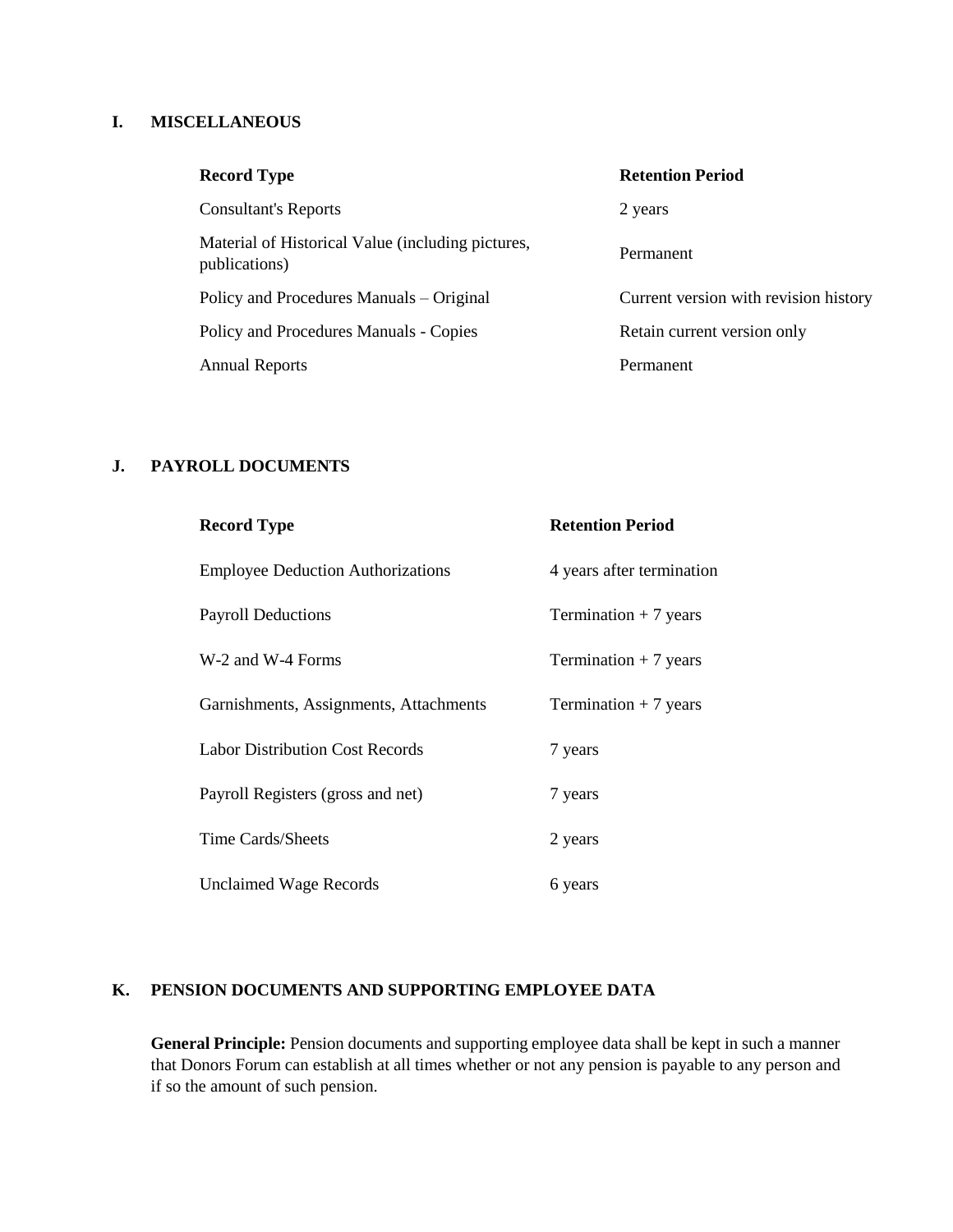# **Record Type Retention Period**

Retirement and Pension Records Permanent

#### **L. PERSONNEL RECORDS**

| <b>Record Type</b>                                                                                                                                                                                                                                                         | <b>Retention Period</b>                                     |
|----------------------------------------------------------------------------------------------------------------------------------------------------------------------------------------------------------------------------------------------------------------------------|-------------------------------------------------------------|
| Commissions/Bonuses/Incentives/Awards                                                                                                                                                                                                                                      | 7 years                                                     |
| EEO-I/EEO-2 - Employer Information Reports                                                                                                                                                                                                                                 | 2 years after superseded or filing<br>(whichever is longer) |
| <b>Employee Earnings Records</b>                                                                                                                                                                                                                                           | Separation $+7$ years                                       |
| <b>Employee Handbooks</b>                                                                                                                                                                                                                                                  | 1 copy kept permanently                                     |
| <b>Employee Medical Records</b>                                                                                                                                                                                                                                            | Separation $+6$ years                                       |
| Employee Personnel Records (including individual<br>attendance records, application forms, job or status<br>change records, performance evaluations,<br>termination papers, withholding information,<br>garnishments, test results, training and qualification<br>records) | 6 years after separation                                    |
| Employment Contracts - Individual                                                                                                                                                                                                                                          | 7 years after separation                                    |
| Employment Records - Correspondence with<br>Employment Agencies and Advertisements for Job<br>Openings                                                                                                                                                                     | 3 years from date of hiring decision                        |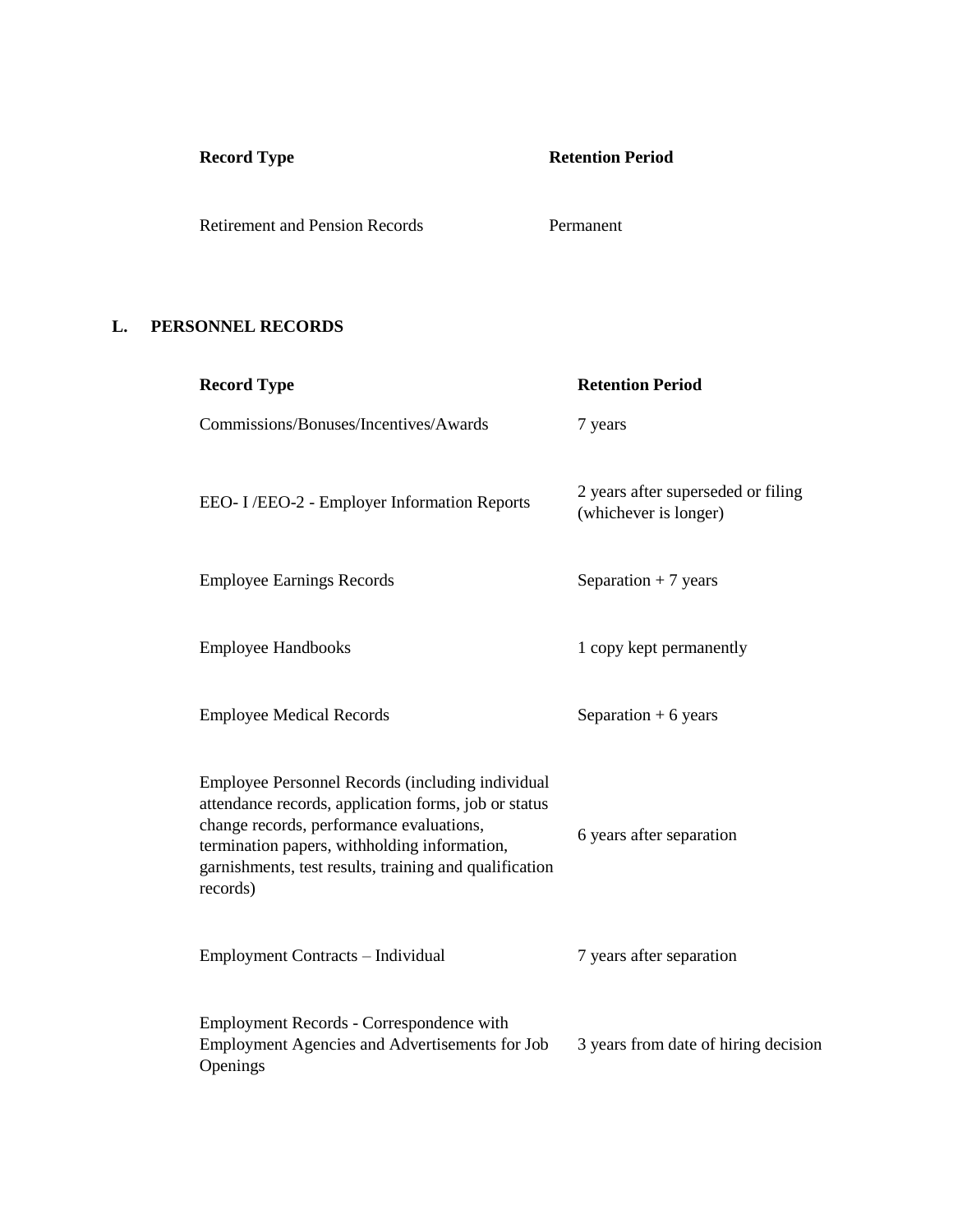| <b>Employment Records - All Non-Hired Applicants</b>  |                                     |
|-------------------------------------------------------|-------------------------------------|
| (including all applications and resumes - whether     | 2-4 years (4 years if file contains |
| solicited or unsolicited, results of post-offer, pre- | any correspondence which might be   |
| employment physicals, results of background           | construed as an offer)              |
| investigations, if any, related correspondence)       |                                     |
|                                                       |                                     |
|                                                       |                                     |

| <b>Job Descriptions</b> | 3 years after superseded                                     |
|-------------------------|--------------------------------------------------------------|
| Personnel Count Records | 3 years                                                      |
| Forms I-9               | 3 years after hiring, or 1 year after<br>separation if later |

#### **M. PROPERTY RECORDS**

| <b>Record Type</b>                                                      | <b>Refention Period</b> |
|-------------------------------------------------------------------------|-------------------------|
| Correspondence, Property Deeds, Assessments,<br>Licenses, Rights of Way | Permanent               |
| Original Purchase/Sale/Lease Agreement                                  | Permanent               |
| <b>Property Insurance Policies</b>                                      | Permanent               |

#### **N. TAX RECORDS**

**General Principle:** Donors Forum must keep books of account or records as are sufficient to establish amount of gross income, deductions, credits, or other matters required to be shown in any such return.

These documents and records shall be kept for as long as the contents thereof may become material in the administration of federal, state, and local income, franchise, and property tax laws.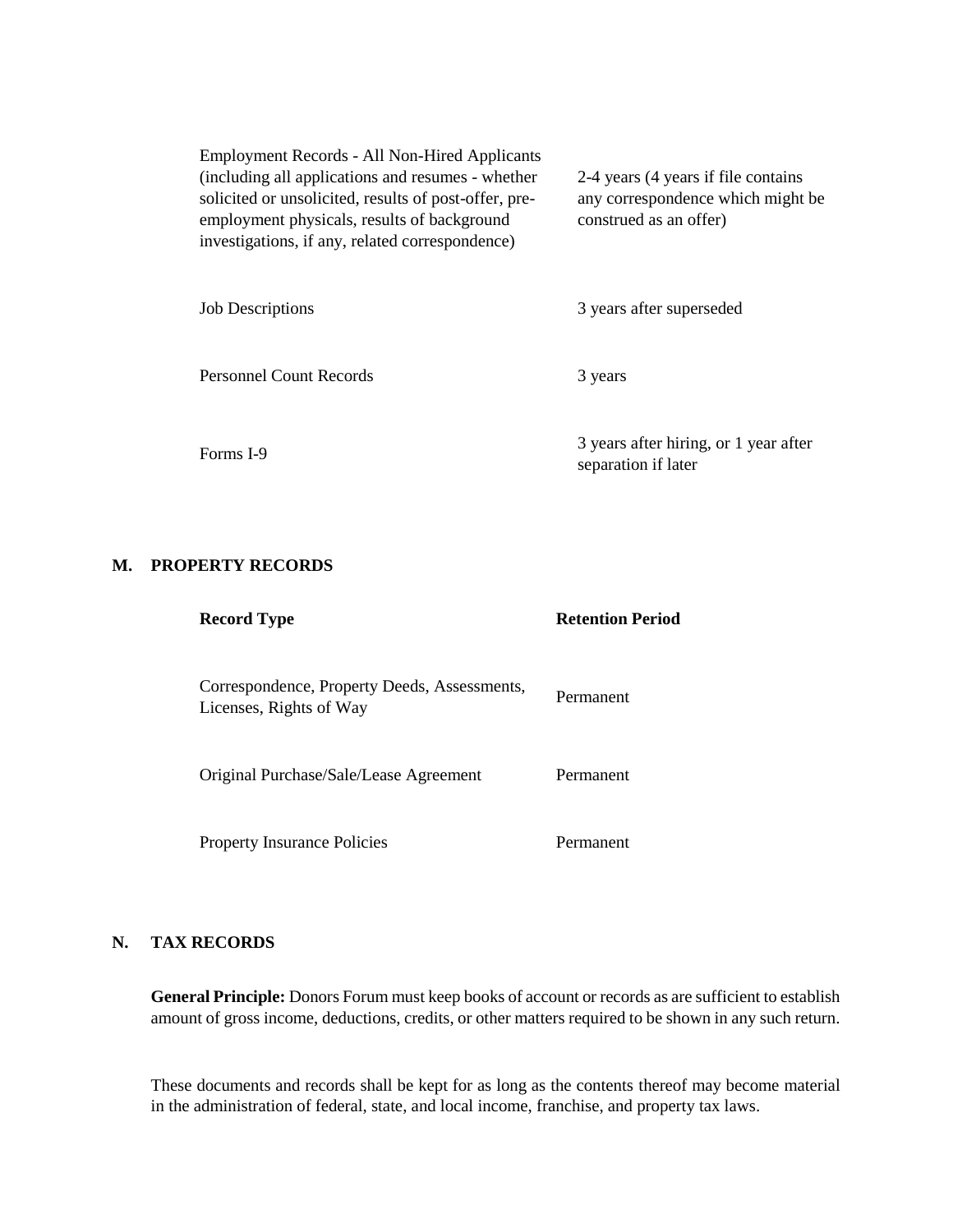| <b>Record Type</b>                                           | <b>Retention Period</b> |  |
|--------------------------------------------------------------|-------------------------|--|
| <b>Tax-Exemption Documents</b><br>and Related Correspondence | Permanent               |  |
| <b>IRS</b> Rulings                                           | Permanent               |  |
| Excise Tax Records                                           | 7 years                 |  |
| Payroll Tax Records                                          | 7 years                 |  |
| Tax Bills, Receipts, Statements                              | 7 years                 |  |
| Tax Returns - Income, Franchise, Property                    | Permanent               |  |
| Tax Workpaper Packages - Originals                           | 7 years                 |  |
| Sales/Use Tax Records                                        | 7 years                 |  |
| Annual Information Returns - Federal and State               | Permanent               |  |
| IRS or other Government Audit Records                        | Permanent               |  |

#### **O. CONTRIBUTION RECORDS**

| <b>Record Type</b>                                                         | <b>Retention Period</b> |
|----------------------------------------------------------------------------|-------------------------|
| Records of Contributions                                                   | Permanent               |
| Cuba Circulating Library's or other documents<br>evidencing terms of gifts | Permanent               |

## **P. PROGRAM AND SERVICE RECORDS**

**Record Type Retention Period**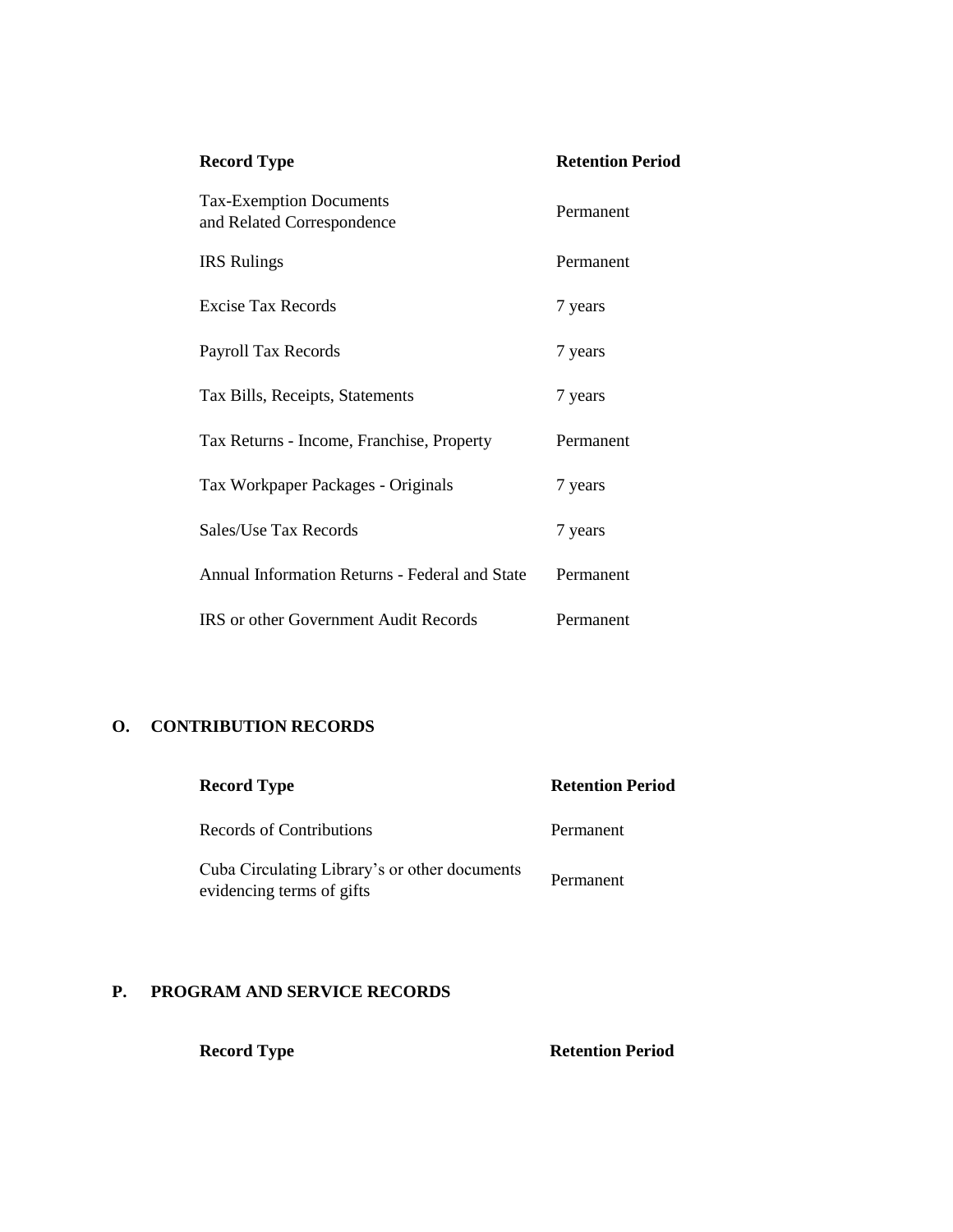Cuba Circulating Library 7 years

Cuba Circulating Library convenings Permanent (1 copy only)

Research & Publications Permanent (1 copy only)

## **Q. FISCAL SPONSOR PROJECT RECORDS**

Sponsorship agreements Permanent

**Record Type Retention Period**

**App:** Dec. 14, 2020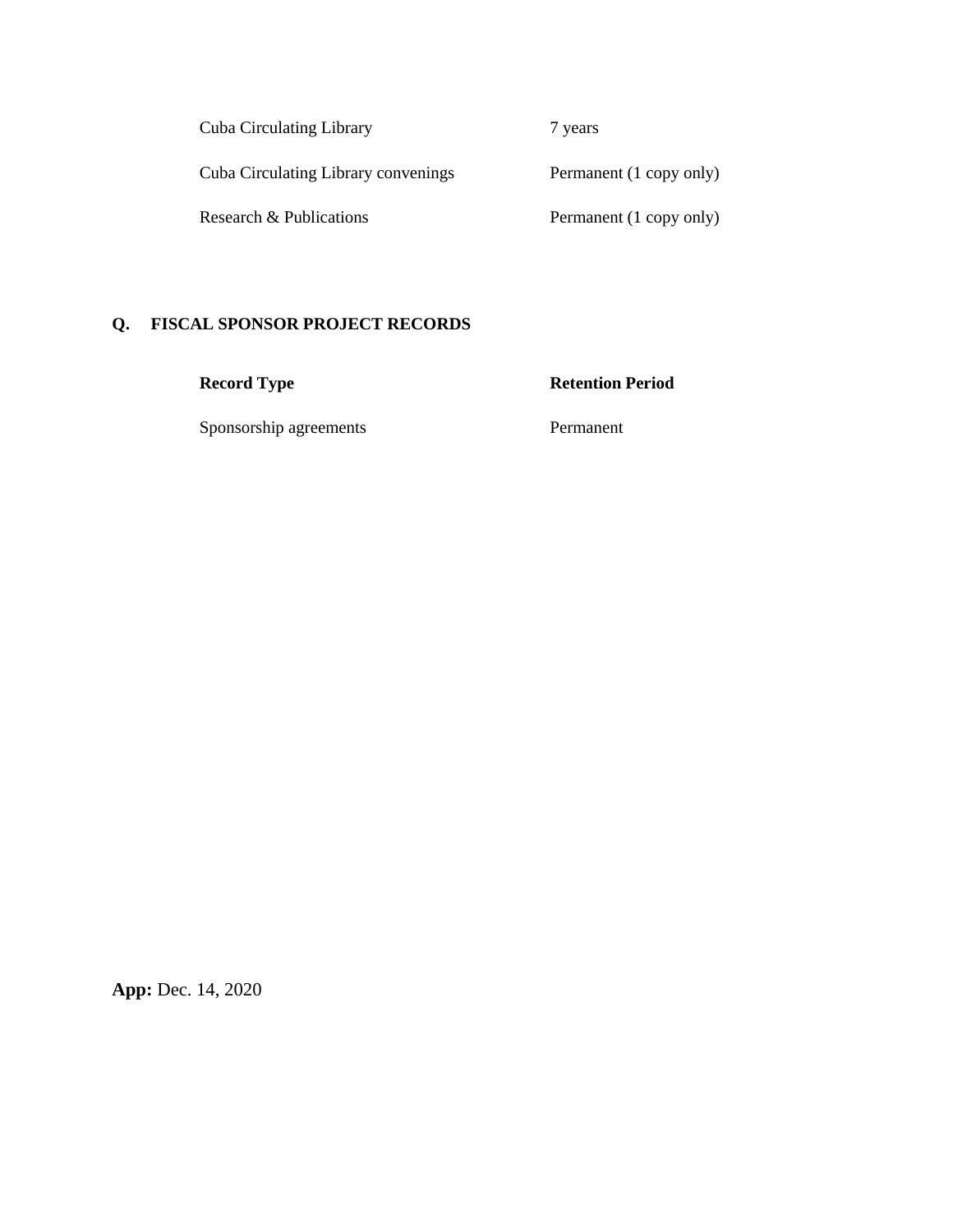## **Cuba Circulating Library**

## **Pandemic Operations Plan**

**Purpose:** This plan has been developed in accordance with the amended New York State Labor Law section 27-c and New York State Education Law paragraphs k and l of subdivision 2 of section 2801-a (as amended by section 1 of part B of chapter 56 of the laws of 2016), as applicable. These laws were amended by the passing of legislation S8617B/A10832 signed by the Governor of New York State on September 7, 2020, requires public employers to adopt a plan for operations in the event of a declared public health emergency involving a communicable disease. The plan includes the identification of essential positions, facilitation of remote work for non-essential positions, provision of personal protective equipment, and protocols for supporting contact tracing.

## **Concept of Operations**

This plan was developed for the Cuba Circulating Library in response to circumstances of the Novel Coronavirus-19 but may be applicable to other infectious disease outbreaks. The health and safety of our employees and contractors is crucial to maintaining our mission of service to the community. The safety and wellness of our patrons/community is another driving factor in all considerations of how to safely provide essential services. Guidance and information will be used from sources such as the CDC in making decisions on any changes/needs.

The Library Director of Cuba Circulating Library, their designee, or their successor holds the authority to execute and direct the implementation of this plan.

All employees and contractors will be notified by the Library Director with the necessary information and details of the changes along with updates on a regular basis. The Library Director will notify the Library Trustees of pertinent operational changes.

#### **1. Essential Positions**

The Library Director and Youth Services Coordinator would be essential positions in the case of a public health emergency. The duties include but may not be limited to:

- Manage day-to-day operations of the library.
- Supervise all personnel and volunteers
- Make decisions on the extent of on-site/remote staff scheduling
- Manage internal communications about status of library operations, updates or changes to services and policies among staff and trustees.
- Manage external communications about status of library operations in media, including traditional print media and social media and ensure signage and messaging is adequately communicating information to the public.
- Communicate and coordinate directly with County Health Department, heads of town government and healthcare professionals
- Upon resolution of the public health emergency will direct the return to normal operations and any modifications necessary.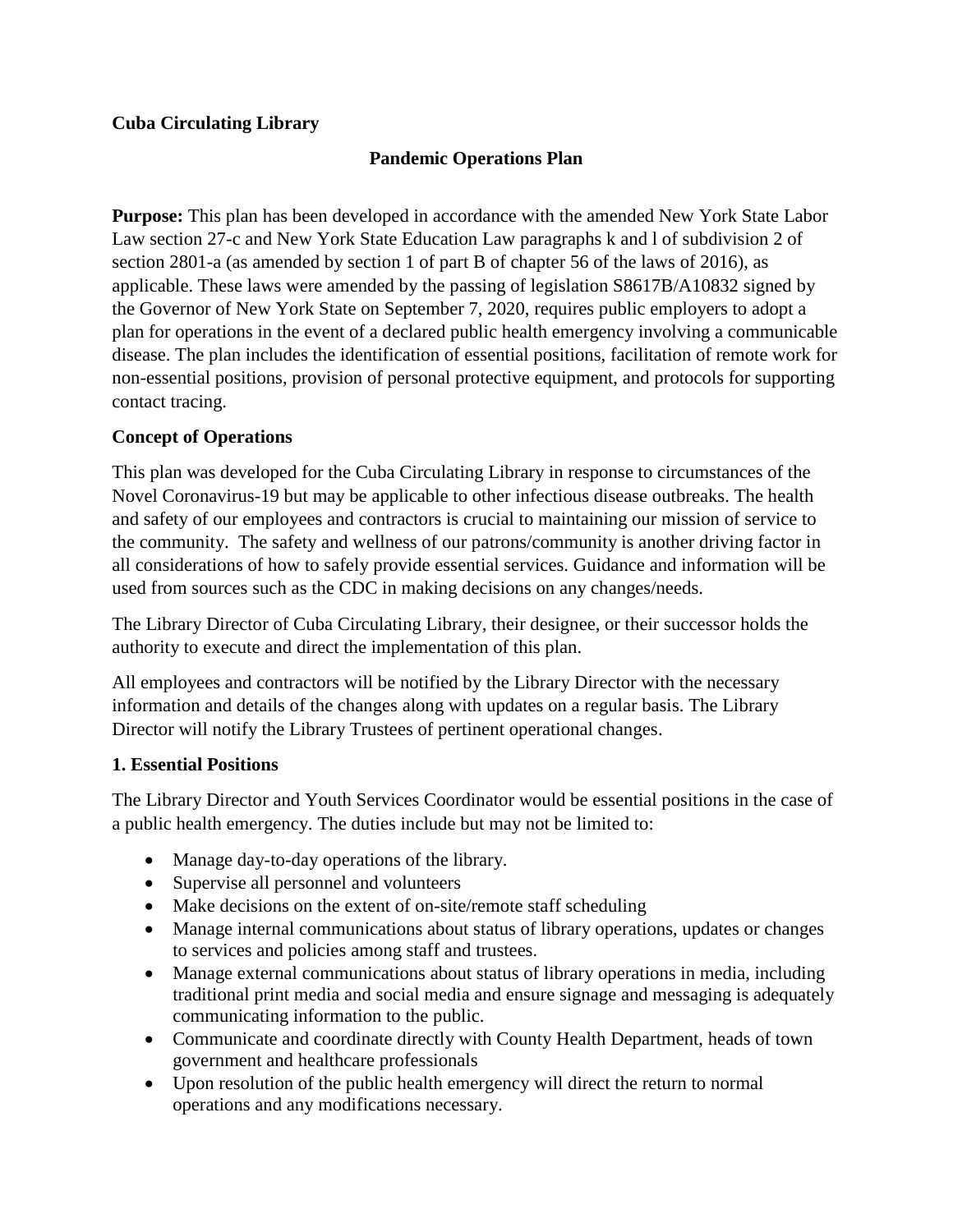## **2. Reducing Risk through Remote Work and Staggered Shifts**

Through assigning certain staff to work remotely and by staggering work shifts, we can decrease crowding and density at work sites and on public transportation.

## **a. Remote Work Protocols**

Non-essential employees able to accomplish their functions remotely will be enabled to so at the greatest extent possible. Working remotely requires:

## 1. Library director will identify staff who will work remotely.

- 2. Library director will approve and assign remote work.
- 3. Staff will be provided with equipment for remote work, which may include:
	- a. Internet capable laptop
	- b. Necessary peripherals
	- c. Access to VPN and/or secure network drives
	- d. Access to software and databases necessary to perform their duties
	- e. A solution for telephone communications

The Director will work in building as needed, working from home during the remaining hours. Library Assistants and Library Pages will work from home. All necessary office equipment will be supplied.

## **b. Staggered Shifts**

Implementing staggered shifts may be possible for personnel performing duties which are necessary to be performed on-site but perhaps less sensitive to being accomplished only within core business hours. As possible, management will identify opportunities for staff to work outside core business hours as a strategy of limiting exposure. Regardless of changes in start and end times of shifts, Cuba Circulating Library will ensure that employees are provided with their typical or contracted minimum work hours per week. Staggering shifts may require some employees to work at times other than their usual schedule. Approval and assignment of changed work hours will come from the Library Director. Employees may be asked to move their workstation to ensure social distancing.

## **c. Documentation of Work Hours and Locations**

In a public health emergency, it may be necessary to document work hours and locations of each employee and contractor to support contact-tracing efforts. Identification of locations shall include on-site work, off-site visits. This information may be used by Cuba Circulating Library to support contact tracing within the organization and may be shared with local public health officials. Library staff working from home will keep a record of their activities and submit this to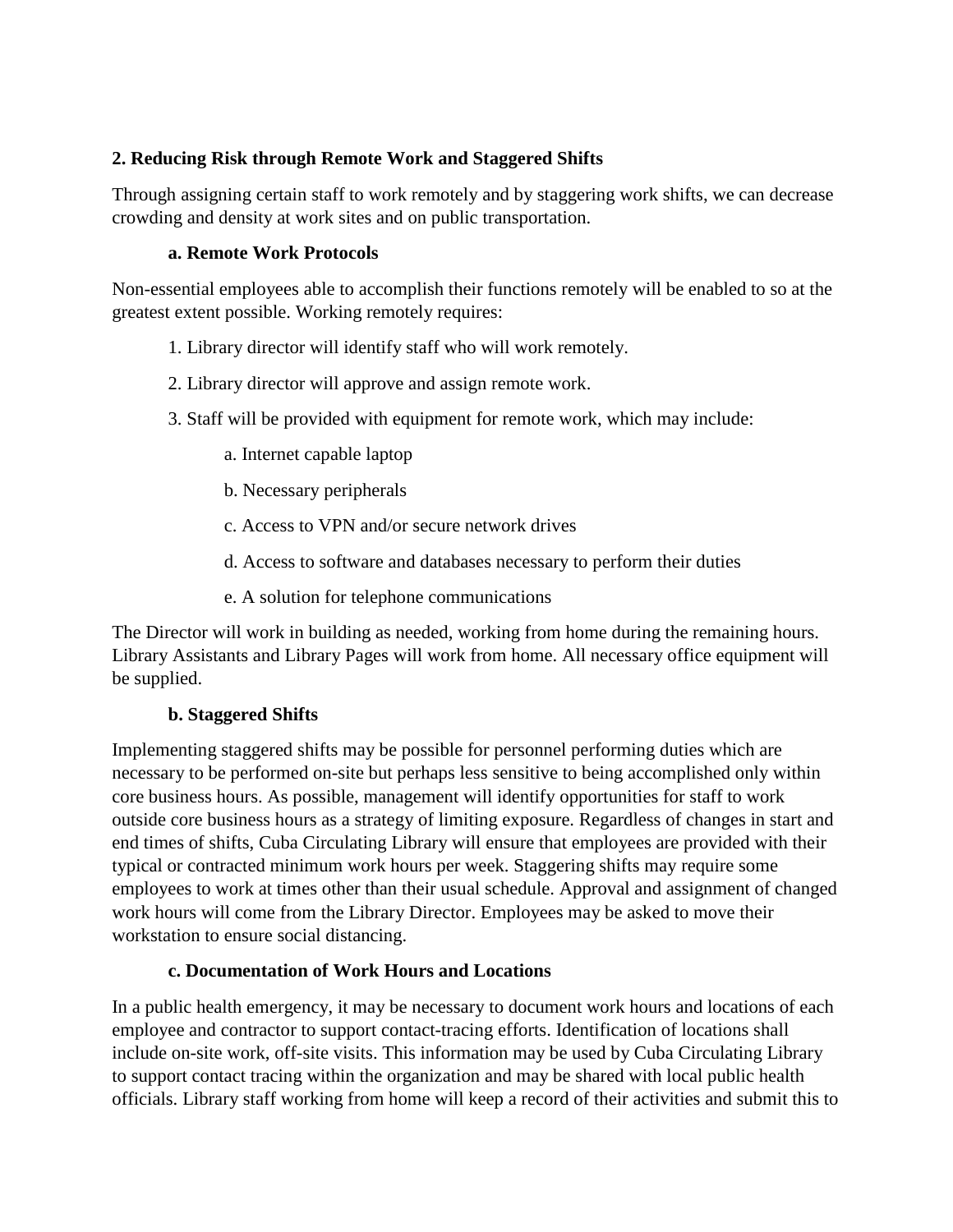the director via email. The library director will keep a record of these emails and record time submitted on the employee's time card. Library staff working in the library will sign in on the employee log, noting hours worked and absence of symptoms. Contractors will also sign a log noting time in and out.

## **3. Personal Protective Equipment**

The use of personal protective equipment (PPE) to reduce the spread of infectious disease is important to supporting the health and safety of our employees and contractors. PPE which may be needed can include:

- Masks
- Face shields
- Gloves
- Disposable gowns and aprons

Note that while cleaning supplies are not PPE, there is a related need for cleaning supplies used to sanitize surfaces, as well as hand soap and hand sanitizer. The Coronavirus pandemic demonstrated that supply chains were not able to keep up with increased demand for these products early in the pandemic. As such, these supplies are included in this section as they are pertinent to protecting the health and safety of employees and contractors.

The Cuba Library will keep at least a six-month supply of PPE stocked for library use. PPE will be stored in the main office of the library. The Library Director is responsible for monitoring and maintaining the stock of PPE.

## **4. Staff Exposures**

Each employee is responsible for notifying the Director if they come into Proximate or Close Contact with someone known to be positive, or if they exhibit symptoms of the disease. Each employee signs the log every day they enter the building, verifying that they are not exhibiting symptoms. There is also a daily log for disinfecting the entire public parts of the building.

Employees who are exposed or test positive can choose to use paid vacation or sick leave to quarantine. Alternately, employees may get compensation for the duration of their quarantine through the library's Paid Family Leave and Disability Benefits. Employees who are able to work remotely during quarantine do not qualify for these benefits. In order to work remotely, employees must provide the library with an "Order to Isolate" from the Health Department." The person or persons who quarantines will be asked to provide proof of a negative test or "Release from Isolation" letter from the Health Department before being permitted to return to the building. Employees are guaranteed job protection for the duration of the quarantine order.

We recognize there may be nuances or complexities associated with potential exposures, close contacts, symptomatic persons, and those testing positive. We will follow CDC/public health recommendations and requirements and coordinate with our local public health office for additional guidance and support as needed.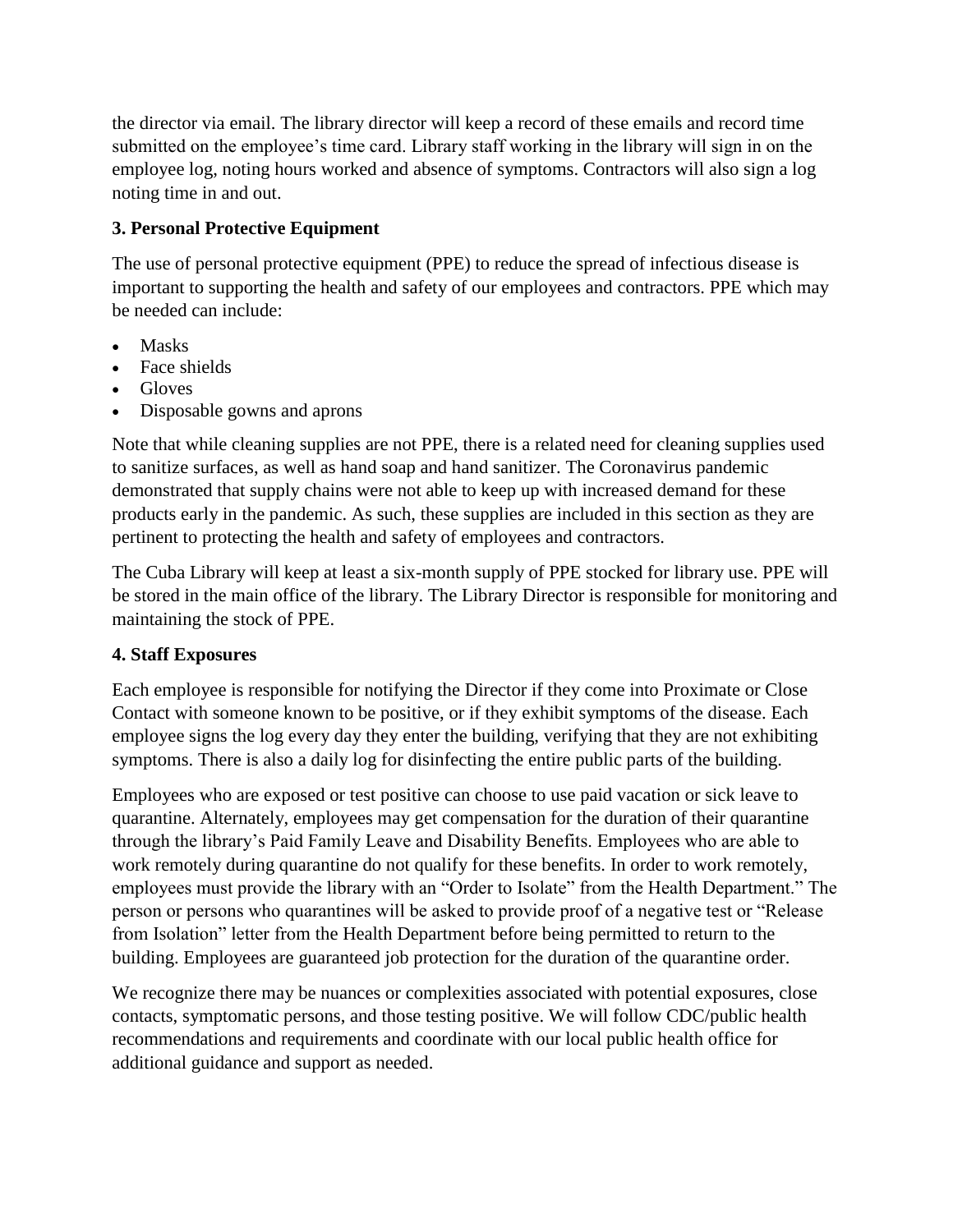## **5. Cleaning and Disinfecting**

CDC/public health guidelines will be followed for cleaning and disinfection of surfaces/areas. Present guidance for routine cleaning during a public health emergency includes:

1. As possible, employees and contractors will clean their own workspaces in the beginning, middle, and end of their shifts, at a minimum.

a. High traffic/high touch areas and areas which are accessible to the public/constituents will be disinfected at least hourly.

- 2. The Library Custodian is responsible for disinfecting all areas of the library before we open each day. Front desk staff will clean common areas after each use by a patron. Common areas include but are not limited to computer labs, front desk, tables, and chairs.
- 3. Staff tasked with cleaning and disinfecting areas will be issued and required to wear PPE appropriate to the task.
- 4. Surfaces will be disinfected with products that meet EPA criteria for use against the virus in question and which are appropriate for that surface.
- 5. Staff will follow instructions of cleaning products to ensure safe and effective use of the products.

## **6. Employee and Contractor Leave**

Public health emergencies are extenuating and unanticipated circumstances in which Cuba Circulating Library is committed to reducing the burden on our employees and contractors.

It is our policy that employees of Cuba Circulating Library will not be charged with leave time for testing. Cuba Circulating Library staff may use their available paid sick leave if the employee is unable to work because of a bona fide need to care for an individual subject to quarantine (pursuant to federal, state, or local orders or advice of a healthcare provider), or to care for a child (under 18 years of age) whose school or child care provider is closed or unavailable for reasons related to the public health emergency, and/or the employee is experiencing a substantially similar condition as specified by the CDC/public health officials. This provision may be modified if an employee is able to effectively work remotely and the need exists for them to do so. If an employee has no paid sick leave available for use, compensation is available through the library's Paid Family Leave and Disability. Additional provisions may be enacted based upon need and the guidance and requirements in place by federal and state employment laws, FMLA, executive orders, and other potential sources.

Contractors, either independent or affiliated with a contracted firm, are not classified as employees of the library, and as such are not provided with paid leave time, unless required by law.

## **7. Housing for Essential Employees** N/A

Adopted by Cuba Library Board of Trustees: 02/08/21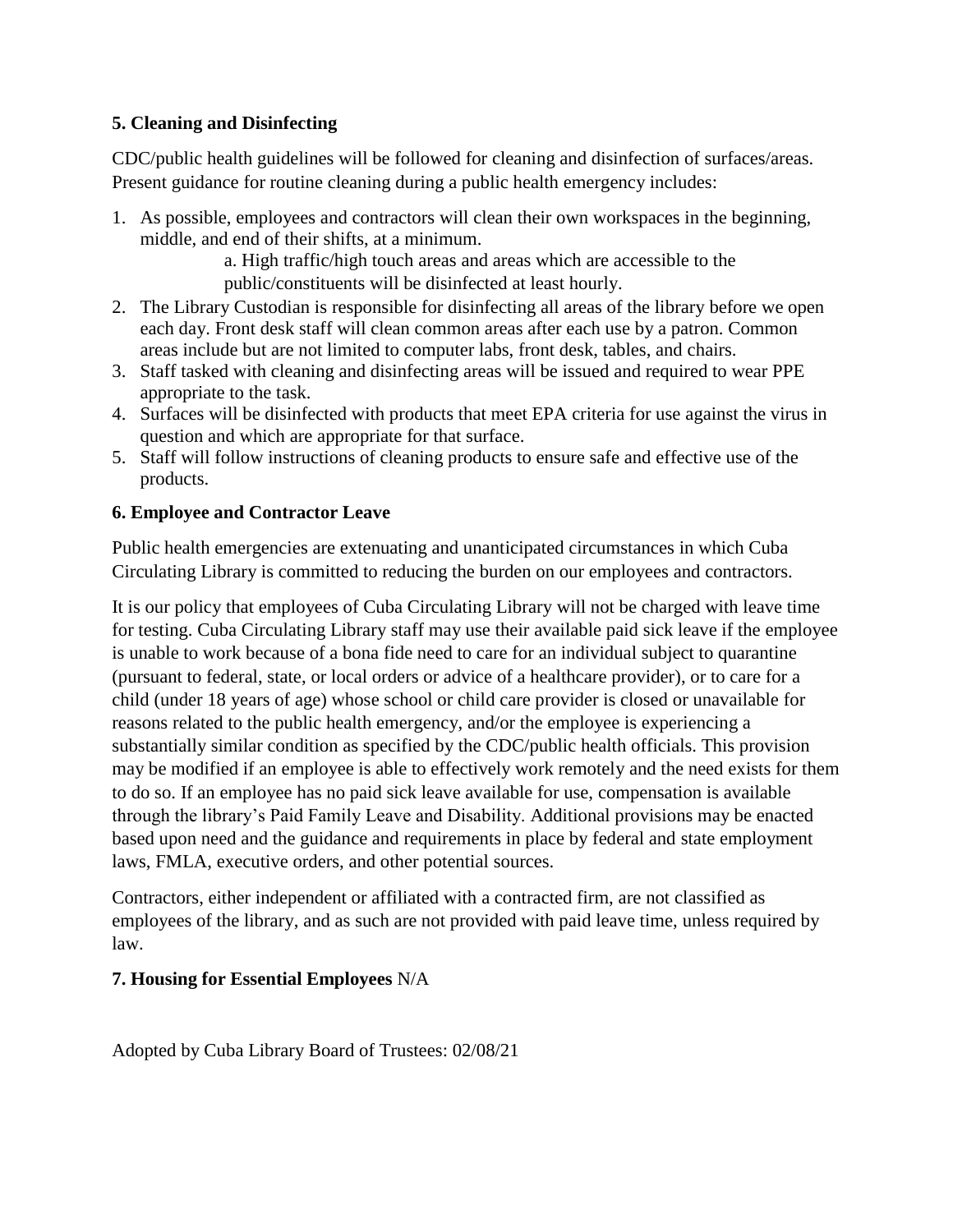## **Cuba Circulating Library**

## **CIRCULATION POLICY**

**PURPOSE:** The circulation policy of the Cuba Circulating Library exists to facilitate community access to the materials and information in the library's collection.

## **POLICY:**

## **Borrower's Registration**

Library cards will be issued without charge to qualifying persons over 5 years of age. Those who are between the ages of 5 and 12 years must have a responsible adult as co-registrant. Identification with picture and current address, such as a state issues driver's license, is necessary to register. If ID does not have current address, alternate proof of address, such as a utility bill, is required. Replacement cards are issued for \$1.00.

### **Loan Periods**

Hot Spots, Video Games, and Board Games may be borrowed for one week.

All other materials not on hold may be checked out for two weeks.

#### **Renewals**

Items from the adult "New Book Shelf" (blue dot on spine) and items that have a hold placed on them may not be renewed. All other materials may be renewed twice, by phone, in person or online. If an item does not have any holds or limitations on renewals, it will be automatically renewed once.

## **Overdue Notices**

Individuals with items overdue by two weeks are phoned, or a notice is mailed. A second notice is mailed when items are four weeks overdue. A Final Notice that includes a bill for items is mailed when items are out more than six weeks. If an individual owes more than \$100 in unreturned or damaged materials, the Library Director phones. If materials are not returned, the local police are notified, who then contact the individual to return the items.

#### **Damaged/Lost Items**

Cardholders are responsible for all borrowed materials, including fees incurred for lost or damaged items. Parents/guardians/caregivers are responsible for materials checked out on the cards of their minor children. If library material is returned damaged, the patron who had it checked out will be billed for repair/replacement costs. Items overdue for two months will be assumed lost and a Final Notice, requesting either the item(s) or payment for the item(s) is sent. If a patron or household owes \$100 in fees or replacement costs, the appropriate police department is asked to contact the patron.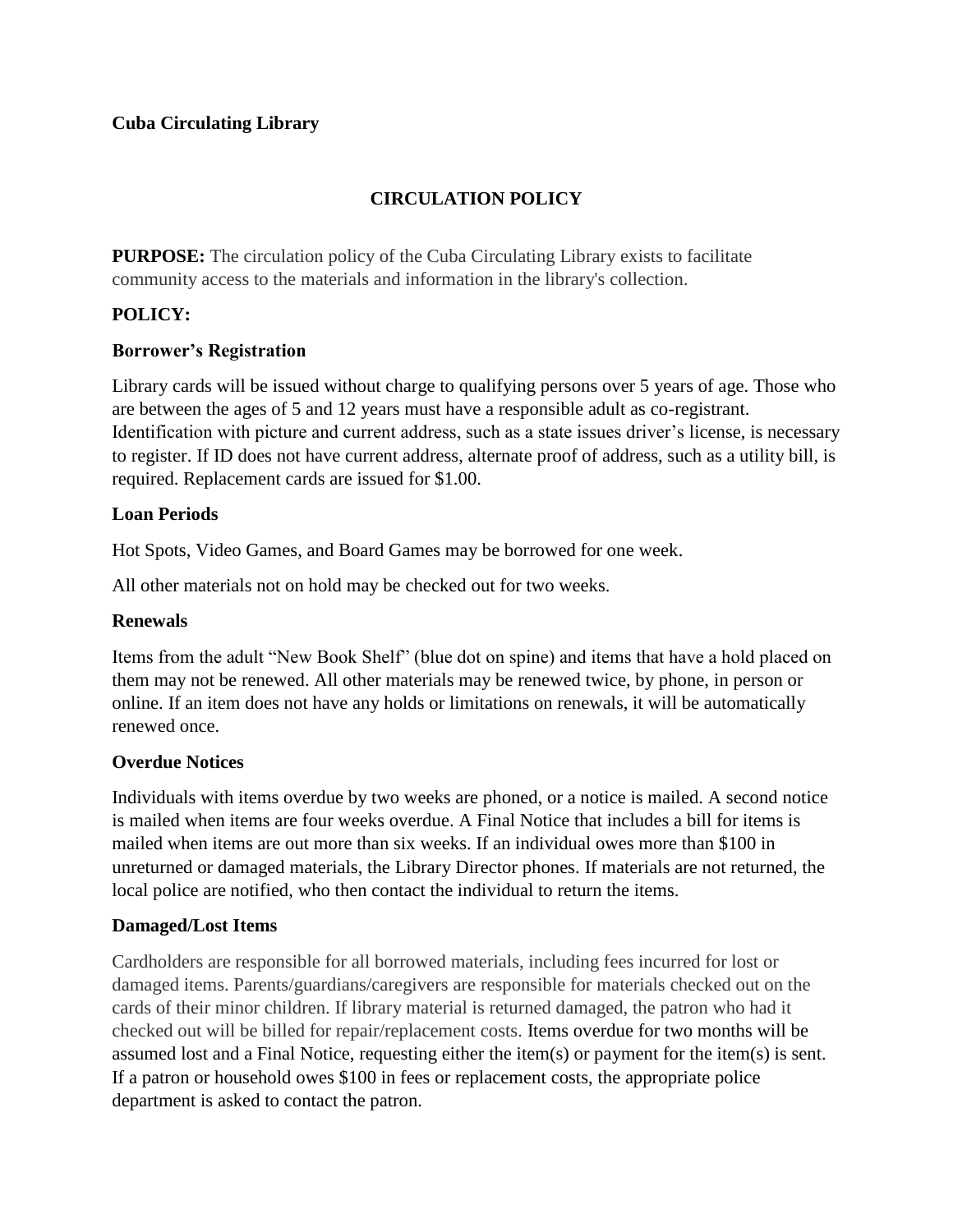## **Wi-Fi Hotspots**

This service allows you to borrow a portable device to access high speed internet anywhere a cell phone signal can be received. See [Wi-Fi Hotspot Policy](#page-86-0) for further details.

## **Interlibrary Loans**

The interlibrary loan process allows our library system to borrow items that we do not own. Please check our catalog before placing a request. We cannot place ILL requests for items already owned by the Cuba Library or another STLS library. Patrons can have up to 5 ILL requests at one time. This includes ILLs currently checked out as well as those that have been requested.

### **Interlibrary Loan Policies**

- Patron must have a current, unblocked, and valid STLS library card, with less than \$5.00 in fines.
- Because these materials are being requested from libraries outside STLS, ILL requests may take a few weeks to fulfill.
- Patron is responsible for the replacement costs of any lost items. Price of lost item is determined by the owning library.
- Late fines for ILL items are \$.50/day. Repeated failure to return items by the due date may result in a suspension or loss of interlibrary loan privileges for the patron.
- Patrons have one week from the arrival of an ILL to pick up their item. Repeated failure to pick up an ILL book may result in a suspension or loss of ILL privileges for the patron.
- **We cannot borrow items that have been published in the last 12 months.**

#### **Please be aware that the following items are hard to obtain:**

- Genealogical material
- Audiovisual materials (DVDs, CDs, VHS)
- Old or rare books; text books

## **Library card use**

A Cuba Circulating Library card may be used in any of the automated libraries in the Southern Tier Library System (STLS). Individuals holding a library card from any automated library in the STLS may borrow from the Cuba Library. Items may be borrowed from one automated library in the STLS system, and returned to another STLS Library.

App: Dec. 14, 2020, Mar. 10, 2021, May 9, 2022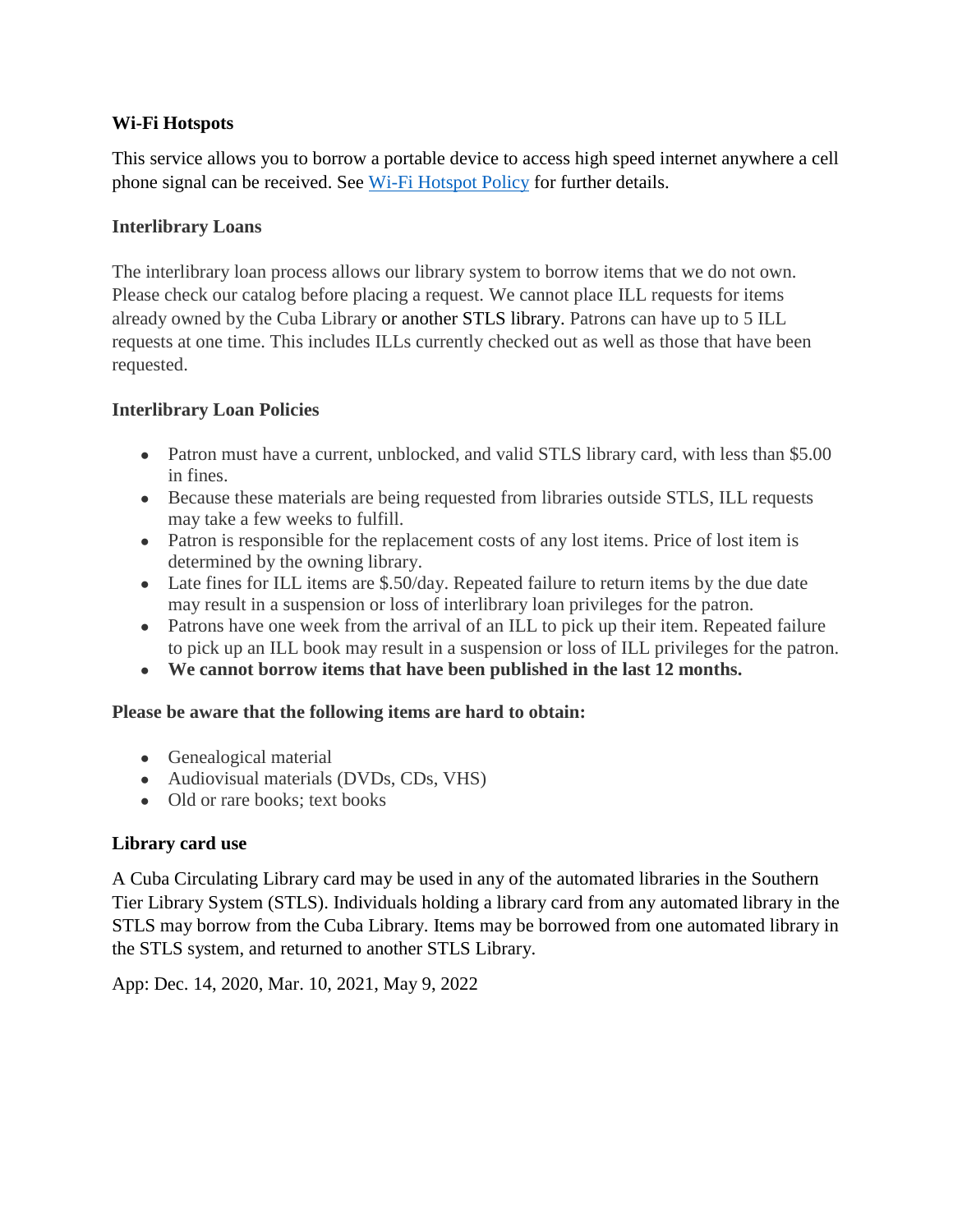## **Permitted Users Form**

I \_\_\_\_\_\_\_\_\_\_\_\_\_\_\_\_\_\_\_\_\_\_\_\_\_\_\_ (patron's name) certify that the following people are permitted to use my library card in my absence. I certify that any transaction completed by the individual(s) named below will not violate my patron privacy. I certify that I am responsible for any fines or damages accrued on my card when the individual(s) named below use my card. The agreement can be modified or ended at the patron's discretion.

Permitted users: \_\_\_\_\_\_\_\_\_\_\_\_\_\_\_\_\_\_\_\_\_\_\_\_\_\_\_\_\_\_\_\_\_\_\_\_\_\_\_\_\_\_\_\_\_\_\_\_\_\_\_\_\_\_\_\_\_ \_\_\_\_\_\_\_\_\_\_\_\_\_\_\_\_\_\_\_\_\_\_\_\_\_\_\_\_\_\_\_\_\_\_\_\_\_\_\_\_\_\_\_\_\_\_\_\_\_\_\_\_\_\_\_\_\_ \_\_\_\_\_\_\_\_\_\_\_\_\_\_\_\_\_\_\_\_\_\_\_\_\_\_\_\_\_\_\_\_\_\_\_\_\_\_\_\_\_\_\_\_\_\_\_\_\_\_\_\_\_\_\_\_\_ Signed Library card number \_\_\_\_\_\_\_\_\_\_\_\_\_\_\_\_\_\_\_\_\_\_\_\_\_\_\_\_\_\_\_\_\_ \_\_\_\_\_\_\_\_\_\_\_\_\_\_\_\_\_\_\_\_\_\_\_\_\_\_\_\_\_\_\_\_\_\_

App: 03/11/2007 Rev: 07/12/2010, 12/9/2013, 12/11/2018, 04/08/2019, 01/13/2020, 12/14/2020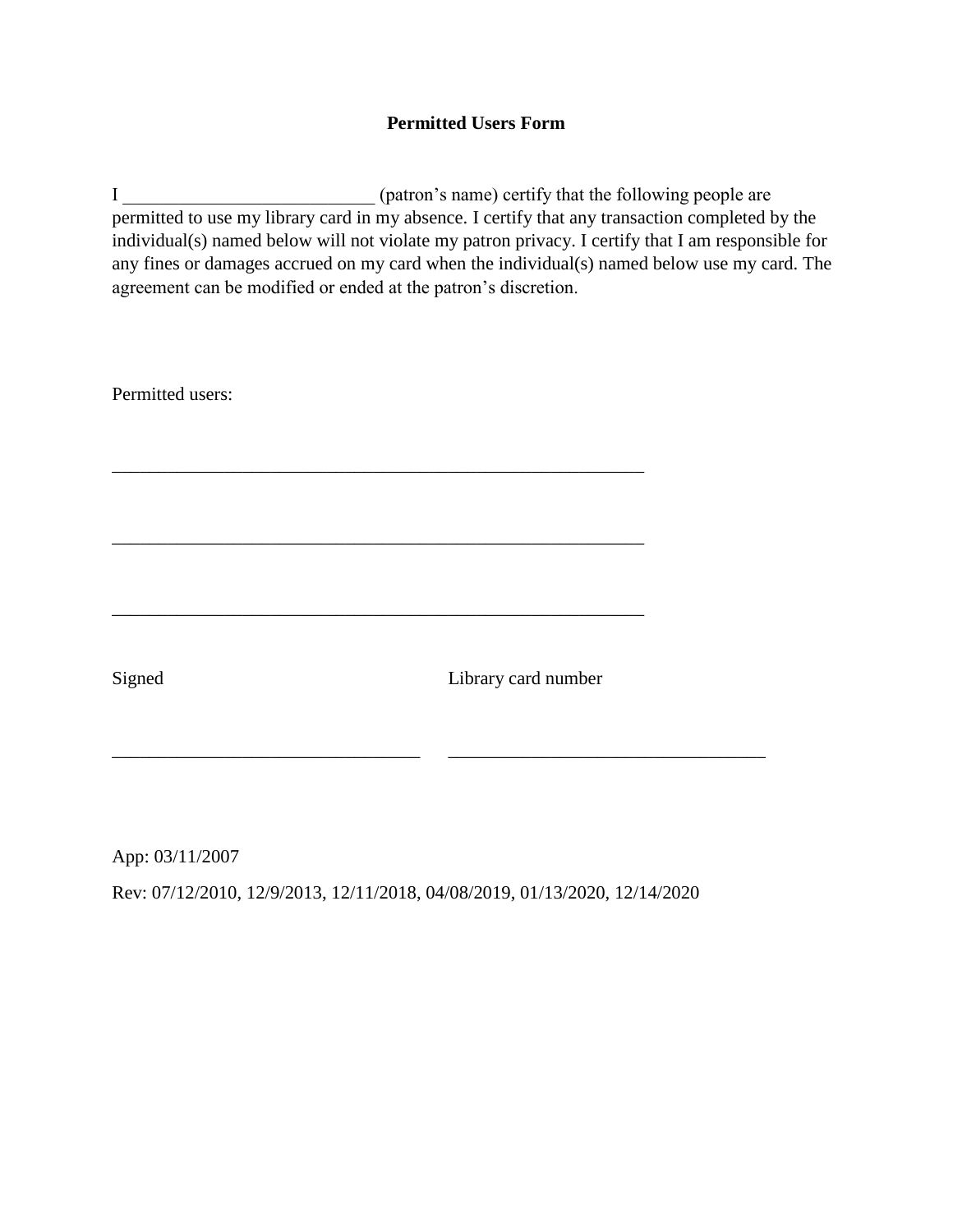## **COLLECTION DEVELOPMENT POLICY**

**PURPOSE:** To select materials using knowledge of our community and reflecting the diverse community we serve.

## **POLICY:**

The Library Director and staff will utilize professional judgment and expertise in making collection development decisions, including decisions about choosing titles and selecting locations for materials. Anticipated demand, community interests, strengths and weaknesses of the existing collections, system-wide availability, physical space limitations, acquisitions procedures, and available budgets are all factors taken into consideration. Materials are acquired in multiple formats when appropriate, including print, audiovisual, and digital resources. Highest selection priority is given to those materials in all formats having the broadest appeal.

The Library Director and staff will use their training, subject knowledge and the selection criteria to identify collection goals and priorities for the library's collection. The following criteria are used to evaluate and select items for the collection. An item need not meet all of these criteria to be selected. Certain materials are selected to address local community needs.

Content

- o Accuracy of information
- o Comprehensiveness
- o Enduring significance or interest
- o Integrity
- o Purpose
- o Quality
- o Representation of controversial or diverse points of view
- Cost in relation to use and/or enhancement to the collection
- Critical reviews
- Current and anticipated appeal
- Format
- Local interest
- Relation to the existing collection
- Relation to other resources in the community
- Significance of the author/creator or publisher
- Suitability of subject and style for intended audience
- Support of library programs and initiatives
- Timeliness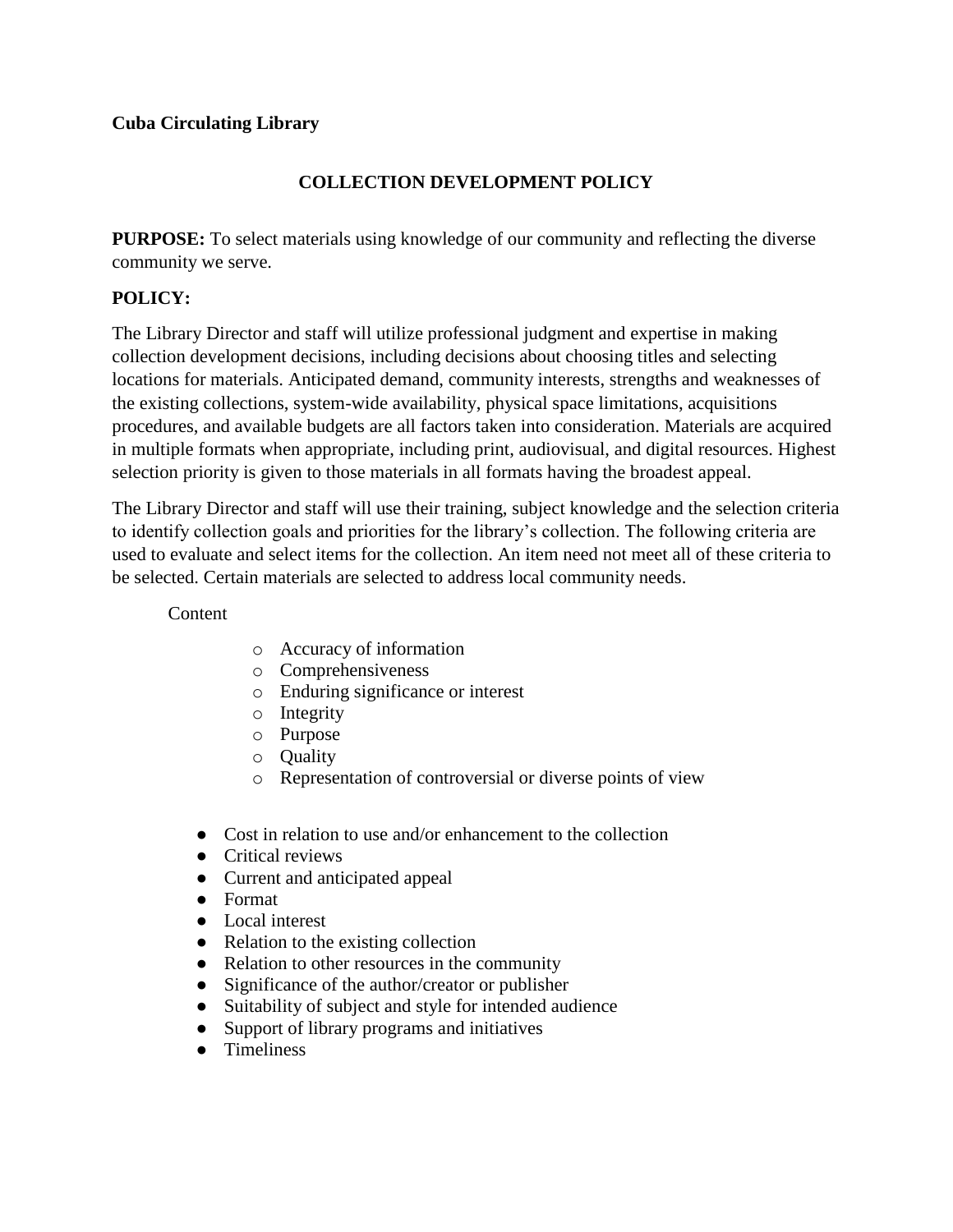Sources for selection decisions encompass, but are not limited to, published reviews from standard review sources, publisher/vendor catalogs and advertisements, professional and trade bibliographies, and customer requests and recommendations. The library strongly encourages customer input. All customer requests and recommendations are subject to the selection criteria outlined above.

## **Gifts:**

Books that are donated to the library as gifts are added to the library's collection using the same criteria as that used for new books. Individuals making donations of gift materials are informed that if the library does not need the title, it will be given to Friends of the Cuba Library, Inc. for their book sale(s).

The library is pleased to accept monetary gifts intended for the purchase of library materials when the donors' intentions for gifts and the library's collection development objectives are consistent.

## **Collection Evaluation & Maintenance**

Once materials have been added to the library's collection, they are managed through an assessment and evaluation process to ensure that ongoing collection priorities are met; that collections remain up to date, balanced, and attractive; and that space limitations are minimized. This process identifies items for replacement, retention or de-selection. Library staff utilize professional judgment and expertise in deciding which materials to retain, replace, repair or deselect.

De-selection (removing items from the collection) is an integral part of collection development. De-selected materials will, at the library's discretion, be donated to Friends of the Cuba Library, Inc. for book sales, or disposed of through other means determined by the library. The library retains those materials that continue to have enduring or permanent significance to its mission and overall collection goals.

Along with the same criteria used to select new materials, general criteria for retaining, replacing, repairing or de-selecting include:

- Availability of item in alternative formats
- Feasibility, cost of repair
- Historical significance, interest, or value
- Physical condition
- Relative usefulness of item
- Space considerations
- Superseded, inaccurate, or out-of-date content
- Usage data and statistics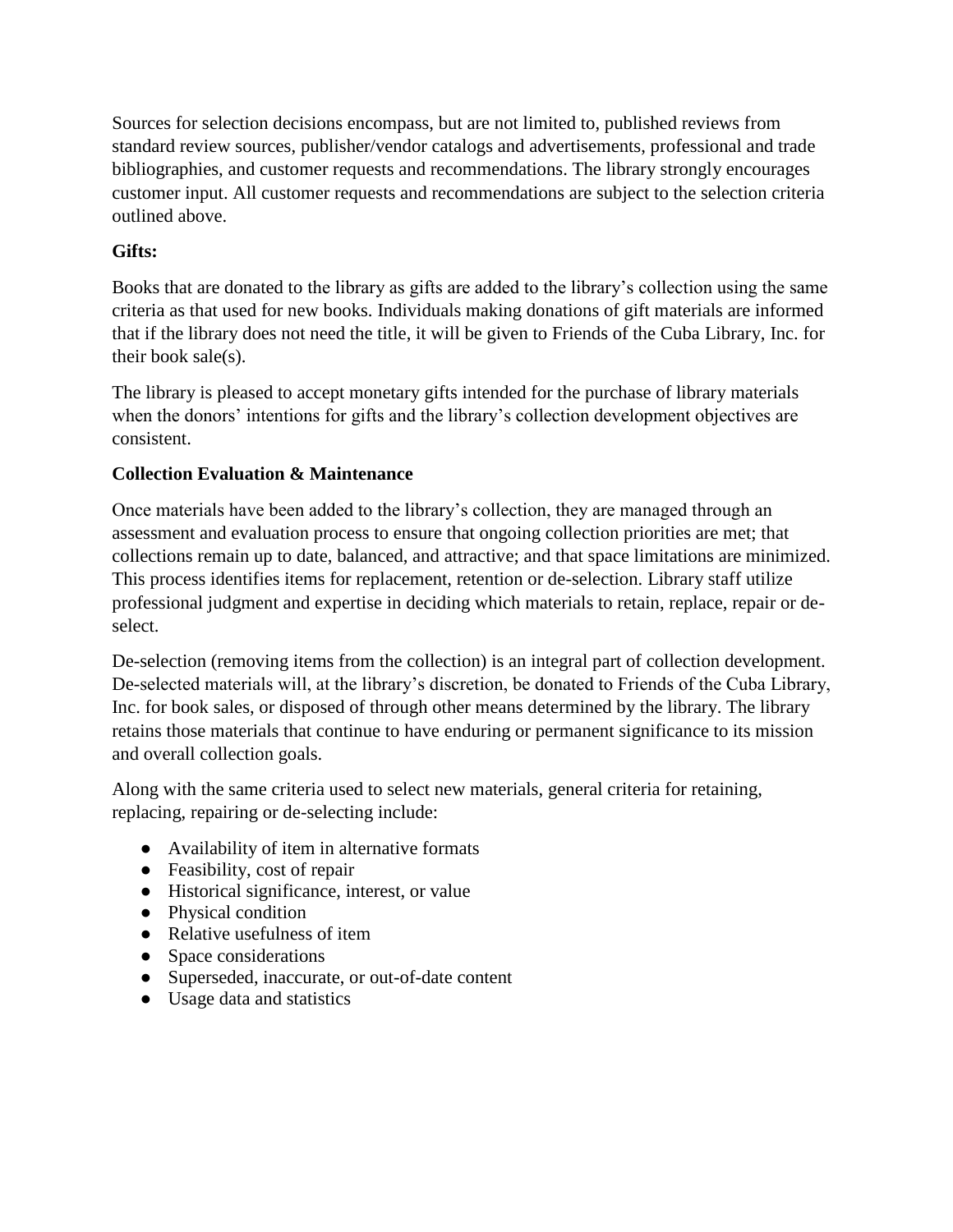## **Intellectual Freedom**

The library is committed to the principle that all enjoy constitutionally protected freedoms of speech and press. To this end, the library strives to offer a collection that represents the needs of our diverse community. Inclusion of an item in the collection does not mean that the library endorses any theory or statement contained in those materials and resources.

While not every customer may agree with the viewpoints offered in some library material, the library has a responsibility to provide a balanced collection with access to material reflecting diverse ideas through which any side of a question, cause, or movement may be explored, if the material meets the outlined selection criteria. The balanced nature of the collection is reflected in the diversity of materials, not in an equality of numbers. Customers are free to choose what they like from the collection, to reject what they do not like, but not to restrict the freedom of others to choose.

The library's collection may include proselytizing works representing political, economic, moral, and religious or other vested positions when those works meet the selection criteria. Materials are not excluded because of the origin, background or views of those contributing to their creation or because they represent a particular aspect of life, frankness of expression or controversial subject matter.

The library does not use labels on any material in such a way as to show approval or disapproval of the content of that material. Materials are not sequestered to show approval, disapproval or judgment as to suitability of content for a particular audience. The library does not remove or obliterate ratings attached to material by a publisher, industry group or distributor. Removing or altering such rating, if they are placed there by or with permission of the copyright holder, denies access to the complete work and the entire spectrum of ideas that the material intended to express.

Decisions about what materials are suitable for particular children should be made by the people who know them best - their parents or guardians. Library staff are not responsible for monitoring what materials children access or check out. Selection of materials for adults is not constrained by possible exposure to children or teenagers.

The library is committed to free and open access to its collections and to connecting people with the world of ideas, information, and materials they wish to explore in a friendly, nonjudgmental manner.

## **Reconsideration of Library Materials**

The library welcomes expressions of opinion from customers concerning materials selected or not selected for the collection. If a customer questions the content, tone, or placement of an item in the collection, they should first address the concern with a library staff member. Customers who wish to continue their request for reconsideration of library material may submit the Statement of Concern about Library Materials form.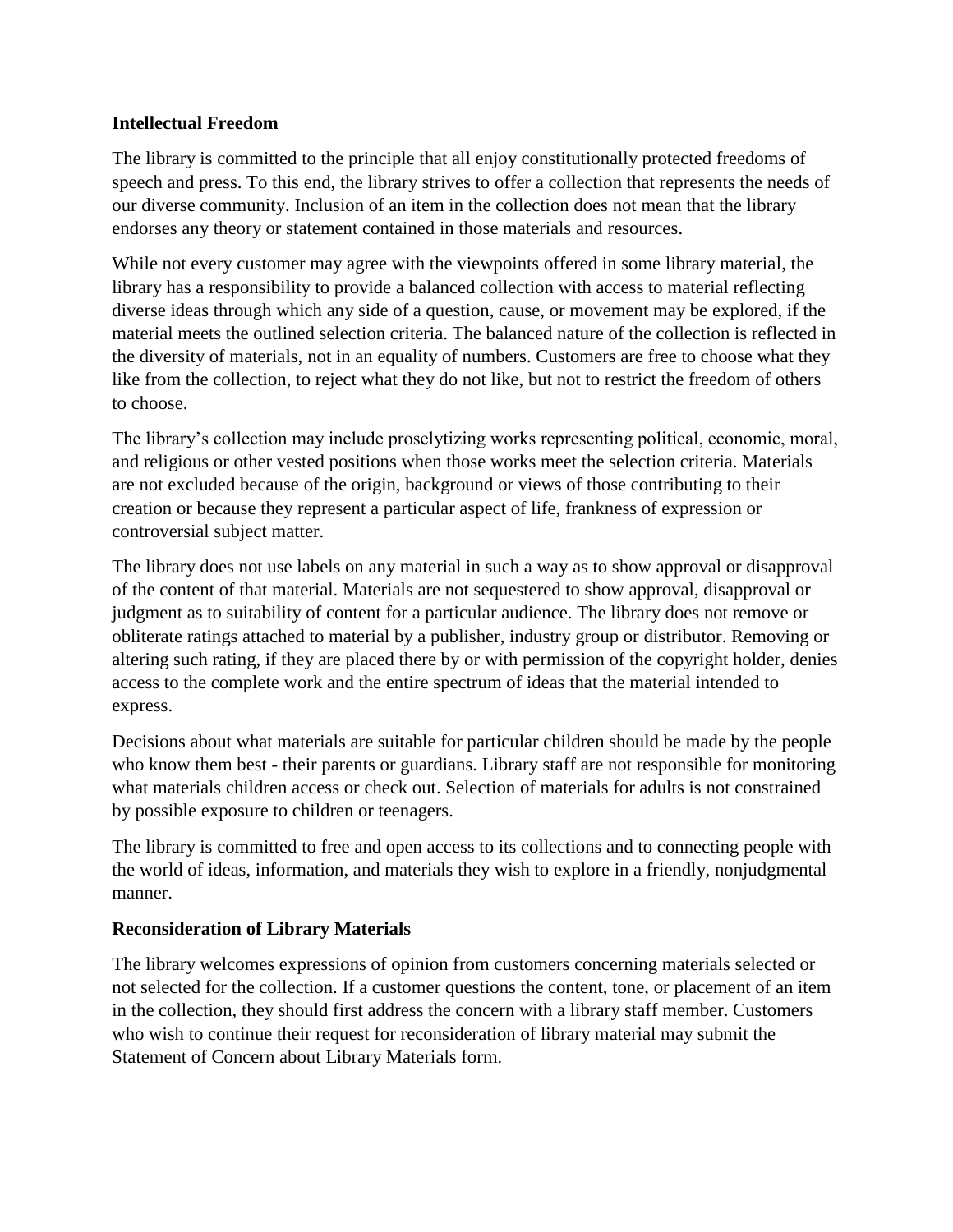After receiving the completed request for reconsideration, the Library Director, and Library Board as needed will review the complaint to reach a conclusion about the suitability of the material for the Cuba Library collection. Such requests will be evaluated within the context of the Collection Development Policy. During this process, the material in question will remain accessible to library patrons. The director will respond by letter to the patron.

App: Aug. 10, 2020 Rev: Dec. 14, 2020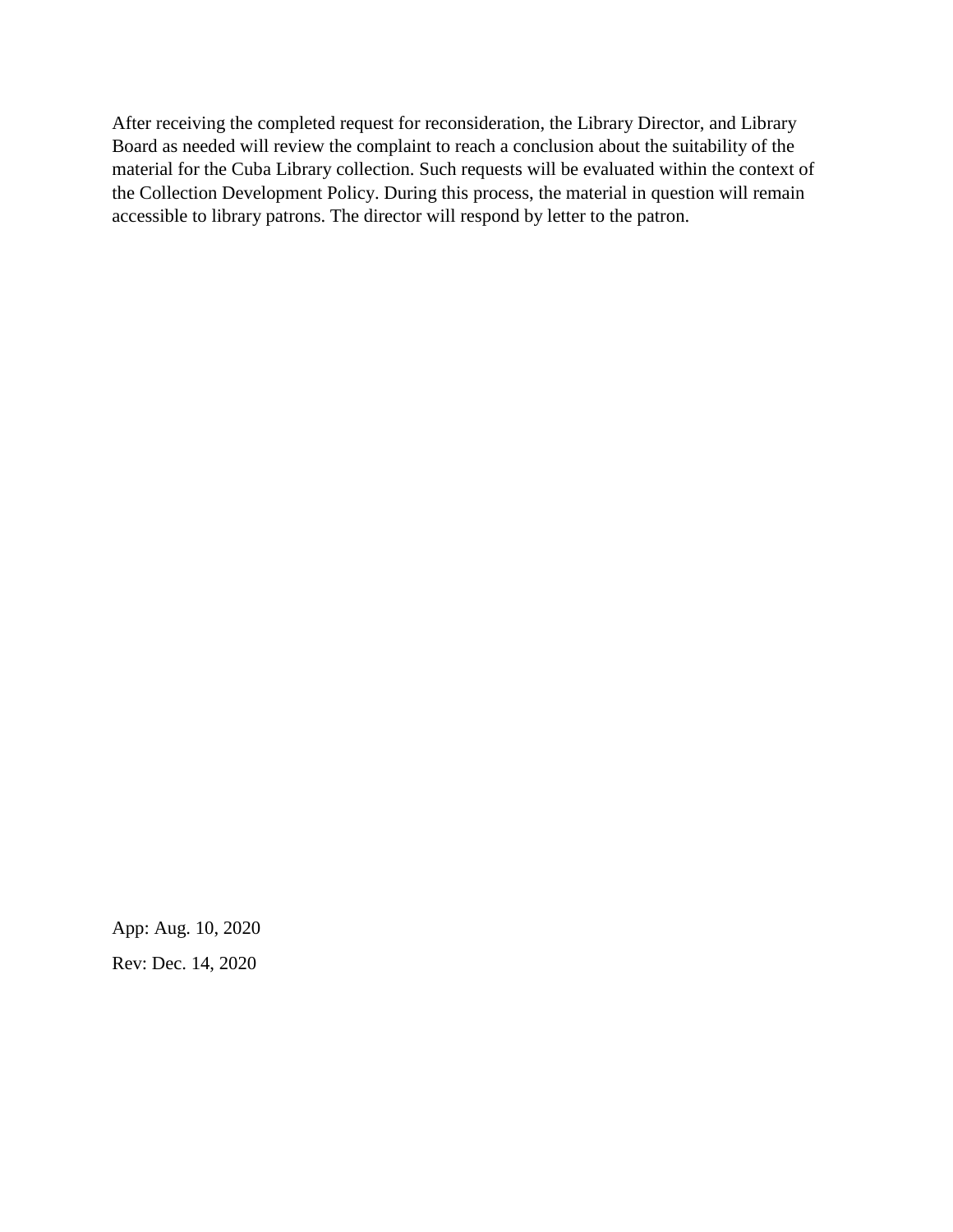# **Statement of Concern about Library Resources**

| Name                                  | Date         |
|---------------------------------------|--------------|
|                                       |              |
| Resource on which you are commenting: |              |
|                                       | $\mu$ Author |
| Program                               |              |

1. What brought this resource to your attention?

2. To what do you object? (be as specific as possible)

3. Have you read/listened to the entire content?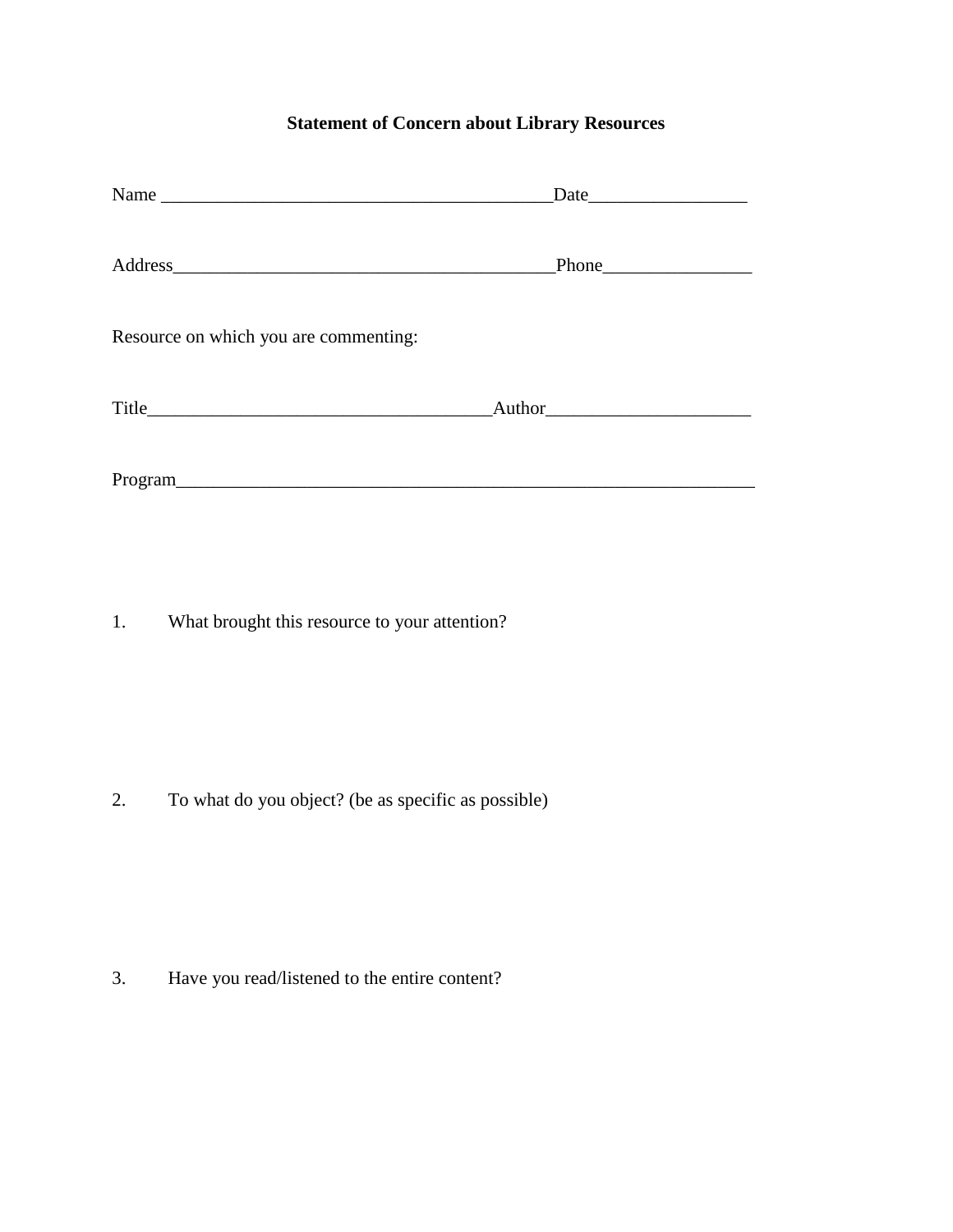4. What are your specific concerns about this resource?

5. What do you want the librarian to do with the material?

Resolution:

App: April 9, 2007

Rev: December 13, 2010

Rev: December 14, 2020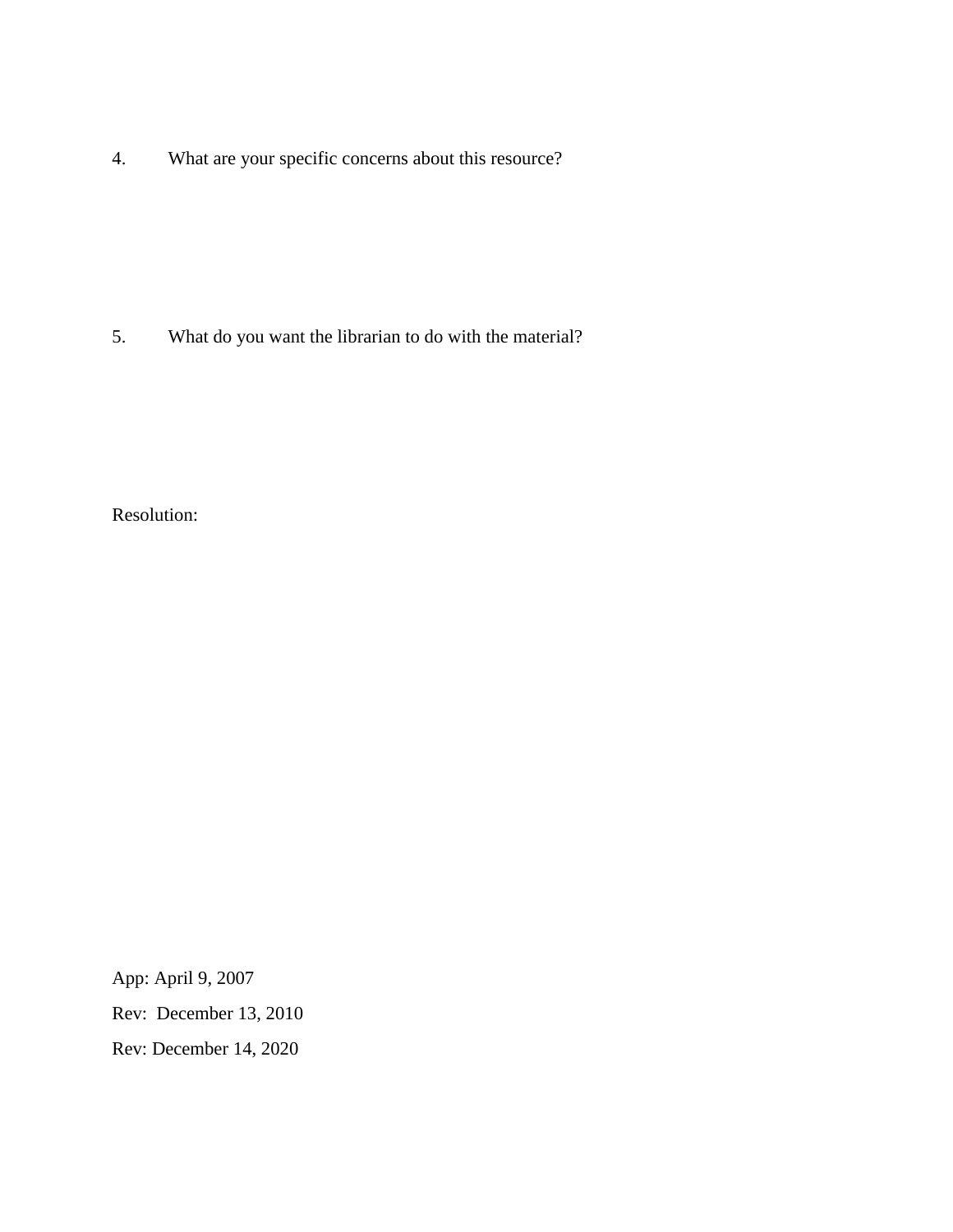### **Cuba Circulating Library**

## **ACCEPTABLE PATRON BEHAVIOR**

**PURPOSE:** In order to ensure that the Cuba Circulating Library continues to provide a safe and healthy environment for both its staff and patrons.

#### **POLICY:**

- Behavior and language must not threaten, intimidate, offend, or belittle staff and other patrons or interfere with, distract, or disturb other patrons. A patron will receive one warning from staff. If behavior continues, depending on the severity of the situation, the patron will be asked to leave and not return for the rest of the day. The staff will contact the police if they feel the behavior or language has reached an unsafe, inappropriate level. If a patron habitually exhibits or creates an acute incident (resulting in a one-day expulsion from the library and/or necessity to call the police) of threatening, intimidating, offensive, or belittling behavior and language toward staff, that patron will receive written notice from the Library Director of a one-week suspension from the library enforceable by the police. If after the one-week suspension, the patron persists in aberrant behavior the patron will receive a second written notice from the Library Director suspending them for 3 months, enforceable by the police. If necessary, the Library Director reserves the right to suspend the patron indefinitely.
- Young children are to be supervised at all times. Running and screaming are not acceptable library behaviors. Children under the age of 8 should not be left unattended at the library. If a child is left unattended at the library, the child's parent/guardian will be contacted. If a parent/guardian is not reached, the child will remain at the library and the staff reserves the right to contact the police if they deem it appropriate. Children are expected to behave in a manner similar to adults; a child's behavior may not interfere with, distract, disturb, threaten, intimidate, offend, or belittle library staff or other patrons. If a child's behavior violates this policy, the library staff will give the child an oral warning. If the behavior persists the library staff and/or Library Director will contact the child's parent/guardian and ask for the child to be removed. Crying children should be removed from the public area out of respect to other patrons in the library. \*
- Patron's personal belongings are the patron's responsibility. Although the library will assist in any way possible to recover lost items or aid in a police investigation, the library is not liable for lost/stolen items. Theft of personal property within the library or on the library's premises and theft of library property is prohibited. Depending on the severity of the theft, the library staff/Library Director reserves the right to suspend library privileges for a time congruent with the severity of the infraction and/or contact the police to take further action.  $*$
- The library's phone is available for public use only in the case of emergency. Loud cell phone use should be conducted in the stairwell area or Community Room only. If a patron's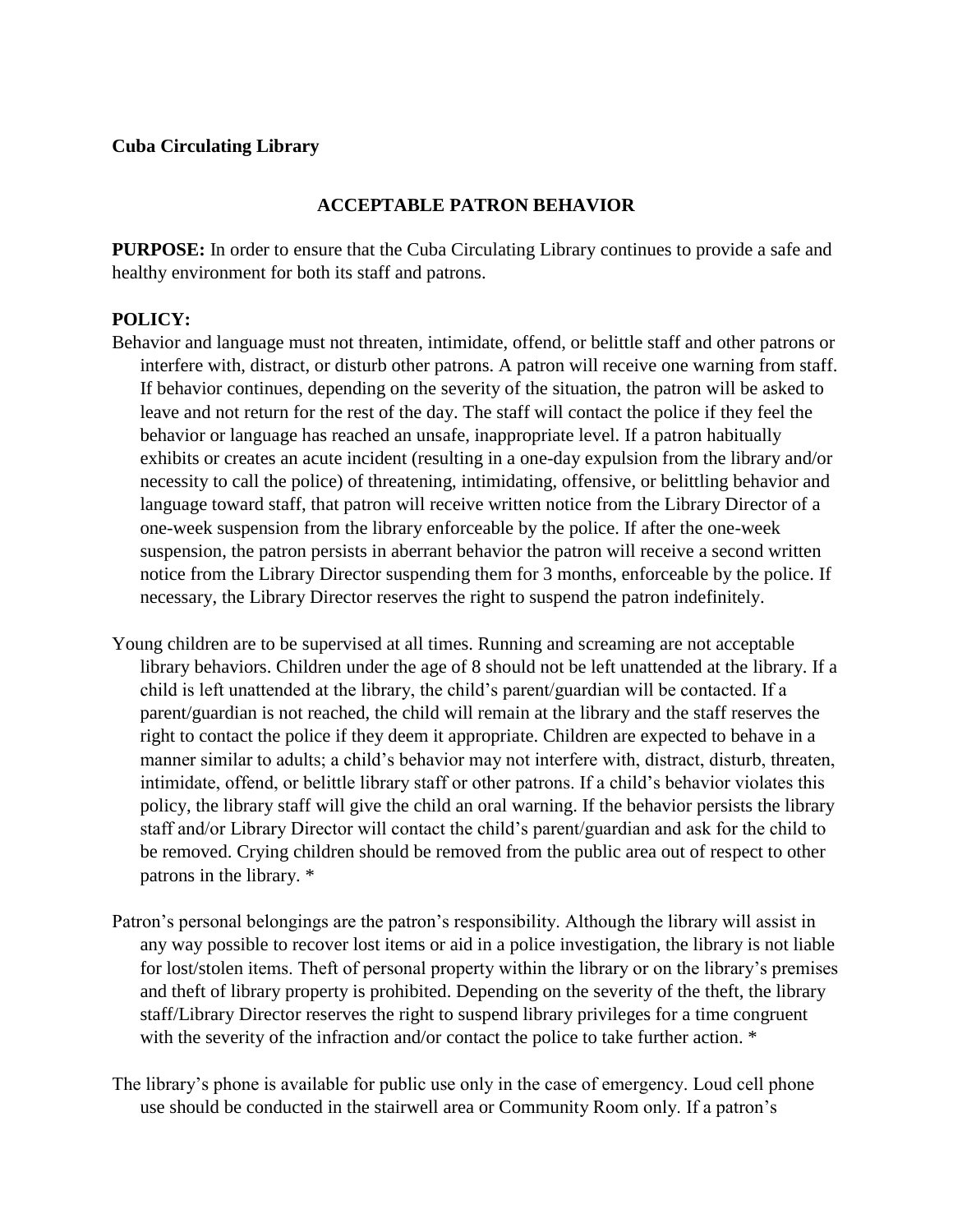behavior violates this policy, the patron will receive an oral warning from library staff. If behavior persists, oral and written warning will be given by the Library Director. If a suspension is necessary, the Library Director will determine a suspension period congruent with the severity of the infraction.

There can be no skateboarding in front of the library for safety and liability issues. Bicycles are to be parked in the rack provided in front of the library so as to keep the sidewalks uncluttered and ensure the bike's security.

Except in special instances, only one person is to be at a computer at a time.

- Inappropriate public displays of affection are prohibited in all areas of the library including the adult fiction, adult nonfiction, juvenile, young adult, community room, the outdoor grounds (benches, steps, etc.), hallways, and restroom areas. If a patron's behavior violates this policy, the patron will receive an oral warning from library staff. If behavior persists, oral and written warning will be given by the Library Director. If a suspension is necessary, the Library Director will determine a suspension period congruent with the severity of the infraction. \*
- To protect and enhance our indoor air quality and to contribute to the health and well-being of all employees and patrons, the facilities and premises of the Cuba Circulating Library shall be entirely smoke free. The use of all tobacco products, including chewing tobacco and electronic cigarettes is banned from use on library property. Patrons and employees who fail to comply with this policy will receive an oral warning from the library staff. If behavior persists, oral and written warning will be given by the Library Director. If a suspension is necessary, the Library Director will determine a suspension period congruent with the severity of the infraction. \*
- \* Any suspension may be appealed to the Library's Board of Trustees at the monthly meeting. Written notice of appeal should precede a formal visit to the Board as an unexpected appearance would violate the suspension imposed by the Library Director.
- During a public health crisis, patrons are required to comply with all state mandated regulations, including but not limited to wearing a facemask.

App: October 9, 2006 Rev: June 14, 2010; Dec. 9, 2013; Feb. 11, 2019; May 11, 2020; Dec. 14, 2020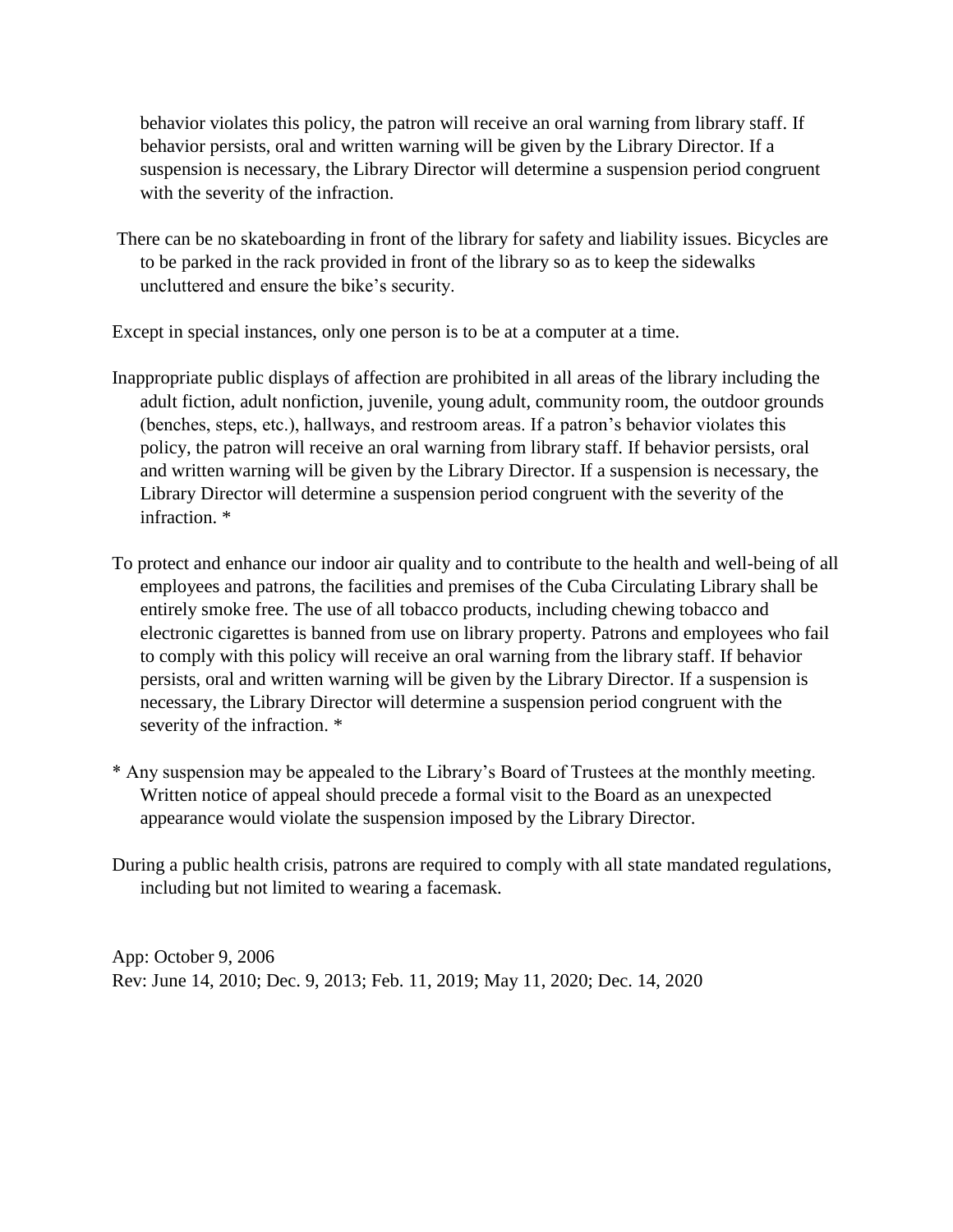**Cuba Circulating Library 39 East Main St Cuba, New York 14727 Phone: 585-968-1668 Fax: 585-968-3004**

## **Community Room Use Agreement**

| Name of Organization:                                                                                                                                        |
|--------------------------------------------------------------------------------------------------------------------------------------------------------------|
| Person Responsible:<br><u> 1980 - Johann Barbara, martxa a</u>                                                                                               |
| Mailing Address:                                                                                                                                             |
| $\mathcal{L}(\mathcal{L}^{\mathcal{L}})$ and $\mathcal{L}^{\mathcal{L}}$ are the set of the set of the set of $\mathcal{L}^{\mathcal{L}}$<br>Phone:<br>Cell: |
| Email:                                                                                                                                                       |
| Date(s) of Use: $\vert$                                                                                                                                      |
| Time of Use:                                                                                                                                                 |
| Description of Program/Activity:                                                                                                                             |
|                                                                                                                                                              |
|                                                                                                                                                              |

| Estimated number of attendees: L | Total Hours of use: $\Box$ |  |
|----------------------------------|----------------------------|--|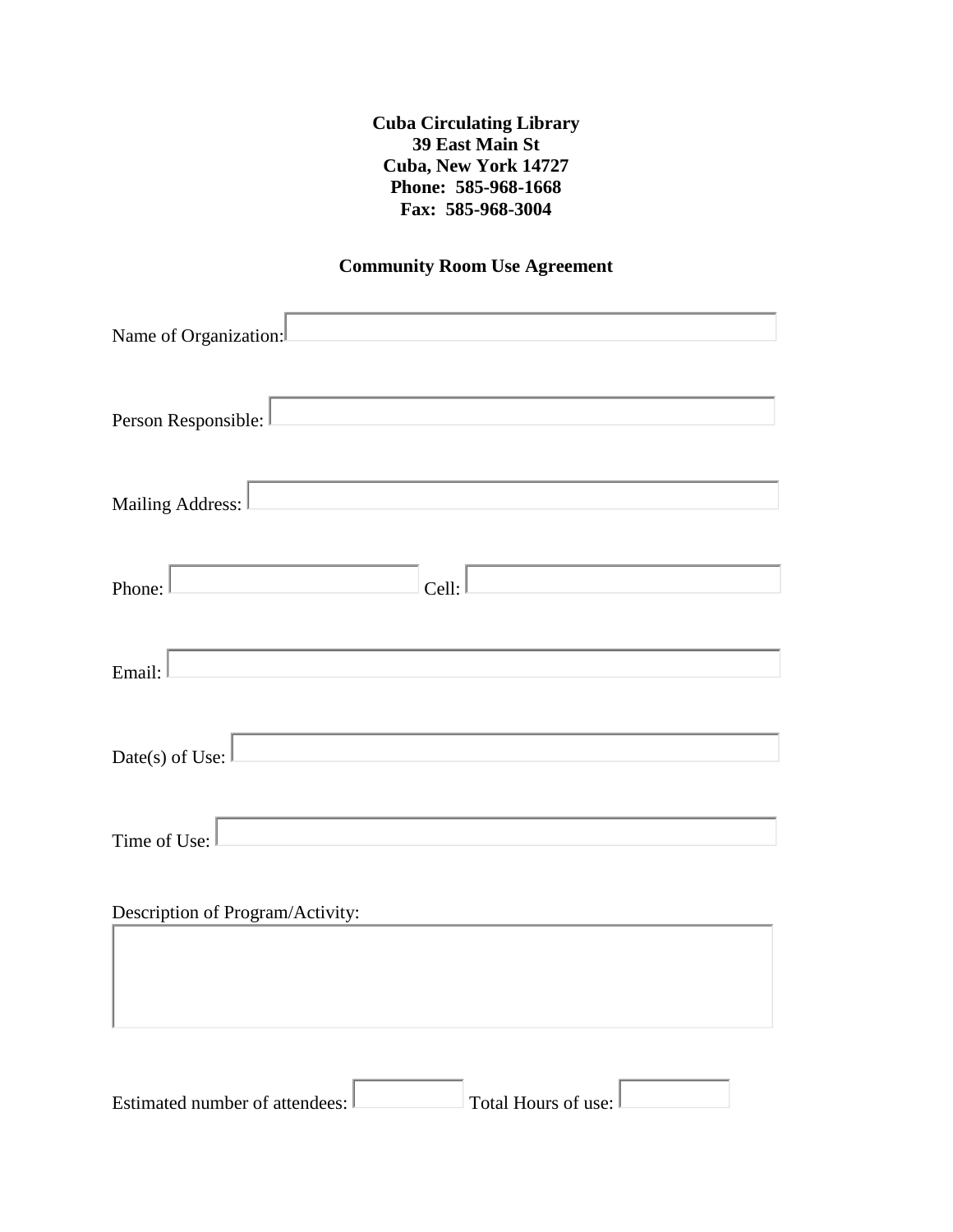**Meeting Room Rules for Use.** Please initial next to each statement to indicate agreement:

| No smoking anywhere in the building or on library property. This is in keeping<br>New York State Public Health Law §1399-o.                                                                                                                                                                                                                                                                                                                                                                                                                                                                                        | with    |
|--------------------------------------------------------------------------------------------------------------------------------------------------------------------------------------------------------------------------------------------------------------------------------------------------------------------------------------------------------------------------------------------------------------------------------------------------------------------------------------------------------------------------------------------------------------------------------------------------------------------|---------|
| Please ask your attendees to park in the lot across the street.                                                                                                                                                                                                                                                                                                                                                                                                                                                                                                                                                    |         |
| The public restrooms are locked. There is a key for each on the counter in the<br>kitchenette. Restrooms must be left in tidy condition.                                                                                                                                                                                                                                                                                                                                                                                                                                                                           |         |
| Arranging tables and chairs is your responsibility. Please return them to their<br>original position when finished.                                                                                                                                                                                                                                                                                                                                                                                                                                                                                                |         |
| There is a \$25 cleaning fee if the kitchen and meeting room are not left clean and<br>orderly. You must take your trash with you. Please do not leave anything in the<br>refrigerator. A vacuum is located for your convenience in the double metal door                                                                                                                                                                                                                                                                                                                                                          | closet. |
| After your meeting, return the thermostat to 60 in winter, AC to 80 in summer.                                                                                                                                                                                                                                                                                                                                                                                                                                                                                                                                     |         |
| Turn off lights in the community room, hallway, entryway, and outside. The hall and<br>bathroom lights are on motion sensors and will turn off automatically.                                                                                                                                                                                                                                                                                                                                                                                                                                                      |         |
| The rear stair exit is to be used in case of emergency only.                                                                                                                                                                                                                                                                                                                                                                                                                                                                                                                                                       |         |
| Children 10 and under are not to be left unattended in the library while<br>parents/guardians attend meetings, programs or events.                                                                                                                                                                                                                                                                                                                                                                                                                                                                                 |         |
| All Community Room users are responsible for signing out a key if access to the<br>Community Room is needed outside the library's typical operating times. The<br>should be returned the same day, as the event. If your event ends after the library is closed,<br>please do not keep the key. You may drop the key in the book drop. Library Staff will lock the<br>front door. This will allow you to leave the building while also ensuring that the door is locked<br>from the outside. Be sure the door is pushed shut and firmly latched when you leave. There is a<br>charge of \$250 for unreturned keys. | key     |

Items such as pens/pencils, stapler, copies, scissors, tape, cups, plates, napkins, etc. are not provided with use of this room.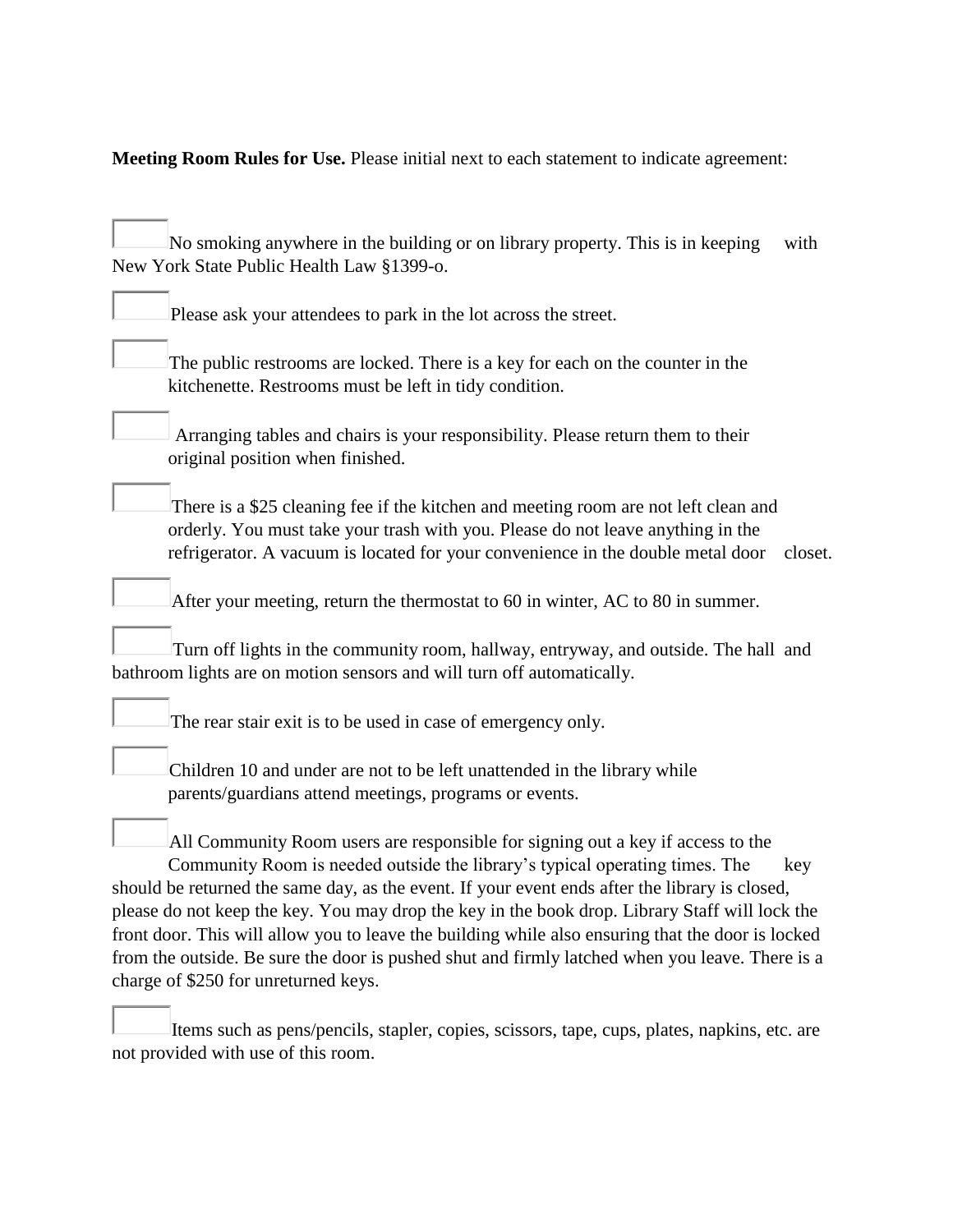Sale of merchandise or other materials is forbidden on the premises unless specific approval from the Library Director is obtained in writing prior to the meeting.

The Board of Trustees and staff of the Cuba Circulating Library welcome groups who are community oriented to use the Community Room. Nonprofit 501(c)3 groups may use the Community Room at no charge for activities lasting less than two hours. The fee per use for activities lasting from  $2 - 4$  hours is \$25; the fee per use for activities lasting over 4 hours is \$50. Board approved private individuals and for-profit groups may use the Community Room up to 4 hours for \$25. Fees must be paid by the end of each month.

As the responsible party, I have read the Community Room Use Policy. As the responsible party, I will abide by the Community Room Use Guidelines. I agree that this organization will assume full responsibility for any damages or additional cleaning fees. The aforementioned organization also holds harmless the Cuba Circulating Library, its officers, directors, agents, representatives, managers, employees and affiliates from and against any and all claims, suits, liens, judgments, damages, losses and expenses including reasonable attorney fees and legal expenses. The library holds a general building and liability insurance policy that protects the library from financial hardship in the event of injury and emergency. This policy does not protect the interest of other organizations, their employees, volunteers or other representatives of the organization. Individual organizations are responsible for obtaining their own insurances to protect them from liabilities. The library reserves the right to request proof of insurance from individual organizations prior to room reservations. When making a reservation for the Community Room, an individual organization takes full responsibility for obtaining proper insurance to protect themselves and their organization.

Notice of cancellation should be made to the Library Director as soon as possible. After 30 minutes a group may forfeit its reservation if it fails to appear as scheduled. If a group fails to show for two meetings in a row and does not call to cancel, all future reservations are forfeited until the group calls to reschedule.

During a public health crisis, the library's meeting room(s) are closed.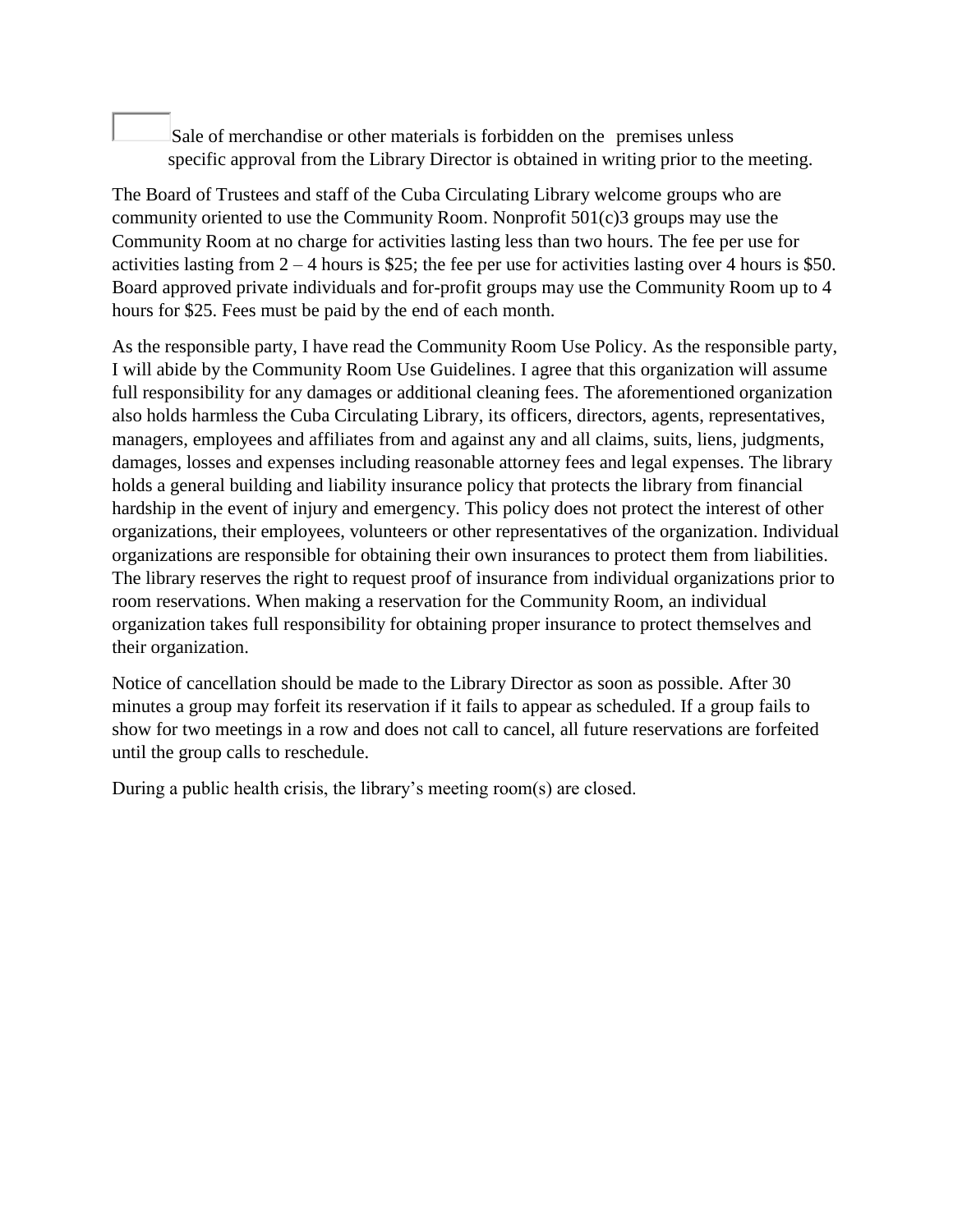$I/We$  have read and understand the Community Room Use Agreement and agree to adhere to all regulations therein and on this form and in the Cuba Circulating Library Policies.

 $I/W$ e , its officers, employees, and members shall through the signing of this Agreement by an authorized party or agent, agree to exercise the utmost care in the use of the library facility, the surrounding property, and to hold the library harmless from all damages, liabilities, injuries, or losses to persons or property resulting from use of library facilities.

| $\sim$                               |  |  |
|--------------------------------------|--|--|
| $\overline{\phantom{a}}$<br>$\cdots$ |  |  |

If you should need help after hours, you may reach the Library Director at 585-403-1569.

App. March 9, 2020 Rev: May 11, 2020, Dec. 14, 2020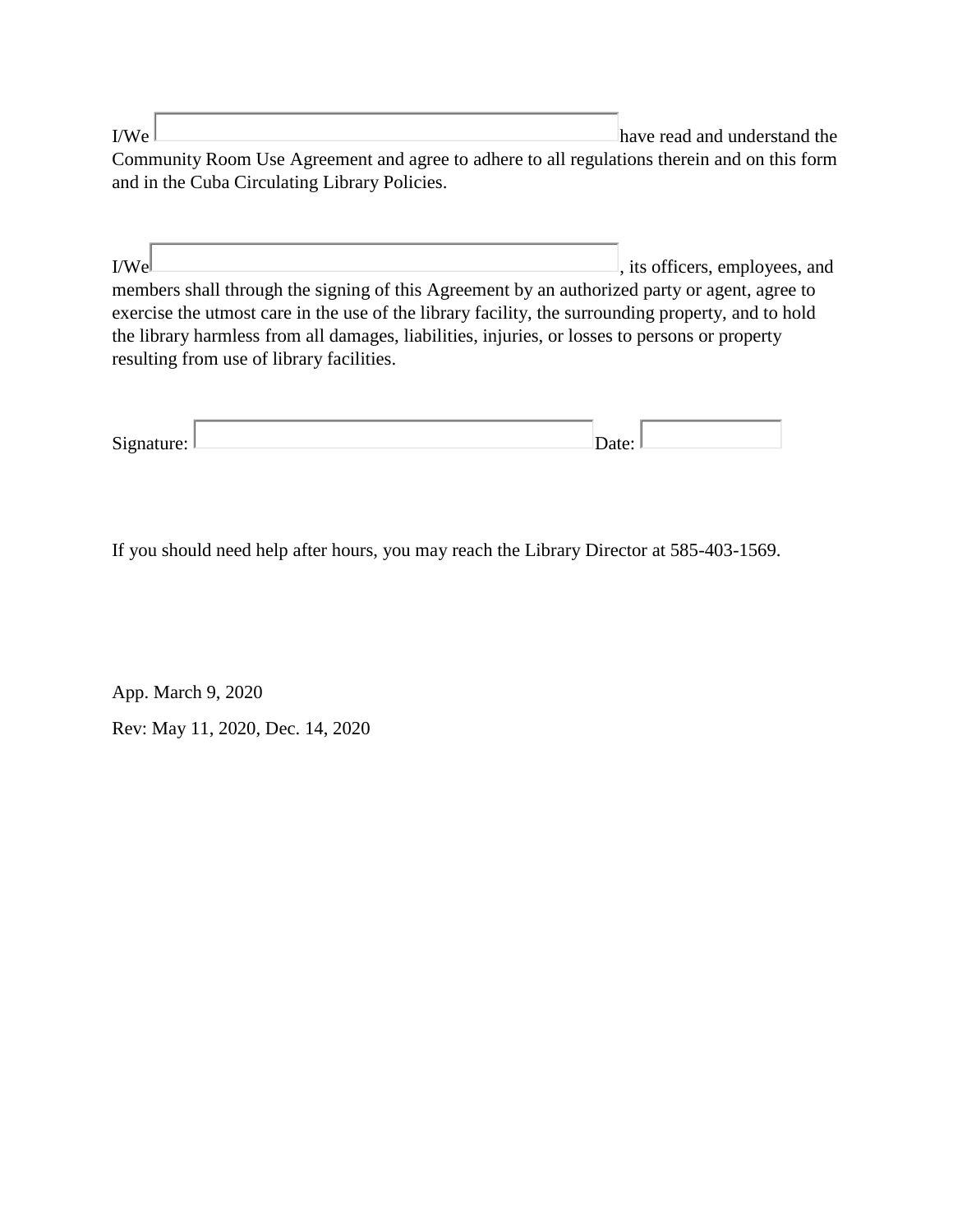## **PROGRAMMING POLICY**

**PURPOSE:** This policy addresses programming (1) developed and sponsored by the library and (2) developed by members of the community and co-sponsored by the library.

**POLICY:** Cuba Circulating Library is a core community service. We are dedicated to free and equal access to information, knowledge, learning, and the joys of reading for our diverse community. We seek to create lifelong learners through quality and current programs and materials for all.

Library programs extend and promote the role of the library as a community resource, enhance the information found in library collections, offer a way for people to obtain information; encourage participation in civic life, and help to address the cultural and leisure-related interests of the community.

#### **Library staff may use, but are not limited to, the following criteria in program planning:**

- Relation to library mission and service goals
- Community needs and interest
- Presentation quality and treatment of content for the intended audience
- Presenter background/qualifications/reputation
- Availability of program space
- Budget and staffing considerations
- Connection to other community programs, exhibits or events

Requests from individuals to present library programs are considered using the above criteria.

The purpose of programs may not be purely commercial or for the solicitation of business. The presenter may leave business cards for participants to pick up after the program should anyone be interested in purchasing items or services from the presenter.

Attendance may be limited to ensure the safety or success of a program. When limits must be established, attendance will be determined on a first-come, first-served basis, either with advanced registration or at the door. If a program requires pre-registration, patrons may not sign up for a block of slots. They must provide the names and contact information of each person attending at the time of registration. Once a program is full, names will go on a wait list. If the program is scheduled again, the names on the wait list will be called first for the opportunity to attend the new program.

Programs will be developed with consideration for the principles of accessibility and equity. These include, but are not limited to, access for people with disabilities, and times and locations that maximize convenience and encourage attendance by the target audience.

The library staff has the discretion to cancel programs, to be rescheduled or not.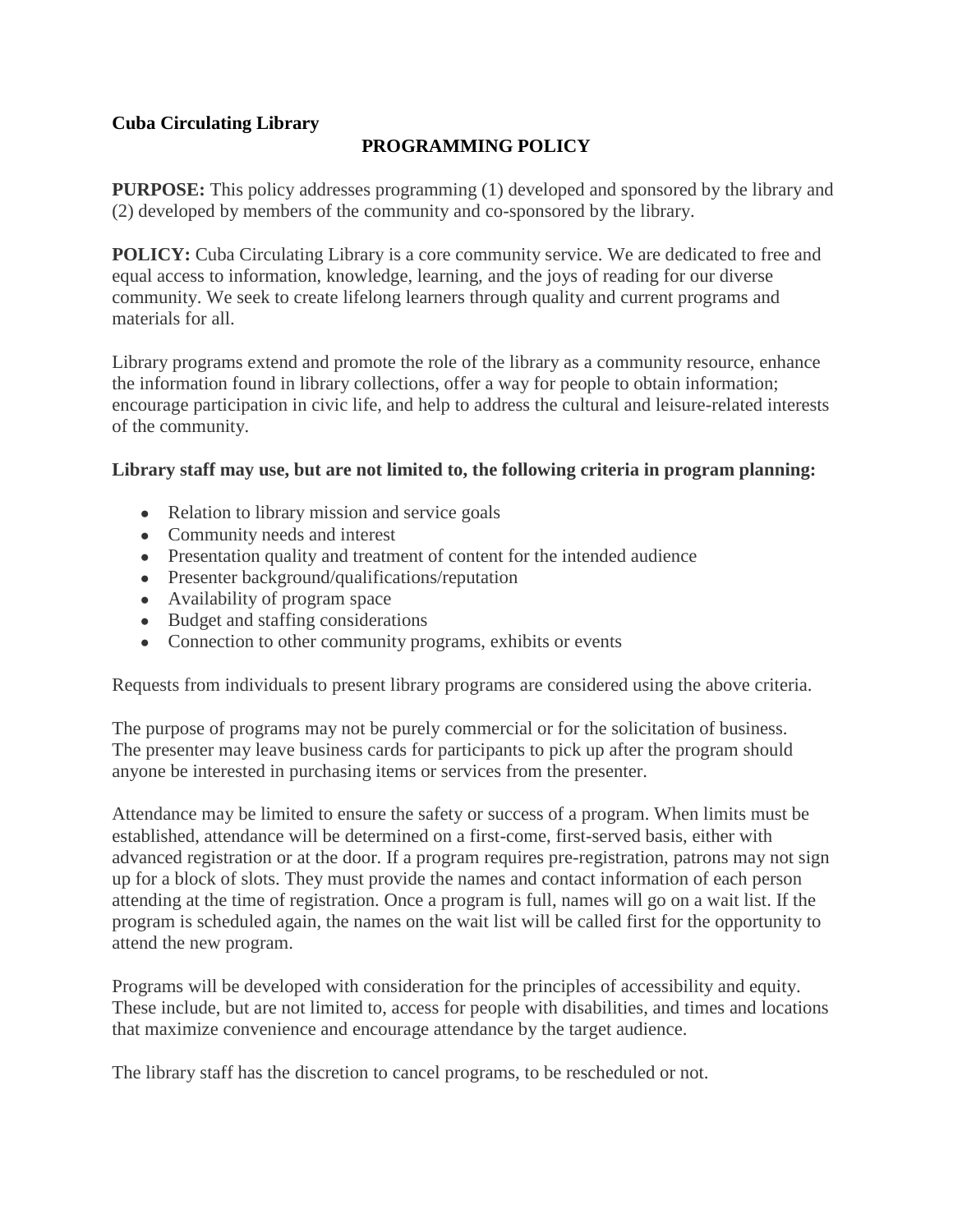Most programs are advertised for specific ages of children. These programs have been planned so that they are developmentally appropriate for children of that age. Age limitations are important and are implemented for the benefit of all the children. No individual older than 12 years of age may register for any children's program, unless otherwise specified in library publicizing. Some programs may require parent or caretaker attendance — please refer to individual program descriptions for details.

All library programs must be open to the public and offered free of charge. However, if necessary, a small fee to cover the cost of materials may be charged for art or craft programs. Also, recognizing that program attendees may wish to purchase items like books written by speakers or recordings made by performers, the library may permit the sale of such items in conjunction with a library-sponsored program. All plans to sell such items must be arranged in advance and approved by the library staff responsible for the program. Program presenters are responsible for the handling of all sales.

The library reserves the right to use video or photographs taken of program participants for internal use, publication, and use in library promotional outlets, and for evaluation purposes.

Programs are advertised by press releases to newspapers and radio stations, on the library's website and social media accounts, with posters taken to local businesses, and with flyers taken to schools.

## **Co-Sponsoring Programs**

The library may partner or co-sponsor programs with other agencies, organizations, and businesses provided the programs are compatible with the library's mission and vision. The library will generate joint programming and invite partners to co-sponsor or collaborate. Cosponsored programs must include involvement by library staff in the planning of program content. Professional performers and presenters who offer specialized or unique expertise may be hired for library programs.

Library sponsorship of a program does not constitute or imply an endorsement of its policies, beliefs, or program by any library personnel or by the Cuba Circulating Library.

#### **This program policy does not apply to:**

- events that are developed only for special purposes such as donor recognition, fundraising, or media conferences
- programs offered by other organizations on library premises where space is rented under the terms and conditions of the community room use agreement

Exceptions to the policy can be made by a majority vote of the Board of Trustees.

App: May 11, 2020

Rev: Dec. 14, 2020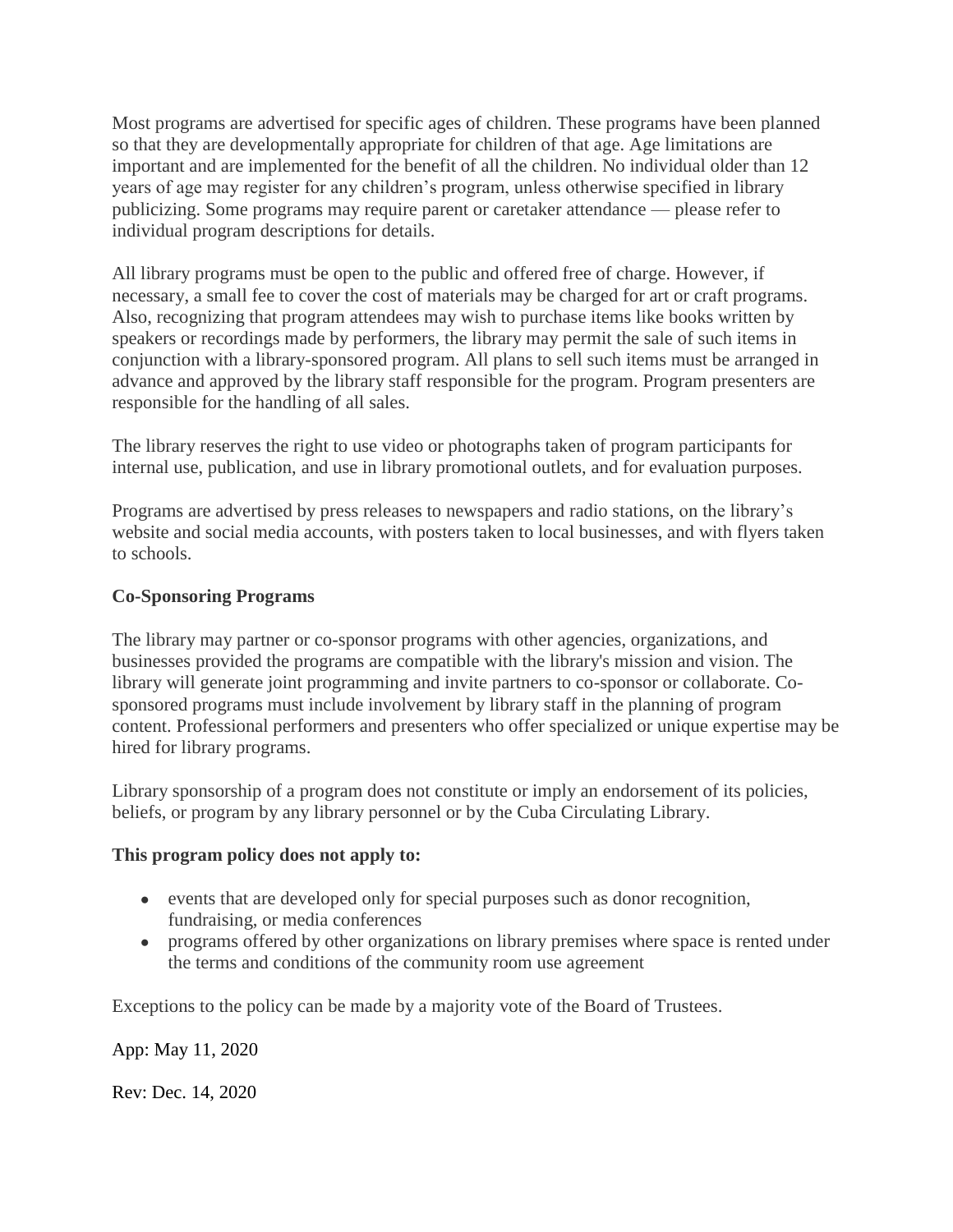# **COMMUNITY ROOM GALLERY POLICY**

**PURPOSE**: to assure that exhibit and display space is made available on an equitable and neutral basis, that no materials are excluded because of origin, background, or views of those contributing them, and to provide access to artistic and cultural resources to the patrons within our chartered area. The library maintains a small gallery in its Community Room to allow local artists to exhibit their art as well as local residents view the art.

**POLICY:** The gallery is open to the public. However, except during programs (both sponsored by the library and by other community groups) the Community Room containing the gallery will be locked. Those wishing to access the gallery are to procure a key from the Circulation Desk and return it promptly after viewing the exhibit. A library card is not required to view any exhibit.

The Acquisitions Committee, a subset of the Cuba Circulating Library Board of Trustees, is responsible for coordinating with artists to arrange exhibits. Working with the artist(s), the Acquisitions Committee determines the installation and removal dates of the exhibit.

The artist may wish to sell the art displayed in the gallery. It is the artist's responsibility to clearly mark the prices of the works and provide detailed contact information allowing interested parties to contact the artist if this is what the artist desires. However, the Cuba Circulating Library is NOT responsible for the sale of any art work; this responsibility rests solely with the artist.

The Cuba Circulating Library endeavors to safeguard the art exhibited in the gallery; however the library is unable to guarantee the exhibit's safety absolutely. The exhibit is unsupervised the majority of the time. Therefore the Board of Trustees asks that each artist exhibiting in the gallery sign an "Artist Exhibit Release of Liability" prior to the installation of the exhibit. The Release protects the library from any liability should something unforeseen occur in which there is loss or damage to the work(s) displayed or injury to the artist displaying them.

App: Dec. 14, 2020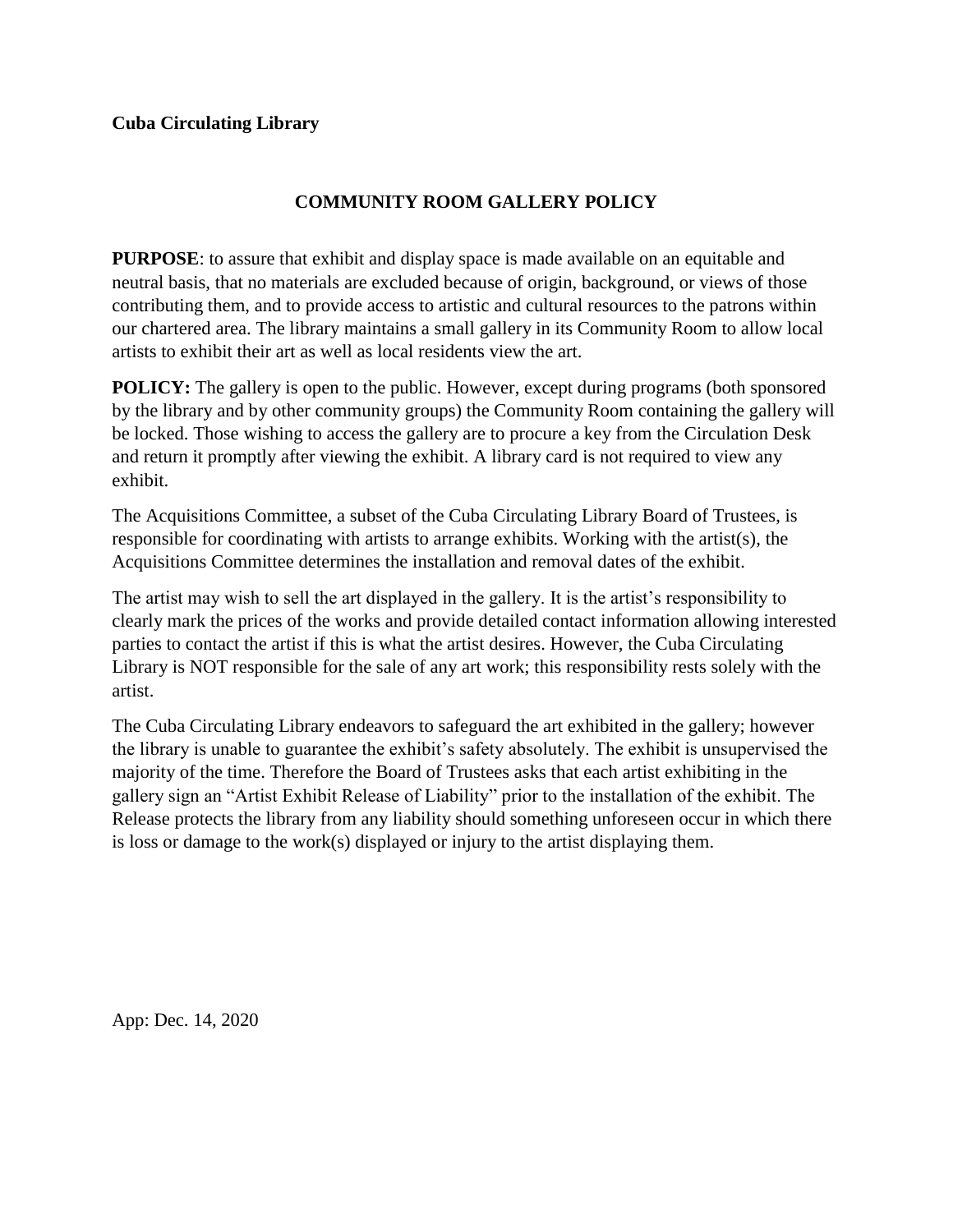# **Artist Exhibit Release of Liability Form**

Installation Date **Removal Date Removal Date Removal Date** 

I agree that as an artist exhibiting at the Cuba Circulating Library, I am responsible for the transportation, installation, and removal of the exhibit.

I understand that although the Cuba Circulating Library will work to safeguard the exhibit, the exhibit will often be unsupervised. I understand that the exhibit is open to all members of the community.

I agree to not hold the Cuba Circulating Library responsible for any damage or loss due to theft, vandalism, fire, water, or other damages during transportation, installation, exhibition, and removal of the exhibit.

I agree to indemnify and hold the Cuba Circulating Library, its Board of Trustees, director, employees, and volunteers, harmless for any liability, loss, damages, claims or actions for any bodily injury and/or property damage during transportation, installation, exhibition, and removal of the exhibit.

I agree to indemnify and hold the Cuba Circulating Library, its Board of Trustees, director, employees, and volunteers, harmless for any type of intellectual property infringement, including but not limited to patent, copyright or trademark infringement during transportation, installation, exhibition, and removal of the exhibit.

I understand that the Cuba Circulating Library does not insure the property of the exhibit and that I may choose to acquire my own insurance. If I, the artist, acquire insurance for the exhibit, I agree to submit a copy of the insurance to the Cuba Circulating Library.

I understand that the Cuba Circulating Library reserves the right to photography any or all artwork for promotional and/or record-keeping purposes.

| <b>Artist Name (Printed)</b> |  |
|------------------------------|--|
|------------------------------|--|

Artist Signature \_\_\_\_\_\_\_\_\_\_\_\_\_\_\_\_\_\_\_\_\_\_\_\_\_\_\_\_\_\_\_\_\_\_\_\_\_\_\_\_\_\_\_\_ Date \_\_\_\_\_\_\_\_\_\_\_\_\_\_\_

App.11/10/14 Rev. 12/14/2020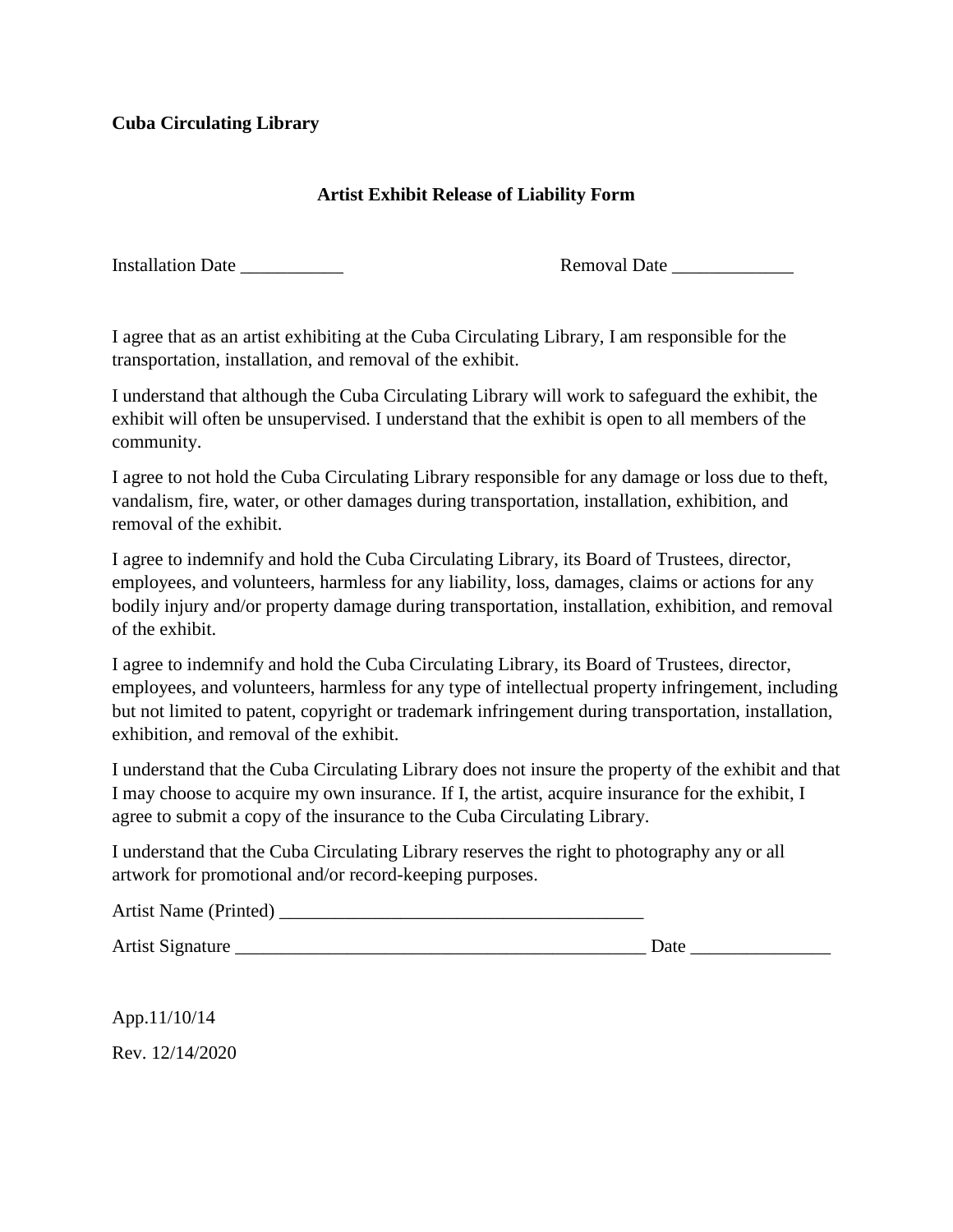# **VIDEO SURVEILLANCE POLICY**

**PURPOSE**: The Cuba Circulating Library strives to maintain a safe and secure environment for its patrons, staff, and property.

**POLICY:** Section 226.10 of the New York State Education Law authorizes the Library Board of Trustees to adopt regulations to ensure the safety of all library staff and patrons, protect the library's property, and maintain order in the library. The library's video security system is used only for the protection and safety of patrons and employees and library assets and property.

## **Patron and Employee Privacy**

Reasonable efforts will be made to safeguard the privacy of patrons and employees. Video cameras will not be positioned in restrooms. Cameras will not be positioned in any manner to identify a person's reading, viewing or listening activities in the library. Images will not be routinely monitored in real-time, nor reviewed by library staff, except when specifically authorized by the Director.

## **Camera Placement**

Selected public areas of the library building and grounds are equipped with video cameras that detect and record all movement in those areas. Camera locations will not be changed or added without the permission of the Director. Cameras are positioned to record only those areas specified by the Director.

#### **Signage**

Signage will be posted at the library entrance stating: "This area is under video surveillance".

# **Access to Video Records**

Only the Director -- and employees and/or service providers designated by the Director -- will be authorized to operate the video security system.

Access to video records shall be limited to designated employees and service providers who may only access such records during the course of their assigned duties.

Access to stored video records is password protected.

# **Use and Disclosure of Video Records**

Video records may be used to identify the person or persons responsible for or involved in violations of the library Use Policy and alleged illegal conduct on library premises.

Video records may be used to assist law enforcement agencies in accordance with applicable state and federal law. Only the Director is authorized to release any video record to anyone other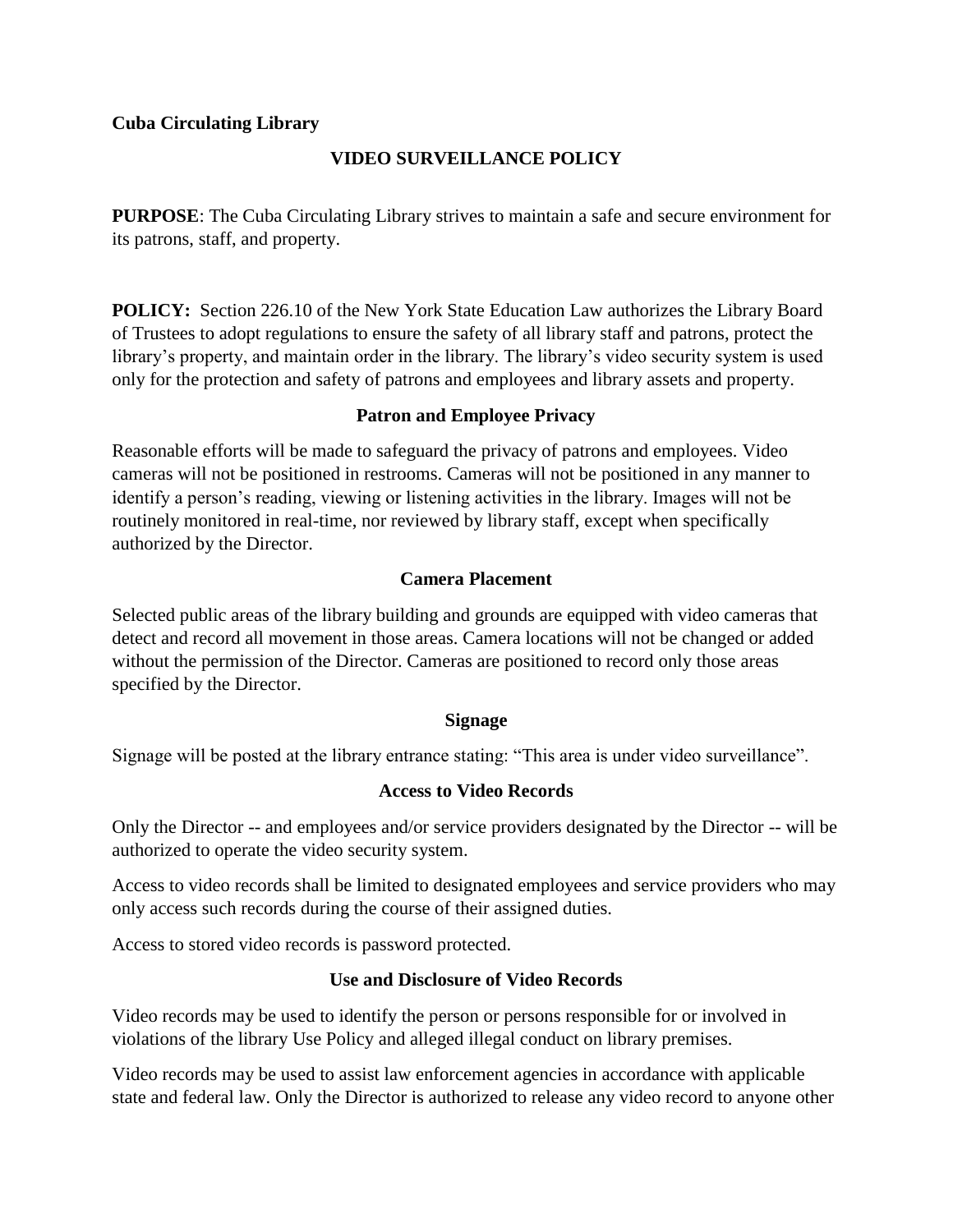than a designated employee, including, but not limited to, law enforcement personnel or service personnel. The Director must notify the board president of any requests for release of video records.

In no event – unless required by an enforceable legal process – will any video records be released to the media or other persons.

# **Video Record Retention**

Images from the library video surveillance system are stored digitally on hardware in the library. The library retains all recorded images for 20 days. Video records of incidents can be retained and reviewed as long as considered necessary by the Director.

App: July 13, 2020 Rev: Dec. 14, 2020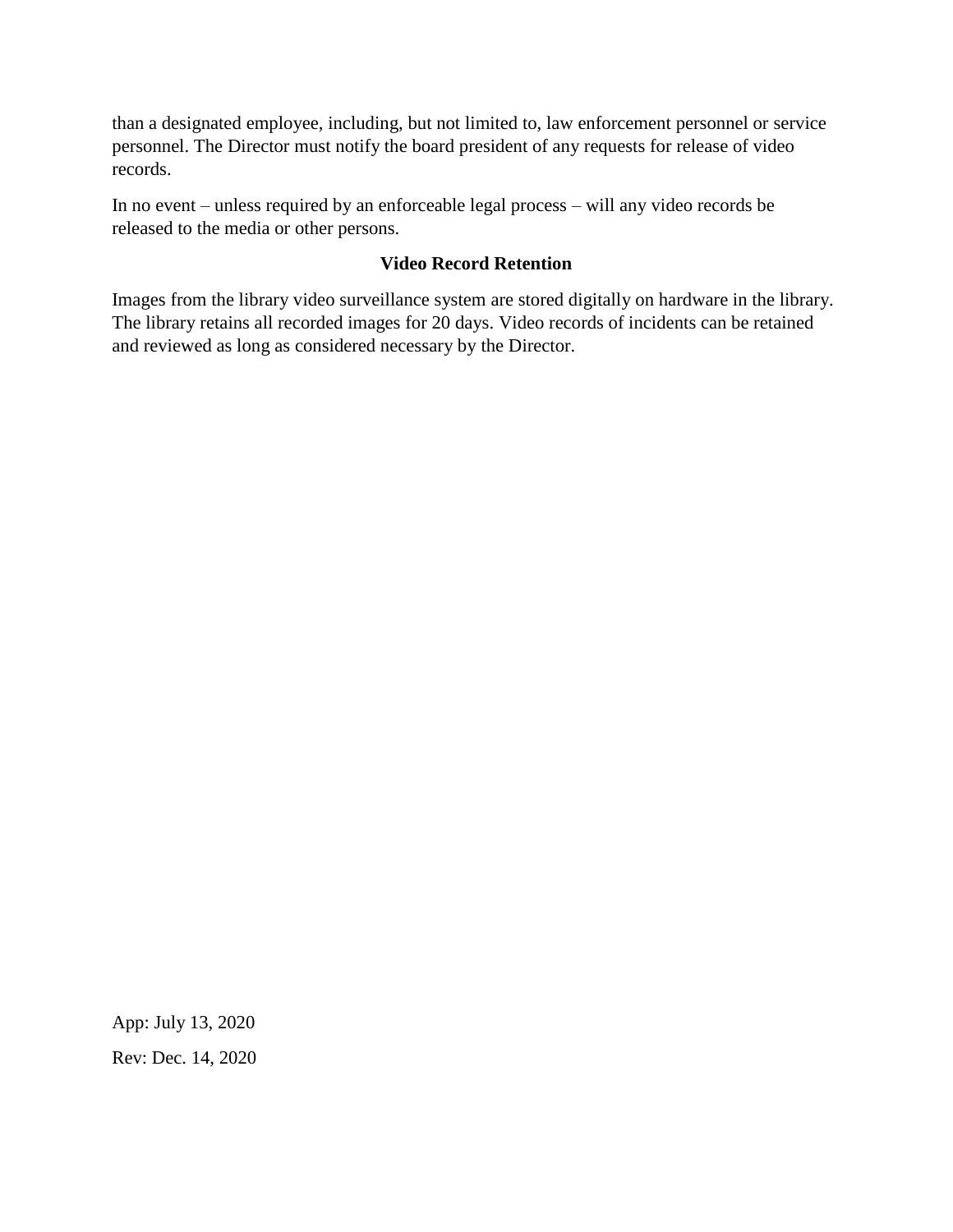## **COMPUTER USE AND INTERNET POLICY**

**Purpose:** Ensuring free and equal access to ideas and information in a variety of formats which is essential to the mission of the Cuba Circulating Library.

**Policy:** The internet enables the library to provide information beyond the confines of its own collection. It allows access to ideas, information and commentary from around the globe. However, it is an unregulated medium. As such, it offers access to a wealth of material that is enriching to persons of all ages but it also enables access to some material that may be offensive and disturbing. The Southern Tier Library System and the Cuba Circulating Library do not endorse and do not assume responsibility for any content found or any communications made on the internet. In accordance with the Federal Children's internet Protection Act (CIPA), a filtering mechanism is installed on all public access computers. This filter blocks access to sites in the following categories: anonymizers, criminal skills, extreme, malicious, phishing, pornography and spyware. The filtering mechanism can be disabled for adults 18 and over to access specific sites but may take 24 hours or more to complete as filtering is done off site.

Individual users must accept personal responsibility for determining the suitability and appropriateness of information obtained through the internet. The library insists that parents or guardians be responsible in monitoring their children's use of library materials and resources, including the internet. Parents or legal guardians should guide their children in the use of the internet and inform them about materials and sites they should not use.

#### **Rules for Internet Use:**

- 1. Users must sign Acceptable Use Agreement
	- a. Children eight (8) and younger require a signed parental permission and adult supervision to access the internet via the library's public computers. Children eight and under may use the two computers in the children's area.
	- b. Young people ages nine through seventeen (9-17) must **bring** a parent or guardian to the library to read and sign the permission agreement.
	- c. Individuals age eighteen (18) and older must read and sign an acceptable use agreement.
- 2. Those wishing to use a computer must be library patrons in good standing, must bring their library card with them, and sign in on the computer log at the front desk. Visitors to the area may show a driver's license.
- 3. It is recommended that computer users know basic computer and software use procedures.
- 4. Users may not cause degradation of system performance.
- 5. Users may not use library computers for any illegal or criminal purposes, including but not limited to: coercion, fraud, theft, copyright infringement, hacking, or violation of software.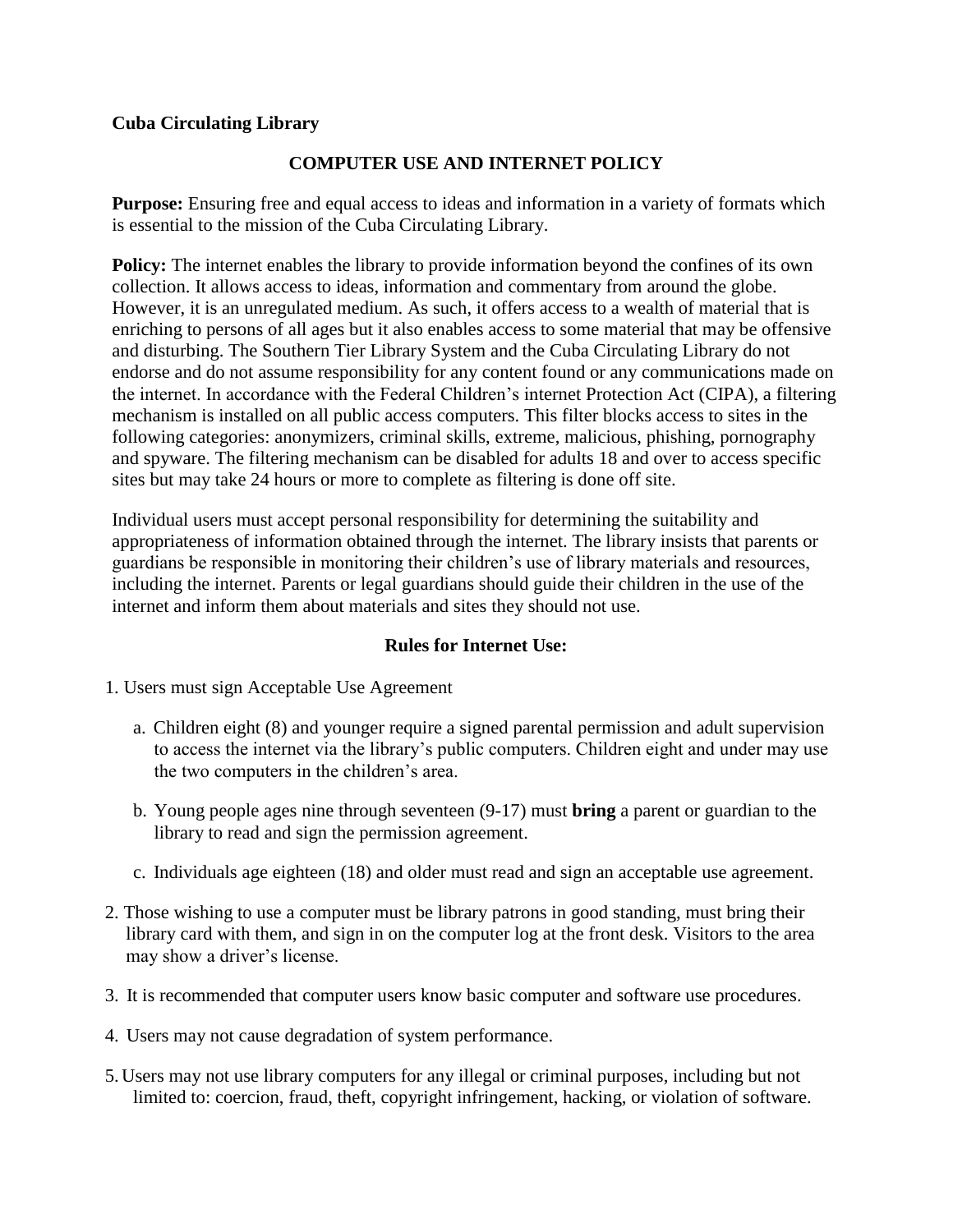- 6. Users may not access pornographic web pages that contain images, sounds, or messages which are generally considered pornographic.
- 7.There is a one hour time-limit on four of the Lab PCs. These PCs may be used for any purpose other than the unacceptable behavior outlined in this policy.
- 8. Users may renew computer time up to three hours in the absence of a waiting list.

9.There is no time limit on the two computers designated "projects requiring more than an hour."

10.Basic rules of library use apply: no loud talking; only one person per computer in the lab area unless otherwise permitted.

11.To address the issue of the safety and security of using email and other forms of electronic communication including social media, instant messaging, video conferencing, etc., as well as unauthorized disclosure, use and dissemination of personal information regarding minors and adults, the Cuba Circulating Library urges all to keep in mind the following safety guidelines:

a. Never give out identifying information such as home address, school name or telephone number.

b. Minors: Never arrange a face-to-face meeting with someone via the computer without parents' or guardians' knowledge and approval.

c. Never respond to messages that are suggestive, obscene, threatening or make one uncomfortable. Tell a parent, guardian, or police officer if such a message is received.

d. Report any incident to the National Center for Missing and Exploited Children at 1-800- 843-5678 if one becomes aware of the transmission of child pornography.

e. Remember that people online may not be who they say they are.

f. Remember that not everything you read may be true.

g. Do not open email, files or website pages sent to you by people or organizations that you don't know or don't trust.

12. Users should know that any work they save to the computer will be wiped out upon logging out. You can save to a personal flash drive

13. Adults using the computers may not allow their children to be unsupervised.

14. Violation of any of these rules will result in one warning. A written warning and a two-week suspension of in-library computer privileges will be given after the second violation. A written warning and a month suspension in-library computer privileges will be given after a third violation. In the case of minors, parents/guardians will not be given notification as this violates the minor patron's right to privacy.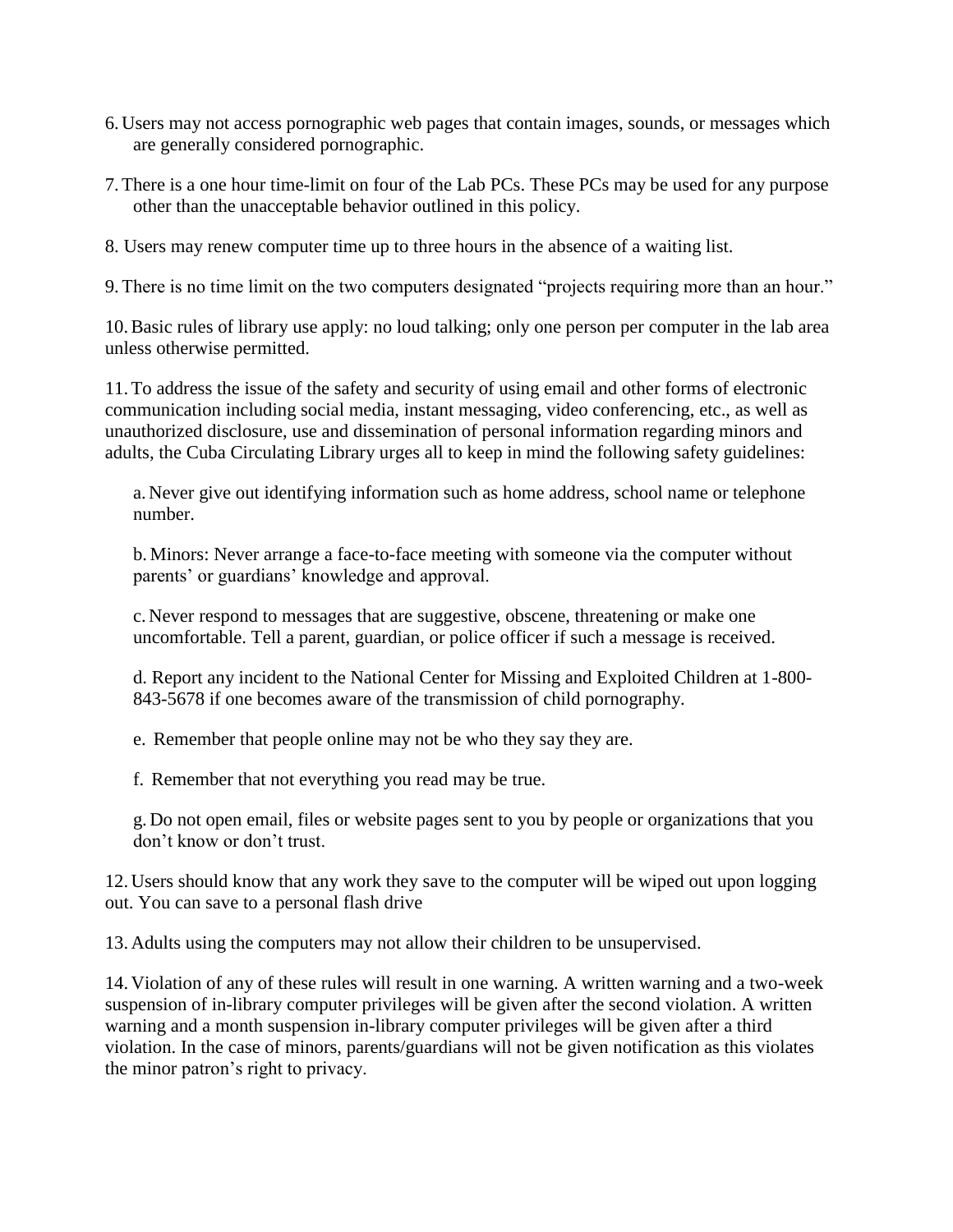15. At any time, the library may limit the number of computers available to the public. Library Wi-Fi will stay on and available to the public at all times.

App: September 11, 2006

Rev: February 11, 2008, December 13, 2010, July 11, 2016, May 11, 2020, Dec. 14, 2020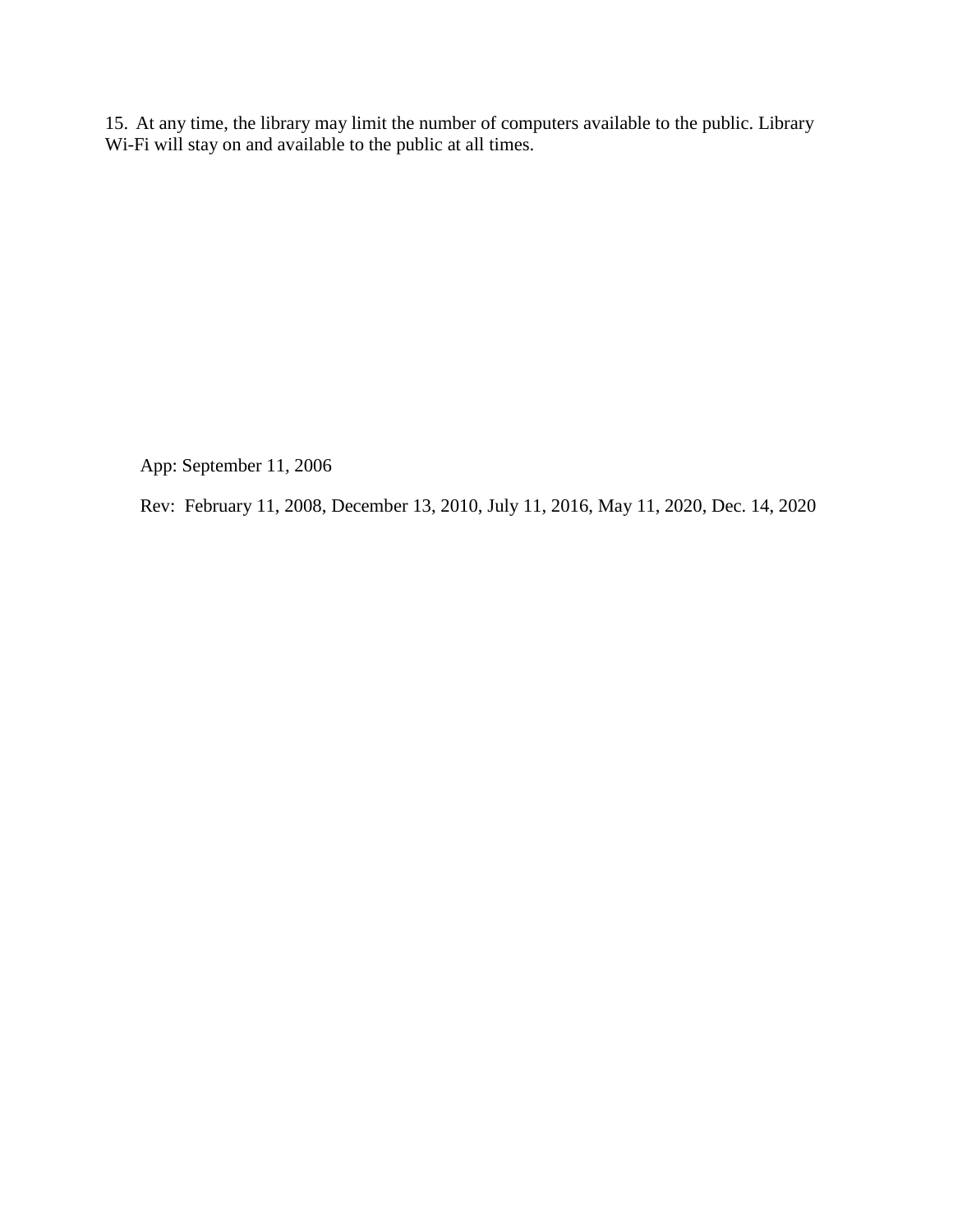# **Internet Acceptable Use Agreement**

#### **User Agreement**

I am interested in having access to the internet. I understand that while the internet provides a wealth of information beyond the confines of the library's physical boundaries, some material may be offensive, inaccurate or disturbing**.** I understand that the Cuba Circulating Library has no control over internet material nor does the library have complete knowledge of what is on the internet. I have read and will abide by the **Rules for Internet Use** as adopted by the Cuba Circulating Library's Board of Trustees.

| Signature  | Date           |
|------------|----------------|
| Print name | Library card # |
| Address    |                |

#### **Parental permission agreement for Use of Library Computers**

As the parent or legal guardian of the minor child named below, I have read and agree to the Acceptable Use Agreement. I accept the responsibility of making my personal views and values known to my child, and I agree to allow my child age nine through seventeen (9-17) to use the internet independently. I agree to accompany my child, age eight (8) and under or allow this child to use the internet with the adult/caregiver who accompanies him/her to the library.

The undersigned parent or guardian expressly assumes all responsibility for the use of the internet by his/her child and agrees to hold the Cuba Circulating Library harmless from any and all liability that may occur from the use.

(Please print parent's name and address in the area provided above)

| Parent's signature | Date |     |  |
|--------------------|------|-----|--|
| Child's name       | Age  | DOB |  |

App: September 11, 2006

Rev: February 11, 2008, December 13, 2010, July 11, 2016, May 11, 2020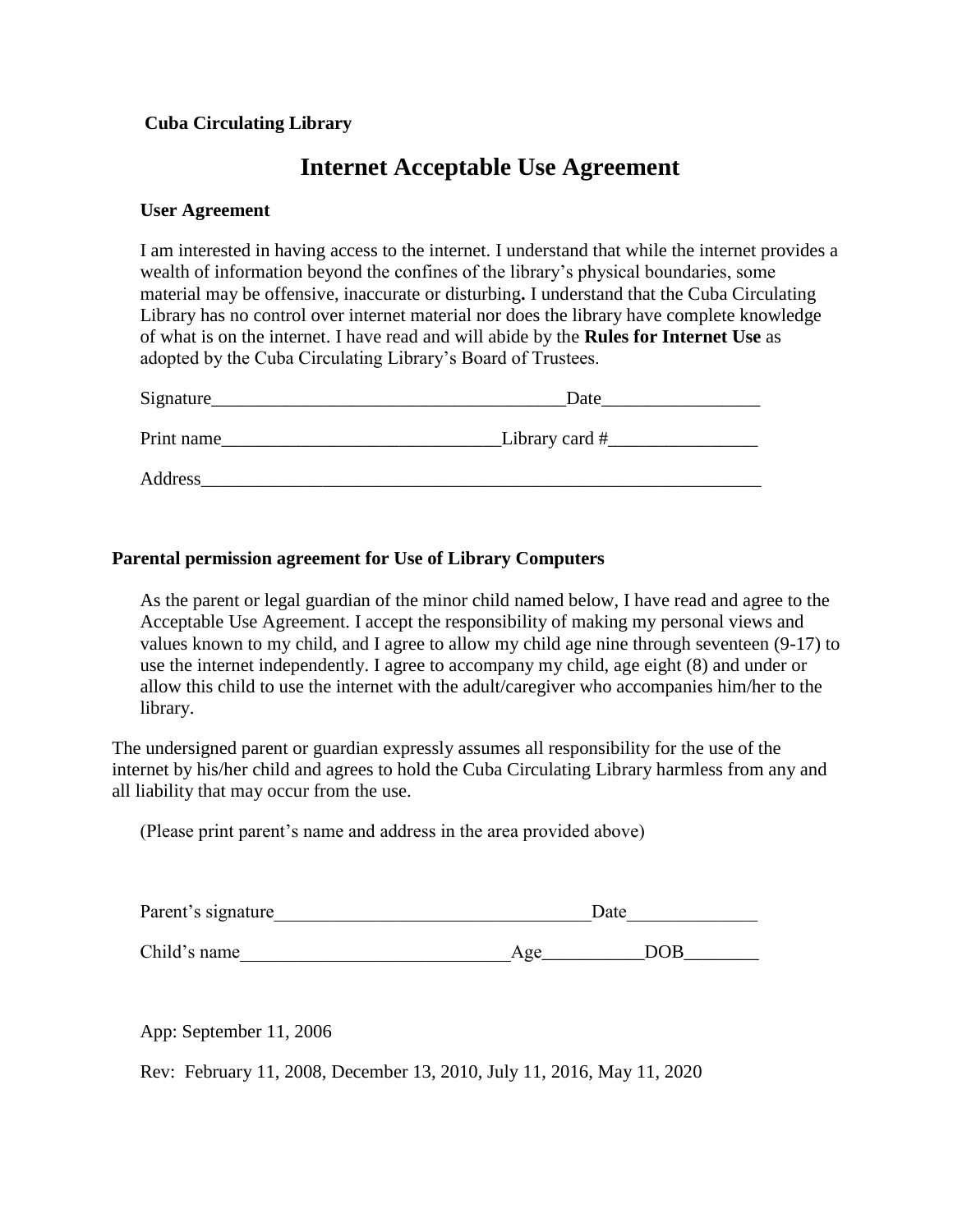# **WIRELESS INTERNET POLICY**

Users must agree to the Wireless Internet Policy before continuing to the internet after they have logged onto the library's wireless internet. The following is visible on the screen prior to accessing the internet:

# **Purpose:**

Ensuring free and equal access to ideas and information in a variety of formats is essential to the mission of the Cuba Circulating Library. The internet enables the library to provide information beyond the confines of its own collection. It allows access to ideas, information and commentary from around the globe. However, it is an unregulated medium.

## **Policy:**

As such, it offers access to a wealth of material that is enriching to persons of all ages but it also enables access to some material that may be offensive and disturbing. The Southern Tier Library System and the Cuba Circulating Library do not endorse and do not assume responsibility for any content found or any communications made on the internet. In accordance with the Federal Children's Internet Protection Act (CIPA), a filtering mechanism is installed on all public access computers. This filter blocks access to sites in the following categories: anonymizers, criminal skills, extreme, malicious, phishing, pornography and spyware. The filtering mechanism can be disabled for adults 18 and over for bona fide research or other lawful purposes on request.

Individual users must accept personal responsibility for determining the suitability and appropriateness of information obtained through the internet. The library assumes that parents, guardians, or caregivers are responsible in monitoring their children's use of library materials and resources, including the internet. Parents, guardians, or caregivers should guide their children in the use of the internet and inform them about materials and sites they should not use.

#### **Rules:**

1. Users, including those using the wireless connection, may not cause degradation of system performance.

2. Users may not use library computers or the wireless connection for any illegal or criminal purposes, including but not limited to: coercion, fraud, theft, copyright infringement, hacking or violation of software.

3. Users, including those using a wireless connection, may not access pornographic or other sites disturbing to others, or display web pages that contain images, sounds or messages that others around find offensive or disruptive.

Violation of any of these rules will result in one warning. A written warning and a two-week suspension of in-library computer privileges will be given after the second violation. A written warning and a month suspension in-library computer privileges will be given after a third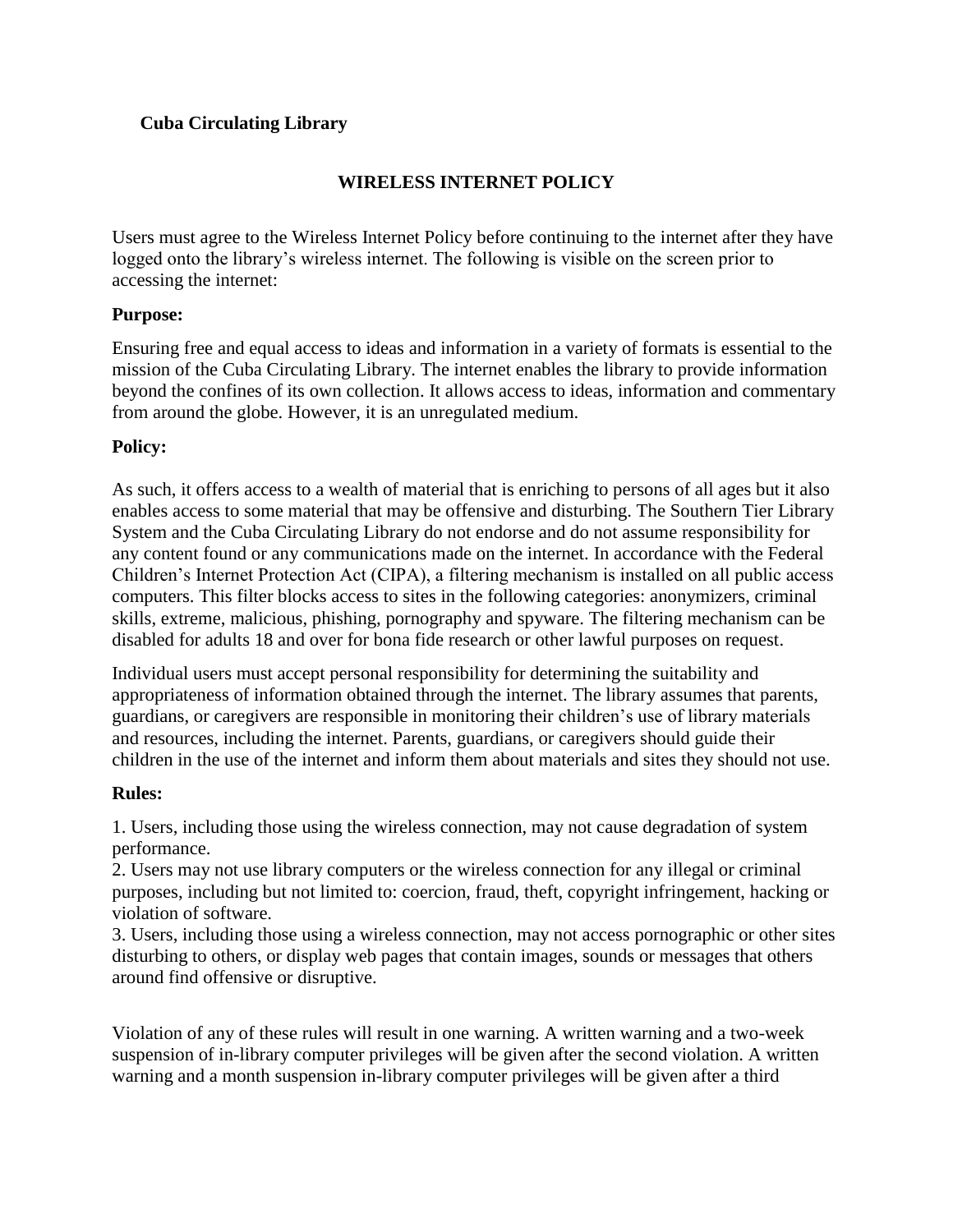violation. In the case of minors, parents, guardians, or caregivers will not be given notification as this violates the minor patron's right to privacy.

#### User Agreement

I am interested in having access to the internet. I understand that while the internet provides a wealth of information beyond the confines of the library's physical boundaries, some material may be offensive, inaccurate or disturbing.

Despite the existence of library policy, regulations and guidelines, it is virtually impossible to completely prevent access to content or material that may be considered inappropriate for users. Users may have the ability to access such content or material from their home, other locations off - premises and/or with an user's own personal technology or electronic device on library property. I understand that the library is not responsible for inappropriate content or material accessed via an user's own personal technology or electronic device or via an unfiltered internet connection received through an user's own personal technology or electronic device.

App: July 11, 2016 Rev: Dec. 14, 2020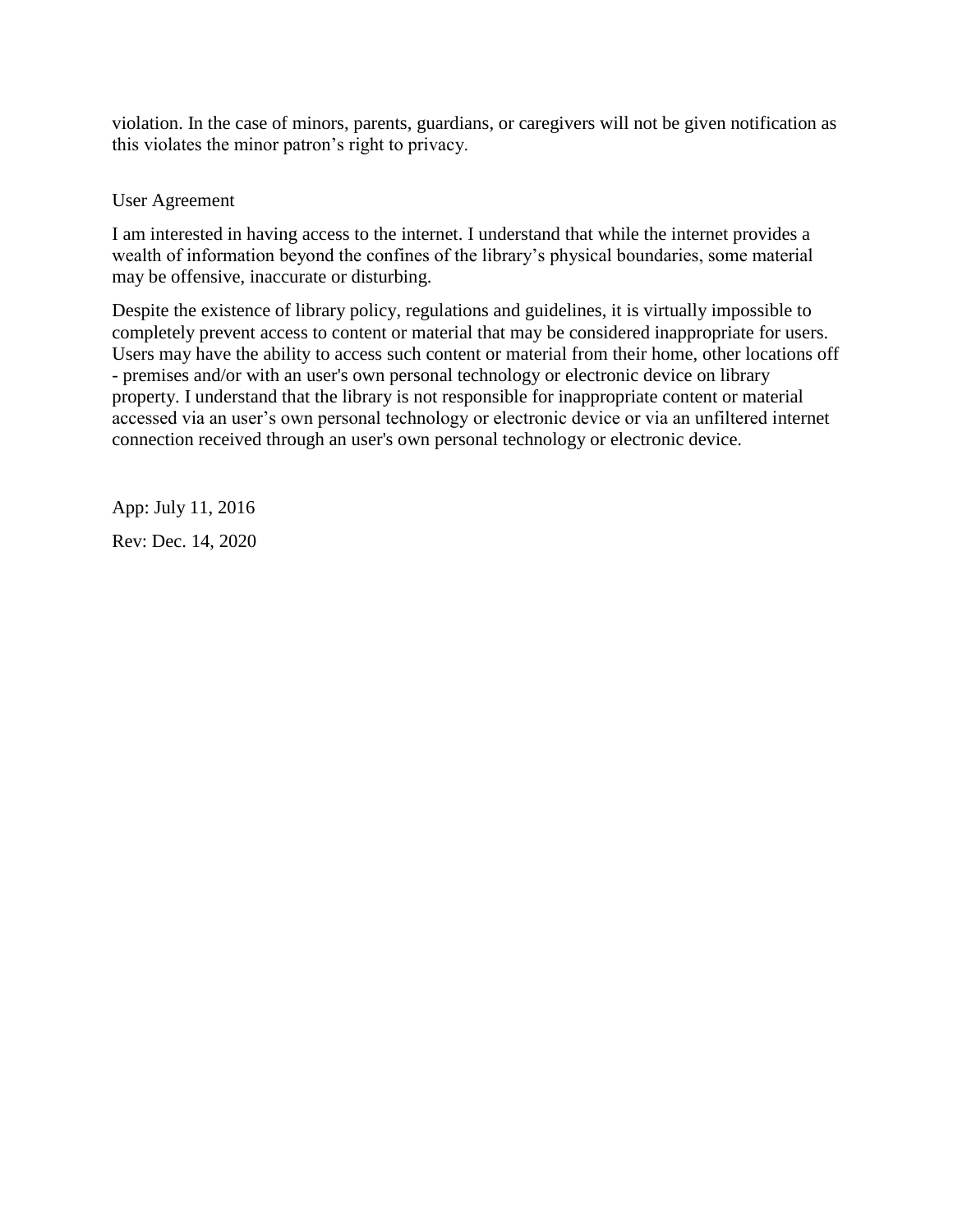## **MOBILE WIRELESS HOTSPOT LENDING POLICY**

**PURPOSE:** In fulfilling the library's mission to provide access to information and educational resources, Cuba Circulating Library lends mobile wireless hotspots to library patrons through the "Wi-Fi To Go" service.

## **POLICY:**

A "hotspot" consists of the mobile wireless hotspot device itself, as well as its charger and case. When a patron borrows a mobile hotspot, the patron's use of the equipment is available under the following terms and conditions. These terms and conditions are in addition to the standard library policies (notably the library's *Computer Use and internet Policy*) and other terms and conditions described below for which the user is responsible.

In order to borrow a hotspot, patrons must be 18 years of age or older and have a Southern Tier Library Systems card in good standing (no fines or overdue items). At the time of checkout, the borrowing patron must present his/her library card and state-issued ID. Upon checkout, library staff will confirm, in the presence of the borrowing patron, that all items are present in the hotspot kit. The patron must sign the library's Hotspot Agreement before a hotspot can be checked out. Only one hotspot may be borrowed on a patron's account at any one time. The loan period for the hotspot is 7 days with no grace period and no renewals. *The library reserves the right to refuse service to patrons who abuse equipment or who are repeatedly late in returning materials.*

The library will accept holds on the hotspot. Patrons will be notified by phone only when their hold is ready for pick-up. Patrons will have 48 hours from the time of this notification call to check out the hotspot, after such time it will be released to another patron. This hold period may be extended, at the discretion of the library, due to library hours of operation.

Overdue hotspots will be deactivated at closing on the day the hotspot is due. Overdue fines will accrue at \$4.00 per day up to the maximum replacement cost of the hotspot. Patrons are not permitted to return the hotspot to the library's book drop. Rather, hotspots must be returned directly to a library staff member, who will verify that all components of the hotspot are accounted for before checking it in from the borrowing patron's account. The hotspot will not be considered returned until all components of the hotspot are returned.

By borrowing and initiating use of the library's hotspot, the user agrees to abide by the library's policies and rules, and agrees to hold the library and its agents harmless from any and all claims, losses, damages, obligations, or liabilities, directly or indirectly, relating to the use of the library's hotspot and internet access provided by the library. Deliberate altering of any files or modifying the configuration of library-owned equipment is strictly prohibited.

internet service relies on cell tower technology and coverage. User experience can vary based on location. Service outside the continental United States is prohibited; any fees associated with use outside of this area will be the responsibility of the borrower. The library is not responsible for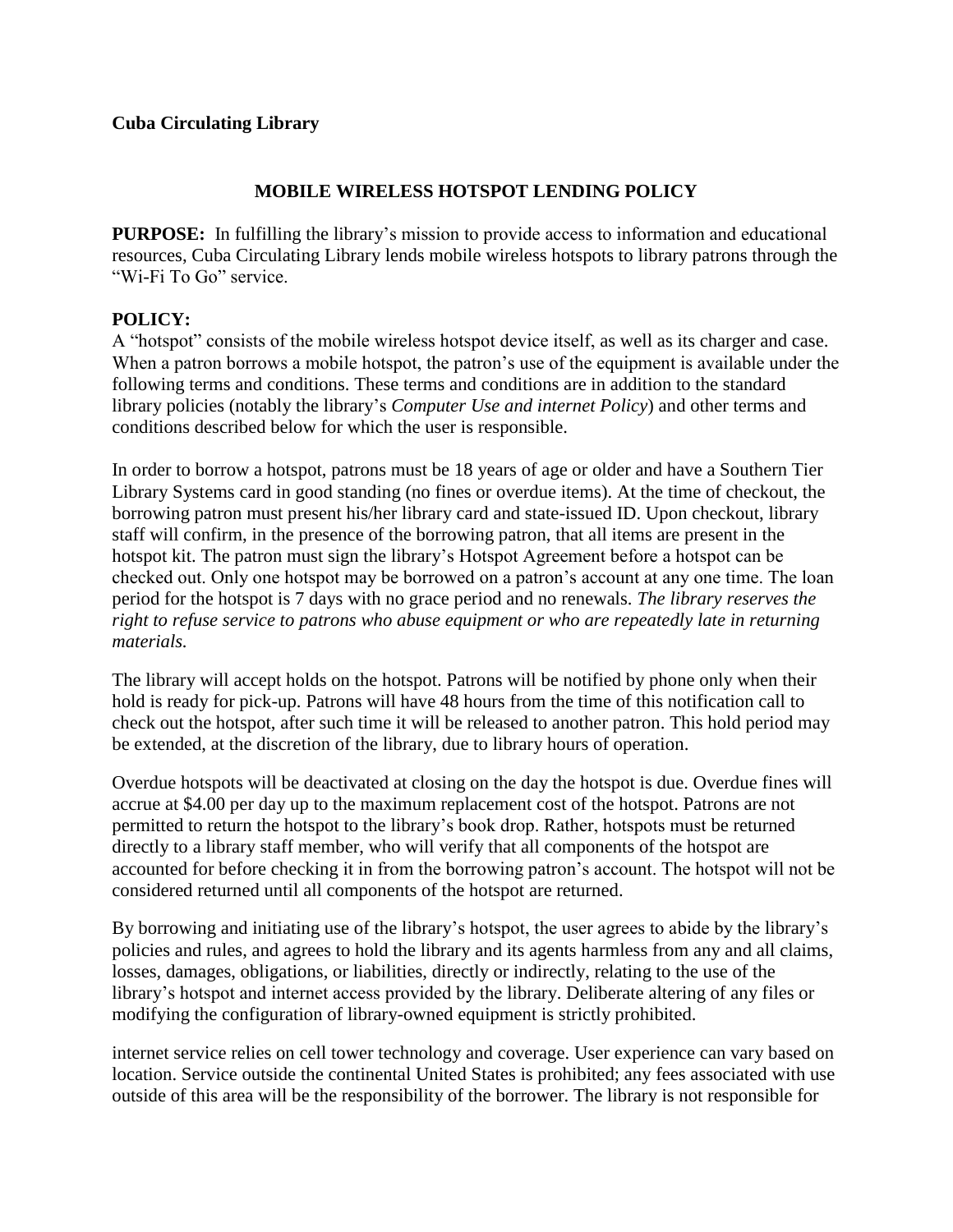personal information shared over the internet or for information or websites accessed. The library is not responsible for any liability, damages, or expense resulting from the use of the hotspot. A hotspot can provide internet access for up to 15 devices.

The borrowing patron will be responsible for lost or damaged hotspots and accessories (includes theft thereof). Patrons must be mindful of current replacement costs of mobile hotspots and accessories before borrowing, as he or she will be responsible for paying the actual replacement cost of a damaged or lost hotspot device or accessories. If the library is able to replace the lost or damaged hotspot and/or accessories at no charge to the library, patron will be charged \$1.50 per day (up to the full retail cost of the item) until replacement device and/or accessories are placed into service for the next borrower.

Hotspots must be kept in a temperature-controlled environment (not left in vehicles or in extreme temperatures).

Parents/guardians are responsible for the use of the Hotspot by minors.

Unlawful use of the internet or use that violates the library's *Computer Use and internet Policy* is prohibited and may result in the loss of privileges. The library prohibits the use of its devices for the display or downloading of pornographic or obscene materials. For assistance in the operation of the library's Hotspots, borrowers may call the library's Reference Desk during normal business hours.

# **Procedure**

I understand I must present my library card and photo identification to the Circulation Desk.

Once a hotspot is checked out to me, it becomes my responsibility. (Any changes in condition or content while in my care will be my responsibility. I am responsible for damage, loss, or theft. I should have a basic working knowledge of the device on checkout. If any technical problems are encountered, I should return the device immediately to the Circulation Desk.

I understand devices must be returned to the Circulation Desk at least one (1) hour before the library closes, and should never be returned in the book drop or to another library. Devices returned in the book drop will result in a \$125 fine. The hotspot will be examined to ensure it has not been tampered with. If damage to the device is discovered by library staff, appropriate costs will be added to my account. A returned hotspot must remain available in the library for 48 hours before me or someone in my household may check it out again.

I understand and I agree that an overdue charge of \$4.00 per day up to the full replacement cost of \$125 will be charged for a hotspot that is not returned. I further understand and agree that I am responsible for full replacement cost if the device or any parts are lost, stolen, damaged, or otherwise not returned. If I fail to pay the replacement cost for a lost device, my borrowing privileges at the library will be canceled. If devices are not returned in a timely manner, civil and criminal action will be taken. Three (3) late returns for any device checkout will result in being permanently banned from borrowing all devices.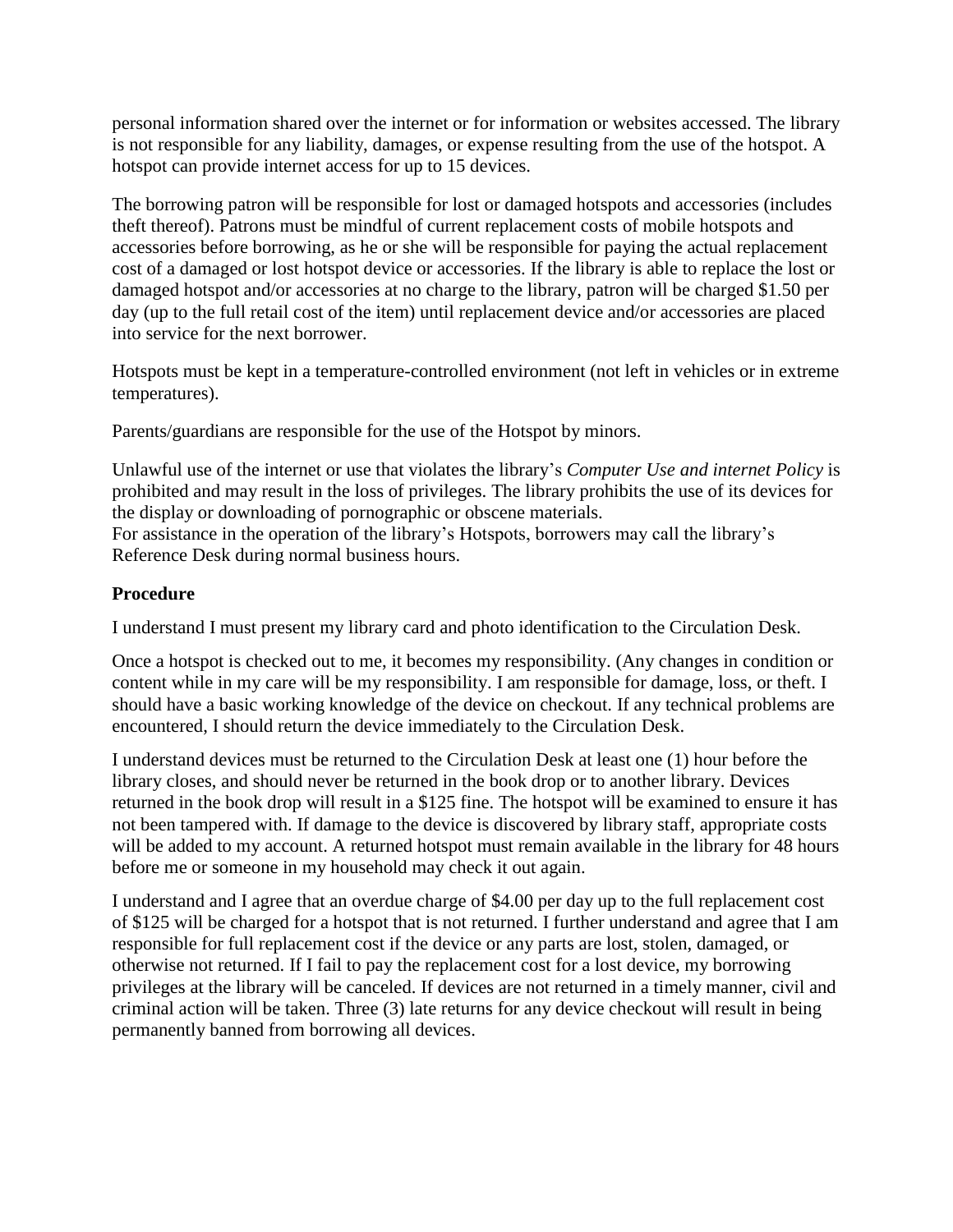# **Internet Use**

Cuba Circulating Library is not responsible for any information accessed or action taken by a patron while using a Wi-Fi Hotspot. Hotspot users are encouraged to use safe internet practices. Using the hotspot to access any online content determined to be illegal or obscene according to federal, state, or municipal law will result in revocation of hotspot borrowing privileges and potentially criminal prosecution.

Signature: \_\_\_\_\_\_\_\_\_\_\_\_\_\_\_\_\_\_\_\_\_\_\_\_\_\_\_\_\_\_\_\_\_\_\_\_\_\_\_\_\_\_\_\_\_

Date: \_\_\_\_\_\_\_\_\_\_\_\_\_\_\_\_\_\_\_\_\_\_\_\_\_\_\_\_\_\_\_\_\_\_\_\_\_\_\_\_\_\_\_\_\_\_\_\_\_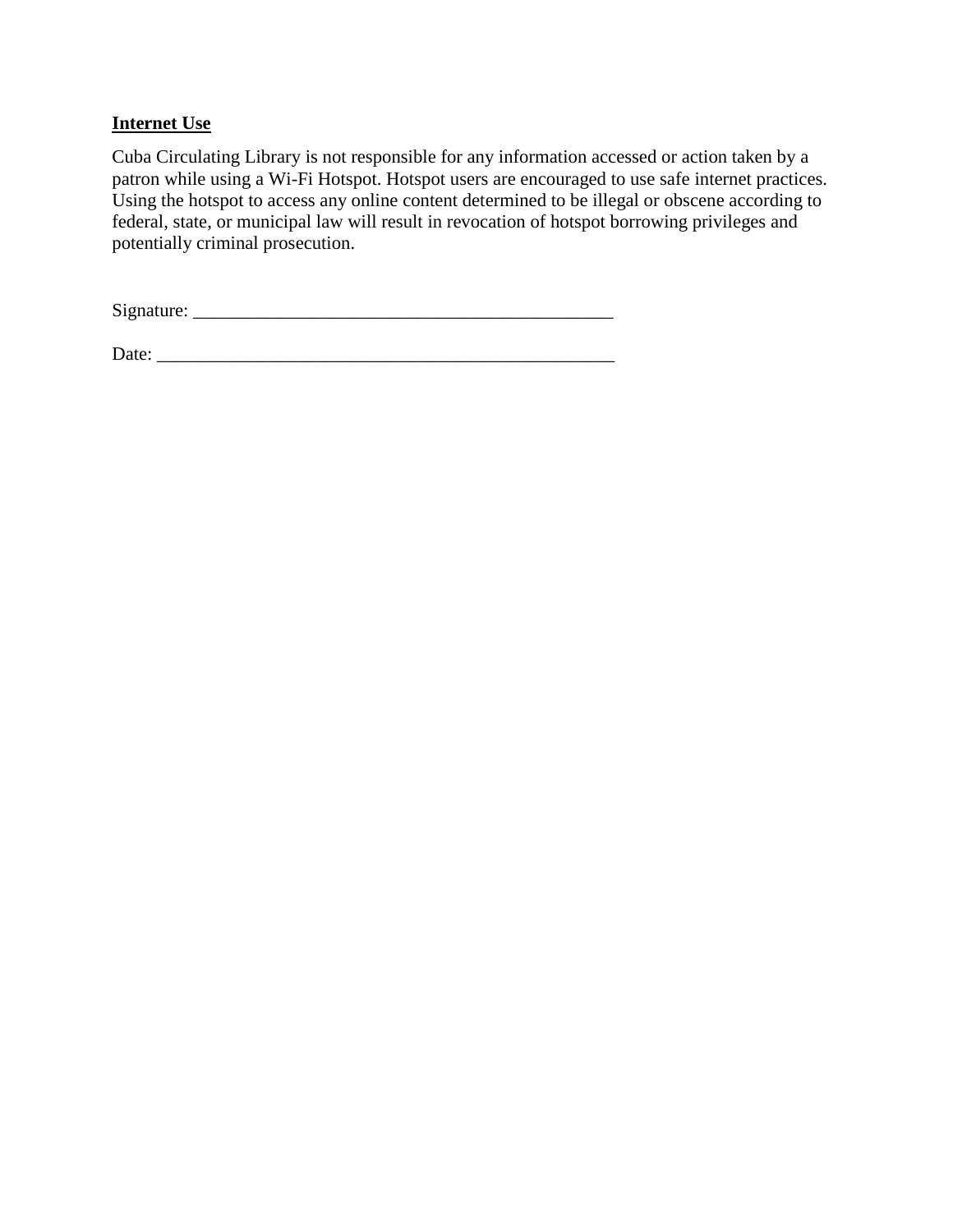## **Acknowledgement of Wi-Fi Hotspot Policy & Replacement Cost**

I understand and agree to these rules of use. By signing this agreement, I accept the above loan policy and am stating that I am responsible to return this equipment to Cuba Circulating Library in good working condition and free from damage. I understand that if the hotspot is not returned its wireless service will be discontinued. The hotspot will be unusable. Hotspots are checked-out for a period of 7 days. Overdue charges are \$4.00 per day. I acknowledge that a Wi-Fi Hotspot is NOT to be returned in the outside book drop, but must be returned to the Adult Services Circulation Desk at least one (1) hour before the library closes. Devices returned in the book drop will result in a \$125.00 fine.

Please fill out the following fields:

| Phone: |
|--------|
|        |
|        |

# **Library Staff Only**

- \_\_\_Checked library card and Photo Identification.
- \_\_\_Reviewed policy, due date and fines assessed.
- \_\_\_Checked that device included hotspot, cord, instructions, and case.
- Device #

App: 01/13/2020 Rev: 12/14/2020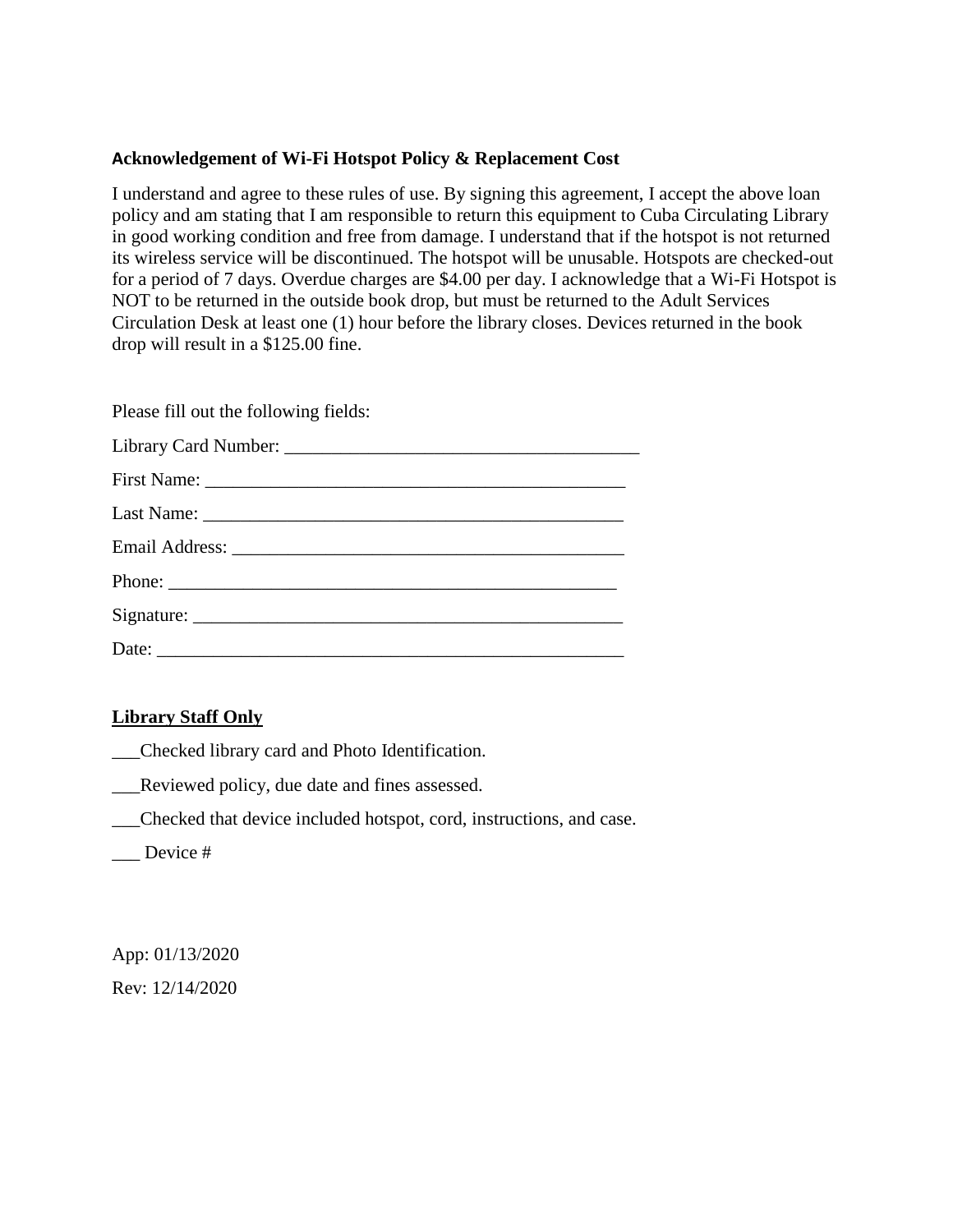# **3D PRINTER POLICY**

**PURPOSE:** To enrich the community by allowing access to technology to which they may not otherwise have access.

**POLICY:** The Cuba Circulating Library has an XYZ Da Vinci All-In-One 3D Printer and Scanner available for use by library patrons. It utilizes ABS building materials, and the building material comes in a variety of colors – the availability of which is subject to change.

The library's 3D printers may be used only for lawful purposes. The public will not be permitted to use the library's 3D printers to create material that is:

-Prohibited by local, state or federal law.

-Unsafe, harmful, dangerous or poses an immediate threat to the well-being of others.

-Obscene or otherwise inappropriate for the library environment.

-In violation of another's intellectual property rights. For example, the printers cannot be used to reproduce material that is subject to copyright, patent or trademark protection.

The library reserves the right to refuse any 3D print request. Only patrons in good standing (owing \$5.00 or less) will be able to request a print.

Cost: 3D printing at the Cuba Circulating Library is currently free, thanks to a grant from the F.T. and Anna C. Manley Memorial Fund. It is anticipated that a fee will be charged in the future to cover the printing costs upon the end of the grant.

Patrons can submit projects to print either on a flash drive, CD, or through email. When submitting projects, patrons will need to complete the 3D Printer Request Form. Patrons under the age of 17 will need a parental signature if/when fees are added to the process - except in the case of library programming. Depending on schedule and volume of orders, it may take up to 5 days to complete the project. Patrons will be notified when the project is completed. Items printed from library 3D printers that are not picked up within 7 days will become property of the library. Items must be picked up by the individual who is on the 3D Printer Request Form. .

Library Staff will be the only ones with hands-on access to the printer though patrons are welcome to observe. In cases approved by the Library Director, a patron may be permitted to print and scan items for themselves with close staff supervision.

The library is not responsible for projects that fail due to structural issues.

Quality: 3D printed objects may have small bumps, holes, and/or rough edges. These can be cleaned up using fine sandpaper. Objects are printed from the bottom up. If a design has a large overhang or suspended parts, support material and/or rafts may be used. These additions are easily removed by the patron. The library will not be responsible for removing any supports and/or rafts.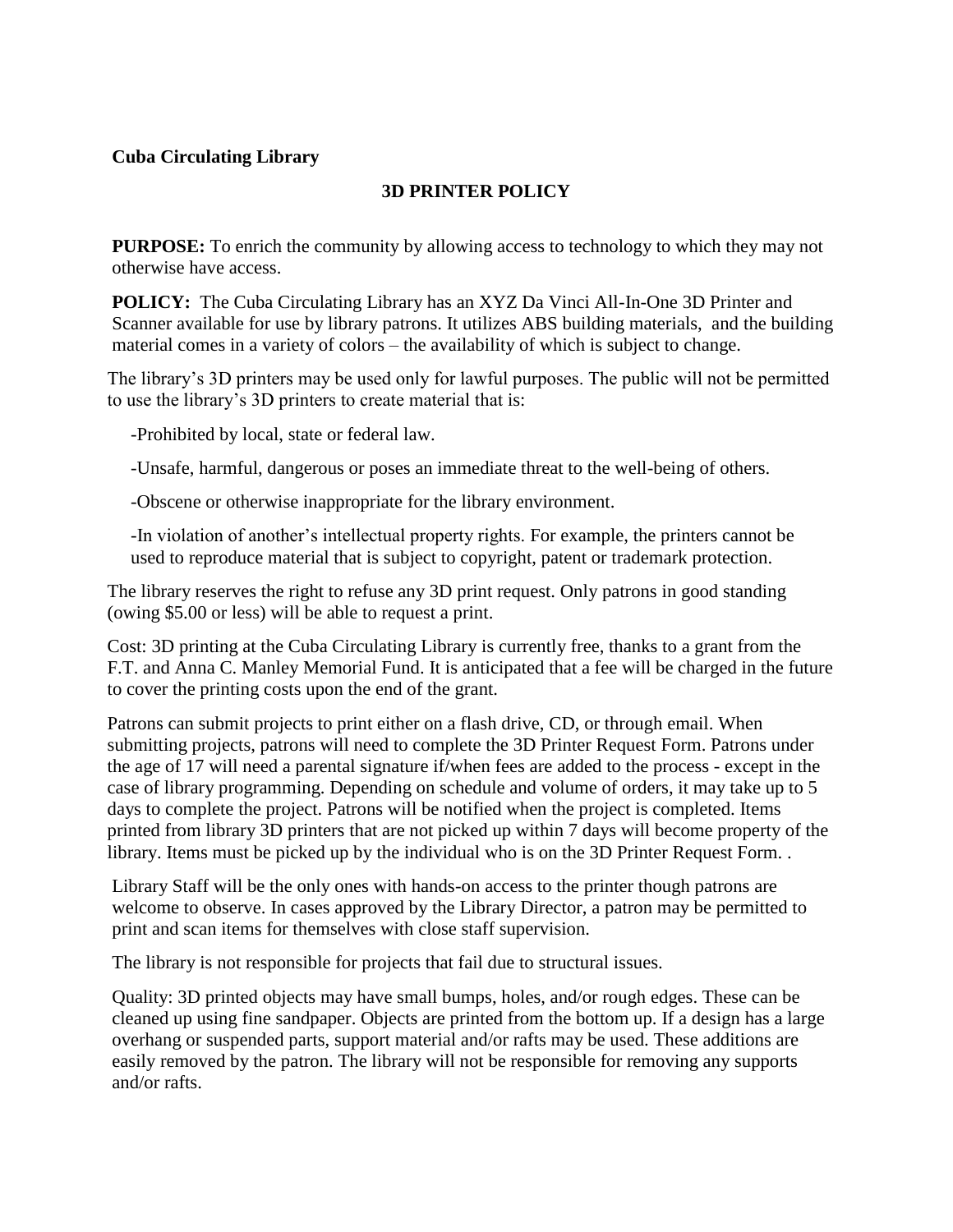The library reserves the right to change fees and procedure at any time.

# **Cuba Circulating Library**

**3D Printer and Scanner Request Form**

| Format Submitted (circle one): Flash Drive          | CD | Email | Other |  |  |
|-----------------------------------------------------|----|-------|-------|--|--|
|                                                     |    |       |       |  |  |
|                                                     |    |       |       |  |  |
| Size of File: Filament Used: Time to Complete: 1991 |    |       |       |  |  |
|                                                     |    |       |       |  |  |
|                                                     |    |       |       |  |  |

App: Dec. 14, 2020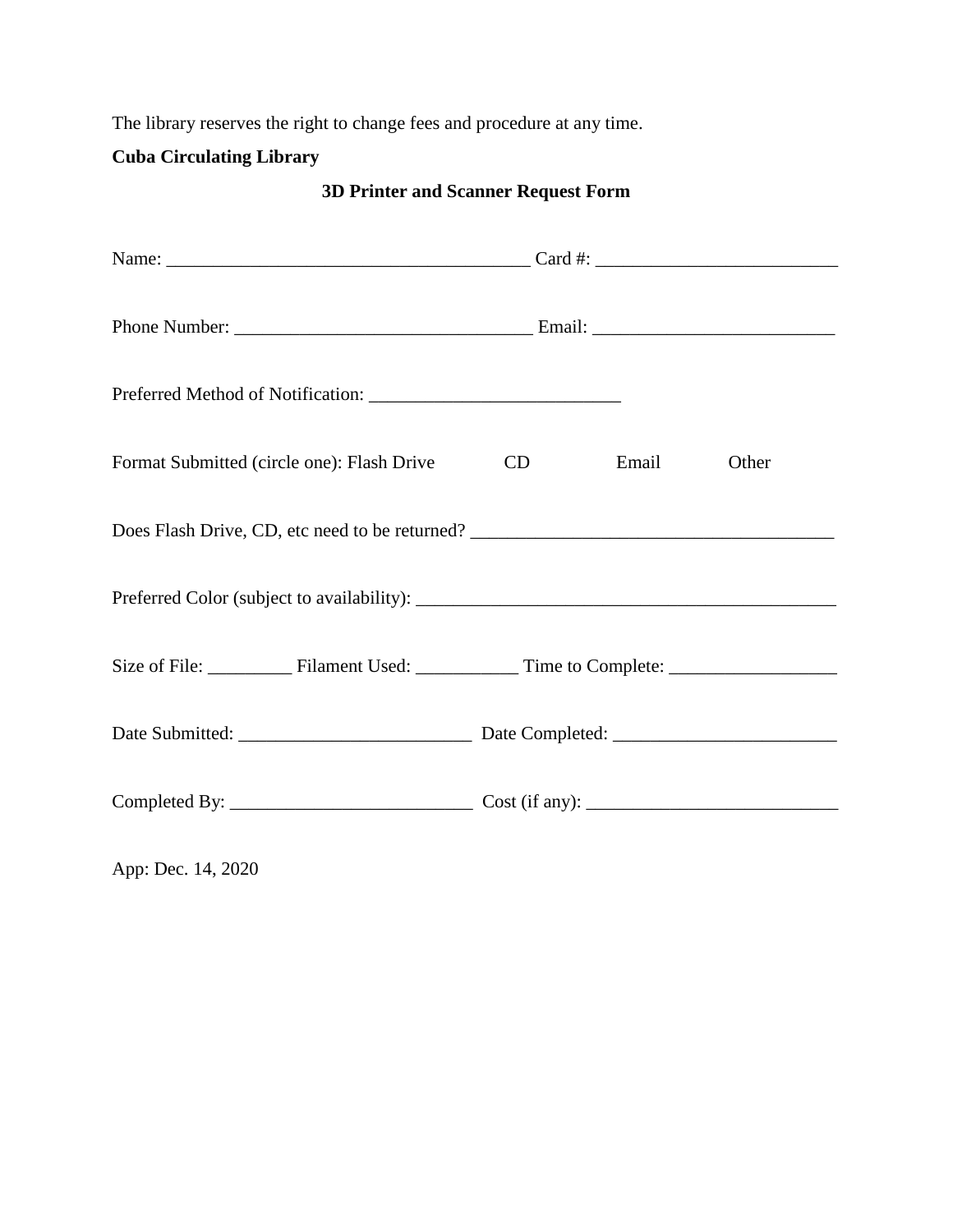## **ELECTRONIC DEVICE BORROWING POLICY**

**PURPOSE:** To enrich the community by allowing access to technology to which they may not otherwise have access.

#### **Equipment Available**

- (2) iPad 2 with case
- (4) Laptops with chargers
- (2) Osmo kits
- (2) Sphero kits

## **POLICY**:

#### **Patron Eligibility**

- Patrons must have a valid library card from any library in the Southern Tier Library System.
- Patrons must have a valid library card present at the time of the check out.
- Patrons must be in good standing (not blocked, not owing fines of \$5 or over).
- Patrons must sign the internet Use Policy for the device the patron intends to borrow prior to use.
- Devices are available to patrons ages 9 and over. For patrons ages 9-17, a parent/guardian must cosign the internet Use Policy.

#### **Loan Period**

- Loan period for the device is one (1) hour, which can be renewed if there is no waiting list for up to a total of three (3) hours. The device may not leave the main floor of the library or be left unattended.
- Devices are loaned on a first come, first served basis devices may not be held or reserved.
- Devices must be returned to a STAFF MEMBER.
	- o Patrons must not leave the device unattended on the circulation desk.
	- o Patrons must not place the device in the book drop in the circulation desk.
	- o Patrons must remove ALL personal information from the device before returning it.
	- o Failure to adhere to these returning rules will result in a \$5 fine and a possible ban from borrowing devices in the future.
- Devices will not be loaned to other libraries.